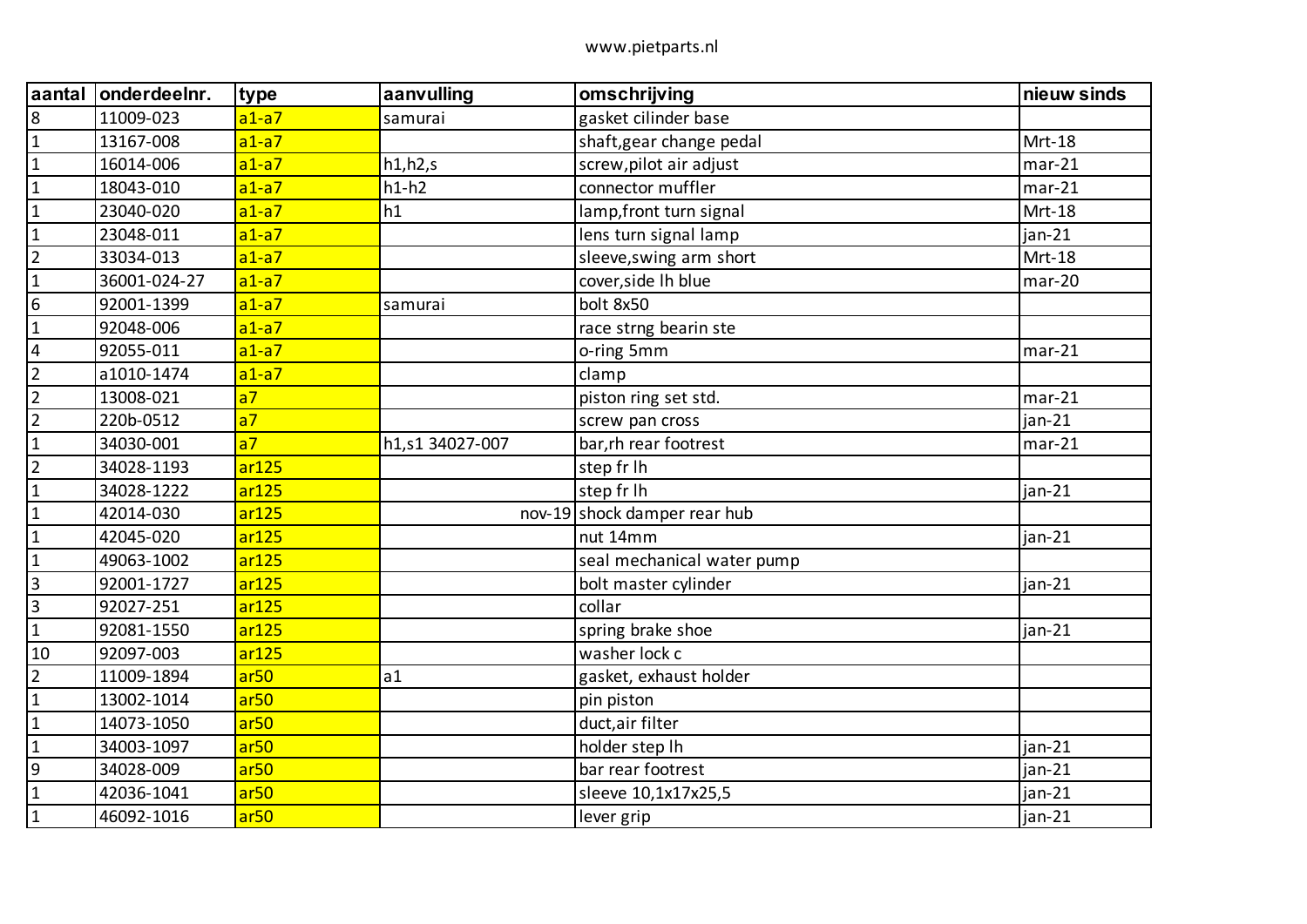| aantal         | onderdeelnr. | type             | aanvulling | omschrijving                       | nieuw sinds |
|----------------|--------------|------------------|------------|------------------------------------|-------------|
| $\overline{2}$ | 46092-1017   | ar <sub>50</sub> |            | lever grip clutch                  | $jan-21$    |
| $\mathbf{1}$   | 49099-1065   | ar <sub>50</sub> |            | baffle pipe muffler                | $jan-21$    |
| 10             | 92081-1135   | ar <sub>50</sub> | 82         | spring, seat stopper               |             |
| $\mathbf{1}$   | 11009-1894   | ar <sub>50</sub> |            | gasket exhaust holder              |             |
| $\mathbf{1}$   | 14025-1274   | ar <sub>50</sub> |            | cover tank cap                     | $jan-21$    |
| $\mathbf{1}$   | 11009-1053   | ar50-80          |            | gasket fuel tank cap               |             |
| $\mathbf{1}$   | 21061-1003   | ar50-80          |            | rectifier                          | $mar-21$    |
| $\mathbf{1}$   | 23051-1039   | ar50-80          |            | bracket, signal lamp               | Mrt-18      |
| $\mathbf{1}$   | 23051-1067   | ar50-80          |            | bracket signal lamp r              | $jan-21$    |
| $\mathbf{1}$   | 36014-1033   | ar50-80          | $a1 - "82$ | case, chain                        |             |
| $\overline{2}$ | 41060-1042   | ar50-80          |            | gear meter screw                   |             |
| 8              | 92009-1069   | ar50-80          |            | screw tapping 4x25                 |             |
| $\mathbf{1}$   | 46092-1017   | ar50, ar80       |            | lever grip clutch                  | $mar-21$    |
| $\overline{2}$ | 13002-1015   | ar <sub>80</sub> | 13002-1076 | pin piston                         | $mar-21$    |
| $\mathbf{1}$   | 13236-1036   | ar <sub>80</sub> |            | lever comp clutch                  | $apr-21$    |
| $\mathbf{1}$   | 92027-1142   | bn125            |            | collar exhaust pipe                |             |
| $\mathbf{1}$   | 13144-1073   | $c$ sr $250$     | w1         | engine sprocket                    |             |
| $\mathbf{1}$   | 11009-1217   | $c$ sr305        |            | gasket, cylinder base              |             |
| $\mathbf{1}$   | 11036-1060   | csr305           |            | 88 bracket head lamp               | jan-21      |
| $\overline{2}$ | 13002-1051   | csr305           | a1         | pin, piston                        |             |
| $\mathbf{1}$   | 13025-1007   | $c$ sr305        | a1         | piston ring set, I                 |             |
| $\mathbf{1}$   | 21008-1010   | $c$ sr305        |            | contact breaker, rh                |             |
| $\overline{2}$ | 21039-1002   | csr305           |            | brush, carbon (1+1st.)             |             |
| $\mathbf{1}$   | 23007-064    | $c$ sr305        |            | reflector headlight stanley 6.1090 |             |
| $\mathbf{1}$   | 44039-1012   | $c$ sr305        | $a1-b3$    | fork, holder upper                 |             |
| $\mathbf 1$    | 56018-1225   | csr305           | a2         | side cover mark, csr305            |             |
| $\mathbf{1}$   | 92045-1013   | $c$ sr305        | $a1-$      | ball bearing, #6205nx3             |             |
| $\mathbf{3}$   | 92075-1086   | $c$ sr $305$     | $a1-$      | muffler damper, rubber             |             |
| $\mathbf{1}$   | 27010-1056   | <b>Diverse</b>   |            | switch brake                       | $mar-21$    |
| $\mathbf{1}$   | 27010-1185   | <b>Diverse</b>   |            | switch brake                       | $mar-21$    |
| 5              | 92097-003    | <b>Diverse</b>   |            | washer, wave                       | $mar-21$    |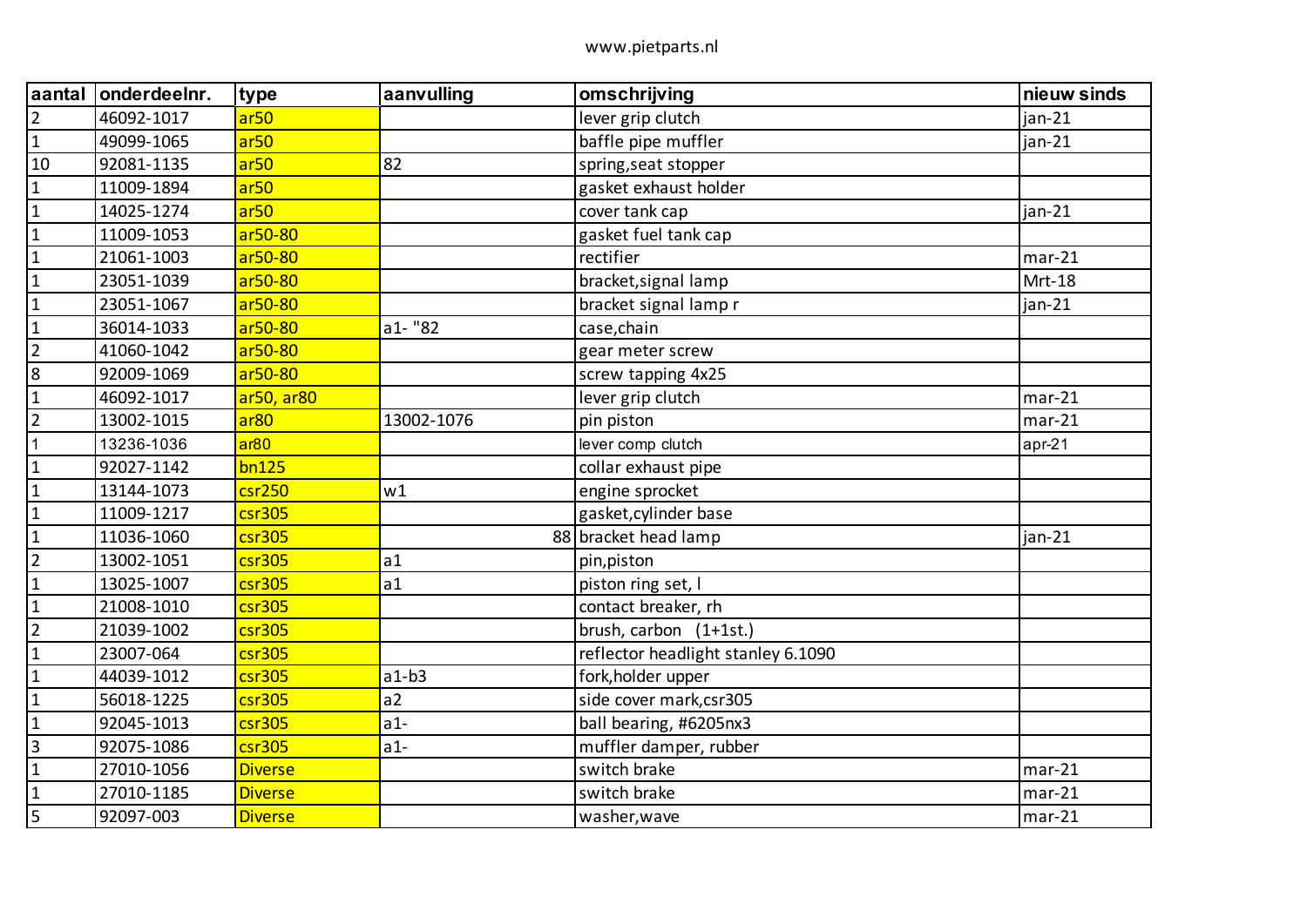| aantal          | onderdeelnr. | type              | aanvulling | omschrijving                          | nieuw sinds |
|-----------------|--------------|-------------------|------------|---------------------------------------|-------------|
| $\overline{2}$  | 13008-1170   | el <sub>250</sub> |            | piston ring set std.                  |             |
| $\mathbf{1}$    | 13129-1089   | el <sub>250</sub> | $b2-$      | top gear, drive, 28t                  |             |
| $\overline{2}$  | 14073-1307   | el <sub>250</sub> | 88-'89     | duct air filter                       |             |
| $\mathbf{1}$    | 21039-1056   | el250             |            | brush carbon (-)                      |             |
| $\overline{2}$  | 21040-1053   | el <sub>250</sub> |            | spring, brush                         |             |
| $\mathbf{1}$    | 23007-1266   | el250             | "88        | lens comp head                        |             |
| $\mathbf{1}$    | 34028-1160   | el <sub>250</sub> |            | step fr lh                            | jan-21      |
| $\mathbf{1}$    | 43011-1141   | el <sub>250</sub> |            | rod, brake rear                       |             |
| $\mathbf{1}$    | 43028-1053   | el <sub>250</sub> |            | diaphragm air cut val                 |             |
| $\mathbf{1}$    | 43049-1028   | el <sub>250</sub> |            | packing piston                        |             |
| $\overline{2}$  | 43049-1028   | el250             |            | packing piston nas                    |             |
| $\mathbf{1}$    | 44037-1244   | el <sub>250</sub> |            | steering stem under                   |             |
| $\mathbf{1}$    | 46091-1538   | el250             |            | housing, assy control (switch handle) | Mrt-18      |
| $\mathbf 1$     | 46092-1103   | el <sub>250</sub> |            | lever grip clutch                     |             |
| $\mathbf{1}$    | 46092-1103   | el <sub>250</sub> |            | lever grip clutch                     | $jan-21$    |
| $\mathbf{1}$    | 49054-1058   | el250             |            | thermostat                            | jan-21      |
| $\mathbf{1}$    | 51023-1367   | el <sub>250</sub> | f5         | fuel tap assembly                     |             |
| $\mathbf{1}$    | 54011-1263   | el <sub>250</sub> |            | cable, clutch                         |             |
| $\mathbf{1}$    | 54012-1337   | el250             |            | cable throttle closin                 |             |
| $\mathbf{1}$    | 54012-1365   | el <sub>250</sub> | e1         | cable, throttle, closing              |             |
| $\overline{2}$  | 91039-1001   | el250             | csc305     | brush, carbon                         |             |
| $\mathbf{1}$    | 92002-1468   | el250             |            | bolt flanged 10x41                    |             |
| $\overline{3}$  | 92049-1226   | el <sub>250</sub> |            | seal oil fork                         | jan-21      |
| $\overline{3}$  | 92066-1096   | el <sub>250</sub> |            | plug main gallary 18x                 |             |
| $\mathbf{1}$    | 92075-1436   | el250             |            | damper rear wheel                     | $jan-21$    |
| 8               | 92144-1274   | el <sub>250</sub> |            | spring tensioner                      |             |
| $\mathbf 1$     | 92170-1118   | el <sub>250</sub> |            | clamp                                 | $jan-21$    |
| $\mathbf{1}$    | 51023-1143   | elim.<br>el250    |            | fuel tap assembly                     |             |
| $\overline{2}$  | 34025-009    | el250<br>$88 -$   |            | side stand spring                     |             |
| $\mathbf 1$     | 92093-1083   | en305             |            | seal fork outer tube                  |             |
| $6\phantom{1}6$ | 16097-1056   | en450             | ex500      | filter oil pump                       | Mrt-18      |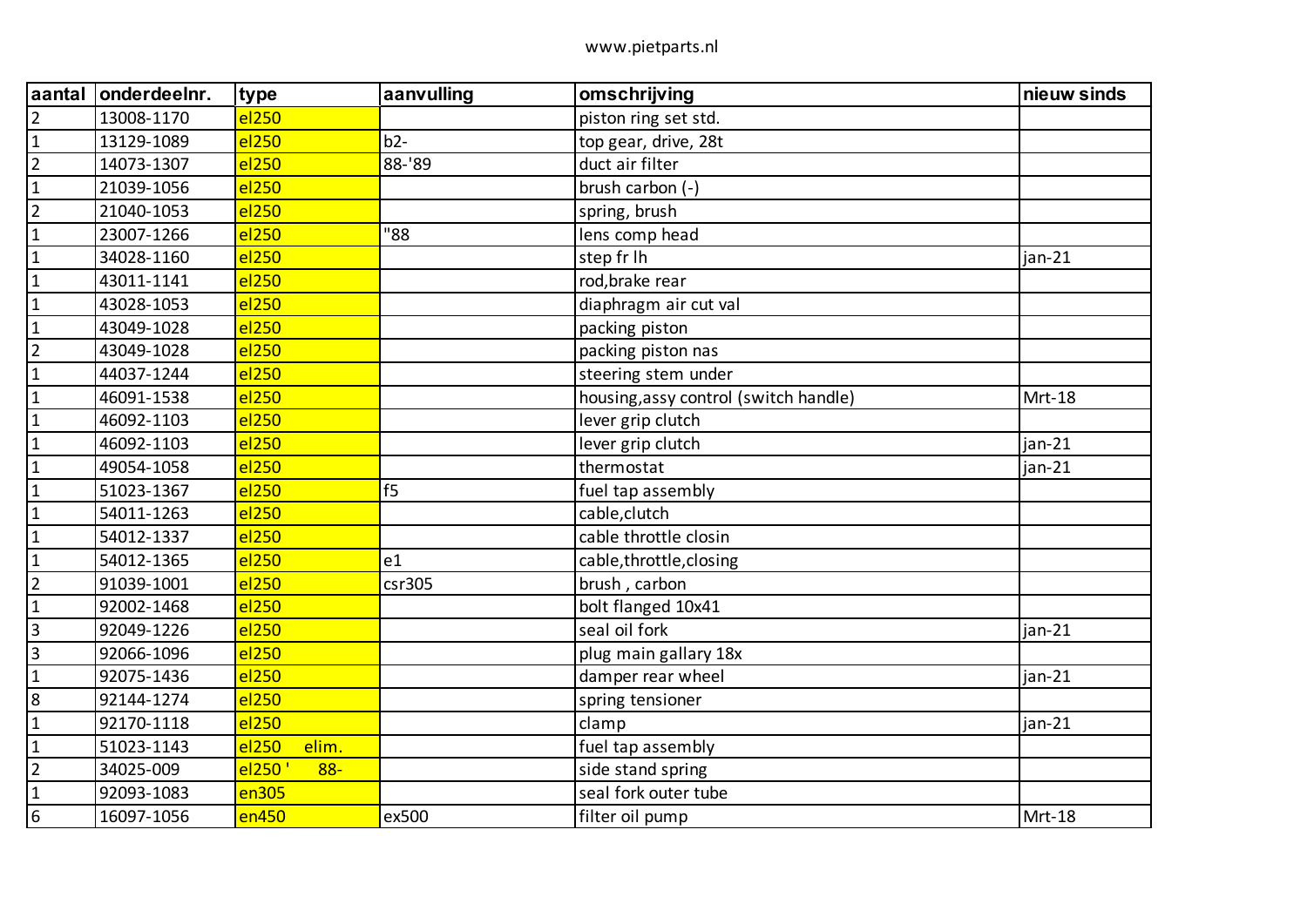| aantal                  | onderdeelnr. | type      | aanvulling | omschrijving             | nieuw sinds |
|-------------------------|--------------|-----------|------------|--------------------------|-------------|
| $\mathbf{1}$            | 23005-1058   | en450     |            | body comp head lamp c    | $mar-21$    |
| $\mathbf{1}$            | 25008-1115   | en450     |            | braket meter pilot b     | jan-21      |
| $\mathbf{1}$            | 27010-1056   | en450     |            | switch brake             | jan-21      |
| $\mathbf{1}$            | 32098-1064   | en450     |            | case tool base           |             |
| $\mathbf{1}$            | 32098-1065   | en450     |            | case tool cap            |             |
| $\mathbf{1}$            | 32098-1065   | en450     |            | case tool cap            |             |
| $\mathbf{1}$            | 34003-1229   | en450     |            | holder step fr Ih        | jan-21      |
| $\mathbf{1}$            | 34003-1231   | en450     |            | holder, step rr          | Mrt-18      |
| $\mathbf{1}$            | 34028-1132   | en450     |            | step fr rubber           |             |
| $\mathbf{1}$            | 34028-1132   | en450     |            | step fr rubber           |             |
| $\mathbf{1}$            | 49054-1055   | en450     |            | thermostat               |             |
| $\mathbf{1}$            | 670d1507     | en450     | a1         | o-ring 7mm.              |             |
| $\mathbf{1}$            | 92022-1661   | en450     |            | washer stopper           |             |
| $\mathbf{1}$            | 92027-1857   | en450     |            | collar 25x40x12          |             |
| 1                       | 92037-1613   | en450     |            | clamp, muffler cover     | $apr-21$    |
| 1                       | 92037-1615   | en450     |            | clamp, muffler cover     | $apr-21$    |
| 1                       | 92037-1671   | en450     |            | clamp exhaust pipe cover | $apr-21$    |
| $\mathbf{1}$            | 92037-1699   | en450     |            | clamp exhaust pipe       |             |
| $\overline{\mathbf{4}}$ | 92046-1115   | en450     |            | bearing needle hk 2116   | jan-21      |
| $\mathbf{1}$            | 92049-1215   | en450     |            | oil seal.                | $apr-21$    |
| $\sqrt{3}$              | 92049-1226   | en450     |            | oil seal front fork      | apr-21      |
| $\mathbf{1}$            | 92050-075    | en450     |            | oil seal tachometer      |             |
| $\mathbf{1}$            | 92050-075    | en450     |            | oil seal tachometer      | jan-21      |
| $\,6$                   | 92055-1279   | en450     |            | o-ring radiator          | $apr-21$    |
| $\mathbf{1}$            | 92075-1712   | en450     |            | damper, meter            |             |
| $\mathbf{1}$            | 49107-1062   | en450-500 |            | cover, exhaust pipe Ih   |             |
| $\mathbf{1}$            | 49107-1063   | en450-500 |            | cover exhaust pipe rh    |             |
| $\mathbf{1}$            | 11009-1640   | en500     |            | gasket, cylinder base    |             |
| $\mathbf{1}$            | 11009-1836   | en500     |            | gasket clutch cover      |             |
| $\overline{\mathbf{4}}$ | 11009-1840   | en500     |            | gasket exhaust pipe h    |             |
| $\mathbf{1}$            | 12048-1142   | en500     |            | tensioner assy           |             |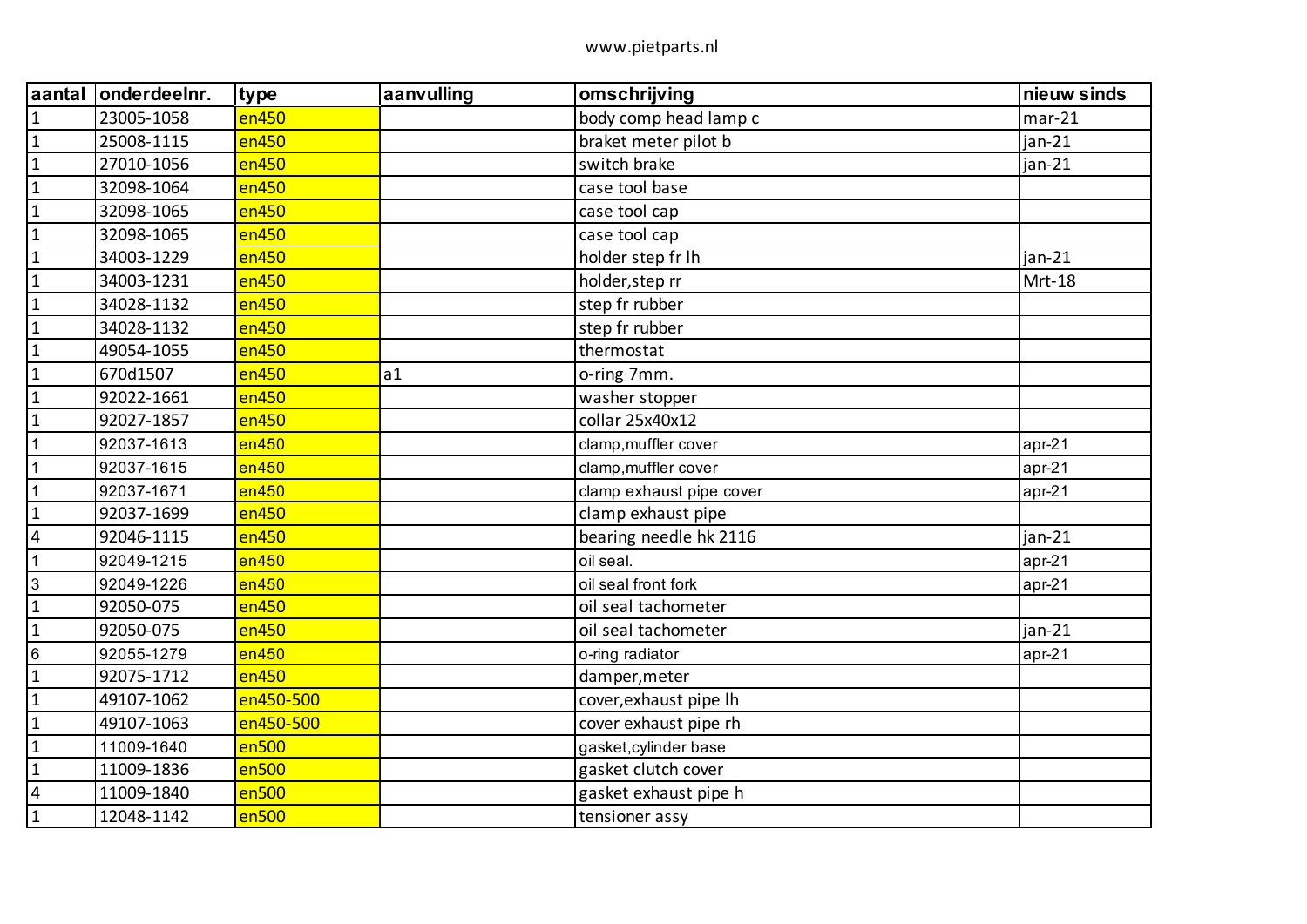| aantal         | onderdeelnr. | type  | aanvulling    | omschrijving                 | nieuw sinds |
|----------------|--------------|-------|---------------|------------------------------|-------------|
| $\mathbf{1}$   | 13161-1117   | en500 | ex500         | lever, comp change shaft     |             |
| $\mathbf 1$    | 13236-1123   | en500 |               | lever, comp change           |             |
| $\overline{2}$ | 14024-1879   | en500 | "90-"96       | backrest, cover chroom       |             |
| $\mathbf{1}$   | 14024-1886   | en500 | 90-'96        | cover, pilot box, inner      |             |
| $\mathbf{1}$   | 16097-1056   | en500 | ex500, 454ltd | filter, assy oil             |             |
| $\mathbf{1}$   | 16126-1173   | en500 |               | valve vacuum                 |             |
| $\mathbf{1}$   | 16160-1151   | en500 |               | body                         | jan-21      |
| $\mathbf{1}$   | 21007-5012   | en500 | 87-'93        | tank cap lock rotor          |             |
| $\mathbf{1}$   | 23007-1262   | en500 |               | headlamp lens complete       |             |
| $\mathbf{1}$   | 23008-038    | en500 |               | socket assy parking lamp     |             |
| $\mathbf{1}$   | 25001-1731   | en500 | "92-"94       | meter, assy speed            |             |
| $\mathbf{1}$   | 25005-1561   | en500 |               | speedometer, kph             |             |
| $\mathbf{1}$   | 27005-1148   | en500 | 27005-1206    | switch assy ignition         | $mar-21$    |
| $\mathbf{1}$   | 27010-1239   | en500 |               | thermoswitch                 |             |
| $\overline{2}$ | 27010-1307   | en500 |               | switch, fan                  | $mar-21$    |
| $\mathbf{1}$   | 27016-5162   | en500 |               | lock assy seat               |             |
| $\mathbf{1}$   | 34003-1439   | en500 |               | holder, step, rr, lh         |             |
| $\mathbf{1}$   | 34028-1246   | en500 |               | step fr rh                   | $jan-21$    |
| $\mathbf{1}$   | 35001-1140   | en500 |               | fender, assy fr. (chrome)    |             |
| $1\,$          | 39062-1345   | en500 |               | hose cooling check va        | jan-21      |
| $\mathbf{1}$   | 39062-1378   | en500 |               | hose cooling check va        | jan-21      |
| $\mathbf{1}$   | 39062-1379   | en500 |               | hose cooling check va        | $jan-21$    |
| 10             | 41032-1075   | en500 | 41032-0005    | nipple spoke                 | $apr-21$    |
| $\mathbf{1}$   | 44065-1069   | en500 | el250-500     | bushing, fr fork, inner pipe |             |
| $\overline{2}$ | 46092-1164   | en500 |               | clutch lever grip            |             |
| $\mathbf 1$    | 49019-1068   | en500 |               | filter fuel                  | $jan-21$    |
| $\mathbf 1$    | 56014-1259   | en500 |               | emblem, fuel tank            | Mrt-18      |
| $\overline{2}$ | 92055-1247   | en500 |               | o ring                       | $jan-21$    |
| $\overline{8}$ | 92055-1427   | en500 |               | ring o 4,5x1,5               | $jan-21$    |
| $\mathbf 1$    | 92071-1190   | en500 | $a1-$         | grommet                      |             |
| $\overline{2}$ | 92170-1201   | en500 |               | clamp                        | jan-21      |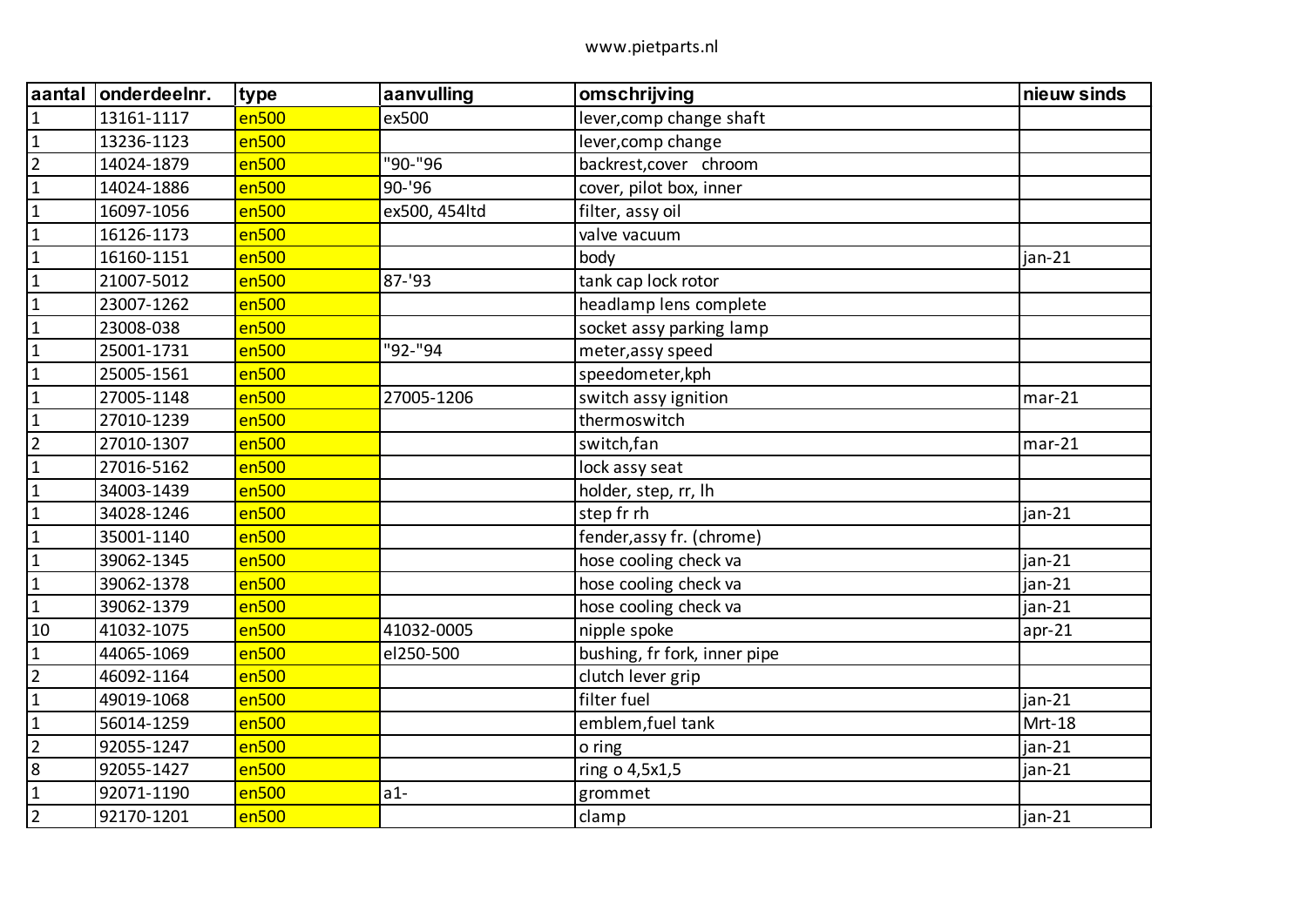| aantal         | onderdeelnr. | type              | aanvulling | omschrijving                   | nieuw sinds |
|----------------|--------------|-------------------|------------|--------------------------------|-------------|
| 5              | 92170-2042   | en500             |            | clamp                          | jan-21      |
| $\overline{4}$ | 16126-1330   | $er-5$            |            | valve vacuum                   | $jan-21$    |
| $\mathbf{1}$   | 49116-1081   | $er-5$            |            | valve assy                     | jan-21      |
| $\mathbf{1}$   | 92075-1436   | $er-5$            |            | damper                         |             |
| $\overline{2}$ | 43049-1057   | $er-5$            |            | packing piston nas             | $jan-21$    |
| $\mathbf{1}$   | 46092-1181   | $er-5$            |            | lever grip clutch              | jan-21      |
| $\mathbf{1}$   | 92049-1421   | $er-5$            |            | seal oil fork outer            | jan-21      |
| $\mathbf{1}$   | 43026-1024   | er250             |            | cap, brake                     |             |
| $\mathbf{1}$   | 46075-1022   | er250             |            | grip lh                        |             |
| $\overline{4}$ | 92055-109    | er250             |            | o ring dynamo cover            |             |
| $\overline{2}$ | 14073-1674   | er <sub>5</sub>   |            | duct air filter                | jan-21      |
| $\mathbf{1}$   | 23040-1293   | er <sub>5</sub>   |            | lamp, signal rr                |             |
| $\overline{2}$ | 46092-1181   | er <sub>5</sub>   |            | lever grip clutch              |             |
| $\mathbf{1}$   | 46092-1181   | er <sub>5</sub>   |            | lever grip clutch              | $mar-21$    |
| $\mathbf{1}$   | 11061-0276   | er500             |            | gasket pump housing            |             |
| $\mathbf{1}$   | 11061-0277   | er500             |            | gasket pump cover              |             |
| $\overline{2}$ | 16009-1737   | er500             |            | needle jet n96r                | $jan-21$    |
| $\overline{2}$ | 16009-1737   | er500             |            | needle,jet n69r                |             |
| $\overline{2}$ | 16126-1330   | er500             |            | gasschuif                      |             |
| $\mathbf{1}$   | 23040-1110   | er500             |            | lamp, signal rr                |             |
| $\overline{2}$ | 23040-1292   | er500             | $"01-"05"$ | lamp signal fr.                |             |
| $\overline{3}$ | 23040-1293   | er500             | $"01-$     | lamp signal rr                 |             |
| $\mathbf{1}$   | 25005-1610   | er500             |            | speedometer kph                |             |
| $\mathbf{1}$   | 25015-1341   | er500             | y          | tachometer, x1000r/min         |             |
| $\mathbf{1}$   | 28011-1147   | er500             | a2         | meter, fuel                    |             |
| $\mathbf{1}$   | 43020-1068   | er500             |            | piston comp brake              |             |
| $\mathbf{1}$   | 43020-1069   | er500             |            | piston comp brake              |             |
| $\overline{4}$ | 43049-1092   | er500             |            | packing                        |             |
| $\mathbf{1}$   | 46075-1144   | er500             |            | grip lh                        |             |
| $\overline{2}$ | 46076-1189   | er500             |            | lever, assy grip clutch compl. |             |
| $\mathbf{1}$   | 46092-1181   | er <sub>500</sub> |            | lever, grip clutch             |             |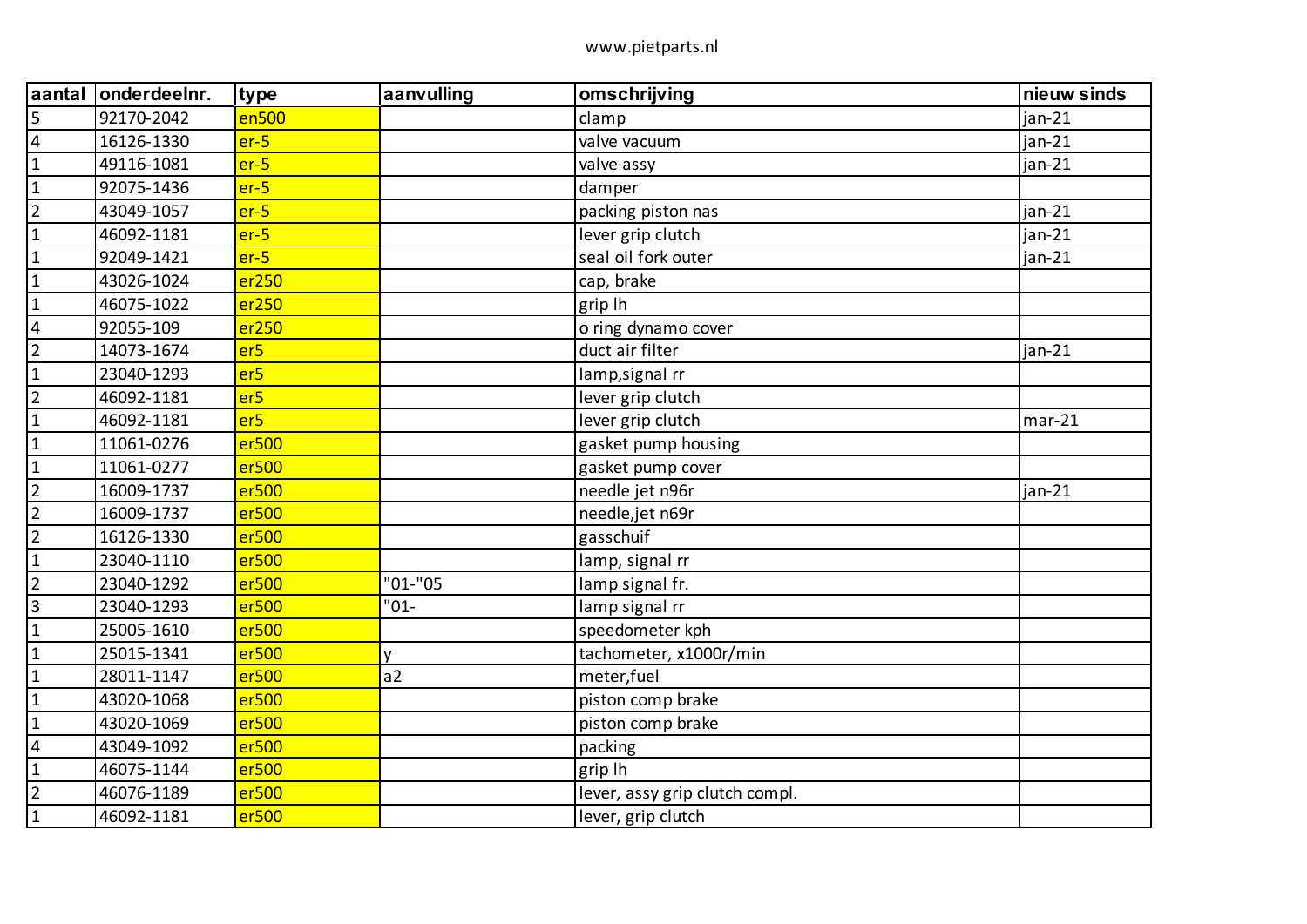| aantal                  | onderdeelnr.  | type            | aanvulling | omschrijving              | nieuw sinds |
|-------------------------|---------------|-----------------|------------|---------------------------|-------------|
| $\mathbf{1}$            | 54017-0007    | er500           |            | cable, start              |             |
| $\mathbf{1}$            | 56001-1537    | er500           |            | mirror assy, lh           |             |
| $\mathbf 1$             | 56001-1538    | er500           | "99        | mirror assy rh            |             |
| $\mathbf{1}$            | 92066-1456    | er500           | kl250      | plug, top mark            |             |
| $\mathbf{1}$            | 92075-1436    | er500           |            | damper, rr hub shock      |             |
| $\overline{2}$          | 92009-1909    | er <sub>6</sub> |            | screw 5x16                | $jan-21$    |
| $\boldsymbol{6}$        | 92033-1095    | ex250           |            | ring-snap, cowl poc       |             |
| 5                       | 92170-1051    | ex250           |            | clamp tube                | $jan-21$    |
| $\mathbf{1}$            | 11013-1252    | ex500           | $a1-$      | air filter element        |             |
| $\mathbf{1}$            | 11045-1574    | ex500           |            | bracket, lower cowling    |             |
| $\mathbf{1}$            | 11045-1574    | ex500           |            | bracket, lower cowling    |             |
| $\mathbf 1$             | 34003-1280    | ex500           |            | holder, step fr Ih        | Mrt-18      |
| $\mathbf{1}$            | 34028-1194    | ex500           |            | step,fr rh                | Mrt-18      |
| $\mathbf{1}$            | 35004-1188-m3 | ex500           | "89-"95    | fender,fr.black-blue      |             |
| $\overline{2}$          | 54011-1340    | ex500           |            | cable clutch              |             |
| $\mathbf{1}$            | 56001-1248    | ex500           |            | mirror assembly, lh       |             |
| $\overline{9}$          | 92022-326     | ex500           |            | washer 15,3x24x1 plain    |             |
| $\overline{2}$          | 92093-1367    | ex500           | ninja      | seal dust front fork      |             |
| $\mathbf{1}$            | 92022-181     | f6              |            | washer, plain 22.5x30x2.6 |             |
| 5                       | 92049-1049    | $f6-7$          |            | seal oil                  | $jan-21$    |
| $\mathbf{1}$            | 11060-1410    | $f8-f9$         | $70 - 75$  | gasket, cylinder base     |             |
| $\mathbf{1}$            | 42014-016     | g <sub>3</sub>  |            | damper rear hub shock     | $jan-21$    |
| $\mathbf{1}$            | 27016-5025    | g3/g4           |            | lock assy steering        |             |
| $\overline{\mathbf{4}}$ | 92036-007     | ga              |            | circlip piston            | $apr-21$    |
| $\mathbf{1}$            | 92081-1834    | gpx250r         |            | spring centre stand       | $jan-21$    |
| $\mathbf{1}$            | 11012-1549    | gpx600          |            | cap clutch lever          | jan-21      |
| $\mathbf{1}$            | 54012-1325    | gpx600          | 88-96      | cable throttle opening    |             |
| $\mathbf{1}$            | 55048-5208-h8 | gpx600r         |            | cowling, upp, rh ebony    |             |
| $\overline{2}$          | 92143-1086    | gpx600r         |            | collar                    | jan-21      |
| $\mathbf{1}$            | 14024-1418    | gpx750          |            | cover rh                  | $mar-21$    |
| $\mathbf 1$             | 35023-1208-r1 | gpx750          |            | fender, rear              |             |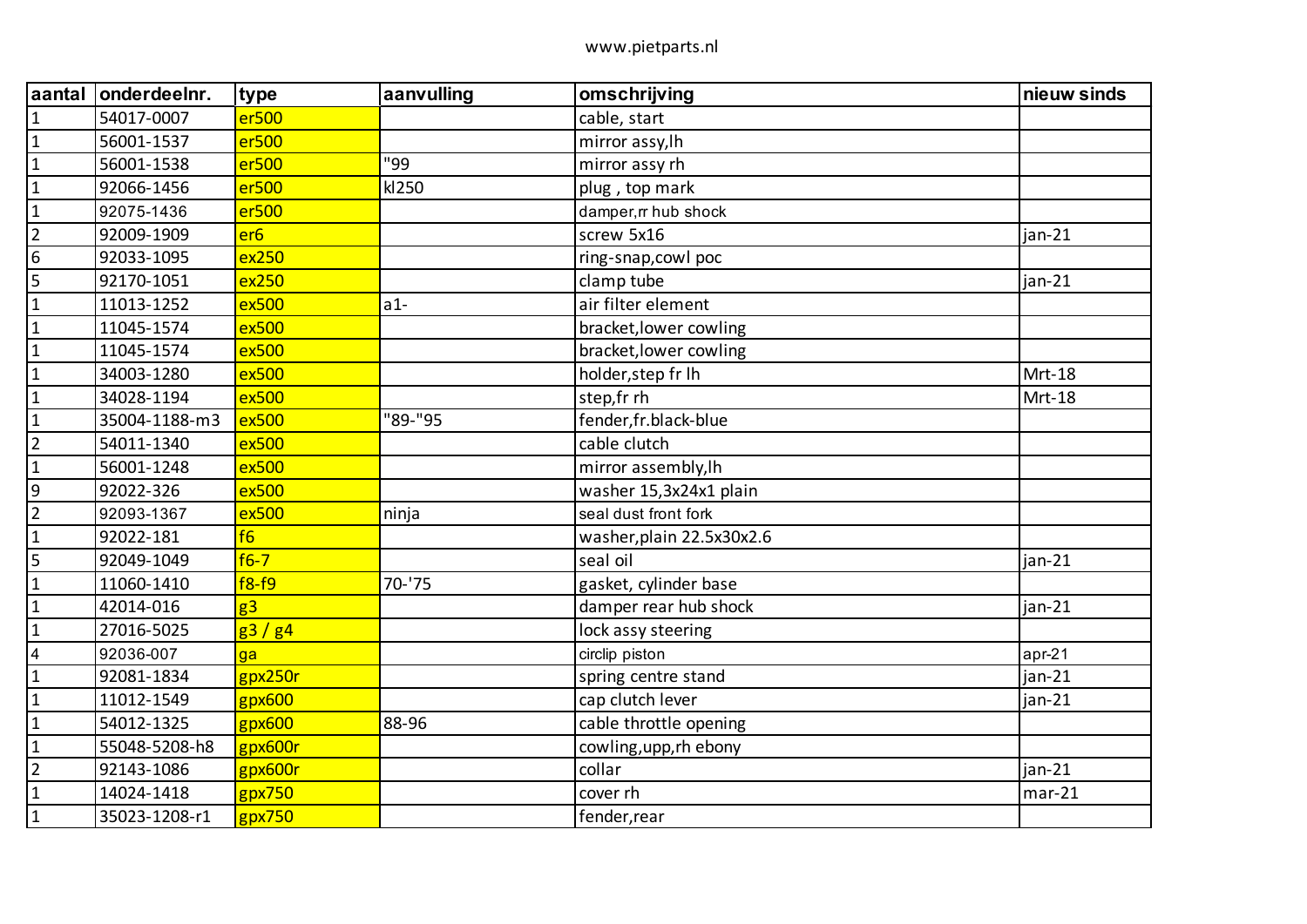| aantal                  | onderdeelnr.            | type         | aanvulling | omschrijving                         | nieuw sinds |
|-------------------------|-------------------------|--------------|------------|--------------------------------------|-------------|
| $\mathbf{1}$            | 13042-1005              | gpx750r      |            | 1987 weight handle                   | jan-21      |
| $\mathbf{1}$            | 92059-1813              | gpx750r      |            | tube 5,3x10,5x150                    | $jan-21$    |
| $\overline{2}$          | 13151-1080              | gpz          |            | switch comp neutral                  | jan-21      |
| $\mathbf{1}$            | 92043-1144              | gpz          |            | pin,12x37                            |             |
| 11                      | 92055-1225              | gpz          |            | ring o head cover bol (brand=vesrah) | jan-21      |
| $\overline{2}$          | 92200-1016              | gpz          |            | turn signal lamp washer              | $apr-21$    |
| $\mathbf{1}$            | 55028-1096/1098 gpz1000 |              | rx         | kuipdeel bl/gr                       |             |
| $\mathbf 1$             | 92059-1165              | $g$ pz1000   | $b1-$      | fuel punp tube                       |             |
| $\mathbf{1}$            | 11045-1607              | gpz1000rx    | 86-88      | bracket throttle stop                | jan-21      |
| $\mathbf{1}$            | 34028-1119              | gpz1000rx    | 86-        | step fr lh                           | jan-21      |
| $\mathbf{1}$            | 49085-1053              | gpz1000rx    |            | cap, assy pressure                   |             |
| $\mathbf{1}$            | 53001-1425              | gpz1000rx    | a1         | seat assy,rr                         |             |
| $\mathbf{1}$            | 55027-5023-t4           | $g$ pz1000rx | 86-88      | cowling, assy rh side                |             |
| $\mathbf{1}$            | 56018-1501              | gpz1000rx    |            | mark left cover                      | jan-21      |
| $\overline{2}$          | 11004-1104              | gpz1100      | a1         | gasket, head                         |             |
| $\mathbf{1}$            | 130s0825                | gpz1100      |            | bolt flanged black 8x25              |             |
| $\mathbf{1}$            | 16065-1131              | gpz1100      |            | holder, carburator                   |             |
| $\mathbf 1$             | 25008-1199              | gpz1100      |            | bracket, meter                       | Mrt-18      |
| $\mathbf{1}$            | 34028-1057              | gpz1100      | gpz750     | step fr rubber                       | $apr-21$    |
| $\mathbf{1}$            | 34028-1059              | gpz1100      | gpz750     | step fr rh                           | $apr-21$    |
| $\mathbf{1}$            | 34028-1062              | gpz1100      | gpz750     | step rr rh                           | $apr-21$    |
| $\mathbf 1$             | 39062-1655              | qpz1100      |            | hose cooling head pipe               | $apr-21$    |
| $\mathbf{1}$            | 46092-1020              | $g$ pz1100   | b1,b2      | lever grip rh                        | jan-21      |
| $\overline{2}$          | 54012-1111              | gpz1100      | "82-"83    | cable, throttle                      |             |
| $\mathbf{1}$            | 56001-1098              | gpz1100      | $b1-2$     | mirror assy rh                       |             |
| $\mathbf{1}$            | 59026-1024              | gpz1100      | zx1100     | coil, pulsing                        | Mrt-18      |
| $\mathbf{1}$            | 59441-1004              | gpz1100      | $b1-2$     | cover, handle                        | Mrt-18      |
| $\sqrt{4}$              | 92027-1457              | gpz1100      |            | collar exh.pipe b                    |             |
| $\mathbf{1}$            | 92066-1104              | gpz1100      |            | cylinder head cover plug             |             |
| $\overline{\mathbf{4}}$ | 92066-1104              | gpz1100      |            | plug, cyl.head                       |             |
| $\mathbf{1}$            | 92160-1398              | gpz1100      | 92160-1911 | damper shock rr hub                  | $apr-21$    |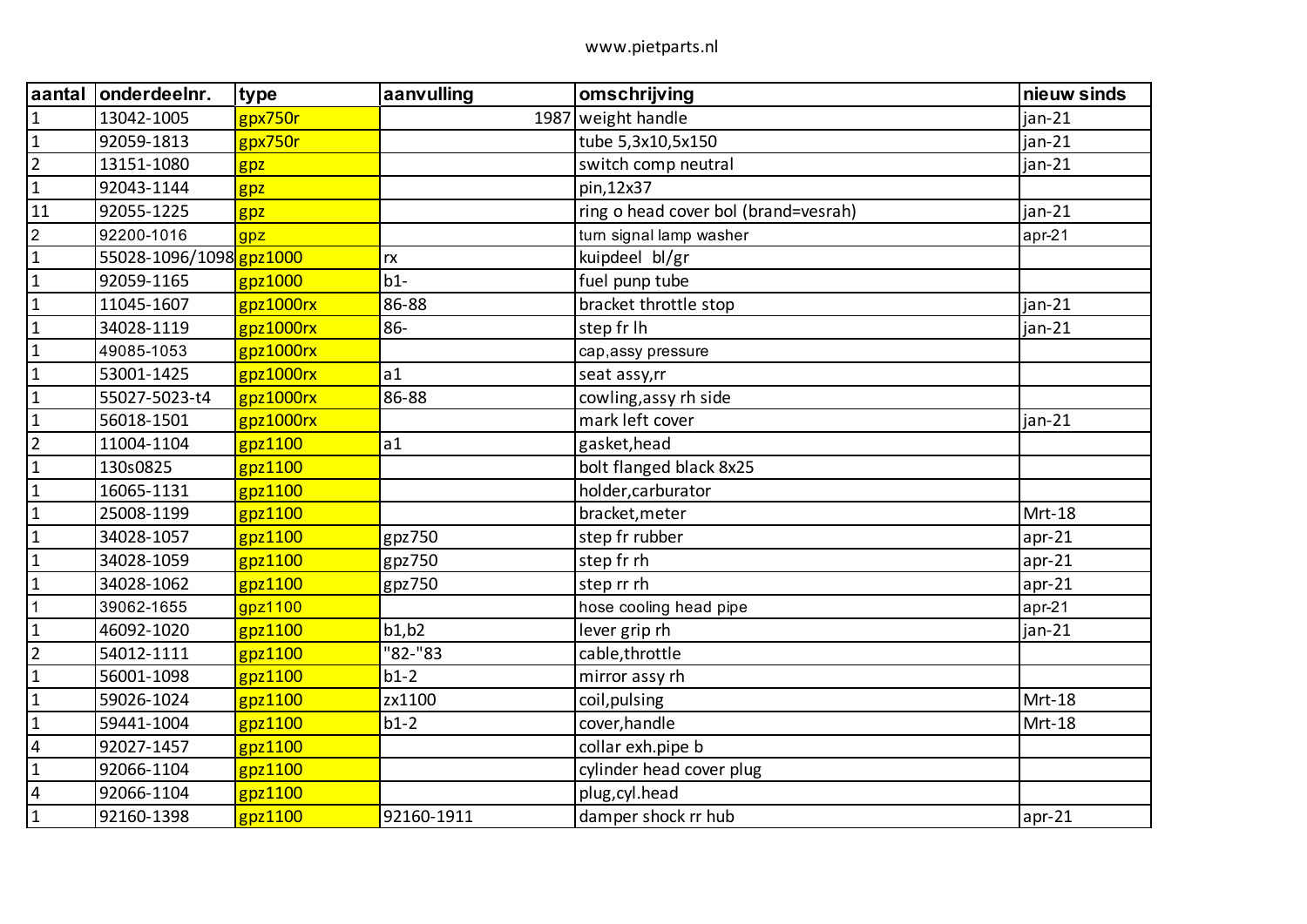| aantal         | onderdeelnr. | type       | aanvulling     | omschrijving               | nieuw sinds |
|----------------|--------------|------------|----------------|----------------------------|-------------|
| 14             | 92027-1457   | $g$ pz1100 | $a1-$          | exhaust pipe collar, b     |             |
| $\overline{2}$ | 92028-1493   | gpz250     |                | bushing con rod            | $apr-21$    |
| $\overline{2}$ | 43020-1032   | gpz305     |                | piston comp brake fr       | $jan-21$    |
| $\overline{1}$ | 44033-1135   | $g$ pz305  |                | cover, fork left           |             |
| $\overline{2}$ | 92071-1056   | $g$ pz305  | b1             | magnetic switch grommet    |             |
| $\mathbf{1}$   | 13169-1742   | gpz305     | Itd            | plate, lock                | $apr-21$    |
| $\overline{1}$ | 11048-1685   | gpz500     |                | bracket lower cowling      | $jan-21$    |
| $\overline{1}$ | 11048-1686   | gpz500     |                | bracket lower cowling      | jan-21      |
| $\overline{1}$ | 12048-1141   | gpz500     |                | tensioner assy cam ch      | $jan-21$    |
| $\mathbf{1}$   | 23051-1189   | gpz500     |                | bracket, signal lamp fr.   | Mrt-18      |
| $\overline{2}$ | 56050-1767   | gpz500??   |                | mark<br>(sticker "500s")   |             |
| $\overline{7}$ | 13008-1069a  | gpz500r    |                | piston ring set std.       |             |
| $\overline{1}$ | 23051-1190   | gpz500s    |                | bracket signal lamp        | $apr-21$    |
| $\mathbf 1$    | 46019-1058   | gpz500s    |                | grip assy throttle         | $apr-21$    |
| $\overline{1}$ | 56001-1248   | gpz500s    |                | mirror assy lh             |             |
| $\overline{1}$ | 56048-1661   | $g$ pz500s |                | 1988 pattern upp cowling r | $jan-21$    |
| $\mathbf 1$    | 56048-1668   | gpz500s    |                | 1988 pattern upp cowling I | $jan-21$    |
| $\overline{1}$ | 56048-1669   | gpz500s    |                | 1988 pattern upp cowling r | $jan-21$    |
| $\mathbf{1}$   | 92037-1792   | gpz500s    |                | clamp                      | $mar-21$    |
| $\overline{1}$ | 11060-1539   | $g$ pz550  |                | gasket cylinder head       |             |
| $\overline{3}$ | 13034-1004   | gpz550     | 13034-1067     | metal connecting rod       | $apr-21$    |
| 3              | 13034-1005   | $g$ pz550  | 13034-1068     | metal connecting rod       | $apr-21$    |
| $\overline{4}$ | 13034-1006   | gpz550     | 13034-1069     | metal connecting rod       | $apr-21$    |
| $\overline{1}$ | 13034-1067   | $g$ pz550  |                | connecting rod blue        |             |
| $\overline{4}$ | 16009-1227   | gpz550     | $a1-a2$        | jet, needle, #4a10         |             |
| $\overline{1}$ | 16030-1024   | gpz550     |                | float valve assy           | $apr-21$    |
| $\overline{1}$ | 25023-1058   | gpz550     | a2             | meter case lamp cover      |             |
| $\overline{1}$ | 27002-1051   | gpz550     |                | relay, assy                | $mar-21$    |
| $\overline{1}$ | 27010-1063   | $g$ pz550  | 82-'84, 700ltd | switch                     |             |
| $\overline{1}$ | 35011-1165   | gpz550     | $a1-$          | stay, rear                 |             |
| $\overline{1}$ | 35011-1166   | gpz550     | 84-91          | stay lh                    | jan-21      |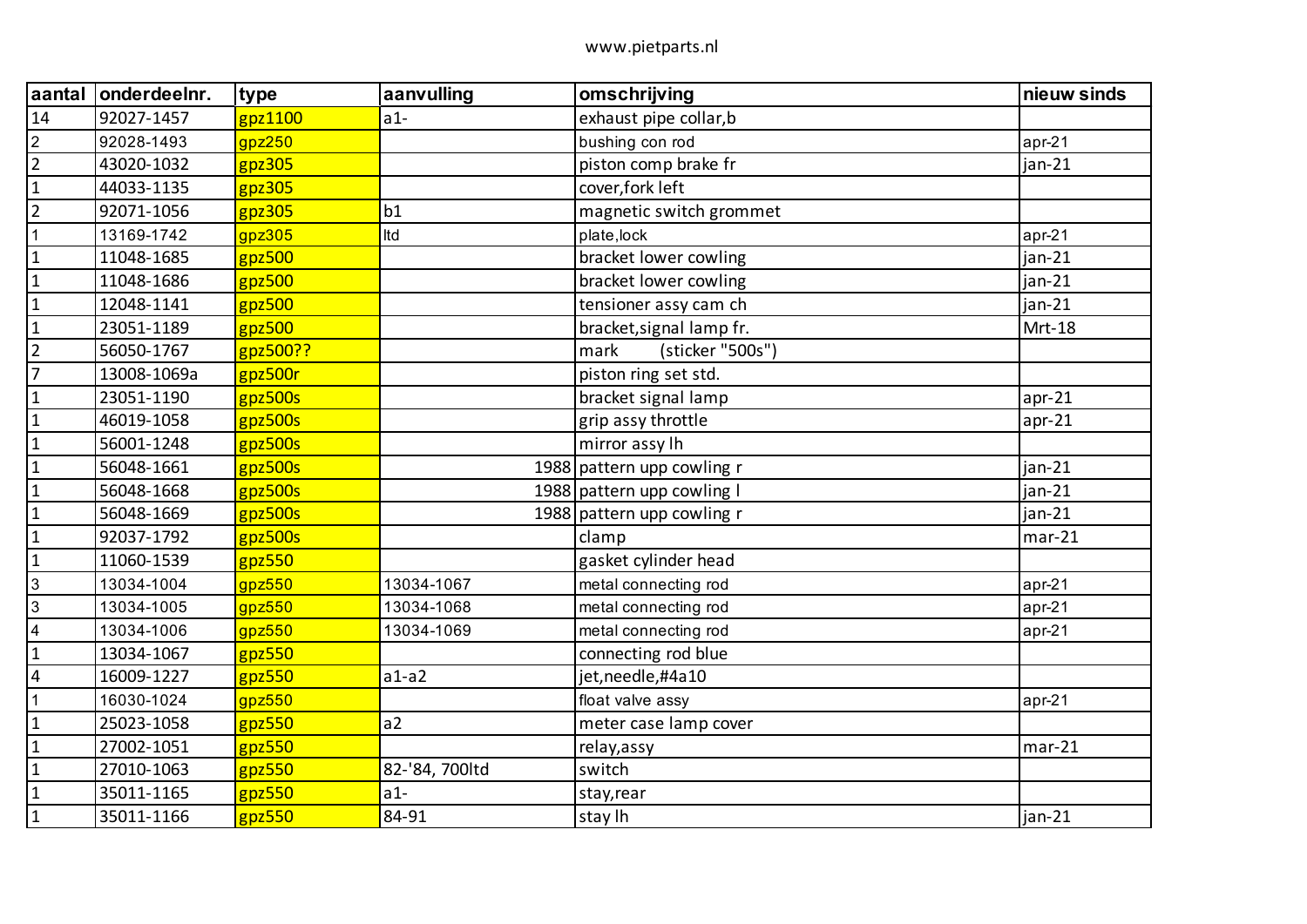| <b>aantal</b>    | onderdeelnr. | type        | aanvulling | omschrijving                           | nieuw sinds |
|------------------|--------------|-------------|------------|----------------------------------------|-------------|
| $\overline{1}$   | 44065-1054   | $g$ pz550   |            | bushing front fork in                  |             |
| $\overline{1}$   | 46012-1104   | gpz550      |            | holder, handle rr                      | Mrt-18      |
| $\overline{1}$   | 46092-1022   | gpz550      |            | lever grip lh                          | $jan-21$    |
| $\overline{1}$   | 56001-1362   | gpz550      | a1         | mirror, assy lh                        |             |
| $\overline{2}$   | 92049-1089   | $g$ pz550   | h1         | oil seal                               |             |
| $\overline{4}$   | 23037-1150   | gpz550-1100 |            | signal lamp assembly, front            |             |
| $\mathbf{1}$     | 23037-1150   | gpz550-1100 | "83-"84    | signal lamp front ??                   |             |
| $\mathbf{1}$     | 34028-1061   | gpz550-1100 |            | step,rear, lh alu.                     |             |
| $\overline{1}$   | 11009-1037   | gpz550-750  |            | gasket 11009-1826 (rubber benzinetank) |             |
| $\mathbf{1}$     | 92144-1568   | gpz550-750  |            | step return spring, rh                 |             |
| $\mathbf{1}$     | 13242-1190   | gpz600      |            | lever assy change                      |             |
| $\overline{1}$   | 23040-1109   | gpz600r     |            | lamp signal fr                         |             |
| $\overline{2}$   | 46075-1058   | gpz600r     |            | grip grabrail (1x light used)          | $mar-21$    |
| $\mathbf 1$      | 54012-1248   | gpz600r     |            | cable throttle closin                  |             |
| $\overline{1}$   | 56018-1846   | gpz600r     |            | mark engine cover                      |             |
| $\overline{1}$   | 92049-1307   | gpz600r     |            | oil seal tc32528                       | $apr-21$    |
| $\overline{2}$   | 92075-1700   | gpz600r     |            | damper fuel tank                       |             |
| $\overline{1}$   | 11012-1290   | gpz750      | "83-       | cap, end stay (rubber)                 |             |
| $\boldsymbol{6}$ | 11012-1290   | gpz750      |            | cap rr stay end                        |             |
| $6\overline{6}$  | 11012-1309   | gpz750      |            | cap, cowling (rubber dopje)            |             |
| $\overline{1}$   | 11060-1603   | gpz750      | "82-       | gasket head cover                      |             |
| $\mathbf 1$      | 12005-1006   | gpz750      | ook turbo  | valve, exhaust                         |             |
| $\overline{1}$   | 12005-1006   | $g$ pz750   | 83-'85     | valve, exhaust                         |             |
| $\overline{1}$   | 13116-1036   | gpz750      | turbo      | rod, push tensioner                    |             |
| $\mathbf{1}$     | 14025-1819   | gpz750      | turbo      | meter, housing cover                   |             |
| $\vert$ 1        | 23037-1150   | $g$ pz750   |            | lamp, assy signal front                |             |
| $\overline{1}$   | 42036-1080   | gpz750      | $a1-a3$    | sleeve, 17.1x25x212                    |             |
| $\mathbf{1}$     | 43028-1037   | gpz750      | $a1-a3$    | diaphragm valve                        |             |
| $\overline{7}$   | 92027-1456   | $g$ pz750   | 83-        | collar I=14,5 black                    | jan-21      |
| $\overline{2}$   | 92075-1565   | gpz750      | turbo      | damper cowling upper                   |             |
| 13               | 92081-1374   | gpz750      | $a1-$      | tensioner spring                       |             |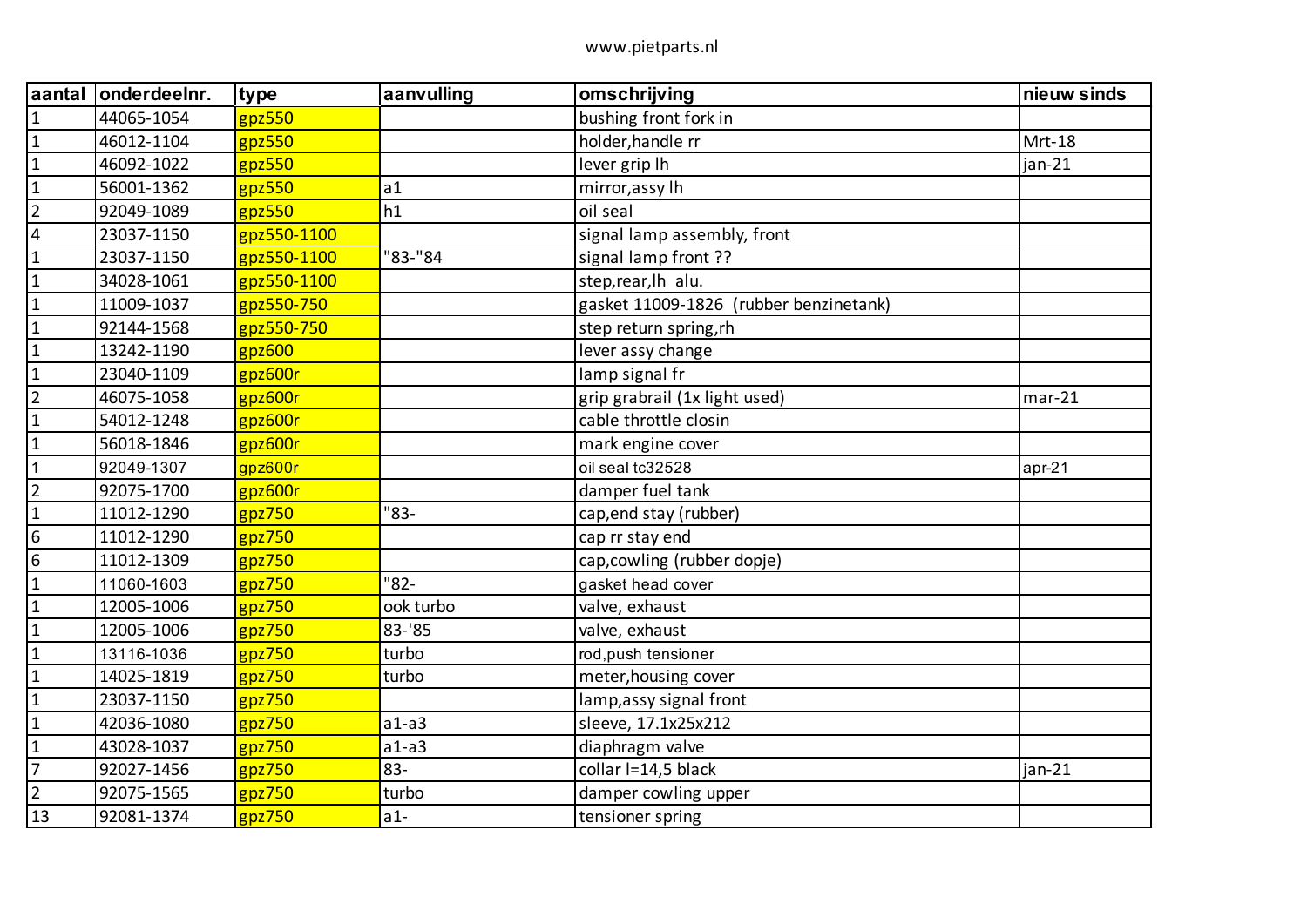| aantal         | onderdeelnr. | type                       | aanvulling | omschrijving                                 | nieuw sinds |
|----------------|--------------|----------------------------|------------|----------------------------------------------|-------------|
| $\overline{1}$ | 36001-5219   | $^{\prime}83$<br>$g$ pz750 | a1         | side cover, lh, firecracker red, 36001-1190b |             |
| $\overline{1}$ | 53044-1122   | gpz750 - gpz1100           |            | trim windshield                              | $mar-21$    |
| $\overline{1}$ | 27002-1007   | gpz750 turbo               | "84-"85    | relay, assy                                  |             |
| $\overline{1}$ | 27034-1006   | gpz750-1100                |            | relay, starter                               |             |
| $\overline{1}$ | 34028-1058   | gpz750-1100                | $a1-$      | step, front, lh                              |             |
| $\overline{2}$ | 44065-1084   | gpz750-1100                |            | front fork bushing                           |             |
| $\overline{2}$ | 92033-1047   | gpz750-1100                |            | snap ring, fork outer                        |             |
| $\mathbf 1$    | 92055-1226   | gpz750-1100                |            | o-ring throttle senso                        |             |
| 8              | 92066-1127   | gpz750-1100                |            | plug, side cover                             |             |
| $\overline{1}$ | 92077-1017   | gpz750-1100                |            | knob trip reset                              |             |
| $\mathbf{1}$   | 23040-1102   | gpz750-900                 |            | lamp signal rr                               |             |
| $\mathbf{1}$   | 27016-5080   | gpz750-900                 |            | lock, assy helmet                            | Mrt-18      |
| $\mathbf 1$    | 35023-1325   | gpz750-900r                |            | fender, rear rr black                        |             |
| $\mathbf{1}$   | 34028-1062   | gpz750turbo                |            | step rr rh                                   |             |
| $\overline{2}$ | 92043-1546   | gpz750turbo                |            | pin, oil line                                |             |
| $\mathbf{1}$   | 43026-1052   | gpz900                     |            | cap, brake front                             | $apr-21$    |
| $\overline{1}$ | 56018-1507   | gpz900                     |            | emblem side cover                            | $mar-21$    |
| $\mathbf 1$    | 92005-1125   | gpz900                     |            | foitting t type                              | $apr-21$    |
| $\overline{1}$ | 92026-1263   | gpz900                     |            | spacer clutch release                        | $apr-21$    |
| $\overline{2}$ | 92028-1273   | gpz900                     | 92139-1069 | bushing crankshaft blk                       | $apr-21$    |
| 6              | 92043-087    | gpz900                     |            | pin                                          | $apr-21$    |
| $\overline{2}$ | 92055-1263   | gpz900                     |            | o-ring                                       | $apr-21$    |
| $\overline{1}$ | 92055-1271   | gpz900                     | gtr        | o-ring waterpump                             | $apr-21$    |
| $\overline{1}$ | 56001-1222   | gpz900                     | a1         | mirror assy rh                               |             |
| $\mathbf{1}$   | 14025-1895   | gpz900r                    |            | cover, sound arrester                        |             |
| $\overline{1}$ | 14073-1274   | gpz900r                    |            | duct                                         | $mar-20$    |
| $\overline{1}$ | 23051-1155   | gpz900r                    | 84-        | bracket signal lamp r                        | $jan-21$    |
| $\mathbf{1}$   | 27010-1169   | gpz900r                    | zx900      | switch side stand                            | $jan-21$    |
| $\overline{1}$ | 32102-1423   | $g$ pz900r                 |            | pipe, clinder                                | Mrt-18      |
| $\overline{1}$ | 34003-1216   | gpz900r                    |            | holder step fr rh                            | $apr-21$    |
| $\overline{1}$ | 34028-1121   | gpz900r                    |            | step,rr, lh                                  | Mrt-18      |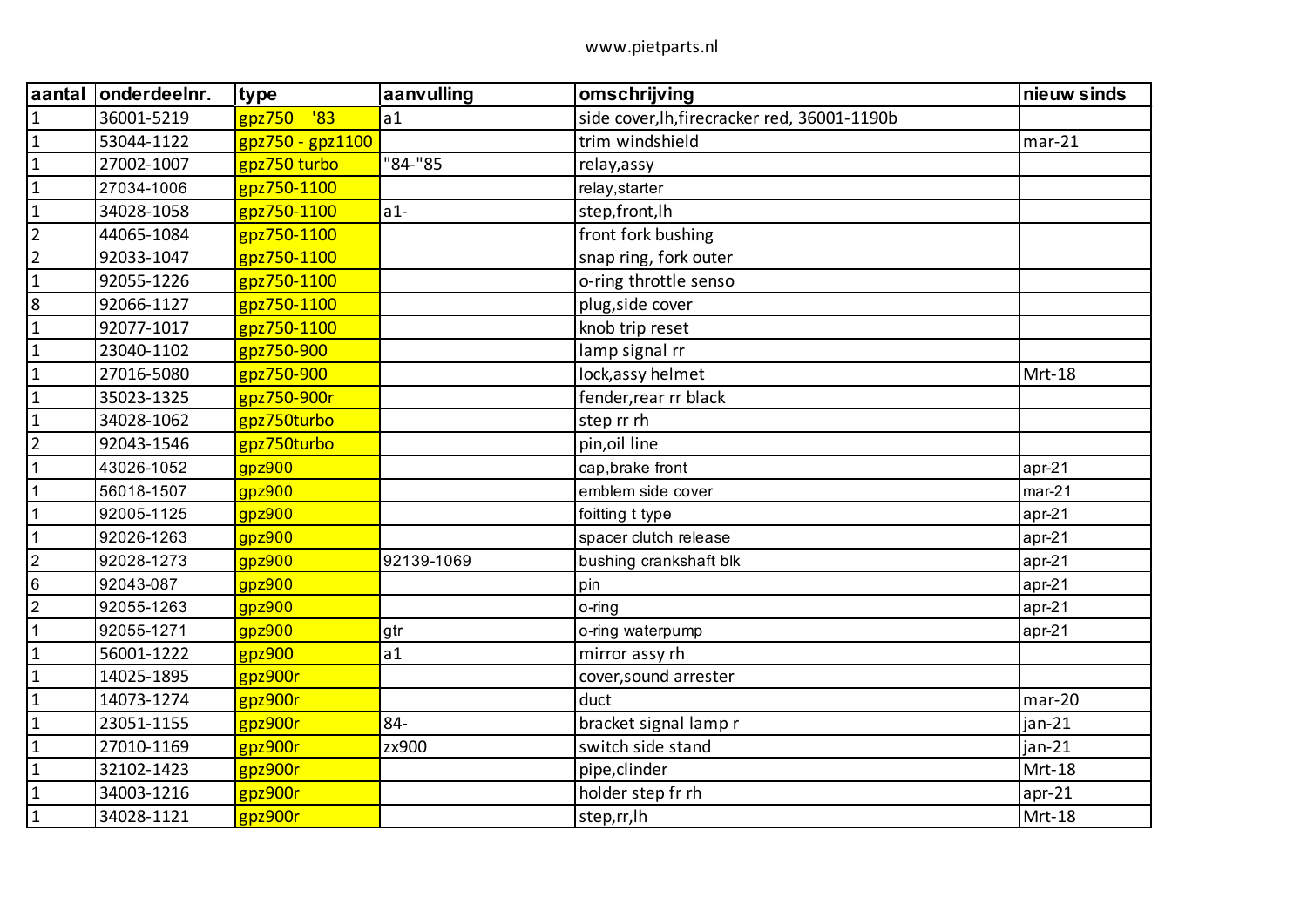| aantal                  | onderdeelnr.  | type                     | aanvulling         | omschrijving                       | nieuw sinds |
|-------------------------|---------------|--------------------------|--------------------|------------------------------------|-------------|
| $\mathbf{1}$            | 36001-5466-m8 | gpz900r                  |                    | side cover rd/gr/zw                |             |
| $\mathbf{1}$            | 39062-1310    | gpz900r                  |                    | hose-cooling, head pipefilter      |             |
| $\mathbf{1}$            | 46003-1205    | $g$ pz900r               | 84-                | handle Ih                          | jan-21      |
| $\mathbf 1$             | 46091-1363    | gpz900r                  | gpz1000            | housing, assy control, rh          | Mrt-18      |
| $\mathbf{1}$            | 46092-1112    | gpz900r                  | $a1-$              | lever grip front brake             | jan-21      |
| $\mathbf{1}$            | 92066-1183    | gpz900r                  |                    | plug, sensor water                 | $mar-21$    |
| $\overline{\mathbf{3}}$ | 16007-1022    | gt550                    |                    | screw needle jet                   |             |
| $\mathbf{1}$            | 35011-1152    | gt550                    | 83-                | stay lh                            | jan-21      |
| $\mathbf{1}$            | 54011-1288    | gt550                    |                    | cable clutch                       |             |
| $\mathbf{1}$            | 54012-1416    | gt550                    |                    | cable throttle openin              |             |
| $\mathbf{1}$            | 54012-1417    | gt550                    |                    | cable throttle closin              |             |
| $\mathbf 1$             | 44039-1062    | $\overline{89}$<br>gt550 |                    | holder, fork upper                 |             |
| $\mathbf{1}$            | 14031-1167    | gt750                    |                    | cover, generator                   | $mar-21$    |
| 6                       | 11009-1461    | gtr1000                  | 86-                | gasket14x19,5x1,4 alu              |             |
| $\overline{2}$          | 11009-1668    | gtr1000                  | zg1200             | gasket, exhaust manifold           |             |
| $\mathbf{1}$            | 11009-1861    | gtr1000                  |                    | gasket, breather body (11060-1339) |             |
| $\mathbf{1}$            | 11012-1512    | gtr1000                  | a1                 | swing arm cap, lh                  |             |
| $\mathbf 1$             | 11060-1339    | gtr1000                  | zx10-11, gpz1100   | gasket, breather body              |             |
| $\overline{4}$          | 12004-1076    | gtr1000                  | 12011-1085         | valve, inlet                       | $apr-21$    |
| $\mathbf{1}$            | 12053-1114    | gtr1000                  |                    | guide, chain front                 |             |
| 1                       | 13251-1075    | gtr1000                  | 13251-1075         | rod assy connecting k              | $apr-21$    |
| $\mathbf{1}$            | 14025-1821    | gtr1000                  | 86-                | license plate cover, lower         |             |
| $\mathbf{1}$            | 27008-1127-aa | gtr1000                  |                    | key lock, saddle bag               |             |
| $\mathbf{1}$            | 27010-1220    | gtr1000                  |                    | side stand switch                  |             |
| $\mathbf{1}$            | 27010-1235    | gtr1000                  | 86-, 454ltd, vn750 | switch, magnetic                   |             |
| $\mathbf{1}$            | 27010-1406    | gtr1000                  | 86-, vn1500        | switch, clutch                     |             |
| $\mathbf{1}$            | 34028-1200    | gtr1000                  |                    | step,rr, lh                        |             |
| $\mathbf{1}$            | 34028-1207    | gtr1000                  | $a1-$              | rubber, step rear                  |             |
| $\mathbf{1}$            | 35011-1293    | gtr1000                  |                    | stay, muffler&rear step            |             |
| $\mathbf{1}$            | 35019-1193    | gtr1000                  |                    | flap, side cowling lh              |             |
| 22                      | 39031-1063    | gtr1000                  |                    | cap end trim                       | $apr-21$    |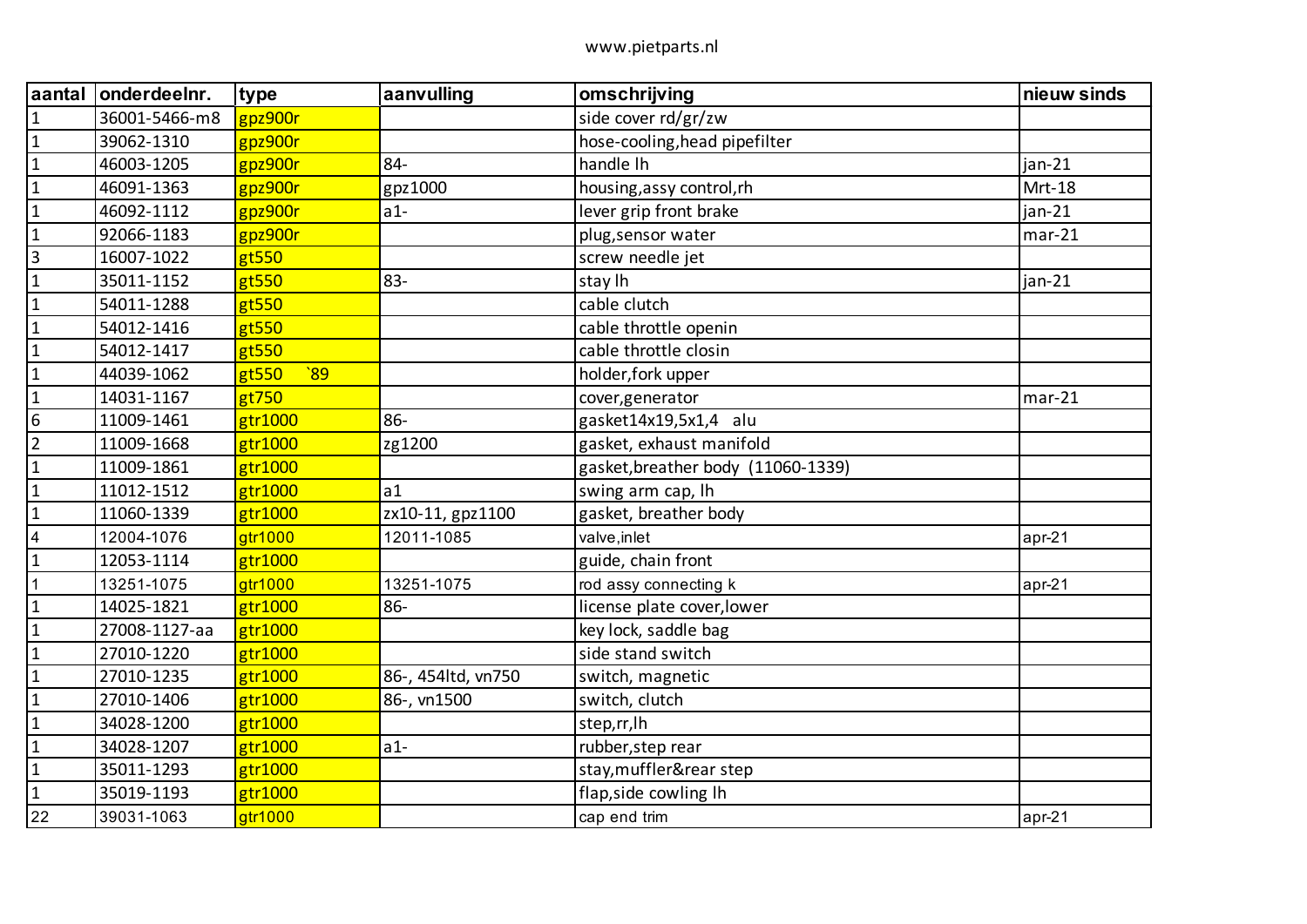| aantal           | onderdeelnr. | type         | aanvulling | omschrijving                              | nieuw sinds |
|------------------|--------------|--------------|------------|-------------------------------------------|-------------|
| $\mathbf{1}$     | 43059-1401   | gtr1000      | $a2-$      | hose, brake, fr, for up handle 43059-1598 |             |
| $\mathbf 1$      | 46075-1070   | gtr1000      | $a2-$      | seat grip, rear, lh                       |             |
| $\mathbf{1}$     | 46092-1131   | gtr1000      |            | lever grip clutch                         | $mar-21$    |
| $\mathbf 1$      | 92037-1031   | gtr1000      | $a1-$      | cable clamp                               |             |
| 10               | 92037-1142   | gtr1000      | $a1-$      | overflow tube clamp                       |             |
| $\overline{2}$   | 92049-1251   | gtr1000      |            | oil seal front fork                       | $apr-21$    |
| $\boldsymbol{2}$ | 92049-1569   | gtr1000      |            | oil seal.                                 | $apr-21$    |
| $\mathbf{1}$     | 92055-1165   | gtr1000      | vn1500     | o-ring, 154mm                             |             |
| $\mathbf 1$      | 92055-1281   | gtr1000      | vn700-750  | o-ring 35,8mm                             |             |
| $\overline{4}$   | 92066-1216   | gtr1000      | vn750      | plug, handle hold                         |             |
| $\overline{2}$   | 92075-1859   | gtr1000      | $a1-$      | damper                                    |             |
| $\overline{2}$   | 92077-1112   | gtr1000      | $zx6-zx7$  | knob, trip reset                          |             |
| 5                | 12011-1003   | gtr1000 ao   |            | split keeper valve sp                     | $apr-21$    |
| $\mathbf{1}$     | 13025-044    | h1           | kh500      | piston ring set 0,20 os                   | $mar-21$    |
| $\mathbf{1}$     | 27016-5020   | h1           | z400       | lock assy seat                            | jan-21      |
| $\overline{2}$   | 33033-009    | h1           |            | bushing swingarm                          |             |
| $\mathbf{1}$     | 33041-002    | h1           | h2         | plate, chain adjuster                     | $mar-21$    |
| $\mathbf 1$      | 36001-034-67 | h1           |            | cover, side Ih                            | $mar-20$    |
| $\mathbf{1}$     | 41078-008    | h1           | kh400,z650 | gear box assy                             |             |
| $\overline{2}$   | 43054-003    | h1           | kh400      | dust shield rubber                        |             |
| $1\,$            | 43073-005    | h1           | 69-75      | repair assy master cy                     |             |
| $\mathbf{1}$     | 44010-032    | h1           |            | dust shield fork                          | $jan-21$    |
| $\mathbf{1}$     | 44034-068    | h1           | h2         | stay headlight, r chroom                  | $mrt-18$    |
| $\mathbf 1$      | 46092-023    | h1           |            | lever clutch                              | jan-21      |
| $\mathbf{1}$     | 92059-082    | h1           |            | pipe oil                                  |             |
| $\boldsymbol{6}$ | 92088-023    | h1           |            | washer lock                               |             |
| $1\,$            | 33040-056    | h1           | s1,s3      | adjuster chain                            | $mar-21$    |
| $\mathbf 1$      | 41069-033    | h1           |            | collar, front axle                        |             |
| $\vert$ 3        | 46058-012    | h1           | f3,f4      | lever front brake                         | $mar-21$    |
| $\infty$         | 23014-005    | $h1-2$       |            | spring focus adjust                       |             |
| $\mathbf 1$      | 92055-035    | $h1 - 500/3$ | h1         | o-ring                                    |             |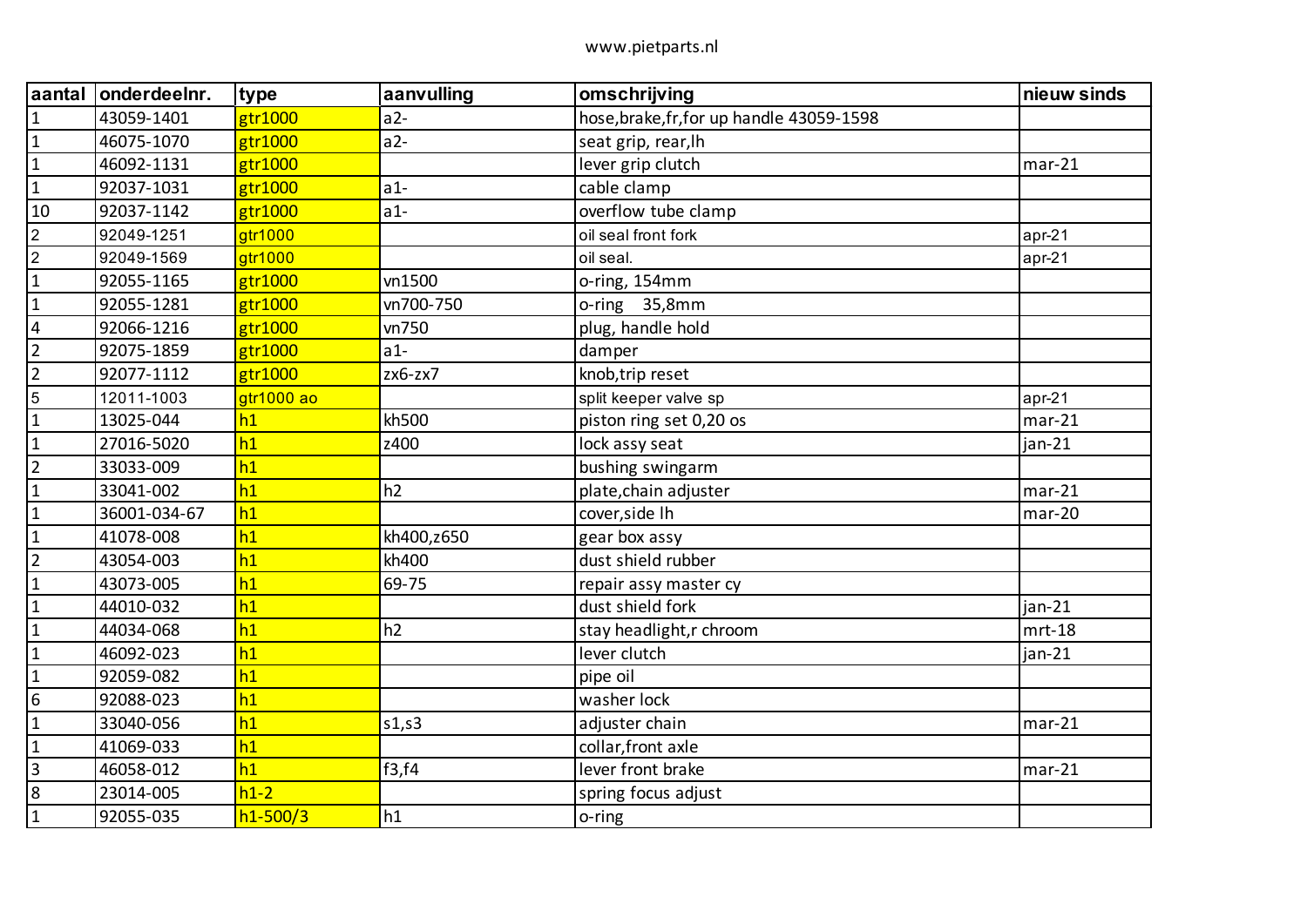| aantal         | onderdeelnr. | type           | aanvulling | omschrijving                      | nieuw sinds |
|----------------|--------------|----------------|------------|-----------------------------------|-------------|
| $\mathbf{1}$   | 21119-019    | $h1-h2$        |            | unit, ignition                    | Mrt-18      |
| $\overline{1}$ | 34023-005    | $h1-h2$        |            | spring, main stand                | Mrt-18      |
| $\vert$ 1      | 35004-085    | $h1-h2$        |            | fender, front chrom               |             |
| $\mathbf{1}$   | 43028-001    | $h1-h2$        |            | diaphragm                         |             |
| $\overline{1}$ | 43063-001    | $h1-h2$        |            | bracket brake hose                | $jan-21$    |
| $\mathbf{1}$   | 46092-014    | $h1-h2$        | s1         | lever clutch                      | $mar-21$    |
| $\overline{7}$ | 92043-1464   | $h1-h2$        |            | pin, cotter (met gaatje)          |             |
| $\vert$ 1      | 46092-005    | h1,h2          | 46092-015  | lever clutch                      | $mar-21$    |
| $\mathbf{1}$   | 34028-012    | h1.            | s1,s3      | bar, footrest                     |             |
| $\vert$ 1      | 13024-049    | h2             | 750/3      | ring set 0,040 os                 |             |
| $\overline{2}$ | 13091-1743   | kaf300         |            | holder,tail lamp                  |             |
| $\overline{2}$ | 92022-101    | kaf400         |            | washer seal plate                 |             |
| $\mathbf{1}$   | 11012-1648   | kaf540-620     | mule       | cap                               | jan-21      |
| $\overline{1}$ | 13144-066    | kd100          | m1         | engine sprocket, 14t, 13144-1058  |             |
| $\vert$ 1      | 92049-1068   | kd100          |            | seal oil tb25407                  |             |
| $\vert$ 1      | 23026-040    | kd125          | $a1-$      | lens taillight                    |             |
| $\overline{2}$ | 92027-1077   | kd125          |            | engine sprocket collar 20x25x12,5 |             |
| 18             | 92036-003    | kd125-175      |            | piston pin circlip                |             |
| $\mathbf{1}$   | 23026-1001   | kd125/ke125    | g2         | lens taillight                    |             |
| $\vert$ 1      | 92055-1422   | kdx            |            | o-ring                            |             |
| $\vert$ 1      | 92043-1416   | kdx 200        |            | pin hunger                        |             |
| 3              | 671e2-550    | <b>kdx 250</b> |            | o-ring 50mm                       |             |
| $\overline{1}$ | 11036-1297   | kdx125         |            | bracket brake lever               | $apr-21$    |
| $\mathbf{1}$   | 13008-1126   | $kdx$ 125      |            | piston ring set std.              | Mrt-18      |
| $\mathbf{1}$   | 92045-1236   | kdx125         |            | bearing ball                      | $jan-21$    |
| $\overline{2}$ | 92037-056    | kdx175-250     |            | clamp carb conect hos             | $jan-21$    |
| $\mathbf{1}$   | 11001-1317   | <b>kdx200</b>  |            | head cylinder                     | $mar-21$    |
| $\mathbf{1}$   | 11009-1994   | <b>kdx200</b>  | 86-'94     | gasket, cylinder base             |             |
| $\vert$ 1      | 11009-1995   | <b>kdx200</b>  |            | gasket, exhaust                   | $mar-21$    |
| $\mathbf{1}$   | 11009-1997   | <b>kdx200</b>  | 89-'00     | gasket, generator cover           |             |
| $\overline{2}$ | 12022-1063   | <b>kdx200</b>  |            | reed valve                        | $mar-21$    |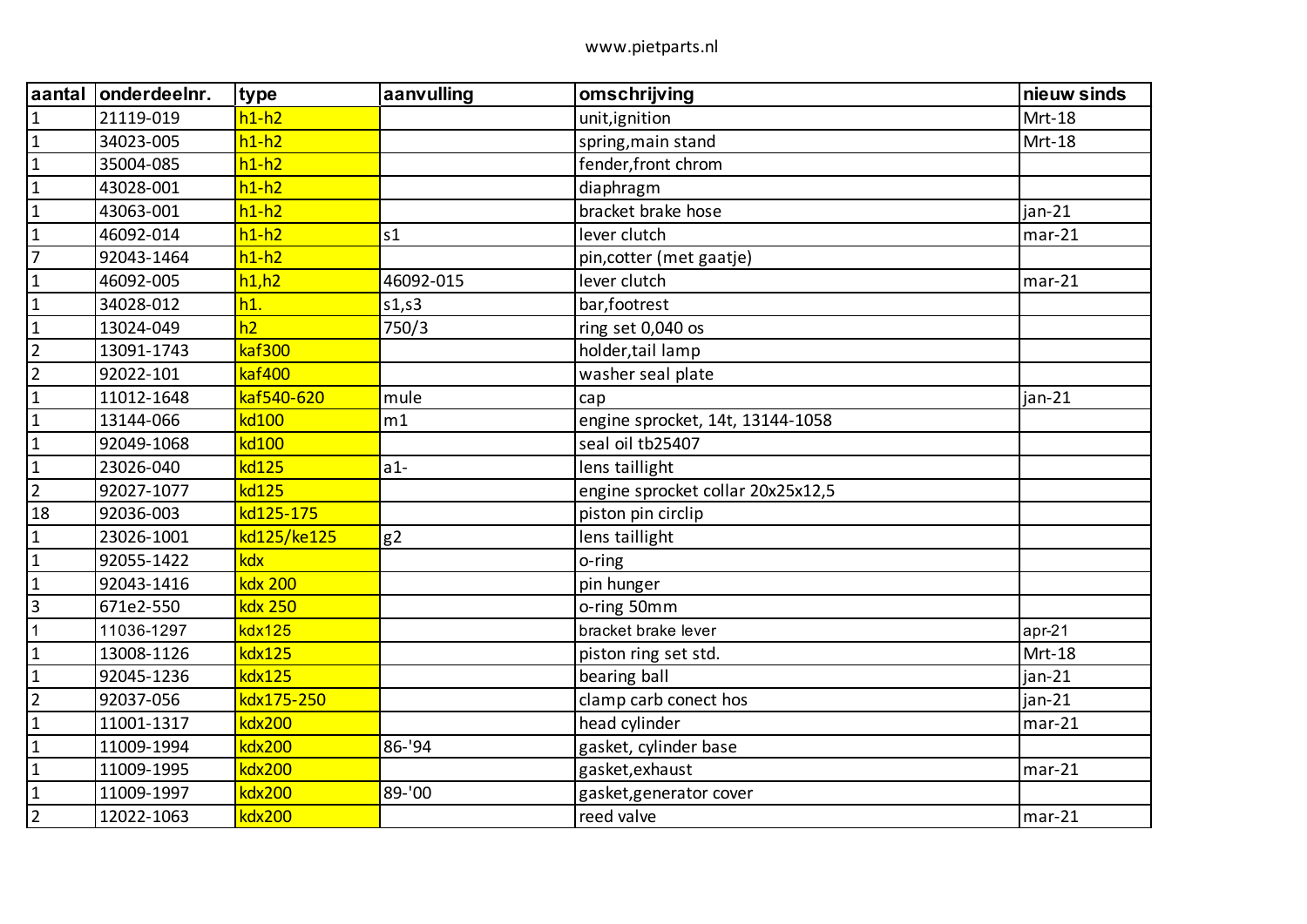| <b>aantal</b>  | onderdeelnr. | type          | aanvulling | omschrijving                       | nieuw sinds |
|----------------|--------------|---------------|------------|------------------------------------|-------------|
| $\overline{1}$ | 13064-1048   | kdx200        |            | lever, assy kick pedal             | $apr-21$    |
| $\overline{1}$ | 13168-1371   | kdx200        |            | lever governor                     | $mar-21$    |
| $\vert$ 1      | 13236-1189   | <b>kdx200</b> |            | lever comp position                | $jan-21$    |
| $\mathbf{1}$   | 14024-1719   | kdx200        | 14090-1534 | cover                              | $mar-21$    |
| $\overline{1}$ | 14031-1231   | kdx200        |            | cover generator                    | $mar-21$    |
| $\overline{1}$ | 16012-1061   | <b>kdx200</b> | 88         | cap starter plunger                |             |
| $\mathbf{1}$   | 18046-1115   | <b>kdx200</b> |            | wool, baffle pipe                  | $mar-21$    |
| $\mathbf{1}$   | 21007-1177   | <b>kdx200</b> |            | rotor                              | $mar-21$    |
| $\overline{1}$ | 27010-1178   | <b>kdx200</b> |            | switch, engine stop                | $mar-21$    |
| $\mathbf{1}$   | 34028-1302   | kdx200        |            | step lh                            | $apr-21$    |
| $\mathbf{1}$   | 39061-1131   | kdx200        |            | radiator assy rh                   | $mar-21$    |
| $\overline{1}$ | 41068-1297   | <b>kdx200</b> |            | axle rr                            | $mar-21$    |
| $\overline{1}$ | 43001-1313   | <b>kdx200</b> |            | lever brake pedal                  | $apr-21$    |
| $\mathbf{1}$   | 44018-1053   | <b>kdx200</b> | e1         | inner pipe fork piston, 44018-1056 |             |
| $\overline{1}$ | 51023-1187   | <b>kdx200</b> | 51023-1392 | tap assy, fuel                     | $mar-21$    |
| $\overline{1}$ | 601b-6202u   | kdx200        |            | bearing ball                       |             |
| $\mathbf{1}$   | 92026-1333   | kdx200        |            | spacer                             |             |
| $\overline{1}$ | 92143-1156   | <b>kdx200</b> |            | collar                             | $jan-21$    |
| $\overline{1}$ | 92160-1145   | <b>kdx200</b> | kχ         | damper heat                        | $mar-21$    |
| $\overline{1}$ | 43020-1088   | kdx200        |            | pister assy rear brake master cyl  | $apr-21$    |
| $\overline{2}$ | 92072-1205   | kdx200        |            | band, cable                        | $apr-21$    |
| $\overline{1}$ | 21066-1072   | kdx200-220    |            | regulator voltage                  | $mar-21$    |
| $\overline{2}$ | 14073-1363   | kdx200-250    | 14073-1577 | duct, air inlet                    | $mar-21$    |
| $\overline{1}$ | 41064-015    | kdx200-250    |            | receiver speedometer               | $apr-21$    |
| $\overline{1}$ | 59051-1206   | kdx200.       |            | gear-spur idle                     | $apr-21$    |
| $\overline{1}$ | 92027-1959   | kdx200.       |            | collar, I=12                       | $apr-21$    |
| $\overline{1}$ | 92055-1258   | kdx250        |            | o-ring rear hub                    | $apr-21$    |
| $\overline{2}$ | 92049-1036   | kdx80         |            | oil seal fr fork outer             |             |
| $\overline{2}$ | 13140-1028   | ke100         |            | fork shift 4th                     |             |
| $\overline{1}$ | 16031-015    | ke100         |            | float                              | $mar-21$    |
| $\mathbf{1}$   | 44009-019    | ke100         |            | oil seal fork                      | $jan-21$    |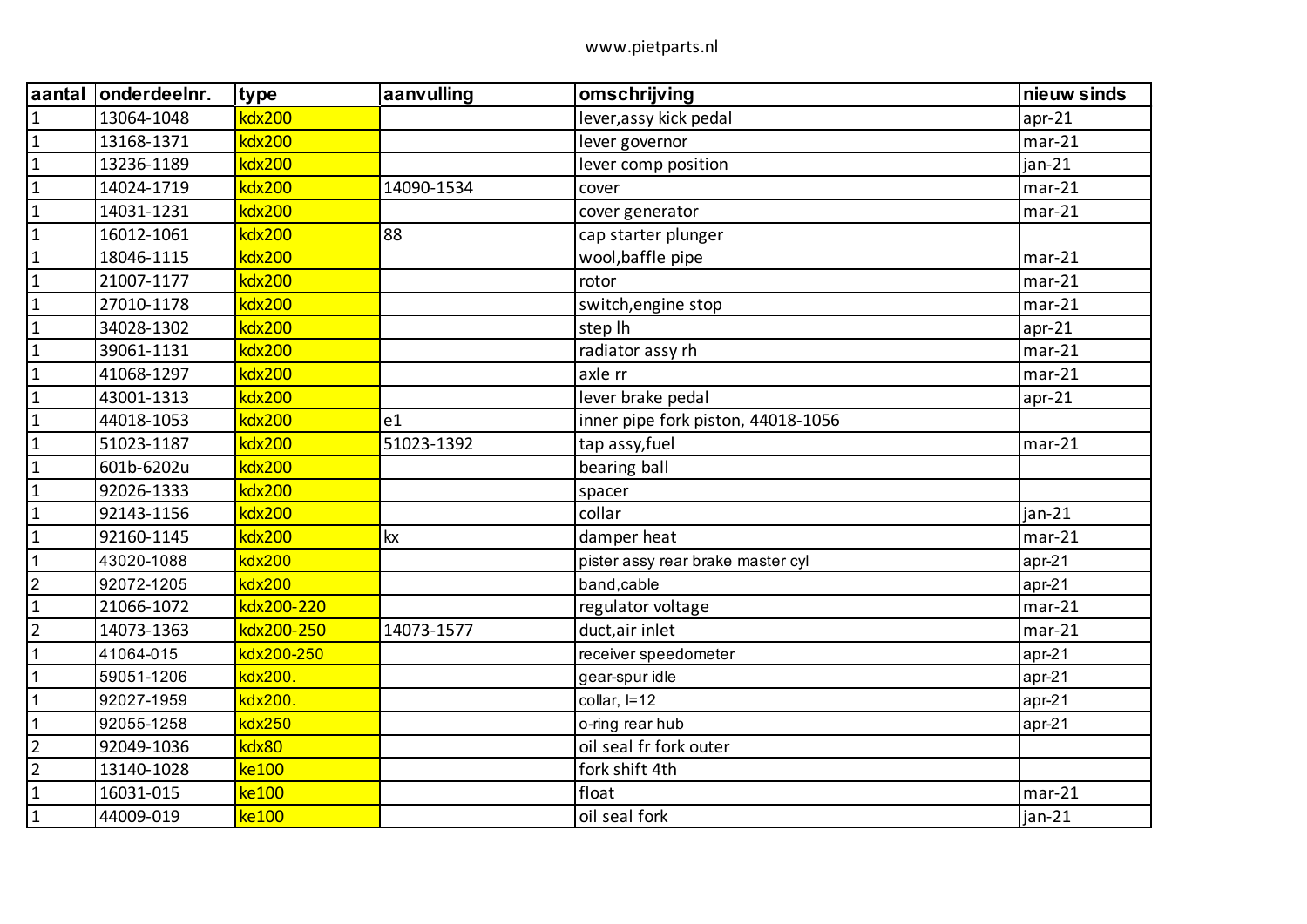| aantal           | onderdeelnr. | type      | aanvulling     | omschrijving              | nieuw sinds |
|------------------|--------------|-----------|----------------|---------------------------|-------------|
| $\mathbf{1}$     | 46019-1005   | ke100     |                | grip, assy throttle       | Mrt-18      |
| $\overline{2}$   | 92049-1240   | ke100     | 92049-1481     | oil seal.                 | $apr-21$    |
| $\mathbf{1}$     | 46075-1004   | ke100-125 |                | grip rubber lh            | $apr-21$    |
| $9\,$            | 11009-037    | ke125     |                | gasket, cilinder base     |             |
| $\mathbf{1}$     | 13001-1091   | ke125     |                | piston std.               |             |
| $\mathbf{1}$     | 13008-1108   | ke125     |                | piston ring set           |             |
| $\mathbf{1}$     | 13033-035    | ke125     |                | brg n ur14/20ap1          |             |
| $\mathbf{1}$     | 13140-059    | ke125     |                | fork shift 2nd, 3rd       | $apr-21$    |
| $\mathbf{1}$     | 14030-071-2h | ke125     | 14030-1013     | cover, carburator, barl   | $mar-21$    |
| $\mathbf{1}$     | 21061-017    | ke125     |                | rectifier                 |             |
| $\mathbf 1$      | 21061-017    | ke125     | kh, ks         | rectifier, assy regulator | Mrt-18      |
| $\overline{2}$   | 23006-050    | ke125     |                | rim, headlight            |             |
| $\mathbf{1}$     | 23026-1081   | ke125     | a8             | lens taillight            |             |
| $\mathbf{1}$     | 25012-017    | ke125     |                | speedometer cover         | Mrt-18      |
| $\overline{7}$   | 44009-018    | ke125     | ks125          | oil seal front fork       | $apr-21$    |
| $\mathbf{1}$     | 54005-077    | ke125     |                | cable, fr. brake          |             |
| $\mathbf{1}$     | 27016-5044   | ke125 '82 | a9             | seat lock assembly        | jan.-21     |
| $\overline{2}$   | 92075-175    | ke175     |                | dumper rubber             |             |
| 5                | 92022-1039   | ke250     |                | washer 6mm                |             |
| $\overline{2}$   | 13151-019    | ke250b    |                | Neutraalschakelaar        | $mar-21$    |
| $\mathbf{1}$     | 21129-008    | kh100     |                | coil, ignition            | $mar-21$    |
| $\overline{2}$   | 23048-1002   | kh100     |                | lens turn signal lamp     |             |
| $\boldsymbol{6}$ | 92055-1001   | kh100     |                | o ring                    | jan-21      |
| $\mathbf{1}$     | 11009-1051   | kh125     |                | gasket fuel tank cap      |             |
| $\overline{2}$   | 23048-1023   | kh125     | k9             | signal lamp lens          |             |
| 30               | 41032-028    | kh125     | k <sub>3</sub> | nipple spoke              |             |
| $\mathbf 1$      | 59051-1044   | kh125     | 00-'04         | gear-spur, 16t, kick      |             |
| $\mathbf{1}$     | 23040-1037   | kh125 '96 | k9             | signal lamp               |             |
| $\mathbf 1$      | 21121-079    | kh400     | s <sub>3</sub> | coil, ignition center     | Mrt-18      |
| $\overline{2}$   | 43020-1026   | kh400     | 76-78          | piston comp brake         |             |
| 5                | 92046-010    | kh500     |                | bearing kt202513          | $mar-21$    |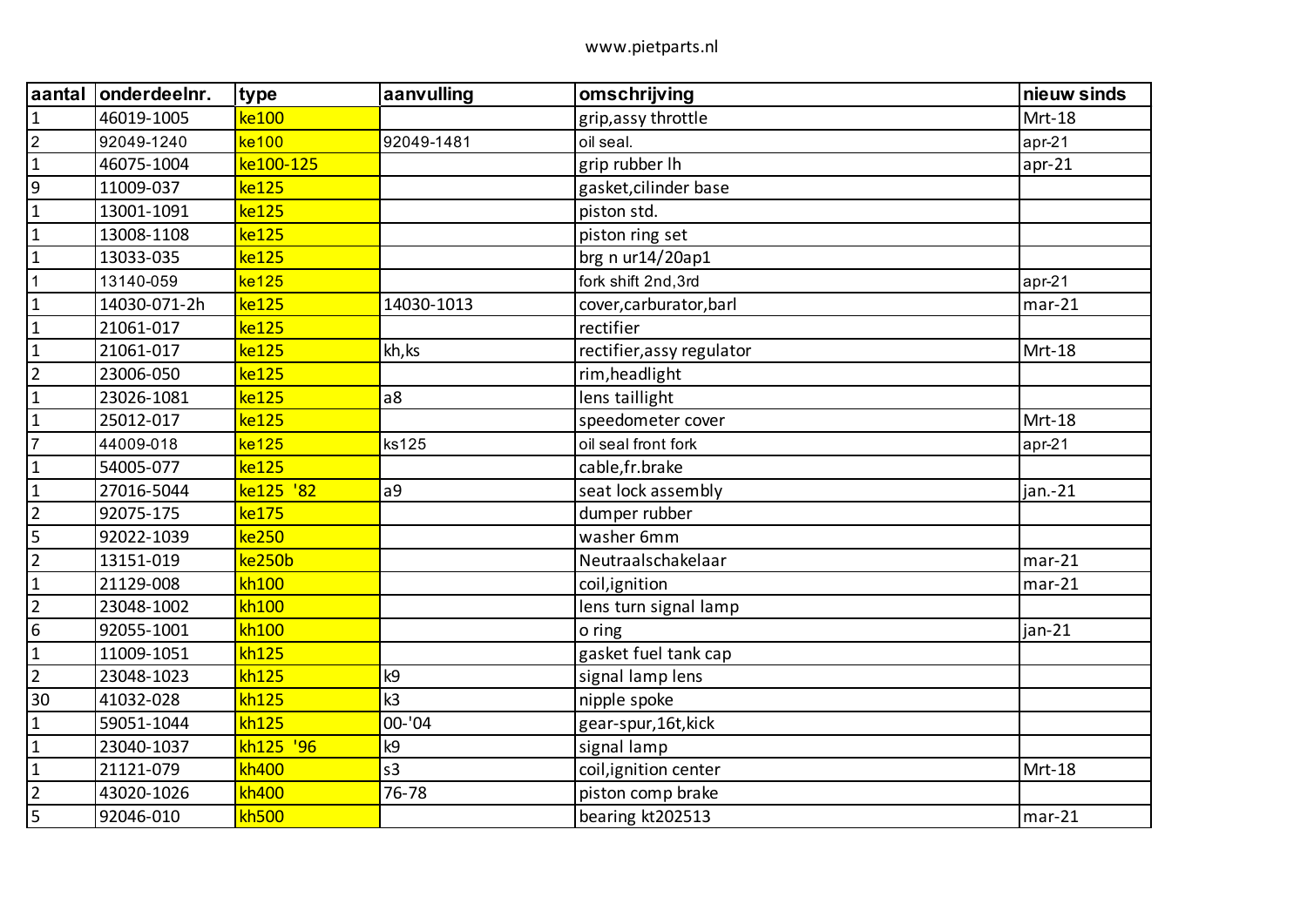| aantal         | onderdeelnr.  | type  | aanvulling            | omschrijving                     | nieuw sinds |
|----------------|---------------|-------|-----------------------|----------------------------------|-------------|
| $\mathbf{1}$   | 11004-1002    | kl250 | $a1-$                 | gasket cylinder head mca         | $jan-21$    |
| $6\,$          | 11009-043     | kl250 |                       | cylinder base gasket, 11060-1366 |             |
| $\overline{4}$ | 11012-1991    | kl250 | $1997$ cap            |                                  |             |
| $\mathbf{1}$   | 11060-1051    | kl250 | "80-"81               | muffler connector gasket         |             |
| $\mathbf{1}$   | 11060-1366    | kl250 | z250                  | gasket, cylinder                 |             |
| $\mathbf{1}$   | 11060-1517    | kl250 |                       | gasket generator cover           |             |
| $\overline{2}$ | 12016-012     | kl250 |                       | arm, rocker                      | Mrt-18      |
| $\mathbf{1}$   | 12016-1071    | kl250 | $d10-$                | arm rocket intake                | jan-21      |
| $\mathbf{1}$   | 12053-1125    | kl250 | $d10-$                | guide chain fr                   | jan-21      |
| $\mathbf{1}$   | 12053-1126    | kl250 | d10-                  | guide chain rr                   | jan-21      |
| $\overline{3}$ | 13002-1023    | kl250 |                       | pin piston 12x18x57.2            |             |
| $\mathbf{1}$   | 13002-1037    | kl250 | 85-'00                | pin, piston 12x18x57.2           |             |
| $\mathbf{1}$   | 13024-5008    | kl250 | 78-'83                | piston ring set 0.040 os         |             |
| $\mathbf{1}$   | 13025-5007    | kl250 | $a1-$                 | piston ring set 0.020            |             |
| $\mathbf{1}$   | 13029-1003    | kl250 | 78-'83                | piston 0.020 os                  |             |
| $\mathbf{1}$   | 130g0608      | kl250 | d2                    | bolt, flanged                    |             |
| $\overline{2}$ | 130j0614      | kl250 | d3                    | bolt-flanged, 6x14               |             |
| $\mathbf{1}$   | 13161-044     | kl250 | $a1-$                 | leaver assy gear shift           | jan-21      |
| $\mathbf{1}$   | 14026-1003-2h | kl250 | "78-"79               | cover, chain                     |             |
| $\mathbf{1}$   | 14032-5001-2h | kl250 | 14032-5003            | cover, rh engine                 | $mar-21$    |
| $\overline{2}$ | 14073-1184    | kl250 | $d10-$                | duct carburetor                  | jan-21      |
| $\overline{3}$ | 16005-1057    | kl250 | d2                    | mixing chamber top               |             |
| $\overline{2}$ | 16030-1007    | kl250 |                       | float, valve                     |             |
| 8              | 186g-0625     | kl250 | c1                    | bolt upset wp                    | jan-21      |
| $\mathbf{1}$   | 21008-1002    | kl250 | $a1-$                 | breaker contact                  | $jan-21$    |
| $\mathbf{1}$   | 21066-1052    | kl250 | 85-'00, kI600'84      | regulator, voltage (sh561-12)    |             |
| $\mathbf{1}$   | 21130-1010    | kl250 | 86-'93 z1000j-, z1300 | cap, spark plug                  |             |
| $\mathbf{1}$   | 23026-1001    | kl250 |                       | lens taillight                   |             |
| $\overline{2}$ | 23051-001     | kl250 | a1-a2 '78-'79         | turn signal bracket              |             |
| $\mathbf 1$    | 26001-1083    | kl250 | $a3-a4$               | wiring harness, main             |             |
| $\mathbf{1}$   | 27002-1004    | kl250 |                       | relay assy turn signal           |             |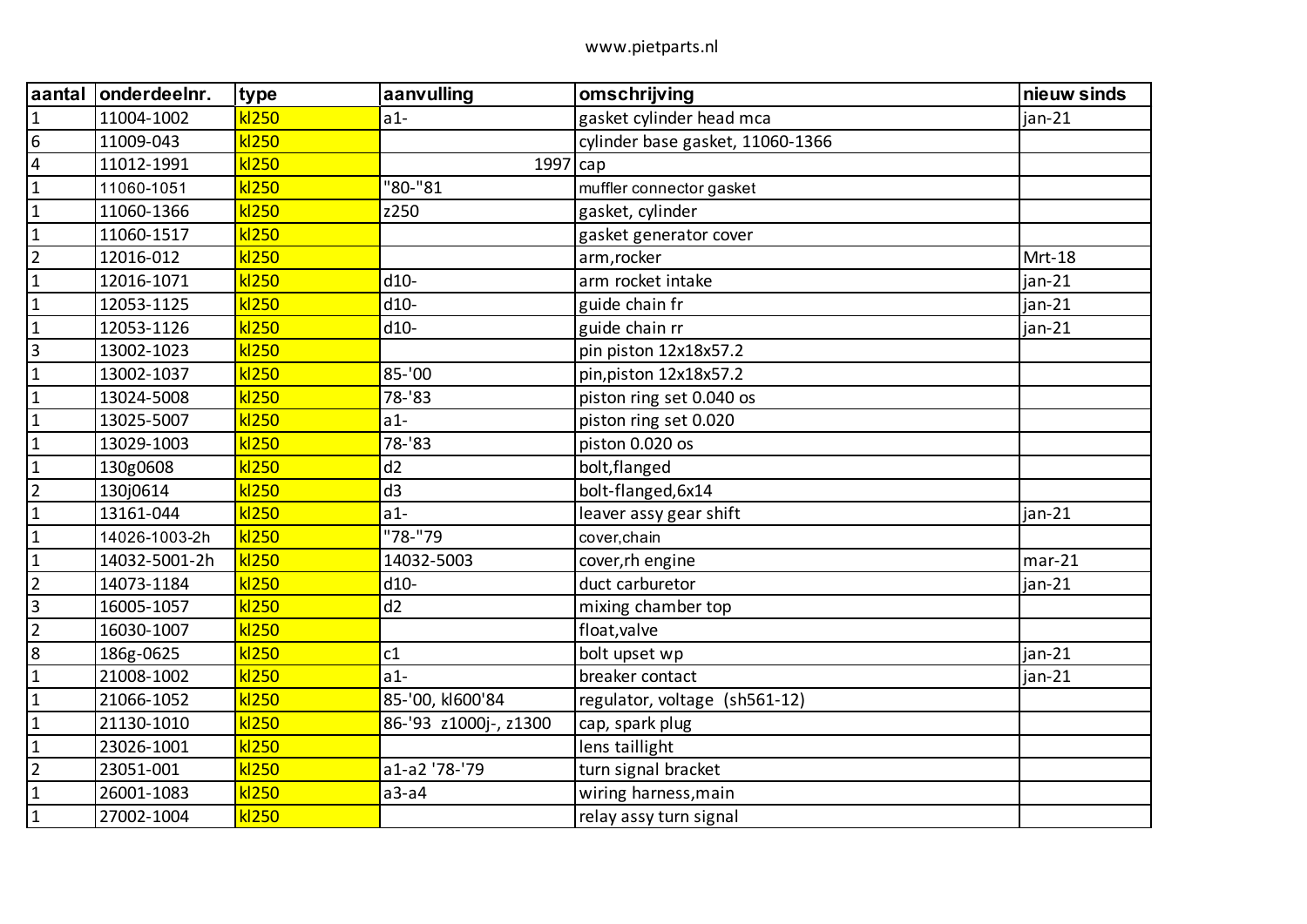| aantal         | onderdeelnr. | type  | aanvulling    | omschrijving              | nieuw sinds |
|----------------|--------------|-------|---------------|---------------------------|-------------|
| $\mathbf{1}$   | 27021-004    | kl250 | $a1-$         | switch, fr brake lamp     |             |
| $\mathbf{1}$   | 34024-1048   | kl250 | 78-'84        | stand, side               |             |
| $\mathbf{1}$   | 34028-034    | kl250 | $c1-$         | bar footrest rh           | $jan-21$    |
| $\mathbf{1}$   | 36014-1001   | kl250 | a1-a4 "78-"81 | cover, chain              |             |
| $\overline{2}$ | 39132-1052   | kl250 | $d10-$        | sprocket assy idler       | $jan-21$    |
| $\overline{2}$ | 41048-1084   | kl250 | $d10-$        | shoe brake nas            | $jan-21$    |
| $\mathbf{1}$   | 41053-1061   | kl250 | d2            | brake cam lever           |             |
| $\mathbf{1}$   | 42036-1004   | kl250 | $a1-$         | sleeve swing arm          |             |
| $\mathbf{1}$   | 42036-1103   | kl250 | $85 -$        | sleeve 15.1x20x42.5       |             |
| $\mathbf{1}$   | 43044-1028   | kl250 | kx500         | holder comp caliper       | $mar-21$    |
| $\mathbf{1}$   | 46019-1001   | kl250 | a2            | grip assy throttle        |             |
| $\mathbf{1}$   | 46019-1005   | kl250 | 80-'82        | grip, assy thottle        |             |
| $\overline{2}$ | 46092-1114   | kl250 | $d2-$         | lever grip front brake    | $jan-21$    |
| $\mathbf{1}$   | 49099-1002   | kl250 | $a1-$         | baffle, pipe muffler      |             |
| $\overline{2}$ | 51048-1004   | kl250 | kx80          | cap assy tank fuel        | $jan-21$    |
| $\mathbf{1}$   | 54001-1027   | kl250 | 80-82         | cable speedometer         |             |
| $\mathbf{1}$   | 54011-1038   | kl250 |               | cable clutch switch & swd |             |
| $\mathbf{1}$   | 54012-1007   | kl250 | $a1-a2$       | cable,throttle,open       |             |
| $\mathbf{1}$   | 54012-1008   | kl250 | $a1-a2$       | cable, throttle, close    |             |
| $\mathbf{1}$   | 92002-1888   | kl250 |               | bolt, oil I=23            |             |
| $\mathbf{1}$   | 92009-1664   | kl250 | $"85-$        | screw, 6x22 black         |             |
| 4              | 92013-009    | kl250 |               | screw slotted rocker      |             |
| $\mathbf{1}$   | 92015-1013   | kl250 |               | nut lock 16mm             |             |
| $\mathbf 1$    | 92027-1800   | kl250 | $d10-$        | collar                    | jan-21      |
| $\overline{2}$ | 92046-1112   | kl250 | $d10-$        | bearing needle bm2027     | $jan-21$    |
| $\overline{2}$ | 92047-020    | kl250 |               | cone, steering stem       |             |
| $\mathbf 1$    | 92048-010    | kl250 |               | race steering stem        |             |
| $\overline{2}$ | 92049-1109   | kl250 |               | seal oil arm cnt          |             |
| $\mathbf{1}$   | 92050-079    | kl250 |               | oil seal                  |             |
| $\mathbf{1}$   | 92055-105    | kl250 | $a1-$         | o-ring                    |             |
| $\mathbf{1}$   | 92055-105    | kl250 |               | o-ring                    |             |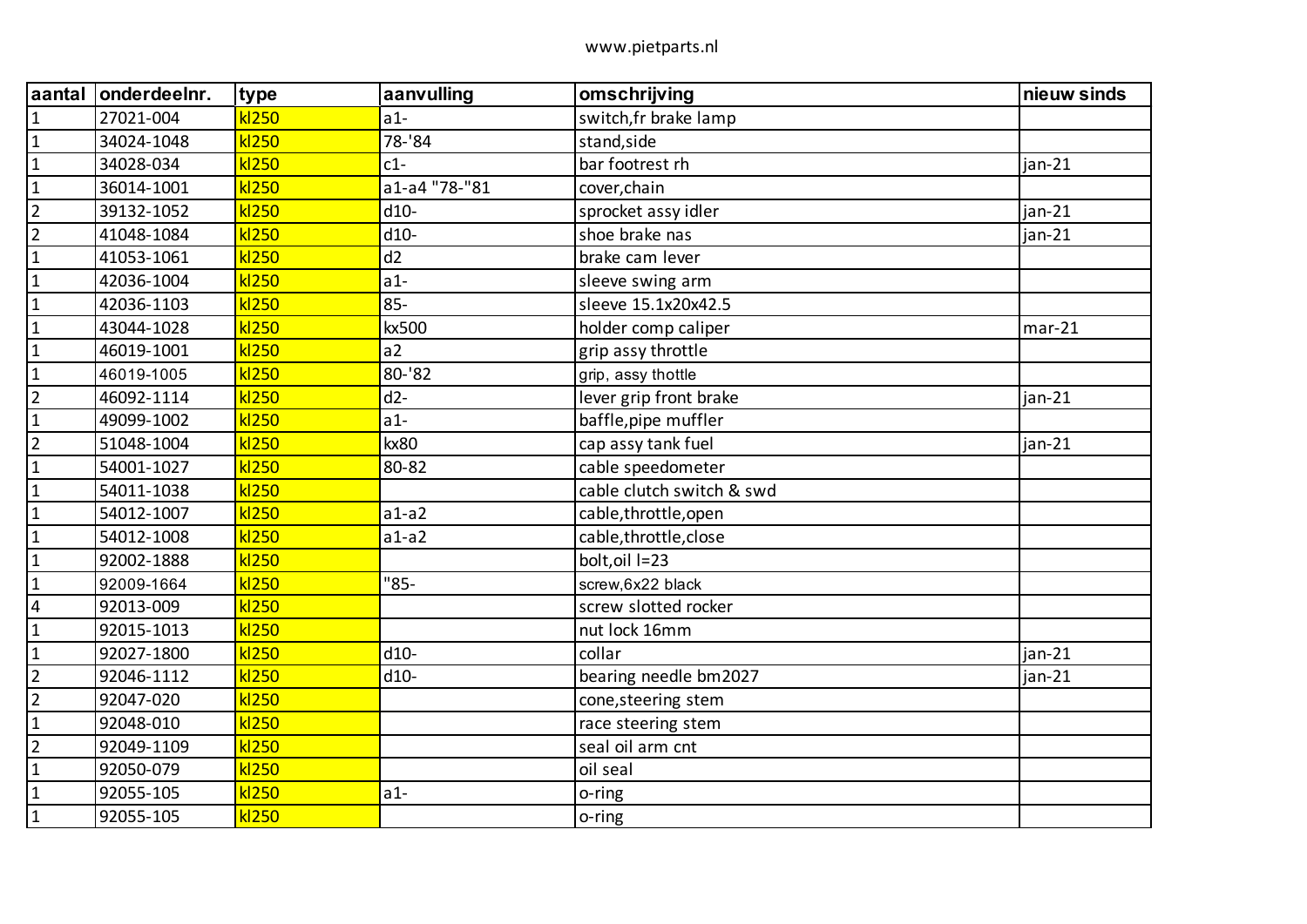| aantal         | onderdeelnr. | type            | aanvulling     | omschrijving                    | nieuw sinds |
|----------------|--------------|-----------------|----------------|---------------------------------|-------------|
| $\mathbf{1}$   | 92055-1222   | kl250           |                | o-ring float chamber            |             |
| $\mathbf{1}$   | 92059-1128   | kl250           | $a1-$          | hose air vent 5x8x340           | jan-21      |
| 4              | 92063-1072   | kl250           | $d2-$          | jet, main, 2nd, #120            |             |
| $\mathbf{1}$   | 92066-060    | kl250           |                | gearplug tachometer             |             |
| $\overline{7}$ | 92066-065    | kl250           |                | plug engine cover               |             |
| $\overline{2}$ | 92066-065    | kl250           | $a1-$          | plug                            |             |
| $\overline{2}$ | 92066-1253   | kl250           | $78 -$         | plug pt1/2x12,5                 |             |
| $\overline{2}$ | 92075-1145   | kl250           | $a3-$          | damper                          |             |
| 7              | 92081-1626   | kl250           |                | spring decompressor             |             |
| $\mathbf{1}$   | 11012-1029   | kl250           |                | cap swing arm                   | $mar-21$    |
| $\mathbf{1}$   | 41050-1011   | kl250           |                | cam brake rear                  | $mar-21$    |
| $\mathbf 1$    | 92057-1170   | kl250           |                | chain, camshaft                 | $mar-21$    |
| $\mathbf{1}$   | 11004-1218   | kl250           |                | gasket, head                    | $mar-21$    |
| $\overline{2}$ | 12016-012    | kl250           | 12016-0038     | arm, rocket                     | $mar-21$    |
| $\mathbf{1}$   | 12053-1107   | kl250           | klr250         | guide, chain up                 | $mar-21$    |
| $\mathbf 1$    | 41059-027    | kl250           | kdx200         | gear speedometer                | $mar-21$    |
| $\overline{2}$ | 12020-004    | kl250<br>$:78-$ | g <sub>2</sub> | rocker arm shaft                |             |
| 10             | 11009-1451   | kl250-650       |                | gasket, 6.2X11.5X1.5            |             |
| $\mathbf{1}$   | 46092-1111   | kl250-650       |                | clutch lever grip               |             |
| $\overline{2}$ | 44013-1006   | kl250/ke250     |                | fork inner tube                 |             |
| $\mathbf 1$    | 13234-1058   | kI500-600       |                | shaft-comp balancer f           |             |
| $\mathbf{1}$   | 11009-1374   | <b>kl600</b>    |                | exhaust pipe holder gasket oval |             |
| 8              | 13088-040    | <b>kl600</b>    | $a1-$          | plate clutch friction nas       | jan-21      |
| 16             | 41029-1115   | <b>kl600</b>    | 84-'86         | spoke-inner, fr, lh (6+10st.)   |             |
| $\mathbf{1}$   | 44037-1172   | <b>kl600</b>    | a1             | fork holder under (t-stuk)      |             |
| $\mathbf 1$    | 49006-1165   | <b>kl600</b>    |                | boot starter plunger            |             |
| $\bf 8$        | 92036-1051   | <b>kl600</b>    |                | ring, snap piston               |             |
| 10             | 92036-1051   | <b>kl600</b>    | $a1-$          | piston pin snap ring            |             |
| $\mathbf{1}$   | 92066-1189   | <b>kl600</b>    | 84-'85         | plug, shaft                     |             |
| $\overline{2}$ | 39076-1052   | kl600           | klr650         | starter gear                    | $mar-21$    |
| $\mathbf 1$    | 43028-1053   | <b>kl600</b>    |                | diaphragm air cut valve         | $mar-21$    |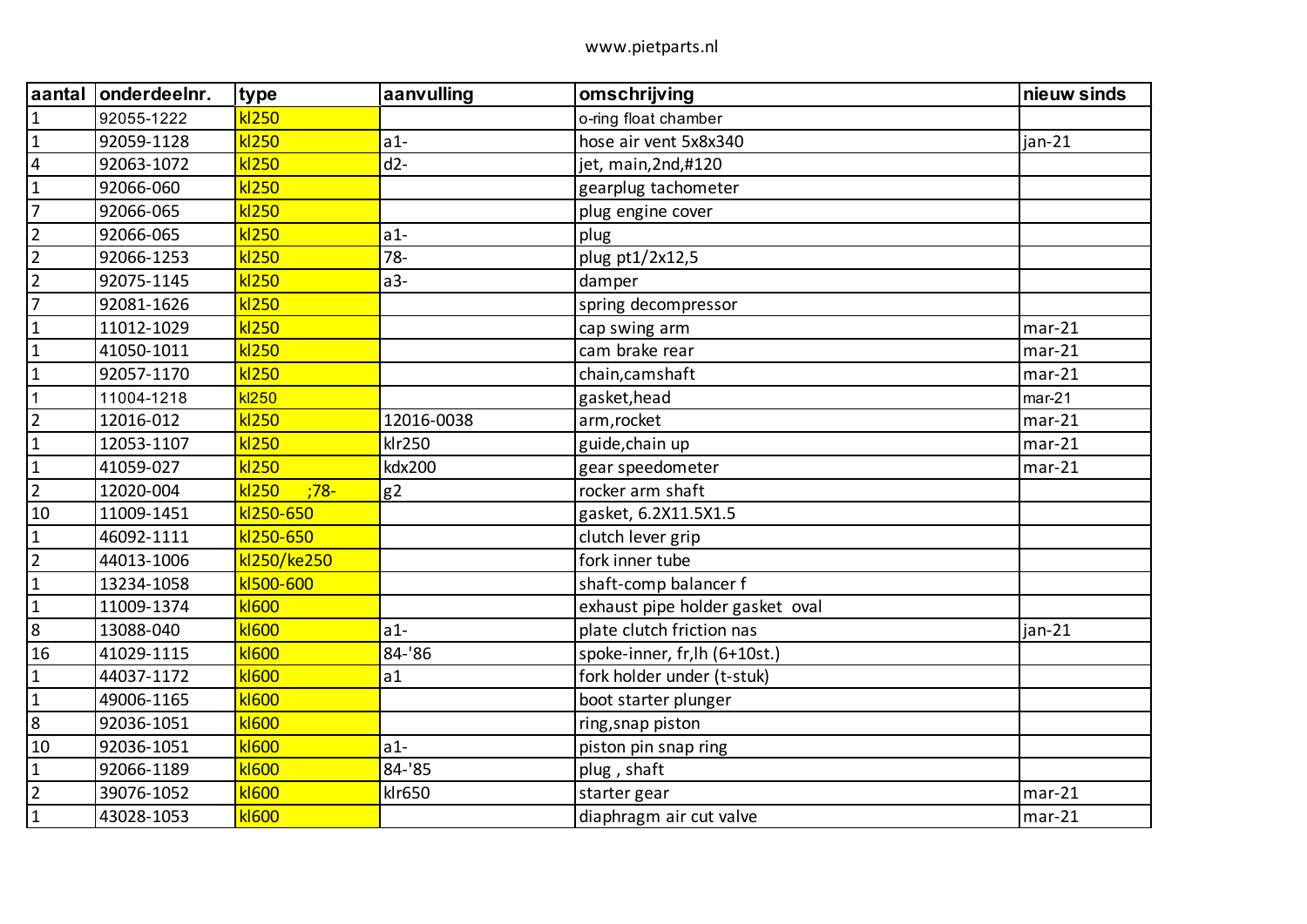| aantal         | onderdeelnr.  | type          | aanvulling     | omschrijving                | nieuw sinds |
|----------------|---------------|---------------|----------------|-----------------------------|-------------|
| $\mathbf{1}$   | 43077-1051    | <b>kl600</b>  | 43077-1059     | pedal, brake                | $mar-21$    |
| $\mathbf{1}$   | 46092-1123    | <b>kl600</b>  | klr250         | lever grip shoke            | $mar-21$    |
| $\mathbf{1}$   | 46102-1030    | <b>kl600</b>  |                | rod clutch                  | $mar-21$    |
| $\mathbf 1$    | 92009-1287    | <b>kl600</b>  | 92172-0402     | screw 6 x 14                | $mar-21$    |
| $\mathbf{1}$   | 92022-1487    | <b>kl600</b>  |                | washer cover Bol            | $mar-21$    |
| 6              | 92022-1488    | <b>kl600</b>  |                | washer 8,2 x 14 x 1         | $mar-21$    |
| $\overline{4}$ | 92046-1110    | <b>kl600</b>  |                | bearing needle bm2027       | $mar-21$    |
| $\overline{2}$ | 92046-1111    | <b>kl600</b>  |                | bearing needle bm2834       | $mar-21$    |
| $\overline{7}$ | 92046-1112    | <b>kl600</b>  |                | bearing needle bm2027       | $mar-21$    |
| $\mathbf 1$    | 92116-1052    | <b>kl600</b>  |                | bearing roller 25x47        | $mar-21$    |
| $\mathbf{1}$   | 49018-1052    | kI600-650     | "84-"00        | diode                       |             |
| $\overline{2}$ | 92064-1050    | kI600-650     | klr, zx7       | jet, pilot *38              |             |
| $\overline{2}$ | 13242-1233    | kl650         |                | lever, assy change pedal    |             |
| $\mathbf{1}$   | 21130-1010    | <b>kl650</b>  |                | cap spark plug              |             |
| $\mathbf{1}$   | 36010-5190-h1 | <b>kl650</b>  | b1 Tengai      | cover, side, lh, s.red      |             |
| $\overline{1}$ | 41029-1167    | <b>kl650</b>  | 86-'00         | spoke, rear inner I=155     |             |
| $\overline{3}$ | 43049-1067    | <b>kl650</b>  |                | packing front brake caliper |             |
| $\mathbf{1}$   | 44065-1091    | kl650         |                | bushing front fork ou       | $jan-21$    |
| $\mathbf{1}$   | 49107-1073    | <b>kl650</b>  |                | cover exhaust pipe fr       |             |
| $6\,$          | 92033-1226    | kl650         |                | ring, snap                  |             |
| $\overline{3}$ | 44065-1091    | kl650         |                | bushing front fork          | $mar-21$    |
| $\mathbf{1}$   | 49116-1081    | <b>kl650</b>  |                | valve assy                  | $mar-21$    |
| $\mathbf{1}$   | 14037-1088    | <b>kl650</b>  |                | screen                      | $mar-21$    |
| $\mathbf{1}$   | 34003-1304-EC | <b>kl650</b>  | 34003-1423-EC  | holder step fr rh gray      | $mar-21$    |
| $\mathbf{1}$   | 14090-1092    | kle400        |                | cover, up cowling lh        |             |
| $\mathbf{1}$   | 43077-1076    | kle400        |                | lever assy brake            | $apr-21$    |
| $\mathbf{1}$   | 13236-1154    | kle500        |                | lever, comp change          | $mar-21$    |
| $\mathbf{1}$   | 13270-1063    | <b>kle500</b> |                | plate joint stay            | $apr-21$    |
| $\overline{2}$ | 16126-1330    | <b>kle500</b> |                | valve, vacuum carb.         |             |
| $\mathbf 1$    | 39192-1019    | $kle$ 500     | gpz500s,ltd454 | pipe water                  | $apr-21$    |
| $\mathbf{1}$   | 92027-1857    | <b>kle500</b> |                | collar 25*40*12             |             |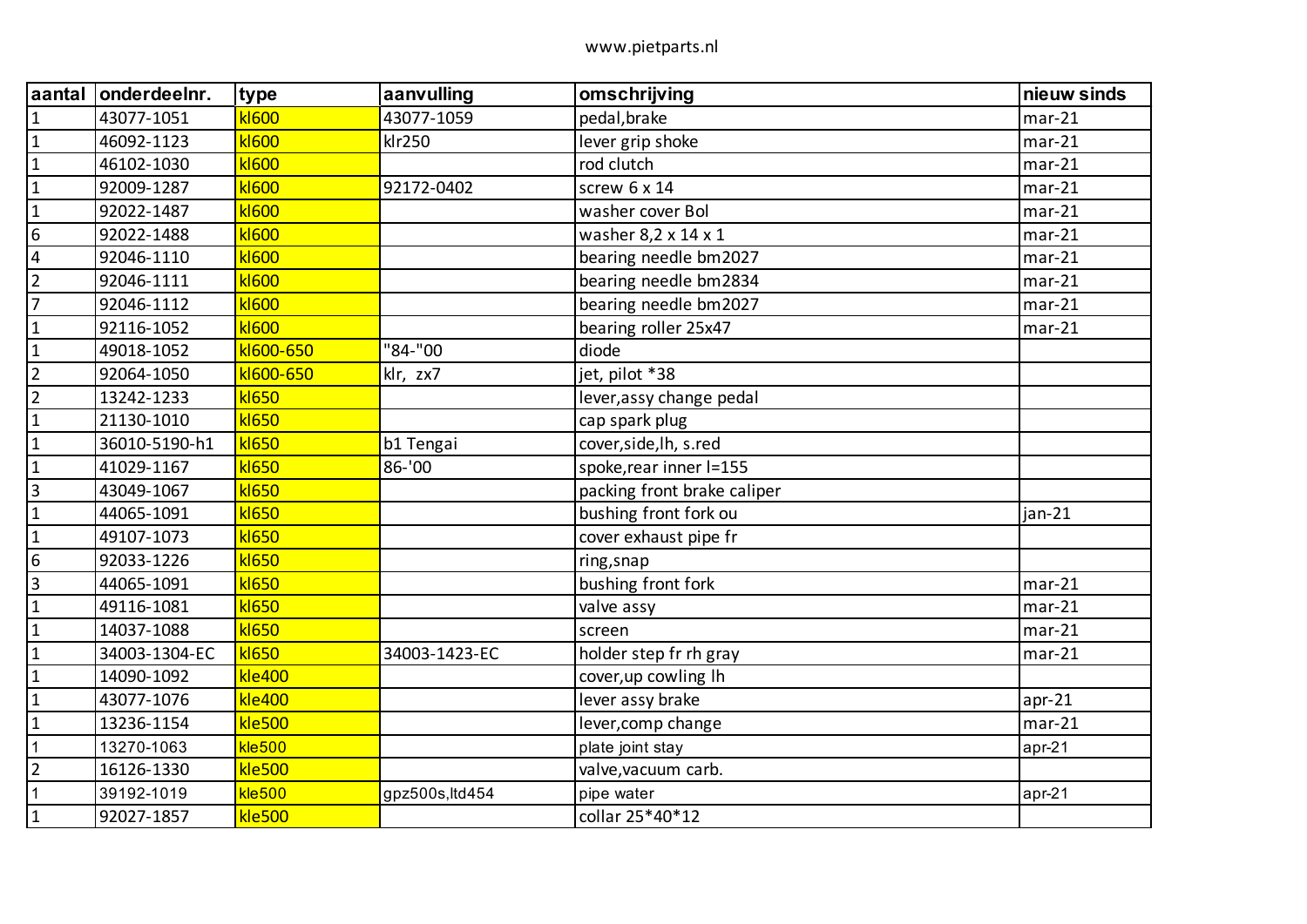| aantal         | onderdeelnr. | type          | aanvulling | omschrijving                         | nieuw sinds |
|----------------|--------------|---------------|------------|--------------------------------------|-------------|
| $\overline{2}$ | 92170-1227   | <b>kle500</b> |            | clamp muffler cover                  | $mar-21$    |
| $\overline{4}$ | 13034-1098   | klf           |            | bearing big end                      |             |
| $\overline{2}$ | 92075-1775   | klf           |            | damper                               |             |
| $\overline{7}$ | 92081-1550   | klf110        |            | spring brake shoe                    |             |
| 10             | 92122-006    | <b>klf250</b> |            | roller starter clutch                | $apr-21$    |
| 3              | 14073-1638   | <b>klf400</b> |            | duct snorkel                         | $mar-21$    |
| $\mathbf{1}$   | 11009-1667   | <b>klr250</b> |            | gasket, exhaust                      | $mar-21$    |
| $\mathbf{1}$   | 12005-1052   | $k$ Ir $250$  |            | valve, exhaust                       | $apr-21$    |
| $\mathbf{1}$   | 46091-1310   | <b>klr250</b> |            | left handlbar switch                 | Mrt-18      |
| $\mathbf{1}$   | 13239-022    | <b>klr250</b> | klx        | drum, assy change                    | $mar-21$    |
| 5              | 13270-1060   | klr250        |            | plate sprocket                       | $mar-21$    |
| $\mathbf{1}$   | 49018-1052   | klr250-650    |            | diode                                |             |
| $\mathbf{1}$   | 92022-112    | <b>klr600</b> |            | washer thrust 20.5x30x1              |             |
| $\overline{3}$ | 11060-1109   | <b>klr650</b> | klr250     | gasket 6,2x11,5x1,5                  |             |
| $\mathbf{1}$   | 11060-1113   | <b>klr650</b> | kI600      | gasket, generator cover (11060-1693) |             |
| $\mathbf{1}$   | 21007-5022   | <b>klr650</b> |            | rotor lock tank cap                  |             |
| $\mathbf{1}$   | 21007-5022   | <b>klr650</b> |            | rotor, lock tank cap                 | Mrt-18      |
| $\mathbf{1}$   | 34028-1195   | <b>klr650</b> |            | step,rr lh                           |             |
| $\mathbf{1}$   | 41029-1168   | <b>klr650</b> | $86 -$     | spoke, inner rr rh 178mmx172d        |             |
| $\overline{2}$ | 41078-1051   | <b>klr650</b> |            | case, assy meter gear                | Mrt-18      |
| $\mathbf{1}$   | 43034-1135   | <b>klr650</b> | "95-"96    | holder, brake rear                   |             |
| $\mathbf{1}$   | 46102-1030   | <b>klr650</b> |            | rod,clutch                           | Mrt-18      |
| $\mathbf{1}$   | 92049-1157   | <b>klr650</b> |            | seal oil sc10227                     |             |
| Ί              | 92049-1214   | <b>kir650</b> | $a1-$      | oil seal steering stem 33.5x58.5x6.5 |             |
| $\mathbf{1}$   | 92055-1370   | <b>klr650</b> |            | o-ring 4.5x20                        |             |
| 8              | 92033-1072   | klt10         |            | ring, snap piston                    |             |
| $\mathbf{1}$   | 92027-1134   | <b>klt200</b> |            | collar fuel tank fitting             |             |
| $9\,$          | 92081-1105   | <b>klt200</b> |            | spring tensioner                     |             |
| $\overline{3}$ | 92081-1766   | <b>klt200</b> |            | spring brake shoe                    |             |
| $\mathbf{1}$   | 11009-3020   | klt200-250    |            | gasket feuel tank cap                | $mar-21$    |
| $\overline{2}$ | 51049-3001   | <b>klt250</b> |            | cap, fuel tank                       | $mar-21$    |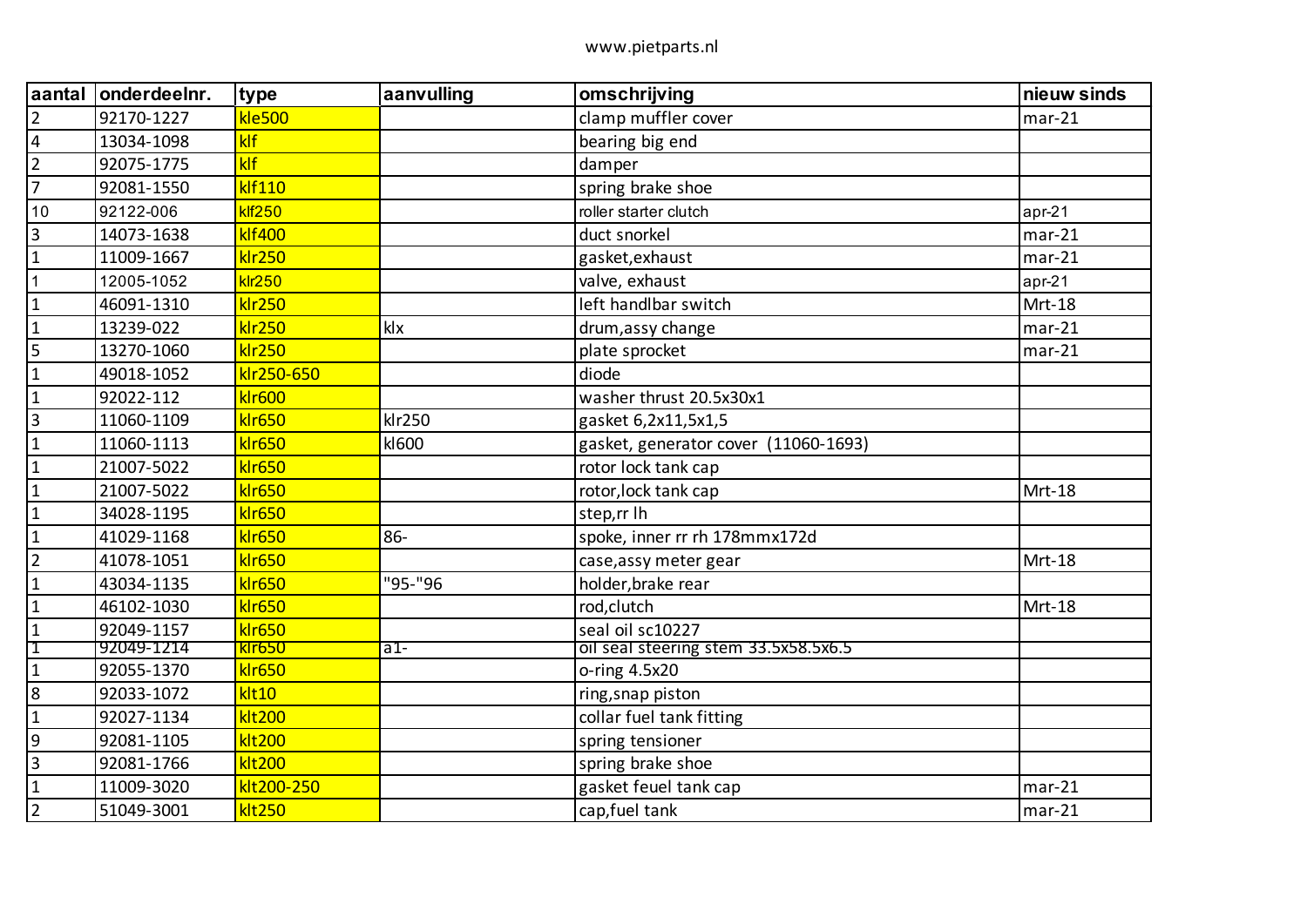| aantal         | onderdeelnr. | type                    | aanvulling    | omschrijving             | nieuw sinds |
|----------------|--------------|-------------------------|---------------|--------------------------|-------------|
| $\mathbf{1}$   | 92048-009    | <b>klt250</b>           |               | racing stem bearing      |             |
| $\mathbf{1}$   | 11060-1340   | <b>klx110</b>           |               | gasket fuelcap           | $mar-21$    |
| $\mathbf{1}$   | 27005-1177   | <b>klx250</b>           | e1            | ignition switch assembly |             |
| 5              | 27012-1013   | <b>klx250</b>           | a1-a2 '79-'80 | hook, brake spring       |             |
| $\mathbf{1}$   | 32029-1108   | <b>klx250</b>           | 79-'80        | bracket engine head      |             |
| $\mathbf{1}$   | 32029-1108   | <b>klx250</b>           | $a1-$         | engine head bracket      |             |
| $\mathbf{1}$   | 33032-1012   | <b>klx250</b>           | 79-80         | shaft, swing arm         |             |
| $\mathbf 1$    | 41060-015    | <b>klx250</b>           |               | pinnion speedometer      | $mar-21$    |
| $\mathbf{1}$   | 55020-1035   | <b>klx250</b>           | a1            | chain guard              |             |
| $\mathbf{1}$   | 92050-077    | <b>klx250</b>           |               | oil seal push rod        |             |
| $\overline{2}$ | 92050-077    | <b>klx250</b>           | $a1-$         | push rod oil seal        |             |
| $\mathbf{1}$   | 92075-1236   | <b>klx250</b>           |               | damper head light ftting |             |
| $\mathbf{1}$   | 42036-1009   | <b>klx250</b>           |               | sleeve rr brake panel    | $mar-21$    |
| $\mathbf{1}$   | 12053-1234   | <b>klx250</b>           |               | guide, chain rr          | $mar-21$    |
| $\overline{2}$ | 92001-1034   | <b>klx250</b>           |               | bolt hex head 6 x 10     | $mar-21$    |
| $\mathbf{1}$   | 13236-1195   | klx250-300              |               | lever, comp              | $mar-21$    |
| $\mathbf{1}$   | 11012-1780   | <b>klx650</b>           | 93-'96        | cap, chain adjuster      |             |
| $\mathbf{1}$   | 12053-1306   | <b>klx650</b>           |               | guide, chain fr. lwr     |             |
| $\mathbf{1}$   | 12053-1329   | <b>klx650</b>           |               | guide, chain             |             |
| $\mathbf{1}$   | 13088-040    | <b>klx650</b>           |               | plate friction           | $mar-21$    |
| $\mathbf{1}$   | 13235-1066   | <b>klx650</b>           | a1            | guide comp rr Iwr        |             |
| $\mathbf{1}$   | 34028-1195   | <b>klx650</b>           | 34028-0047    | footstep rr Ih           | $mar-21$    |
| $\overline{2}$ | 41029-1214   | <b>klx650</b>           |               | spoke Inner rear 157 mm  | $mar-21$    |
| $\overline{2}$ | 41029-1215   | <b>klx650</b>           |               | spoke inner rear 172mm   | $mar-21$    |
| $\mathbf{1}$   | 49016-1160   | <b>klx650</b>           |               | cover seal headlamp      | $mar-21$    |
| $\mathbf{1}$   | 92069-1080   | <b>klx650</b>           | $a1-$         | bulb 12v 30/30W          |             |
| $\mathbf{1}$   | 12053-1334   | $'93-$<br><b>klx650</b> | c1            | chain guide              |             |
| $\mathbf{1}$   | 42041-022    | km100                   |               | rear sprocket, 36t       |             |
| $\mathbf{1}$   | 56018-1042   | km100                   |               | emblem side cover        |             |
| $\overline{2}$ | 11060-1158   | kmx125                  | 1x            | gasket elbow             | $mar-21$    |
|                | 92049-1262   | kmx125                  |               | oil seal.                | apr-21      |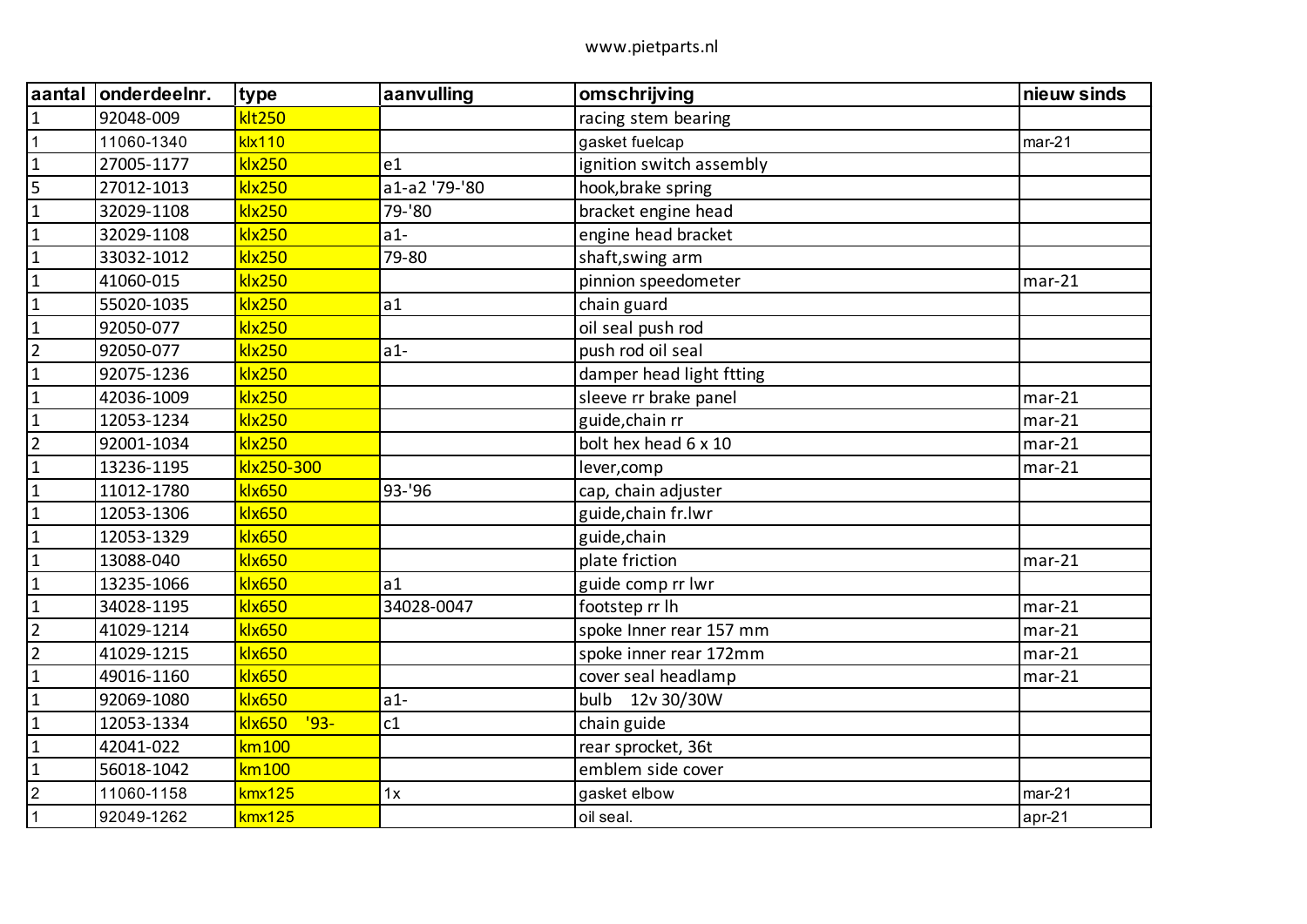| aantal                  | onderdeelnr.  | type             | aanvulling         | omschrijving                          | nieuw sinds |
|-------------------------|---------------|------------------|--------------------|---------------------------------------|-------------|
| $\mathbf{1}$            | 92150-1037    | kmx125           |                    | bolt flanged 8x135                    |             |
| $\mathbf 1$             | 11004-1170    | kmx200           |                    | gasket, head                          |             |
| $\mathbf{1}$            | 12005-1196    | kmx200           |                    | valve, exhaust Ih                     |             |
| $\mathbf{1}$            | 13001-1330    | kr1              |                    | piston                                |             |
| $\mathbf{1}$            | 13002-1080    | kr1              |                    | pin piston                            |             |
| $\mathbf{1}$            | 13008-1121    | kr1              | kr250b2            | piston ring set                       | Mrt-18      |
| $\overline{2}$          | 13033-1054    | kr1              | kr1s               | small end bearing                     | Mrt-18      |
| 10                      | 11009-1620    | kr <sub>1s</sub> |                    | gasket, signal lamp                   | apr-21      |
| $\overline{3}$          | 11009-1921    | kr1s             |                    | gasket, resonator cover               |             |
| $\mathbf{1}$            | 13008-1146    | kr1s             |                    | piston ring set                       |             |
| $\overline{3}$          | 34028-5017    | kr1s             |                    | step,fr lh                            | $apr-21$    |
| $\mathbf 1$             | 35011-1415    | kr1s             |                    | muffler foot peg bracket              | $apr-21$    |
| $\mathbf{1}$            | 11009-1921    | kr250            | c3 '91             | gasket, resonator                     |             |
| $\overline{\mathbf{3}}$ | 11009-1941    | kr250            | c3 '91             | gasket, reed valve                    |             |
| $\mathbf{1}$            | 13008-1146    | kr250            | kr1s               | piston ring set std.                  |             |
| $\mathbf{1}$            | 13168-1400    | kr250            | b2                 | lever, choke                          |             |
| $\mathbf{1}$            | 14024-5189-ck | kr250            | c3                 | cowling cover, upper, Ih, green/white |             |
| $\overline{4}$          | 223c-0414     | kr250            | kr1                | cs screw pan ws cros                  | $jan-21$    |
| $\mathbf{1}$            | 23026-1103    | kr250            | c3                 | lens taillight                        |             |
| $\mathbf{1}$            | 35011-1405    | kr250            | b2                 | stay                                  |             |
| $\mathbf{1}$            | 35011-1504    | kr250            | c2,c3              | stay up cowling                       | jan-21      |
| $\mathbf{1}$            | 43049-1068    | kr250            | c3 '91             | packing (o-ring)                      |             |
| $\mathbf{1}$            | 49016-1139    | kr250            | c3                 | torque rod seal cover                 |             |
| $\mathbf{1}$            | 56001-1377-6f | kr250            | c2                 | mirror assy rh, p white               |             |
| $\mathbf{3}$            | 92027-1365    | kr250            |                    | spacer                                | apr-21      |
| $\mathbf 1$             | 92037-1903    | kr250            |                    | clamp wire harness                    |             |
| $\overline{2}$          | 92055-1459    | kr250            | b2                 | o-ring,id=24.5                        |             |
| $\mathbf{1}$            | 92170-1090    | kr250            | kr1                | clamp                                 | $jan-21$    |
| $\mathbf{1}$            | 13137-029     | ks125            | "74"               | top gear output shaft                 |             |
| $\mathbf{1}$            | 21061-1005    | ksf250           | 87-'00 4-wheel atv | rectifier                             |             |
| 4                       | 23028-020     | kt250            | a1-a2 trial        | gasket tail light                     |             |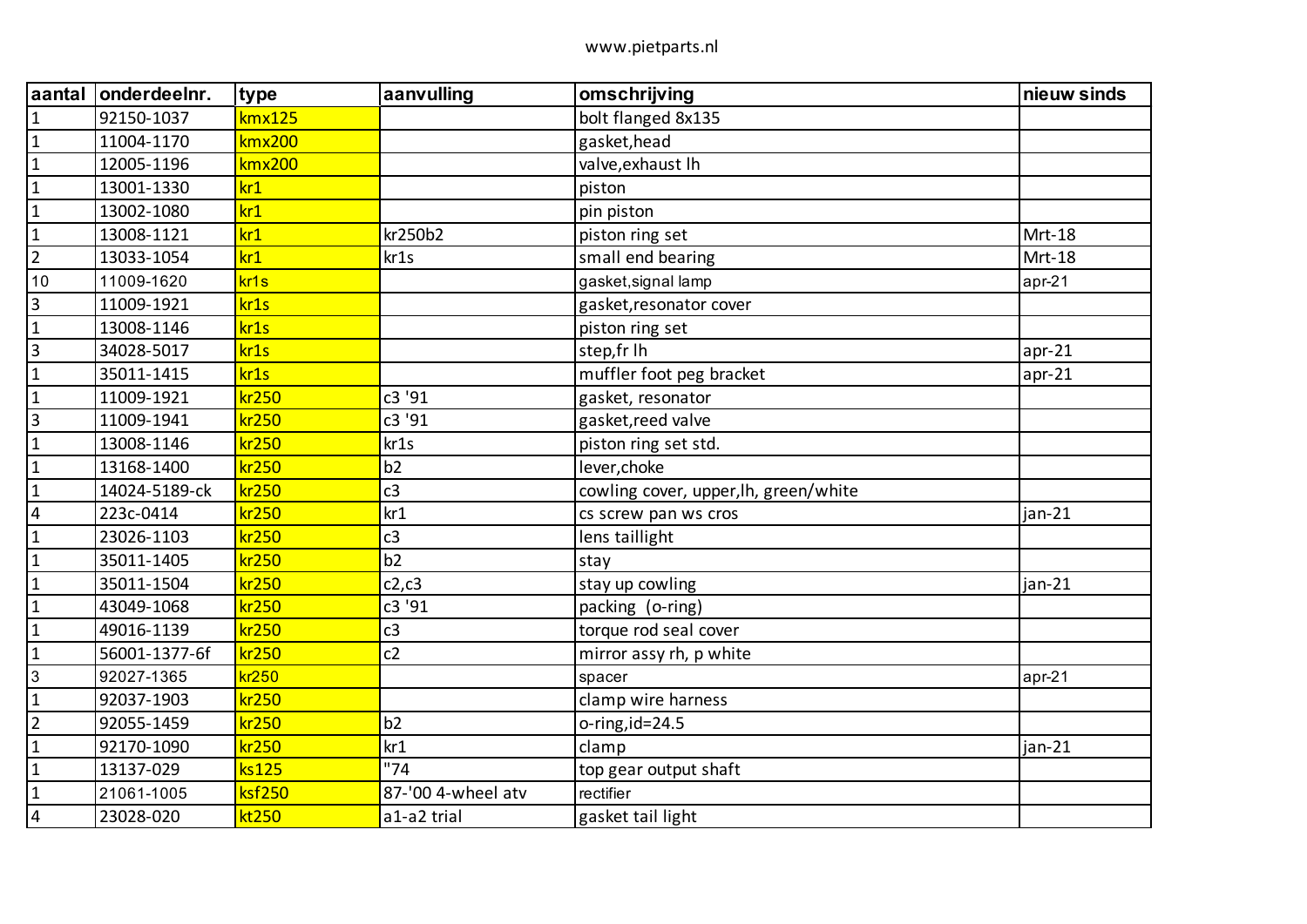| aantal                  | onderdeelnr. | type  | aanvulling     | omschrijving                  | nieuw sinds |
|-------------------------|--------------|-------|----------------|-------------------------------|-------------|
| $\overline{2}$          | 46021-030    | kt250 |                | lever assy fr brake           | $mar-21$    |
| 6                       | 92055-051    | kv75  |                | o-ring 20mm                   |             |
| $\mathbf{1}$            | 16030-1057   | kx    |                | valve float                   |             |
| $\mathbf 1$             | 27010-1350   | kx    |                | switch engine stop            | $mar-21$    |
| $\mathbf{1}$            | 33032-1137   | kx    |                | shaft swingaArm               | $mar-21$    |
| $\overline{4}$          | 41029-1204   | kx    |                | spoke inner rear              | $apr-21$    |
| $\mathbf 1$             | 46019-1054   | kx    |                | grip assy throttle            | $apr-21$    |
| $\mathbf{1}$            | 46092-021    | kx    |                | lever clutch                  | $mar-21$    |
|                         | 46092-1165   | kx    |                | lever grip clutch             | $mar-21$    |
| $\mathbf 1$             | 92143-1056   | kx    |                | collar                        | $mar-21$    |
| $\overline{2}$          | 16030-1057   | kx    |                | valve, float                  | $mar-21$    |
| $\overline{1}$          | 32052-1169   | kx    |                | bracket fuel tank             | $mar-21$    |
| $\overline{4}$          | 43049-1061   | kx    |                | packing piston seal           | $mar-21$    |
| $\overline{2}$          | 13002-1002   | kx    |                | pin piston                    | $mar-21$    |
| $\overline{1}$          | 43026-1058   | kx    |                | cap, brake                    | $mar-21$    |
| $\mathbf 1$             | 43028-1060   | kx    |                | diaphragm                     | $mar-21$    |
| $\mathbf 1$             | 43082-1173   | kx    |                | pad, assy brake               | $mar-21$    |
| $\overline{1}$          | 51049-1108   | kx    | klx            | cap tank fuel                 | $mar-21$    |
| 1                       | 92072-1229   | kx    |                | band fuel tank                | $mar-21$    |
| $\overline{2}$          | 92075-1598   | kx    |                | grommet side coer             | $mar-21$    |
| $\overline{1}$          | 92075-1891   | kx    |                | damper muffler                | $mar-21$    |
| $\mathbf 1$             | 92075-209    | kx    |                | damper rubber rear fender     | $mar-21$    |
| $\,6\,$                 | 92150-1111   | kx    |                | bolt socket 10x16             | $mar-21$    |
| $\overline{\mathbf{4}}$ | 92150-1516   | kx    |                | bolt flanged 8x40             | $mar-21$    |
| $\overline{2}$          | 11009-1080   | kx125 | a <sub>7</sub> | float chamber plate           |             |
| $\overline{2}$          | 12022-1057   | kx125 | 84-88          | reed valve                    |             |
| $\mathbf 1$             | 13008-5051   | kx125 | $b1-d1$        | ring set piston               | $jan-21$    |
| $\mathbf{1}$            | 13033-026    | kx125 | $74 - 75$      | needle bearing                |             |
| $\mathbf{1}$            | 13033-1057   | kx125 |                | bearing small end             |             |
| $\mathbf{1}$            | 13035-033    | kx125 | a              | pin, crank                    | Mrt-18      |
| $\overline{2}$          | 13075-010    | kx125 | 74-'79         | pinion kickstarter (tandwiel) |             |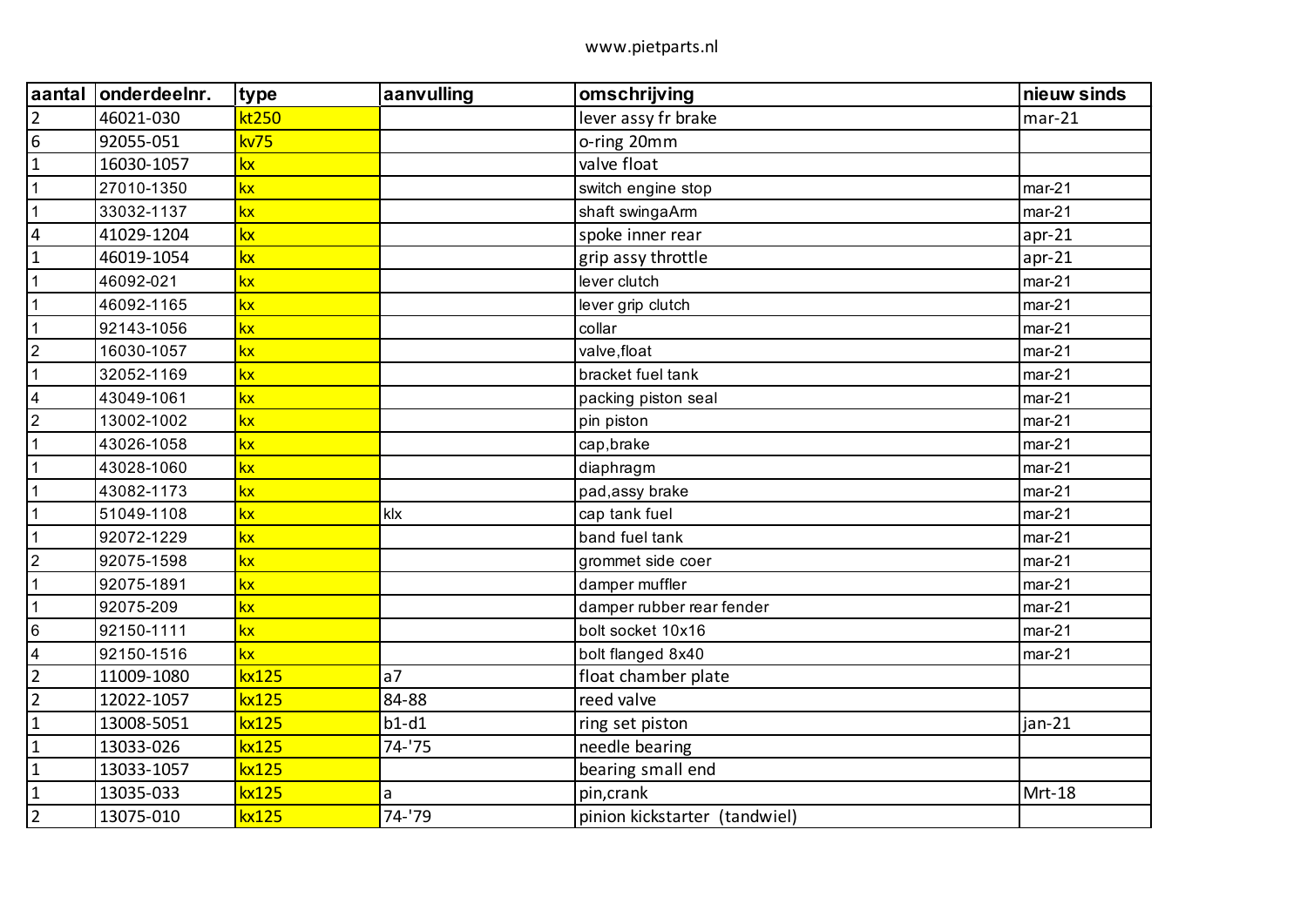| aantal                  | onderdeelnr. | type  | aanvulling | omschrijving                 | nieuw sinds |
|-------------------------|--------------|-------|------------|------------------------------|-------------|
| 9                       | 130g0508     | kx125 |            | bolt, flanged 5x8            |             |
| $\mathbf{1}$            | 13131-043    | kx125 | 75         | second gear output shaft     |             |
| $\mathbf{1}$            | 13250-001    | kx125 | "74-"76    | gear ratchet set             |             |
| $\mathbf{1}$            | 16009-1036   | kx125 |            | jet, needle                  |             |
| $\mathbf{1}$            | 16017-1039   | kx125 |            | needle, jet carb             |             |
| $\overline{\mathbf{4}}$ | 32029-1649   | kx125 | g1         | engine bracket               |             |
| 8                       | 41028-069    | kx125 | $75-$      | spoke assy rr outer I        |             |
| 5                       | 41028-070    | kx125 | $75 -$     | spoke assy rr outer r        |             |
| $\overline{2}$          | 41029-1021   | kx125 | 80-        | spoke rear, inner rh         |             |
| 5                       | 41029-1123   | kx125 | $85 -$     | spoke inner rr, lh           |             |
| $\mathbf{1}$            | 41030-1017   | kx125 | 80-        | spoke, rear outer rh         |             |
| $\overline{2}$          | 41030-1018   | kx125 | 80-        | spoke, rear outer Ih         |             |
| $\mathbf 1$             | 41053-1008   | kx125 |            | rear brake cam lever         | Mrt-18      |
| $\mathbf{1}$            | 42036-1009   | kx125 | $74 -$     | sleeve rear brake            |             |
| $\mathbf{1}$            | 46019-1026   | kx125 |            | 1985 $grip$ assy throttle    |             |
| $\mathbf{1}$            | 49002-1083   | kx125 | kdx200     | guide valve                  | $mar-21$    |
| $\mathbf{1}$            | 59256-1065   | kx125 | $h2-$      | impeller                     | $jan-21$    |
| $\mathbf{1}$            | 92026-1014   | kx125 |            | spacer, swing arm            | Mrt-18      |
| $\overline{4}$          | 92033-1242   | kx125 | 88         | clip piston                  |             |
| 5                       | 92036-018    | kx125 |            | circlip                      |             |
| $\mathbf 1$             | 92047-010    | kx125 |            | cone, steering bearing low   |             |
| $\mathbf{1}$            | 92047-014    | kx125 | $"74-$     | cone, steering bearing upper |             |
| 6                       | 92075-1028   | kx125 | $74-$      | damper, rubber               |             |
| $\overline{7}$          | 92075-1048   | kx125 | 78-79      | damper rubber fuel           |             |
| $\overline{7}$          | 92093-1004   | kx125 | $75 -$     | oil eal rear hub brake       |             |
| $\overline{7}$          | 92122-1126   | kx125 | 94         | roller, 3x15.8               |             |
| $\mathbf{1}$            | 16085-021    | kx125 |            | gear, oil                    |             |
| $\mathbf{1}$            | 33040-057    | kx125 | "74-"76    | adjuster, chain              |             |
| $\overline{2}$          | 12005-1173   | kx125 | $i1-k1$    | valve, exhaust main          | $mar-21$    |
| $\boldsymbol{2}$        | 13003-1318   | kx125 | j-k        | ring piston top              | $mar-21$    |
| $\mathbf{3}$            | 13033-035    | kx125 |            | bearing needle ur14/20ap-1   | $mar-21$    |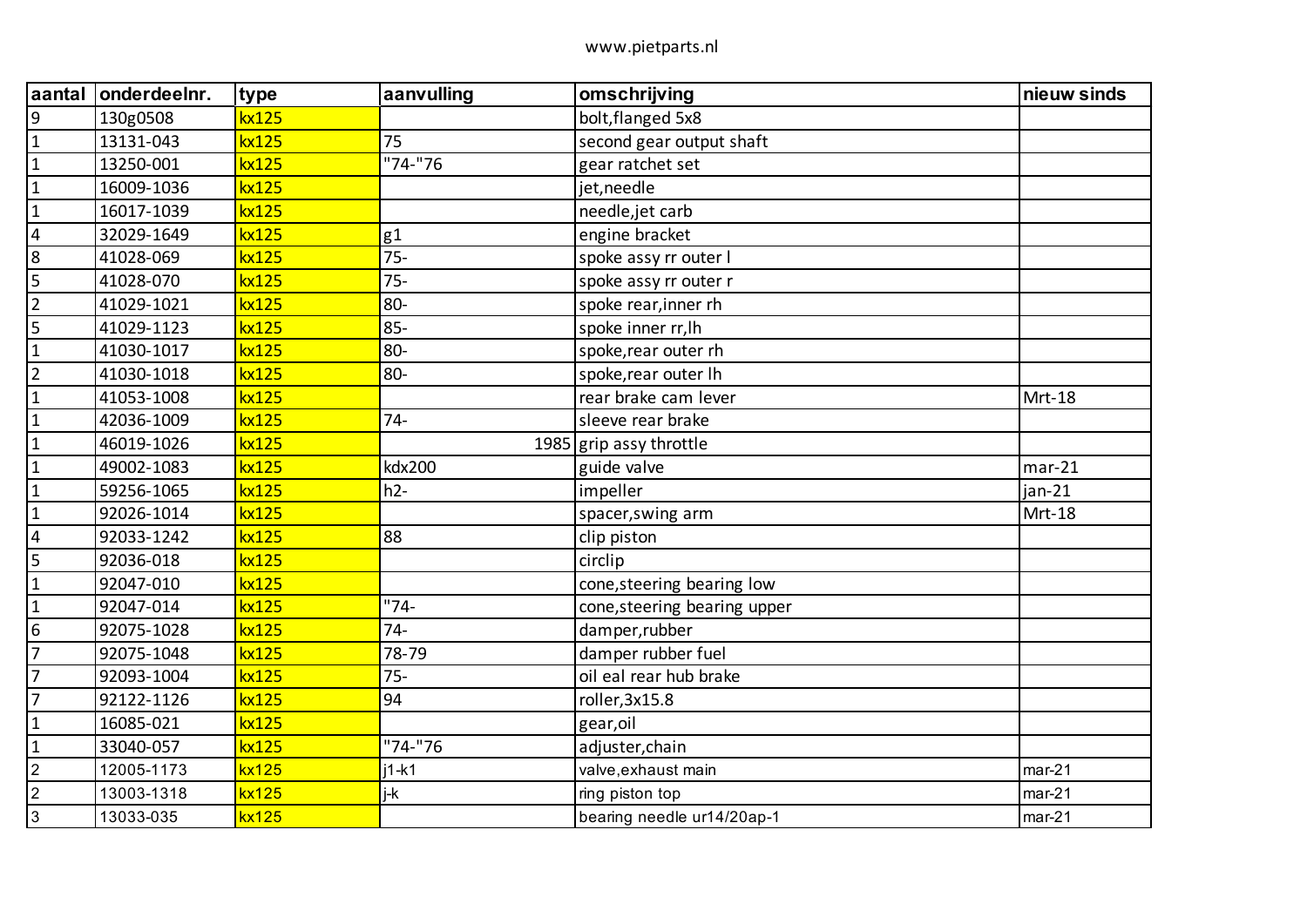|                  | aantal onderdeelnr. | type            | aanvulling | omschrijving              | nieuw sinds |
|------------------|---------------------|-----------------|------------|---------------------------|-------------|
| $\mathbf 1$      | 13033-1051          | kx125           |            | bearing small end kbk     | $mar-21$    |
| $\mathbf{1}$     | 13088-1102          | kx125           |            | plate friction            | $mar-21$    |
| $\mathbf{1}$     | 13140-058           | kx125           |            | fork, selector low 4th    | $mar-21$    |
| $\overline{2}$   | 13140-060           | kx125           |            | fork, selector 2nd, 3rd   | $mar-21$    |
| $\overline{1}$   | 14024-1565          | kx125           |            | cover resonator           | $mar-21$    |
| $\mathbf{1}$     | 14024-1786          | kx125           | kdx        | cover governor            | $mar-21$    |
| $\mathbf{1}$     | 14032-1266          | kx125           | kdx200     | cover clutch              | $mar-21$    |
| $\mathbf{1}$     | 16002-1057          | kx125           |            | adjuster cable            | $mar-21$    |
| $\mathbf{1}$     | 21121-1170          | kx125           |            | coil ignition             | $mar-21$    |
| 20               | 41032-1061          | kx125           |            | nipple spoke              | $mar-21$    |
| $\mathbf{1}$     | 92002-1719          | kx125           |            | bolt                      | $mar-21$    |
| $\boldsymbol{9}$ | 92009-1546          | kx125           |            | screw 6 x 14,5            | $mar-21$    |
| $\,6$            | 92015-1770          | kx125           |            | nut lock 20 mm            | $mar-21$    |
| 10               | 92027-1801          | kx125           |            | collar 13x18x9            | $mar-21$    |
| 8                | 92033-1242          | kx125           |            | ring, snap piston pin     | $mar-21$    |
| 1                | 92045-1135          | kx125           |            | bearing ball 6804lu/2     | $mar-21$    |
| $\mathbf{1}$     | 92046-1162          | kx125           |            | bearing needle f2220      | $mar-21$    |
| $\mathbf{1}$     | 92046-1176          | kx125           | 92046-0042 | bearing needle            | $mar-21$    |
| $\mathbf{3}$     | 92049-1203          | kx125           |            | oil Seal bnjc2 25425      | $mar-21$    |
| $\mathbf{1}$     | 92055-1399          | kx125           |            | o-ring 14,5 x 1,5         | $mar-21$    |
| $\overline{2}$   | 92075-1022          | kx125           | 92075-1060 | damper muffler            | $mar-21$    |
| $\,6$            | 92122-1013          | kx125           | klx250     | chain roller assy         | $mar-21$    |
| $\mathbf{1}$     | 13095-1190          | kx125           | f1         | Housing comp clutch       | $mar-21$    |
| $\mathbf 1$      | 13144-1049          | kx125           | kdx175-200 | sprocket 21t              | $mar-21$    |
| 1                | 42036-1289          | kx125           |            | sleeve swing arm          | $mar-21$    |
| $\overline{4}$   | 92093-1291          | kx125           | h,j        | seal muffler connect      | $mar-21$    |
| $\mathbf{1}$     | 12053-1236          | $'88-$<br>kx125 | f1         | chain guide rear, outside |             |
| $\mathbf{1}$     | 12005-1207          | kx125 k2        | 12005-1221 | valve exhaust main        | $mar-21$    |
| $\mathbf{1}$     | 12005-1222          | kx125 k2-4      |            | valve exhaust main rh     | $mar-21$    |
| $\overline{2}$   | 13033-1056          | kx125-220       |            | bearing small end kbk     | $mar-21$    |
| $\mathbf{1}$     | 12053-1269          | kx125-250       |            | guide, chain              | $mar-21$    |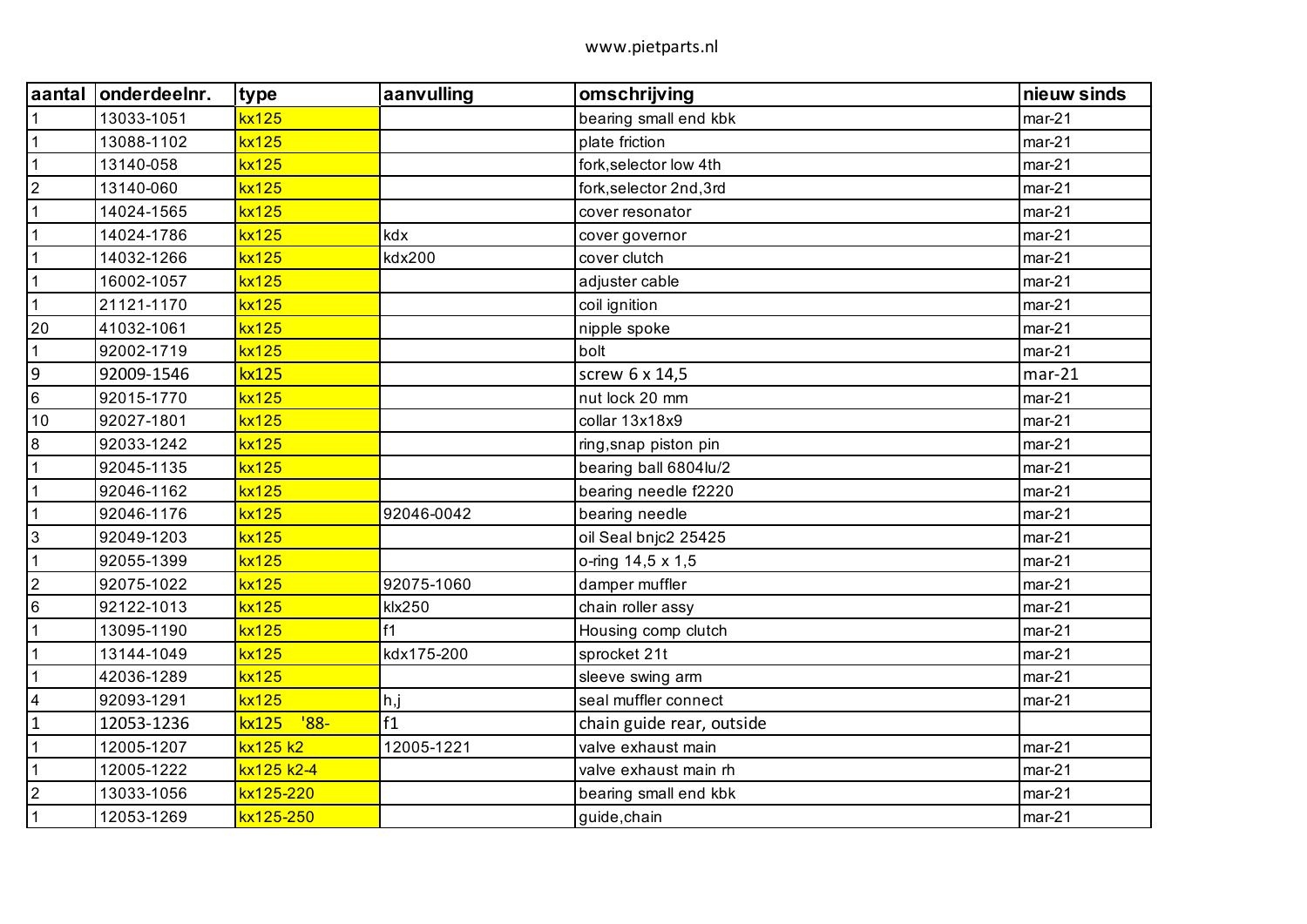| aantal                  | onderdeelnr. | type          | aanvulling      | omschrijving            | nieuw sinds |
|-------------------------|--------------|---------------|-----------------|-------------------------|-------------|
| $\mathbf{1}$            | 41053-1007   | kx125-250     | 74-81           | lever, brake cam front  |             |
| $\mathbf{1}$            | 42036-1035   | kx125-250     | 80-'81          | sleeve panel rh         |             |
| $\mathbf{1}$            | 46012-1003   | kx125-250     | $74 -$          | holder handle bar       |             |
| $\overline{\mathbf{4}}$ | 92001-1335   | kx125-250     | a <sub>7</sub>  | bolt, hex head, 14x60   |             |
| $\overline{2}$          | 92093-1086   | kx125-250     | kdx             | seal for dust           | $mar-21$    |
| $\mathbf{1}$            | 16012-010    | kx125-400     |                 | cap starter plunger     |             |
| $\mathbf{1}$            | 92122-1014   | kx125-420     |                 | roller                  |             |
| $6\phantom{1}6$         | 92022-1019   | kx125-500     |                 | washer 15.2x20x1        |             |
| $\mathbf 1$             | 92049-1338   | kx125-500     |                 | seal oil                |             |
| $\mathbf{1}$            | 92048-005    | kx125'74-'79  |                 | race steering bearing   |             |
| $\mathbf{1}$            | 92049-1207   | kx125'89      |                 | seal oil sd08144        |             |
| $\mathbf{1}$            | 42019-010    | kx125/250     |                 | brake shoe, 41048-1076  |             |
| $\mathbf{1}$            | 13161-1101   | <b>kx125d</b> |                 | lever comp change shaft | $mar-21$    |
| $\mathbf{1}$            | 11004-1012   | <b>kx250</b>  |                 | gasket, head            |             |
| $\mathbf{1}$            | 13034-035    | kx250         |                 | bearing big end         |             |
| $\mathbf{1}$            | 13034-035    | kx250         | 74-'76          | bearing, big end        | Mrt-18      |
| $\mathbf{1}$            | 13102-1077   | kx250         | 83-'85 kx500'84 | release, comp, clutch   |             |
| $\mathbf{1}$            | 13127-1002   | kx250         | "76-"79         | shaft, drive            |             |
| $\mathbf{1}$            | 13140-1203   | kx250         | $h1-$           | fork shift 4th top      | $jan-21$    |
| $\mathbf{1}$            | 13140-1204   | kx250         | 90-95           | fork shift 2nd&3rd      |             |
| $\mathbf{1}$            | 13140-1205   | kx250         | 91-93           | fork shift 2nd&3rd      |             |
| $\mathbf{1}$            | 132g0810     | kx250         | 132BA0810       | bolt                    | $mar-21$    |
| $\mathbf{1}$            | 482k0-100    | kx250         |                 | circlip 10mm            |             |
| $\overline{3}$          | 92015-1548   | kx250         |                 | 86 nut 16mm             |             |
| $\overline{3}$          | 92033-1267   | kx250         |                 | piston pin snap         |             |
| 10                      | 92036-015    | kx250         |                 | circlip piston          |             |
| $\mathbf{1}$            | 92049-1051   | kx250         | 80-'00          | oil seal Tcj 2040       |             |
| $\mathbf{1}$            | 92049-1478   | kx250         | n1              | seal oil tc25406        |             |
| $\mathbf{1}$            | 92072-076    | kx250         | $"74-$          | band, fuel tank         |             |
| $\mathbf{1}$            | 13001-1034   | kx250         | 13001-1039      | piston std.             | $mar-21$    |
| $\boldsymbol{2}$        | 46092-024    | kx250         |                 | lever assy fr brake     | $mar-21$    |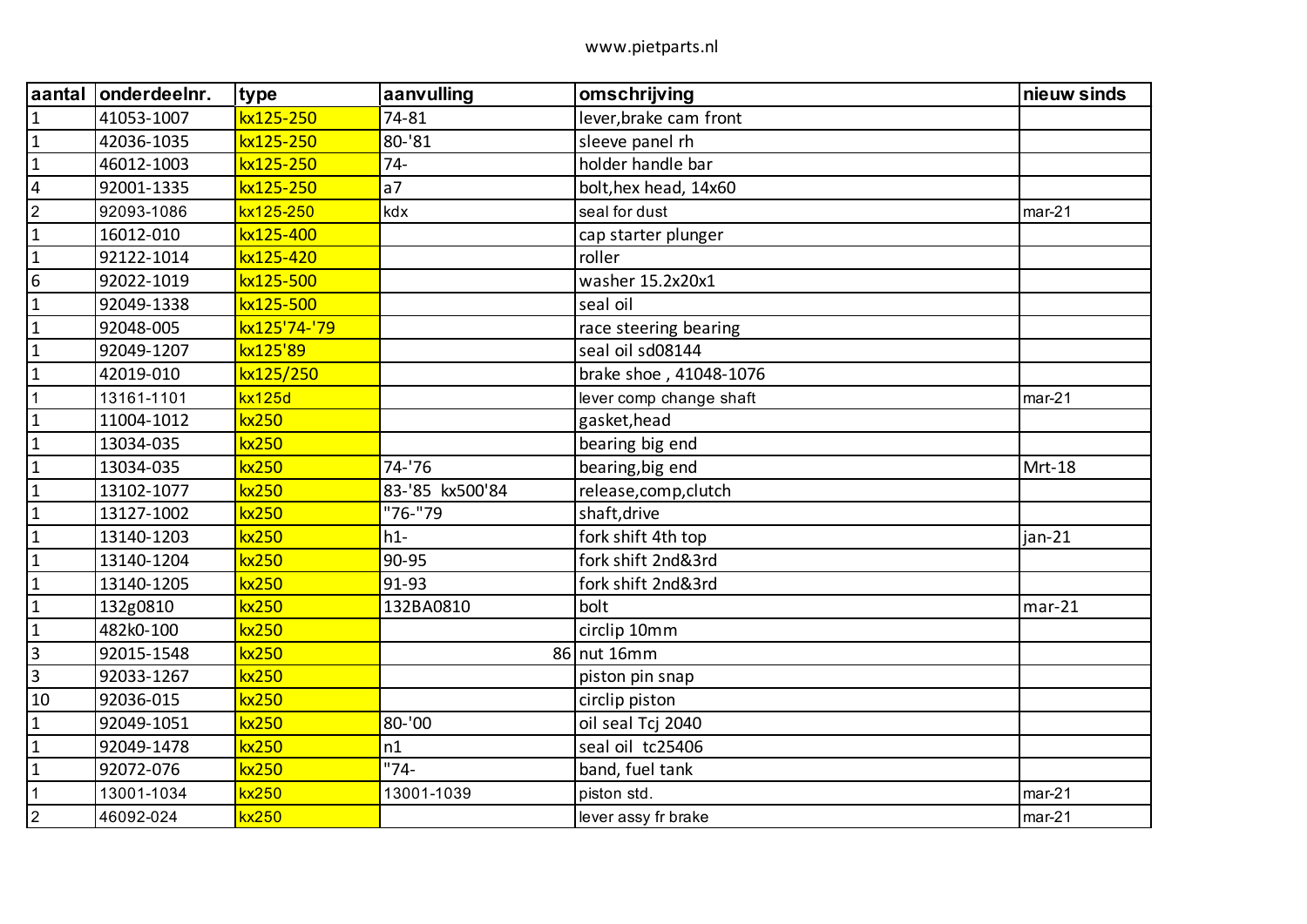| aantal          | onderdeelnr. | type            | aanvulling       | omschrijving            | nieuw sinds |
|-----------------|--------------|-----------------|------------------|-------------------------|-------------|
| $\mathfrak{S}$  | 92033-1267   | kx250           |                  | ring, snap piston pin   | $mar-21$    |
| $\overline{2}$  | 92037-1710   | <b>kx250</b>    |                  | clamp                   | $mar-21$    |
| $\mathbf{1}$    | 92050-033    | kx250           |                  | oil Seal tb3040         | $mar-21$    |
| $\mathbf 1$     | 92093-1289   | kx250           | kdx              | seal muffler            | $mar-21$    |
| $\mathbf{1}$    | 92093-1315   | <b>kx250</b>    | 92093-1342       | seal fork outer tube    | $mar-21$    |
| $\mathbf{1}$    | 13088-1069   | kx250           | 13088-1114       | plate friction          | $mar-21$    |
| 1               | 13095-043    | <b>kx250</b>    |                  | housing, clutch         | $mar-21$    |
| 1               | 59051-1230   | <b>kx250</b>    |                  | gear, spur              | $mar-21$    |
| $\mathbf{1}$    | 92143-1441   | <b>kx250</b>    | kdx              | collar sprocket         | $mar-21$    |
| 1               | 11012-1259   | kx250           | kdx              | cap swingarm            | $mar-21$    |
| $\mathbf{1}$    | 13001-1039   | kx250           | "80-"86          | piston std.             |             |
| $\overline{4}$  | 92004-1032   | kx250           |                  | stud 10 x 65            | $mar-21$    |
| $\,6$           | 92009-1014   | <b>kx250</b>    |                  | screw reed valve        | $mar-21$    |
| $\mathbf{1}$    | 92028-150    | <b>kx250</b>    |                  | bushing clutch          | $mar-21$    |
| $\mathbf{1}$    | 92043-1258   | <b>kx250</b>    |                  | pin 3x12.8              | $mar-21$    |
| $\mathbf{1}$    | 92045-033    | <b>kx250</b>    | 92045-1355       | bearing ball 6302ns     | $mar-21$    |
| 3               | 92075-1227   | kx250           |                  | damper fuel tank        | $mar-21$    |
| $\mathbf{1}$    | 13002-017    | $'74-$<br>kx250 |                  | pin, piston             |             |
| $\mathbf 1$     | 13156-055    | kx250kx250      |                  | pedal, gear change      | $mar-21$    |
| $\mathbf{1}$    | 13033-1055   | kx400<br>'75    | e1               | bearing, small end, ktv |             |
| $\overline{2}$  | 11009-1949   | kx500           |                  | gasket, exhaust         | $mar-21$    |
| 5               | 13070-1186   | <b>kx500</b>    | kr <sub>1s</sub> | guide, hose             | $mar-21$    |
| $\mathbf{1}$    | 13102-1101   | <b>kx500</b>    | kx250            | release comp clutch     | $mar-21$    |
| $\mathbf{1}$    | 43050-1051   | kx500           | 43050-1126       | pad, brake              | $mar-21$    |
| $\mathbf{1}$    | 52014-1067   | <b>kx500</b>    |                  | elbow waterpump         |             |
| $\mathbf{1}$    | 92015-1804   | <b>KX500</b>    |                  | niut castle 20 mm       | $mar-21$    |
| $\mathbf{1}$    | 92093-1305   | kx500           | e <sub>2</sub>   | oil seal fr fork        |             |
| $\mathbf{1}$    | 92122-1153   | <b>kx500</b>    | kx125, kdx       | roller chain guide      | $mar-21$    |
| $\mathbf{1}$    | 12053-1240   | <b>kx500</b>    | kx125            | guide chain fr          | $mar-21$    |
| $\mathbf{1}$    | 92015-1222   | kx60            |                  | nut, steering lock      |             |
| $6\phantom{1}6$ | 92036-007    | kx60            |                  | circlip piston          |             |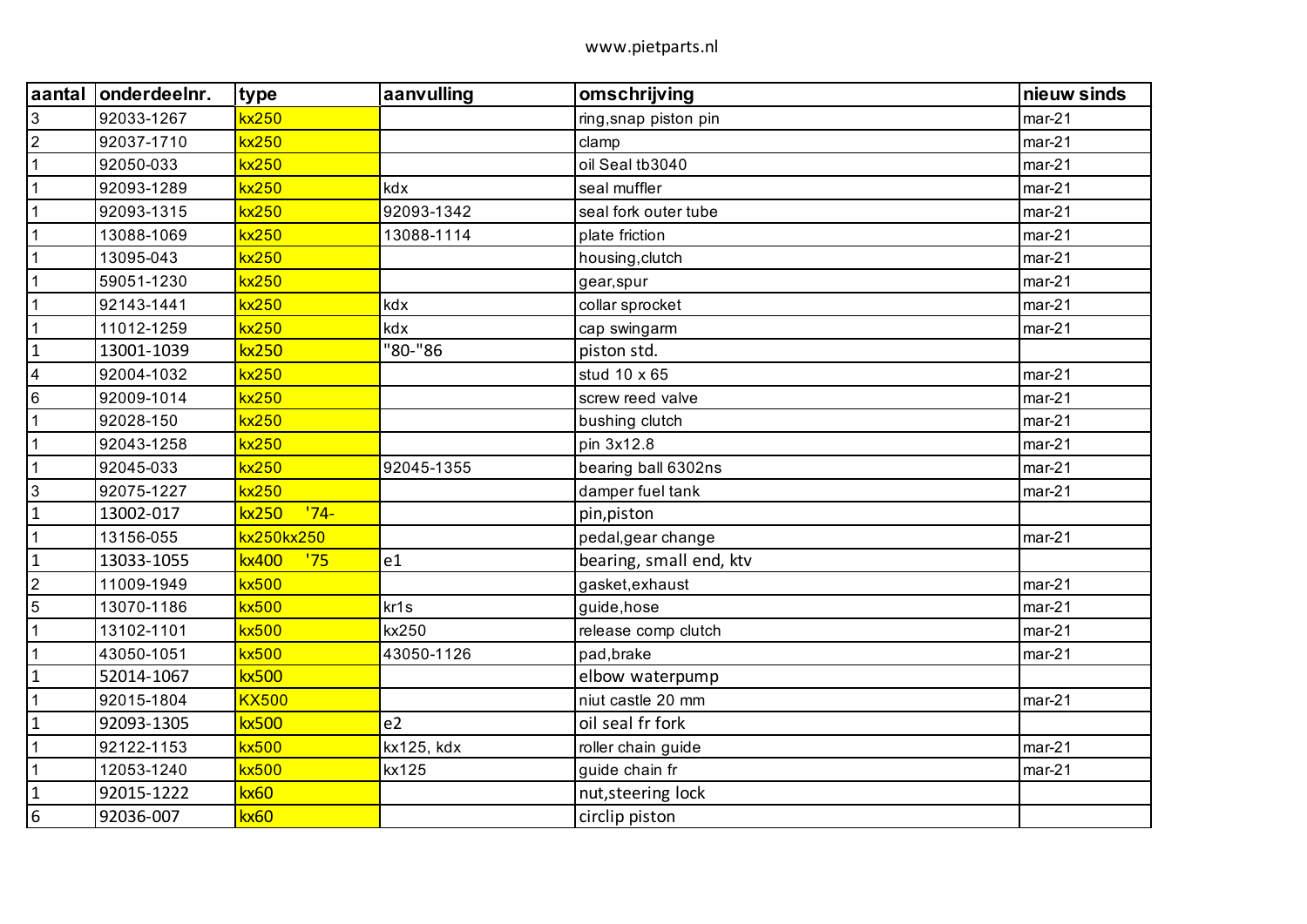| aantal           | onderdeelnr.  | type        | aanvulling | omschrijving                                  | nieuw sinds |
|------------------|---------------|-------------|------------|-----------------------------------------------|-------------|
| $\boldsymbol{6}$ | 92081-1143    | kx60        |            | spring, clutch                                |             |
| $\mathbf 1$      | 12053-1069    | kx60        |            | guide chain fr                                | $mar-21$    |
| $\mathbf{1}$     | 92027-1495    | kx60        | kx80       | collar chain guide                            | $mar-21$    |
| $\mathbf 1$      | 13089-005     | kx60-80     |            | clutch plate steel                            |             |
| $\mathbf{1}$     | 13095-1042    | kx60-80     |            | housing comp clutch                           | $mar-21$    |
| $\boldsymbol{2}$ | 13144-1023    | kx60-kx85   | 1x         | sprocket 13t                                  | $mar-21$    |
| $\overline{2}$   | 11060-1922    | kx65        | a1         | gasket, exhaust                               |             |
|                  | 11009-1975    | kx80        |            | gasket cil base                               | $mar-21$    |
| $\mathbf{1}$     | 11012-1541    | kx80        |            | cap, arm                                      | $mar-21$    |
| $\mathbf{1}$     | 12053-1057    | kx80        |            | chain guide                                   |             |
| $\overline{2}$   | 13002-1009    | kx80        | $a1-e1$    | pin, piston                                   |             |
| $\overline{2}$   | 13008-5053    | <b>kx80</b> | f1         | piston ring set std.                          |             |
| $\overline{2}$   | 13033-030     | kx80        |            | bearing, small end                            |             |
| $\overline{4}$   | 13088-1010    | kx80        |            | plate, clutch friction                        |             |
| $\boldsymbol{9}$ | 13088-1010    | <b>kx80</b> |            | plate friction                                | $mar-21$    |
| $\mathbf{1}$     | 16021-1047    | kx80        | $e1-$      | throttle stop screw                           |             |
| $\mathbf{1}$     | 35022-1247-6w | kx80        | e1 1983    | fender, comp rear                             |             |
| $\mathbf 1$      | 39062-1134    | kx80        |            | hose cooling                                  |             |
| $\mathbf{1}$     | 39062-1425    | kx80        | r1 "91     | hose, cooling head radiator                   |             |
| 10               | 41029-1043    | kx80        | c1, c2     | spoke inner 146,5x127                         | jan-21      |
| 10               | 41029-1044    | kx80        | c1, c2     | spoke inner 125x107                           | jan-21      |
| $\overline{2}$   | 41029-1187    | kx80        | 88-        | spoke inner, rr, lh 158                       |             |
| $\overline{8}$   | 41030-1039    | kx80        | c1, c2     | spoke outer 129,5x75                          | jan-21      |
| $\mathbf 1$      | 42036-1042    | kx80        |            | chain guide sleeve                            |             |
| $\mathbf 1$      | 51023-1232    | kx80        |            | tap assy fuel                                 |             |
| 1                | 92004-1119    | kx80        |            | stud 6x22.5                                   | $mar-21$    |
| $\sqrt{2}$       | 92009-1375    | <b>kx80</b> |            | screw 6x10                                    | $mar-21$    |
| $\sqrt{4}$       | 92046-1036    | kx80        | c1, c2     | bearing, needle 2201m2820<br>$(92046 - 1162)$ |             |
| $\overline{2}$   | 92046-1046    | kx80        | $e1-$      | needle bearing                                |             |
| $\overline{3}$   | 92049-1179    | kx80        | $e2-e3$    | fork oil seal 33x45x10,5                      |             |
| $\overline{2}$   | 92049-1233    | kx80        |            | seal, oil                                     | $mar-21$    |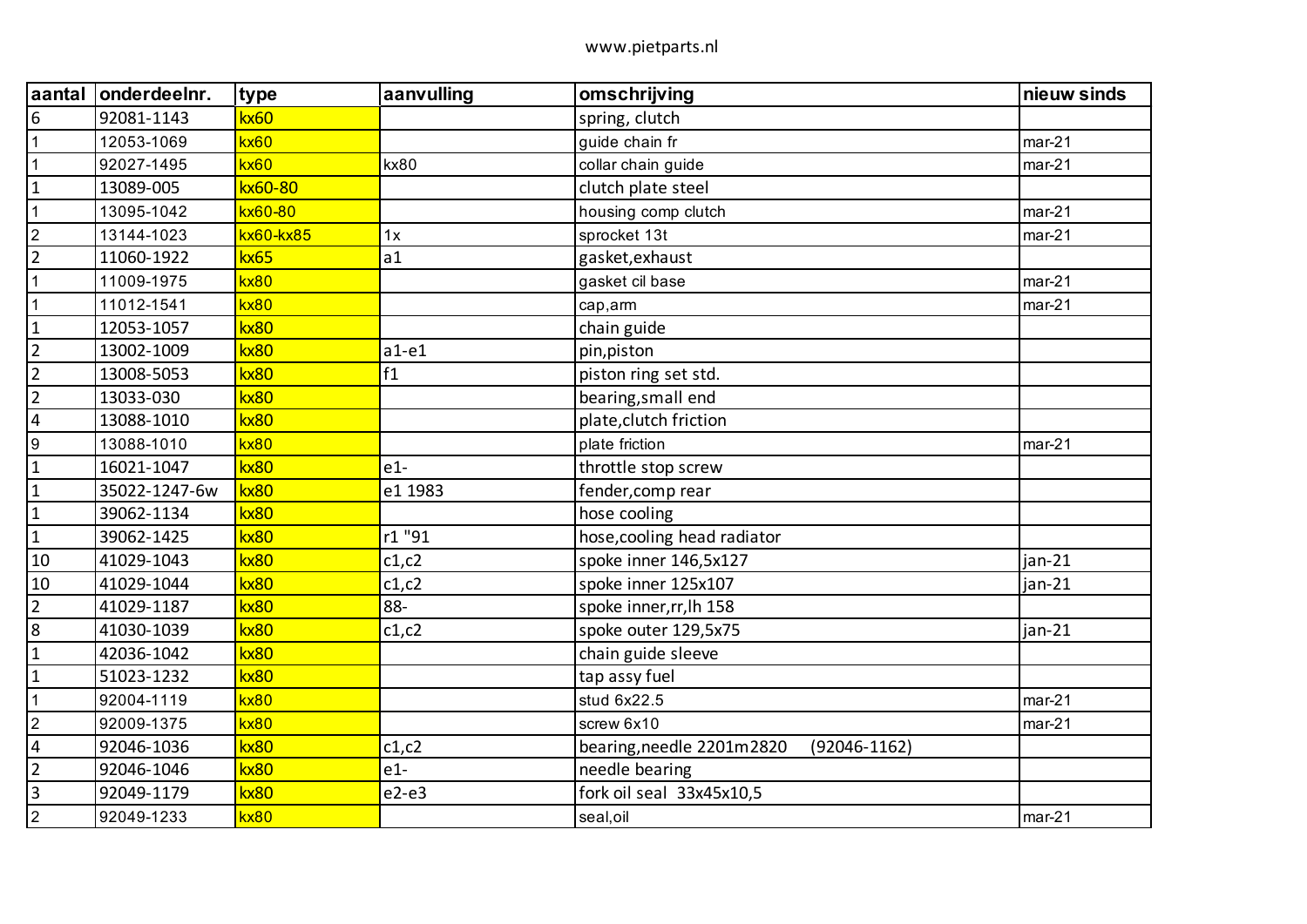| aantal                  | onderdeelnr. | type                | aanvulling   | omschrijving                     | nieuw sinds |
|-------------------------|--------------|---------------------|--------------|----------------------------------|-------------|
| $\overline{7}$          | 92075-1244   | kx80                |              | damper rubber                    |             |
| $\mathbf{1}$            | 12053-1237   | $'88-$<br>kx80      | $ 1\rangle$  | chain guide, front, upper        |             |
| 8                       | 13070-1311rz | $'98-$<br>kx80      | w1           | guide protector, rh, white       |             |
| $\mathbf{1}$            | 13001-1184   | $'83-'85$<br>kx80   |              | engine, piston                   |             |
| $\overline{2}$          | 11009-1482   | '85<br>kx80         |              | cylinder base gasket, 11060-1442 |             |
| $\mathbf{1}$            | 13001-1275   | $'88 - '89$<br>kx80 |              | engine, piston                   |             |
| $\mathbf{1}$            | 92022-1275   | kx80-100            |              | washer front fork                |             |
| $\mathbf{1}$            | 92055-1419   | kx80-250            |              | o-ring tap lever                 |             |
| $\overline{2}$          | 49016-1044   | kx80-500 '89-       | k1           | master cylinder seal cover       |             |
| $\bf 8$                 | 92037-1401   | kx80-kx500          |              | clamp.jet, needle                |             |
| $\mathbf{1}$            | 11060-1459   | <b>kxf250</b>       | tecate 4     | gasket, generator                |             |
| $\mathbf{1}$            | 11009-1035   | kz1000              | 79-          | gasket muffler mca               |             |
| $\mathbf{1}$            | 11009-1826   | kz1000              | $p1-$        | gasket fuel gauge                |             |
| $\mathbf{1}$            | 11060-1070   | kz1000              | $j1-$        | gasket clutch cover              |             |
| $\mathbf{1}$            | 12053-1018   | kz1000              | 1            | guide, cam chain head            | Mrt-18      |
| $\overline{\mathbf{4}}$ | 13024-5008   | kz1000              | a1           | ring set 0,040 o/s               | jan-21      |
| $\mathbf{1}$            | 13116-1007   | kz1000              | $e1-$        | rod clutch push                  |             |
| $\mathbf 1$             | 13116-1007   | kz1000              | $e1-$        | rod clutch push                  | jan-21      |
| $\mathbf{1}$            | 13242-1049   | kz1000              | r1           | lever assy change pdl            | jan-21      |
| $\mathbf{1}$            | 14032-1006   | kz1000              | 77-80        | cover clutch f black             |             |
| $\mathbf{1}$            | 25012-023    | kz1000              | $b1-4$ (Itd) | cover speedometer                |             |
| $\mathbf{1}$            | 34028-1010   | kz1000              | $a1-$        | step footreat rr rh              |             |
| $\mathbf{1}$            | 41068-1018   | kz1000              | e1           | shaft, front axle                |             |
| $\mathbf{1}$            | 42036-1011   | kz1000              |              | sleeve, swing arm                |             |
| 1                       | 43020-1019   | kz1000              |              | piston assy rear brake mc        | $mar-21$    |
| $\mathbf{1}$            | 43026-1004   | kz1000              | z1r          | cap brake                        |             |
| $\mathbf{1}$            | 46092-1005   | kz1000              | $j1-$        | lever clutch                     | jan-21      |
| $\mathbf{1}$            | 46092-1027   | kz1000              | $d1-$        | lever grip front brak            |             |
| $\mathbf{1}$            | 46092-1041   | kz1000              | $j1-j3$      | lever grip clutch                | jan-21      |
| $\mathbf{1}$            | 46092-1043   | kz1000              | $j1-j3$      | lever grip front brake           | jan-21      |
| $\boldsymbol{6}$        | 92001-1353   | kz1000              | $i1-$        | bolt flanged 6x52                |             |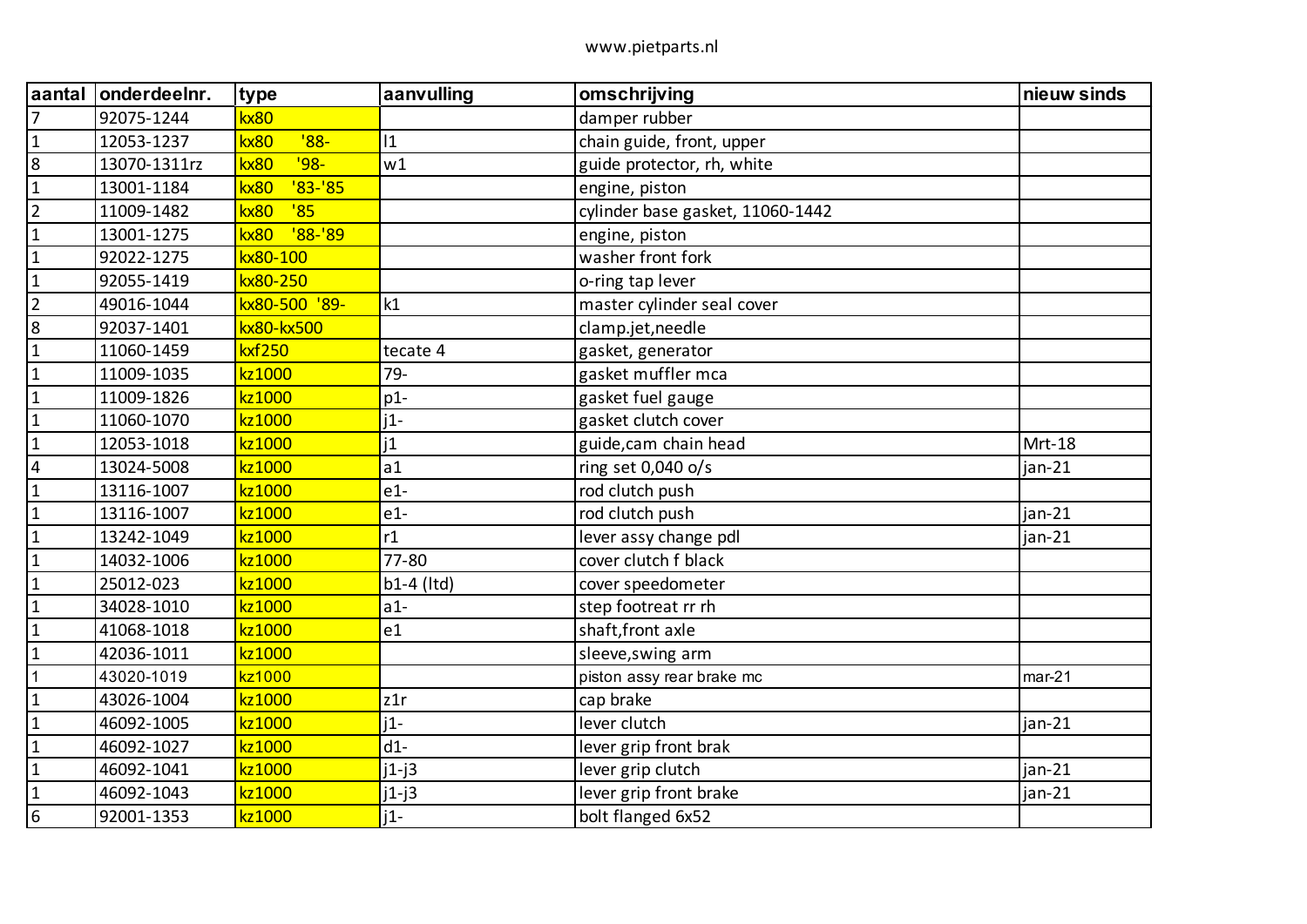| aantal                  | onderdeelnr. | type        | aanvulling | omschrijving                   | nieuw sinds |
|-------------------------|--------------|-------------|------------|--------------------------------|-------------|
| $\overline{2}$          | 92022-1022   | kz1000      | $i1-$      | washer 10,5x22x4,5             |             |
| $\overline{2}$          | 92033-1054   | kz1000      |            | circlip piston pin             | $jan-21$    |
| $\mathbf{1}$            | 92037-1055   | kz1000      | d1 z1r     | clamp muffler conect           |             |
| $\mathbf{1}$            | 92049-1033   | kz1000      | $e1-$      | oil seal sc32487               |             |
| $\overline{2}$          | 92049-1034   | kz1000      | $e1-$      | oil seal s-831009hs            | $jan-21$    |
| $\mathbf{1}$            | 12049-1009   | kz1000      | j1- "80-   | tensioner cam chain (incompl.) |             |
| $\mathbf 1$             | 56018-1218   | kz1000 ltd  |            | emblem side cover              | $mar-21$    |
| $\mathbf{1}$            | 92049-1178   | kz1000-1100 |            | oil seal fr.fork               |             |
| $\overline{\mathbf{4}}$ | 92046-1035   | kz1000j     | i1- "81-   | bearing, needle bhtm 2530-1    |             |
| $\mathbf{1}$            | 11061-1082   | kz1000p     | police     | gasket generator cover         |             |
| $\mathbf{1}$            | 46092-1024   | kz1000r-r2  |            | lever grip clutch              | $mar-21$    |
| $\mathbf 1$             | 18001-1469   | kz1100      | Itd shaft  | muffler assy RH                |             |
| $\mathbf{1}$            | 34003-1091   | kz1100      |            | holder, step fr.rh             | Mrt-18      |
| $\mathbf{1}$            | 46092-1027   | kz1100      | spectre    | lever grip front brake         | jan-21      |
| 14                      | 11009-1087   | kz1300      |            | gasket thermostat cap          |             |
| $\mathbf{1}$            | 11009-1339   | kz1300      | zn1300     | gasket headlight               |             |
| $\mathbf{1}$            | 11012-1108   | kz1300      |            | cap r h                        |             |
| $\mathbf{1}$            | 11060-1602   | kz1300      |            | gasket generator cover         |             |
| $\mathbf{1}$            | 13088-1004   | kz1300      |            | plate friction nas             |             |
| $\mathbf{1}$            | 21027-003    | kz1300      |            | o-ring starter motor           |             |
| $\mathbf{1}$            | 49006-1041   | kz1300      |            | boot dust                      |             |
| $\mathbf{1}$            | 54001-1013   | kz1300      |            | cable speedometer              |             |
| $\mathbf{1}$            | 11004-1257   | kz200       |            | gasket, head                   |             |
| $\mathbf{1}$            | 13044-5006   | kz200       |            | connecting rod assy            |             |
| $\mathbf{1}$            | 36014-070    | kz200       | a          | case, chain                    |             |
| $\bf 8$                 | 420b1611     | kz200       |            | washer, claw                   |             |
| $\mathbf{1}$            | 11060-1473   | kz200-250   | klt200     | gasket, generator              |             |
| $\mathbf{1}$            | 11060-1583   | kz200-250   |            | gasket, clutch cover           |             |
| $\overline{2}$          | 13116-1002   | kz200-250   |            | clutch push rod                |             |
| $\mathbf 1$             | 14045-031    | kz200-250   | klt200-250 | gasket, Ih engine cover        |             |
| $\mathbf 1$             | 21148-1015   | kz250       |            | spark advancer unit rotor      | Mrt-18      |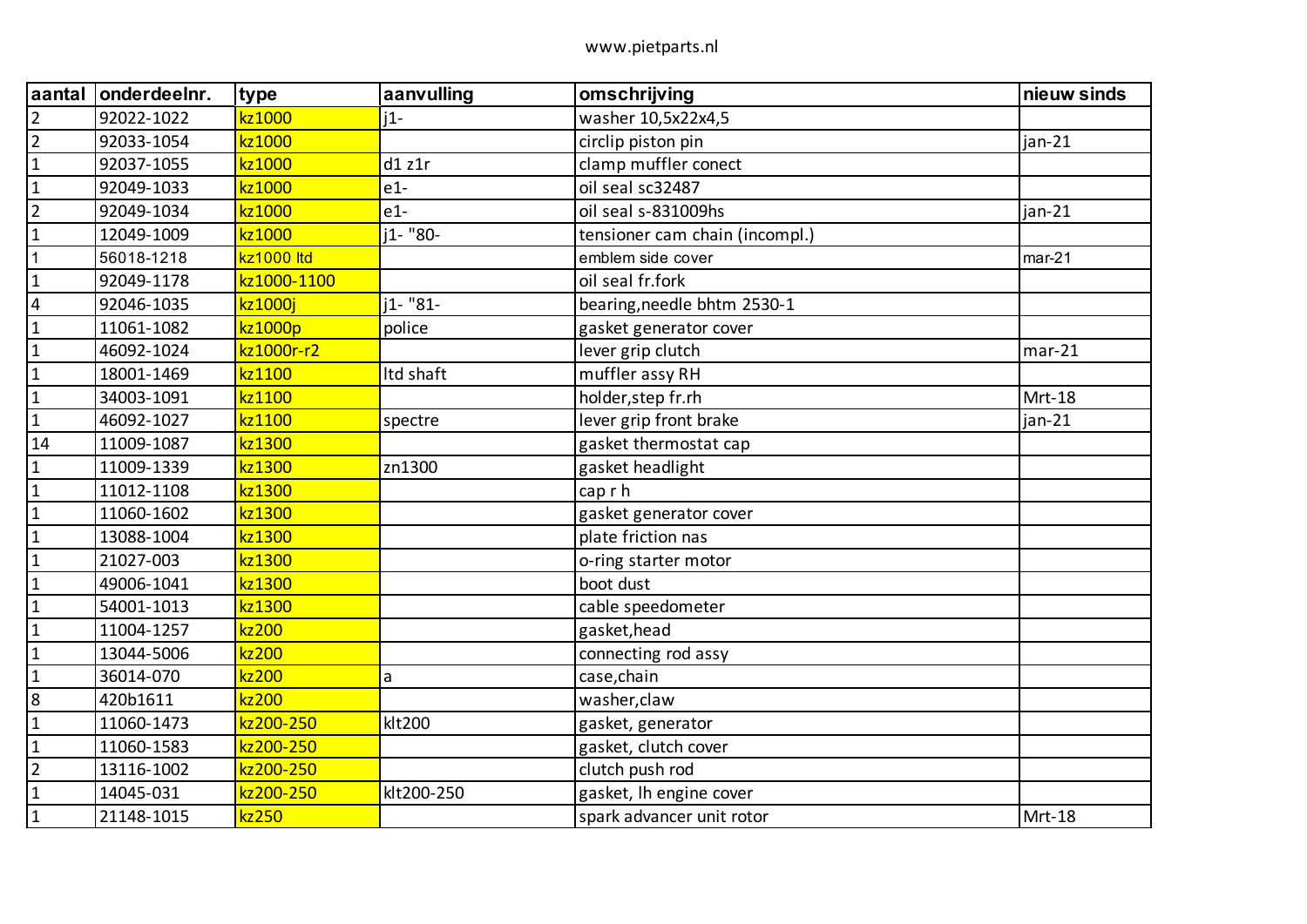| aantal                  | onderdeelnr.  | type      | aanvulling    | omschrijving                      | nieuw sinds |
|-------------------------|---------------|-----------|---------------|-----------------------------------|-------------|
| $\mathbf{1}$            | 23005-1013    | kz250     |               | lamphuis chroom                   |             |
| $\mathbf{1}$            | 44033-1062    | kz250-305 |               | cover fork                        | jan-21      |
| $\mathbf{1}$            | 11034-1758    | kz305     |               | bracket fork cover                | $jan-21$    |
| $\mathbf{1}$            | 11060-1401    | kz305     |               | gasket breaker                    |             |
| $\overline{2}$          | 13002-1051    | kz305     | csr           | pin piston                        |             |
| $\mathbf{1}$            | 14031-1112    | kz305     | belt drive    | cover, generator housing          | Mrt-18      |
| $\overline{2}$          | 21040-1001    | kz305     |               | spring, carbon brush              |             |
| $\mathbf 1$             | 21119-1227    | kz305     |               | igniter                           | Mrt-18      |
| $\mathbf{1}$            | 34028-1009    | kz305     |               | step footrest rr lh               |             |
| $\overline{9}$          | 41029-1047    | kz305     | csr, Itd      | spoke inner rr 132x8              | jan-21      |
| 17                      | 41029-1047    | kz305     |               | spoke inner rr 132x8              | $jan-21$    |
| 12                      | 41030-1042    | kz305     |               | spoke outer rr 131x13             | $jan-21$    |
| 11                      | 11009-1014    | kz400     |               | gasket, oil pump                  |             |
| $\overline{3}$          | 11009-1022    | kz400     | 1974-         | gasket chain tensioner mca        | jan-21      |
| $\overline{2}$          | 11023-007     | kz400     | $a1-$         | cylinder head cover gasket        |             |
| $\mathbf{1}$            | 12005-006     | kz400     |               | valve, exhaust                    |             |
| $\overline{\mathbf{4}}$ | 12053-004     | kz400     | $74-$         | slipper                           |             |
| $\mathbf{1}$            | 13008-5013    | kz400     | $b1-$         | piston ring set std. (13008-5019) |             |
| $\mathbf{1}$            | 13024-5012    | kz400     | 74-'77        | piston ring set 0.040             |             |
| $\mathbf{1}$            | 13034-037     | kz400     | $74 -$        | metal connecting rod              |             |
| $\mathbf{1}$            | 13116-1017    | kz400     | $a -$         | clutch push rod                   |             |
| $\mathbf{1}$            | 14031-1007-80 | kz400     |               | engine cover Ih buff              |             |
| $\mathbf{1}$            | 14045-021     | kz400     | $a1-$         | engine cover gasket               |             |
| $\overline{2}$          | 14046-031     | kz400     | "74-"78       | gasket r.h. engine cover          |             |
| $\mathbf{1}$            | 14077-004     | kz400     | $74-$         | guide chain                       |             |
| $\overline{2}$          | 16065-037     | kz400     |               | duct, engine intake               |             |
| $\overline{2}$          | 16065-037     | kz400     |               | duct, engine intake               | Mrt-18      |
| $\mathbf{1}$            | 16126-002     | kz400     | "74-"75       | piston, releaf valve              |             |
| $\mathbf{1}$            | 18001-225     | kz400     | a2,d4 "77-"78 | muffler rh                        |             |
| $\mathbf{1}$            | 21070-006     | kz400     | $a1-$         | balancer chain                    |             |
| $\mathbf{1}$            | 23006-044     | kz400     |               | rim head light                    |             |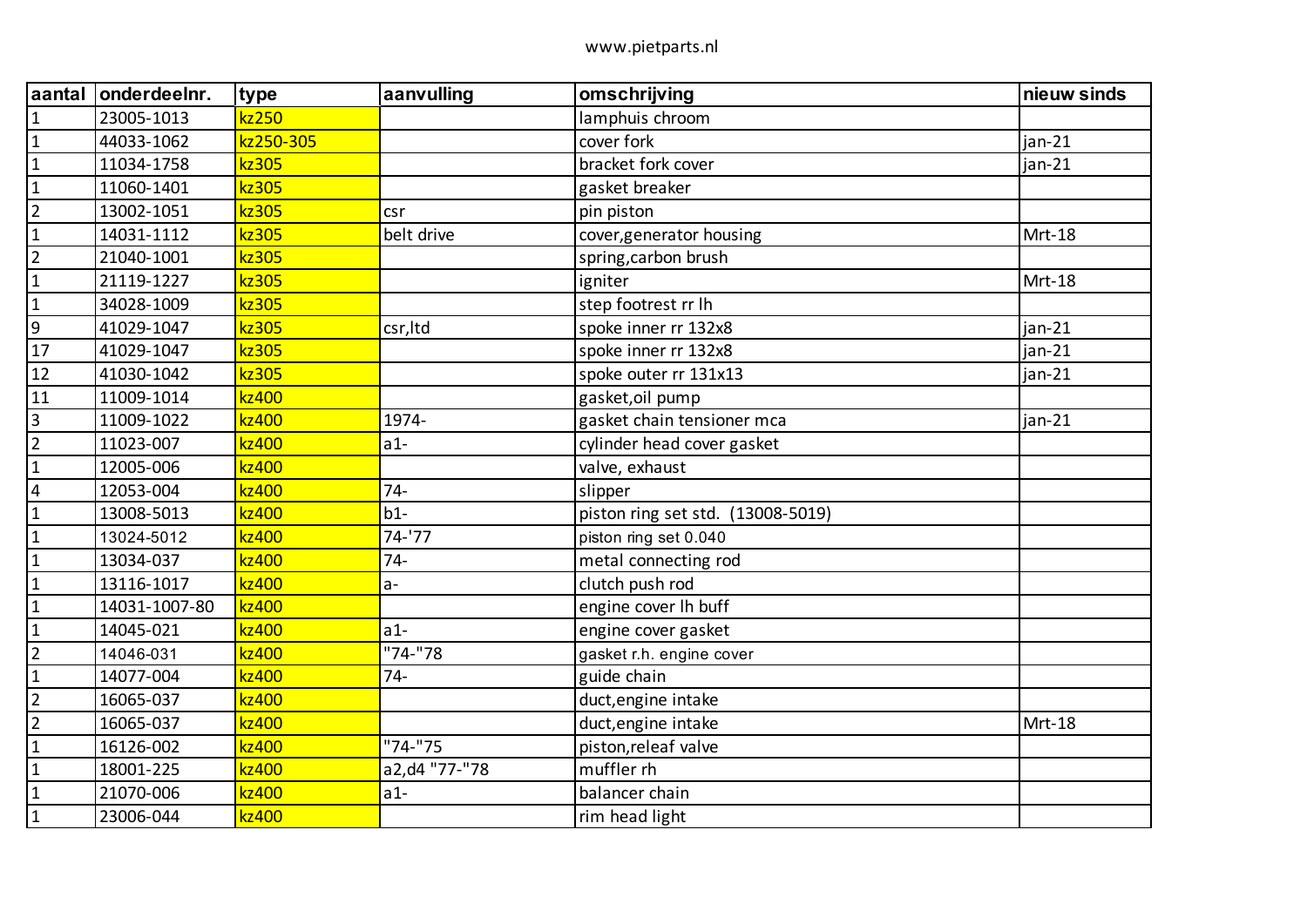| aantal                  | onderdeelnr. | type      | aanvulling | omschrijving                 | nieuw sinds |
|-------------------------|--------------|-----------|------------|------------------------------|-------------|
| $\mathbf{1}$            | 25008-037    | kz400     |            | 1974 bracket meter           |             |
| $\mathbf{1}$            | 25008-037    | kz400     |            | meter, bracket               | Mrt-18      |
| $\overline{\mathbf{4}}$ | 41027-046    | kz400     |            | spoke assy rear inner        | $jan-21$    |
| 10                      | 41028-045    | kz400     |            | spoke assy rear outer        | $jan-21$    |
| 17                      | 41028-054    | kz400     |            | spoke assy front outer       | jan-21      |
| $\mathbf{1}$            | 43056-004    | kz400     |            | breeder                      |             |
| $\mathbf{1}$            | 44033-1019   | kz400     |            | fork cover, Ih               |             |
| $\mathbf{1}$            | 44039-064    | kz400     |            | steering stem head           |             |
| $\mathbf{1}$            | 54012-120    | kz400     |            | throttle cabel               |             |
| 5                       | 555a0408     | kz400     |            | pin spring 4x8               |             |
| $\mathbf{1}$            | 92045-031    | kz400     | $a1-$      | ball bearing, 5205 anx4px    |             |
| $\mathbf{1}$            | 92050-065    | kz400     | $a1-$      | crankshaft oil seal,rh       |             |
| $\mathbf{1}$            | 92050-068    | kz400     | $a-$       | push rod oil seal            |             |
| $\overline{2}$          | 92050-068    | kz400     |            | oil seal push rod            |             |
| $\mathbf{1}$            | 92055-064    | kz400     | 74-'77     | o-ring breather cover        |             |
| $\mathbf{1}$            | 92075-1138   | kz400     | b1         | damper, pilot lamp           |             |
| $\overline{1}$          | 21013-1004   | kz400     |            | condensator                  | $mar-21$    |
| $\overline{\mathbf{4}}$ | 13002-029    | kz400     |            | pin, piston                  | $mar-21$    |
| $\overline{4}$          | 13025-5013   | kz400     |            | piston ring set 0.50         | $mar-21$    |
| $\overline{4}$          | 13034-050    | kz400     | kz650      | metal connecting rod bearing | $mar-21$    |
| $\overline{1}$          | 21070-006    | kz400     |            | chain, balancer              | $mar-21$    |
| $\mathbf{1}$            | 25012-026    | kz400     |            | cover speedometer            | $mar-21$    |
| $\mathbf{1}$            | 25023-013    | kz400     |            | cover indicator light        | $mar-21$    |
| $\overline{5}$          | 92028-1102   | kz400     | kz650-750  | bushing crankshaft           | $mar-21$    |
| 10                      | 92055-1003   | kz400     |            | o-ring, drain screw          |             |
| $\overline{3}$          | 92075-254    | kz400     | 74-76      | damper rubber meter          |             |
| $\mathbf{1}$            | 16126-1042   | kz400 a-  |            | valve vacuum                 | $mar-21$    |
| $\mathbf{1}$            | 11009-1874   | kz400-440 | Itd,-      | gasket, oil filter cover     |             |
| $\mathbf{1}$            | 11009-1874   | kz400-440 | Itd,-      | gasket, oil filter cover     |             |
| $\mathbf{1}$            | 35022-1035   | kz400-440 | h1,Itd     | fender rear                  |             |
| $\mathbf{1}$            | 92045-031    | kz400-440 | "74-"83    | ball bearing, 5205anx4px     |             |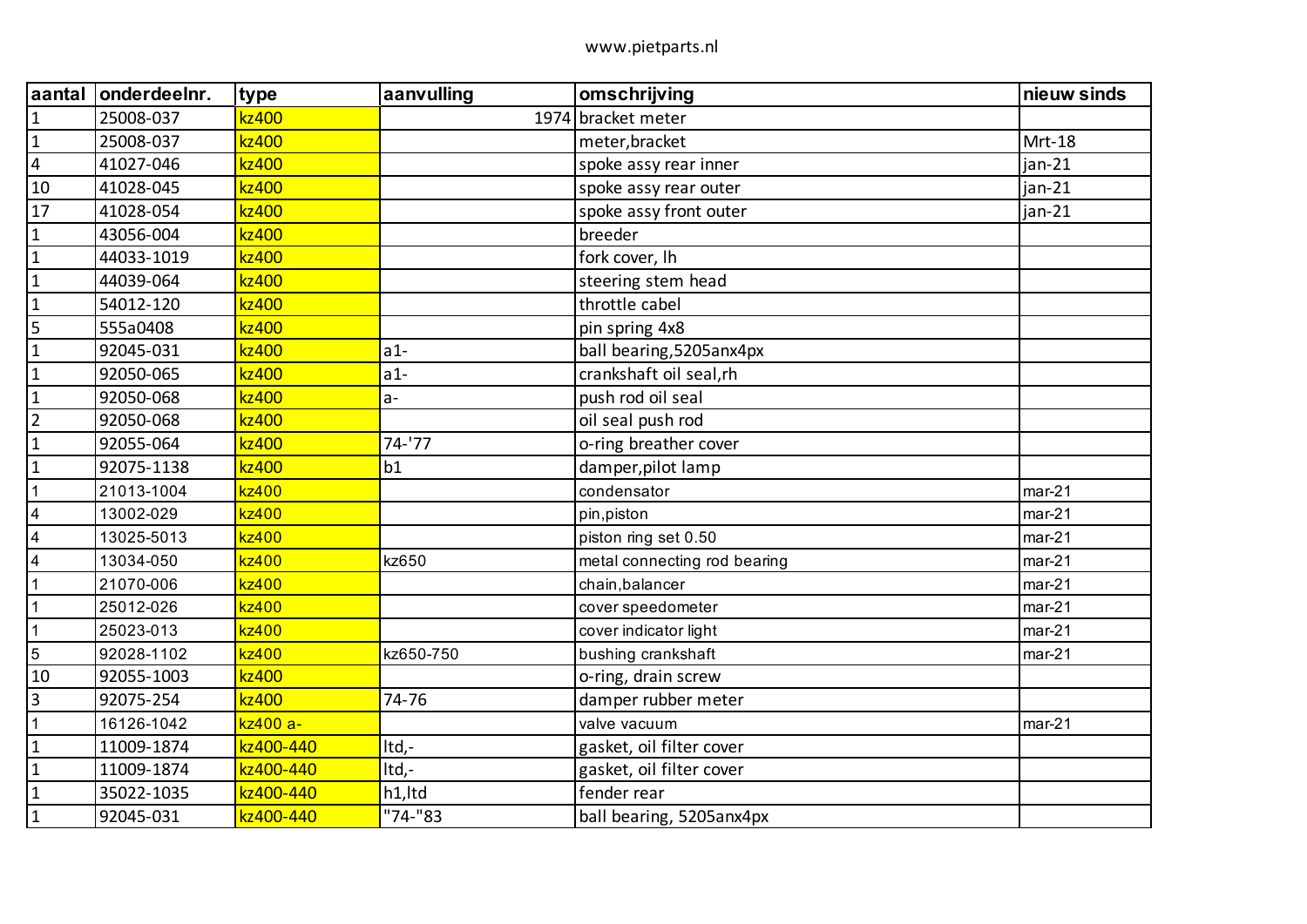| aantal         | onderdeelnr.  | type       | aanvulling              | omschrijving                             | nieuw sinds |
|----------------|---------------|------------|-------------------------|------------------------------------------|-------------|
| $\mathbf{1}$   | 14025-1095    | kz400-4400 | 80-                     | cover, tachometer                        |             |
| $\mathbf 1$    | 36001-1071-8g | kz400-4400 | 80-                     | cover, side ebony                        |             |
| $\mathbf{1}$   | 11004-1020    | kz440      | Itd                     | gasket, head (11004-1262)                |             |
| $\overline{4}$ | 11009-1033    | kz440      |                         | gasket, clutch cover                     |             |
| $\overline{2}$ | 11012-1029    | kz440      | a2                      | swing arm cap                            |             |
| $\mathbf{1}$   | 11034-1698    | kz440      |                         | bracket fork cover                       | $jan-21$    |
| $\mathbf{1}$   | 13116-1022    | kz440      |                         | rod, push tensioner                      |             |
| $\mathbf{1}$   | 14031-1083    | kz440      | d5, g1                  | generator cover buff                     |             |
| $\mathbf{1}$   | 18001-1204    | kz440      | a                       | muffler assy LH sankei 2054 "kh1 kz440a" |             |
| $\mathbf{1}$   | 18001-1248    | kz440      | a                       | muffler assy RH sankei 2054 "kh1 kz440a" |             |
| $\mathbf{1}$   | 23051-1032    | kz440      | kz750ltd                | bracket fr. signal lamp                  | jan-21      |
| $\mathbf 1$    | 27010-1077    | kz440      |                         | turn signal relay self cancelling        | Mrt-18      |
| $\mathbf{1}$   | 27010-1077    | kz440      | d <sub>5</sub>          | turn signal switch, optionel             |             |
| $\mathbf{1}$   | 35022-1088    | kz440      | 81-'82                  | rear fender                              |             |
| 1              | 36001-1071-E2 | kz440      |                         | cover rh side Im red                     | $mar-21$    |
| $\mathbf{1}$   | 36001-1107h8  | kz440      | d <sub>6</sub>          | side cover rh, eb zwart                  |             |
| $\mathbf{1}$   | 36014-1043    | kz440      |                         | case, chain                              |             |
| $\mathbf{1}$   | 46092-1009    | kz440      | a1-Itd                  | lever front brake                        | $jan-21$    |
| $\mathbf{1}$   | 56018-1271    | kz440      | d <sub>5</sub>          | side cover mark                          |             |
| $\mathbf 1$    | 56018-1292    | kz440      |                         | mark, governor cap (emblem)              |             |
| $\mathbf{3}$   | 92055-1381    | kz440      | $a1-$                   | o-ring startmotor                        |             |
| $\mathbf{1}$   | 41060-1015    | kz440-550  |                         | gear speedometer 26t                     |             |
| $\mathbf{1}$   | 18001-1108    | kz500      | a/b'79                  | muffler, assy RH                         |             |
| $\mathbf{1}$   | 11004-1212    | kz550      | Itd,gpz,spectre,spectre | gasket, head                             |             |
| $\mathbf{1}$   | 11012-1136    | kz550      |                         | fork cap, top 11012-1564                 |             |
| 5              | 11012-1291    | kz550      | Itd '82                 | cap, trip reset, square                  |             |
| 8              | 11012-1397    | kz550      |                         | cap swing arm shaft                      | $jan-21$    |
| $\mathbf{1}$   | 11012-1397    | kz550      | f2 spectre '84          | cap, swing arm shaft                     |             |
| $\mathbf 1$    | 11012-1769    | kz550      | g7                      | air filter cap                           |             |
| $\mathbf 1$    | 11034-1790    | kz550      |                         | bracket fork cover                       |             |
| $\mathbf 1$    | 11036-1449    | kz550      | c3                      | beugel met koplamporen                   |             |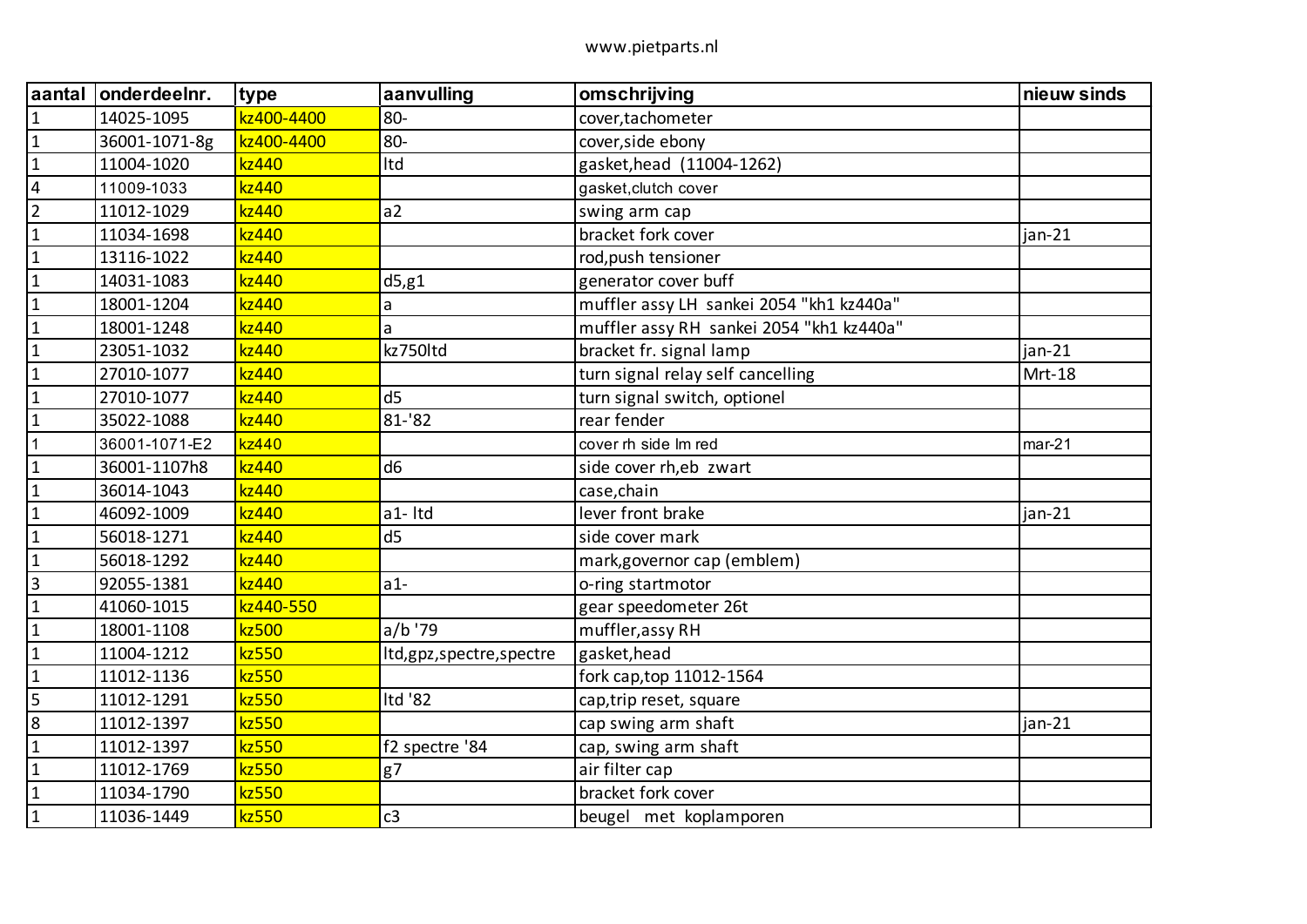| aantal           | onderdeelnr. | type  | aanvulling      | omschrijving                         | nieuw sinds |
|------------------|--------------|-------|-----------------|--------------------------------------|-------------|
| $\mathbf{1}$     | 11060-1054   | kz550 |                 | gasket clutch cover                  |             |
| $\mathbf{1}$     | 12053-1006   | kz550 |                 | guide chain                          |             |
| $\overline{4}$   | 13002-1012   | kz550 | "80-"85         | pin, piston 14x8.5x45length          |             |
| $\mathbf 1$      | 13008-1009a  | kz550 | "80-            | ring, set piston                     |             |
| $\overline{4}$   | 13027-1017   | kz550 |                 | piston, engine, Il, o/s 1.00         |             |
| $\overline{4}$   | 13034-1068   | kz550 | $a1-$           | bushing connecting rod (4 sets of 2) |             |
| $\mathbf{1}$     | 13116-1020   | kz550 |                 | rod push cam tensinnr                |             |
| $\overline{2}$   | 13116-1020   | kz550 |                 | rod, push, cam chain                 |             |
| $\mathbf{1}$     | 13270-1060   | kz550 | $a1-$           | plate sprocket                       |             |
| $\mathbf{1}$     | 14025-1054   | kz550 |                 | cover, exhaust                       |             |
| $\mathbf{1}$     | 14025-1067   | kz550 | b <sub>3</sub>  | pilot box cover, lower               |             |
| $\mathbf{1}$     | 14031-1014   | kz550 |                 | cover, generator buff                | Mrt-18      |
| $\mathbf 1$      | 16126-1047   | kz550 |                 | diaphragm carburator                 |             |
| $\mathbf{1}$     | 21121-1035   | kz550 | $a2-$           | ignition coil<br>$1+4$ used          |             |
| $\mathbf{1}$     | 26011-1156   | kz550 | a <sub>3</sub>  | battery wire lead                    |             |
| $\mathbf{1}$     | 32109-1005   | kz550 | a1              | frame, grip                          |             |
| $\mathbf{1}$     | 43001-1019   | kz550 | $a1-a2$         | brake pedal                          |             |
| $\mathbf 1$      | 46091-1862   | kz550 | g               | housing assy control                 |             |
| $\mathbf{1}$     | 56018-1430   | kz550 | Itd             | generator cover mark                 |             |
| $6\phantom{1}6$  | 92015-1188   | kz550 | h1              | nut, lock, 10mm, black               |             |
| $\overline{2}$   | 92022-1111   | kz550 | 750ltd, spectre | washer, fork cover                   |             |
| 8                | 92022-1175   | kz550 |                 | washer 18.3x24x1.4t (alu)            |             |
| $\boldsymbol{8}$ | 92033-1050   | kz550 |                 | circlip piston                       |             |
| $\mathbf{1}$     | 92043-1065   | kz550 |                 | pin spring throttle                  |             |
| 6                | 92049-1153   | kz550 |                 | seal oil valve stem                  |             |
| 9                | 92049-1153   | kz550 | $a1-$           | valve stem oil seal (vesrah)         |             |
| $\mathbf{1}$     | 92055-1034   | kz550 | $a1-$           | o-ring                               |             |
| $\overline{4}$   | 92055-1127   | kz550 |                 | o-ring carb.                         |             |
| $\overline{4}$   | 92066-1111   | kz550 |                 | plug camshaft 11.35x1                |             |
| $\boldsymbol{8}$ | 92081-159    | kz550 |                 | spring coil starter motor            |             |
| $\overline{3}$   | 92122-006    | kz550 |                 | roller                               |             |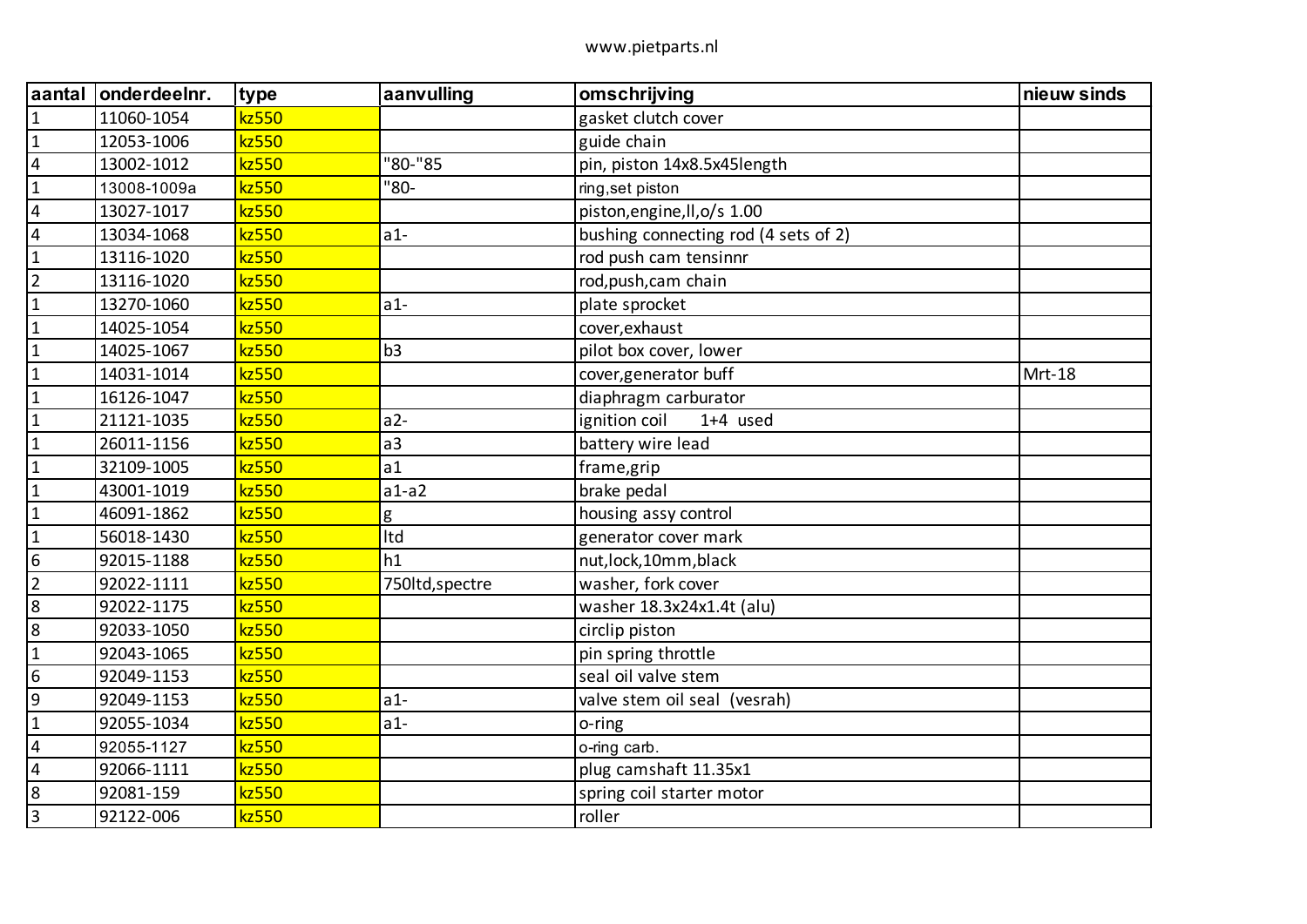| <b>aantal</b>   | onderdeelnr. | type         | aanvulling              | omschrijving                        | nieuw sinds |
|-----------------|--------------|--------------|-------------------------|-------------------------------------|-------------|
| $\overline{1}$  | 12005-1013   | kz550        | 81-'90                  | valve, exhaust                      |             |
| $\overline{2}$  | 11012-1098   | kz550-650    | 1980-                   | cap contact breaker                 | ian-21      |
| $\mathbf{1}$    | 92027-1267   | kz550-650    | 80-'83                  | rear wheel bearing collar           |             |
| $\overline{2}$  | 11009-1667   | kz550-750    | $81 -$                  | gasket, exhaust pipe c              |             |
| $\overline{1}$  | 11009-1667   | kz550-750    | $81 -$                  | gasket, exhaust pipe clamp (1+1st.) |             |
| $\overline{1}$  | 51049-1136   | kz550-750    |                         | cap, tank fuel                      |             |
| $\overline{1}$  | 12053-1038   | kz650        | $h2-h3$                 | guide chain upper                   | $jan-21$    |
| $\overline{1}$  | 12053-1054   | kz650        | h2                      | guide chain rear                    | $jan-21$    |
| $\vert$ 3       | 13034-052    | kz650        |                         | metal connect rod brg               |             |
| $\overline{1}$  | 32122-060    | kz650        | sr                      | bracket resister                    |             |
| $\mathbf{1}$    | 44033-1017   | kz650        |                         | cover, Ih fork                      | Mrt-18      |
| $\overline{1}$  | 44037-107    | kz650        | d1                      | stem, steering                      |             |
| $\overline{1}$  | 59026-1007   | kz650        | h2,h3                   | coil pulsing                        | $jan-21$    |
| $\overline{3}$  | 92066-1011   | kz650        |                         | plug cam shaft                      | jan-21      |
| $\mathbf{1}$    | 11012-1098   | kz650        | d2                      | cap, contact breaker                |             |
| $\mathbf{1}$    | 14073-1032   | kz650 csr    | kz750                   | inlet duct                          | $jan-21$    |
| $\overline{1}$  | 13116-1036   | kz650-750    | ltd, spectre, gpz 750   | rod, push, tensioner                |             |
| $\mathbf{1}$    | 14031-1040   | kz650-750    | 1980-                   | cover dynamo                        | $jan-21$    |
| $\overline{1}$  | 21003-1083   | kz650-750    | $^{\degree}80-$         | stator                              |             |
| $\overline{1}$  | 54001-052    | kz650-750    | z750'76-'79 z650b1      | cable, speedometer                  |             |
| $\overline{1}$  | 92081-1147   | kz650-750    | 80-. 454ltd             | spring, brake pedal                 |             |
| $\overline{9}$  | 92081-1374   | kz650-750    | $81 -$                  | spring, tensioner                   |             |
| $\overline{1}$  | 14031-1167   | '84<br>kz700 | p <sub>3</sub>          | generator cover                     |             |
| $\overline{3}$  | 14073-1032   | kz700-750    | z650csr, gpz750         | inlet duct                          |             |
| $\mathbf{1}$    | 92049-1085   | kz700-750    | 82-'85                  | seal, oil (groot)                   |             |
| 1               | 11004-1024   | kz/50        | 80-'83, gpz750          | gasket, head                        |             |
| $\mathbf 1$     | 11009-1247   | kz/50        | k1,m1                   | gasket, cylinder head               |             |
| 1               | 11060-1144   | kz750        | -80                     | gasket, cylinder base               |             |
| 3               | 11060-1348   | kz/50        | 80-'83, z650sr, gpz 750 | gasket, cylinder base               |             |
| 2               | 13008-055    | kz/50        |                         | piston ring set std.                |             |
| $6\phantom{1}6$ | 13008-5029   | kz750        | Itd                     | piston ring set std.                |             |
| $\overline{6}$  | 13008-5031   | kz750        | $80 - 82$               | piston ring set std.                |             |
| $\overline{1}$  | 13008-5031   | kz750        |                         | piston ring std.                    | Mrt-18      |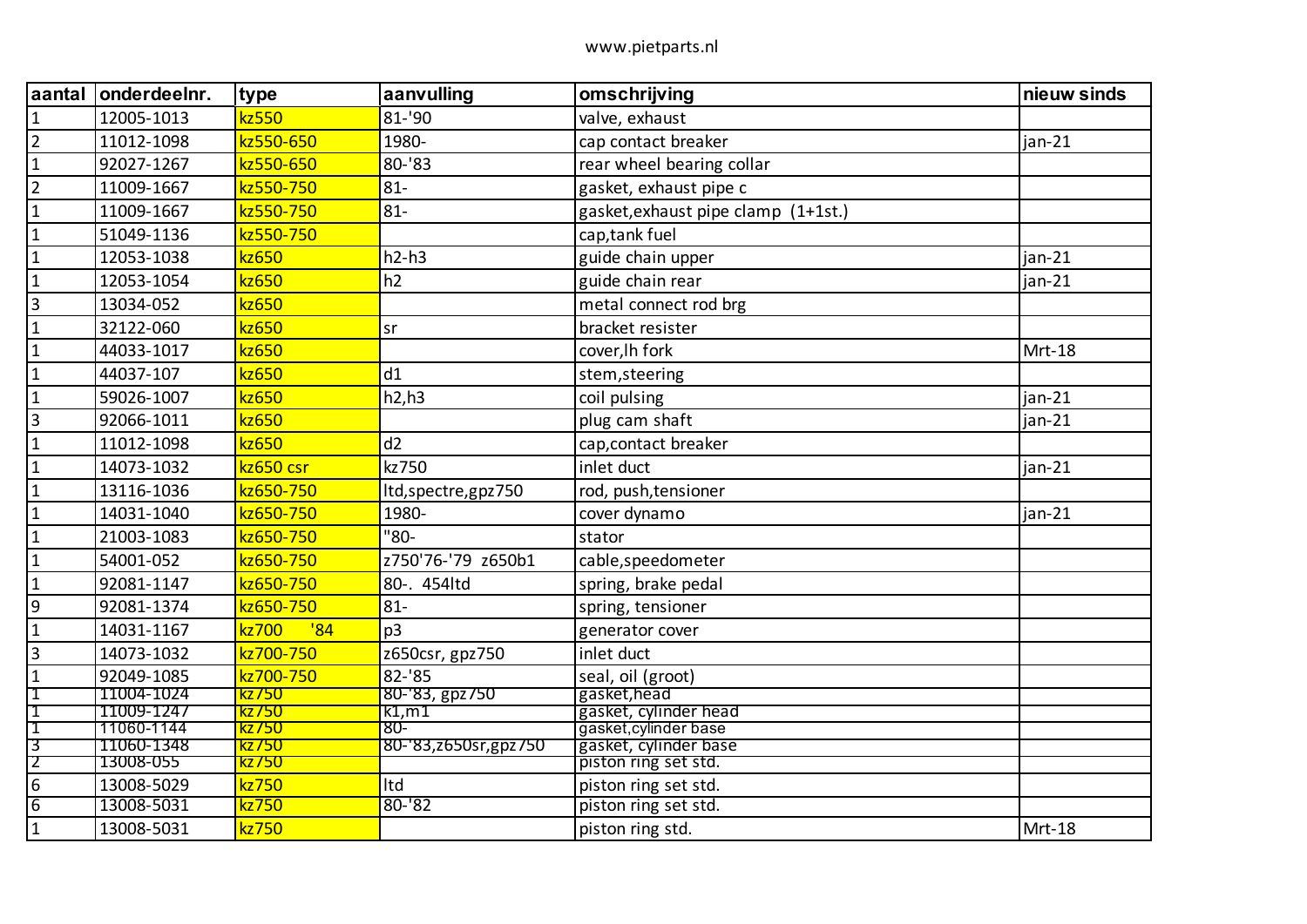| aantal          | onderdeelnr.  | type          | aanvulling     | omschrijving                                 | nieuw sinds |
|-----------------|---------------|---------------|----------------|----------------------------------------------|-------------|
| $\mathbf{1}$    | 13008-5046    | kz750         | $82 -$         | piston ring set std.                         |             |
| $\mathbf{3}$    | 13034-045     | kz750         |                | metal conrad brg                             | apr-21      |
| $\mathbf{1}$    | 13116-1027    | kz750         | 80-'81         | rod, push tensioner                          |             |
| $\mathbf{1}$    | 16019-029     | kz750         | $b1-$          | float chamber gasket                         |             |
| $\mathbf{1}$    | 21066-1032    | kz750         | 83 belt        | regulator voltage                            |             |
| $\mathbf{1}$    | 21164-005     | kz750         | b1             | starter solenoid relay, switch assy magnetic |             |
| $\mathbf 1$     | 23048-1001    | kz750         |                | lens, turn signal                            |             |
| $\mathbf{1}$    | 27005-5018    | kz750         | 82             | ignition switch assembly                     |             |
| $\mathbf{1}$    | 34003-059     | kz750         | b1-b4 '76-'79  | bracket, footrest Ih                         |             |
| $\mathbf{1}$    | 43001-1047    | kz750         | $ 1\rangle$    | brake pedal                                  |             |
| $\mathbf{1}$    | 43026-1007    | kz750         | e <sub>1</sub> | oil cup cap                                  |             |
| $\mathbf{1}$    | 44033-1015    | kz750         | b <sub>4</sub> | cover, Ih fork                               | Mrt-18      |
| $\mathbf{1}$    | 44037-1051    | kz750         | h              | stem, steering                               |             |
| 19              | 92022-1003    | kz750         | 11             | washer, plain                                |             |
| $\overline{7}$  | 92022-1175    | kz750         |                | washer, 18, 3x 24x 1.4t alu.                 |             |
| 16              | 92022-1175    | kz750         | $ 1\rangle$    | washer, 18, 3x 24x 1.4t alu.                 |             |
| $\mathbf{1}$    | 92027-1223    | kz750         |                | collar 15.2*22*55                            |             |
| $\mathbf{1}$    | 92027-1261    | kz750         |                | collar, rr hub length 90mm                   |             |
| 17              | 92031-016     | kz750         | $b1-$          | lock washer                                  |             |
| $\mathsf{3}$    | 92043-129     | kz750         | b3-b4 '78-'79  | pin                                          |             |
| $\overline{2}$  | 92055-081     | kz750         | 76-'82         | o-ring                                       |             |
| $\mathbf{1}$    | 92055-084     | kz750         | b1             | o-ring                                       |             |
| $6\phantom{1}6$ | 92055-095     | kz750         | Itd '76-'82    | $o$ -ring $(5+1st.)$                         |             |
| $9\,$           | 92055-1147    | kz750         | h3             | ring rubber ovaal                            |             |
| $\mathbf{1}$    | 92075-1255    | kz750         | $h1-$          | damper, rubber                               |             |
| $\mathbf{1}$    | 35004-5017-m4 | kz750         | gt750          | fender, front blue                           |             |
| $\mathbf{1}$    | 23006-1015    | kz750-1100    | $n1-$          | rim, headlight black                         |             |
| $\mathbf{1}$    | 23006-1019    | kz750-1100    | spectre        | rim headlight black                          |             |
| $\mathbf{1}$    | 92022-1275    | Itd 750       |                | washer                                       |             |
| $\mathbf{1}$    | 11009-1067    | Itd305        |                | breaker gasket                               |             |
| $\overline{2}$  | 11009-1866    | <b>Itd305</b> |                | exhaust pipi holder gasket (koper)           |             |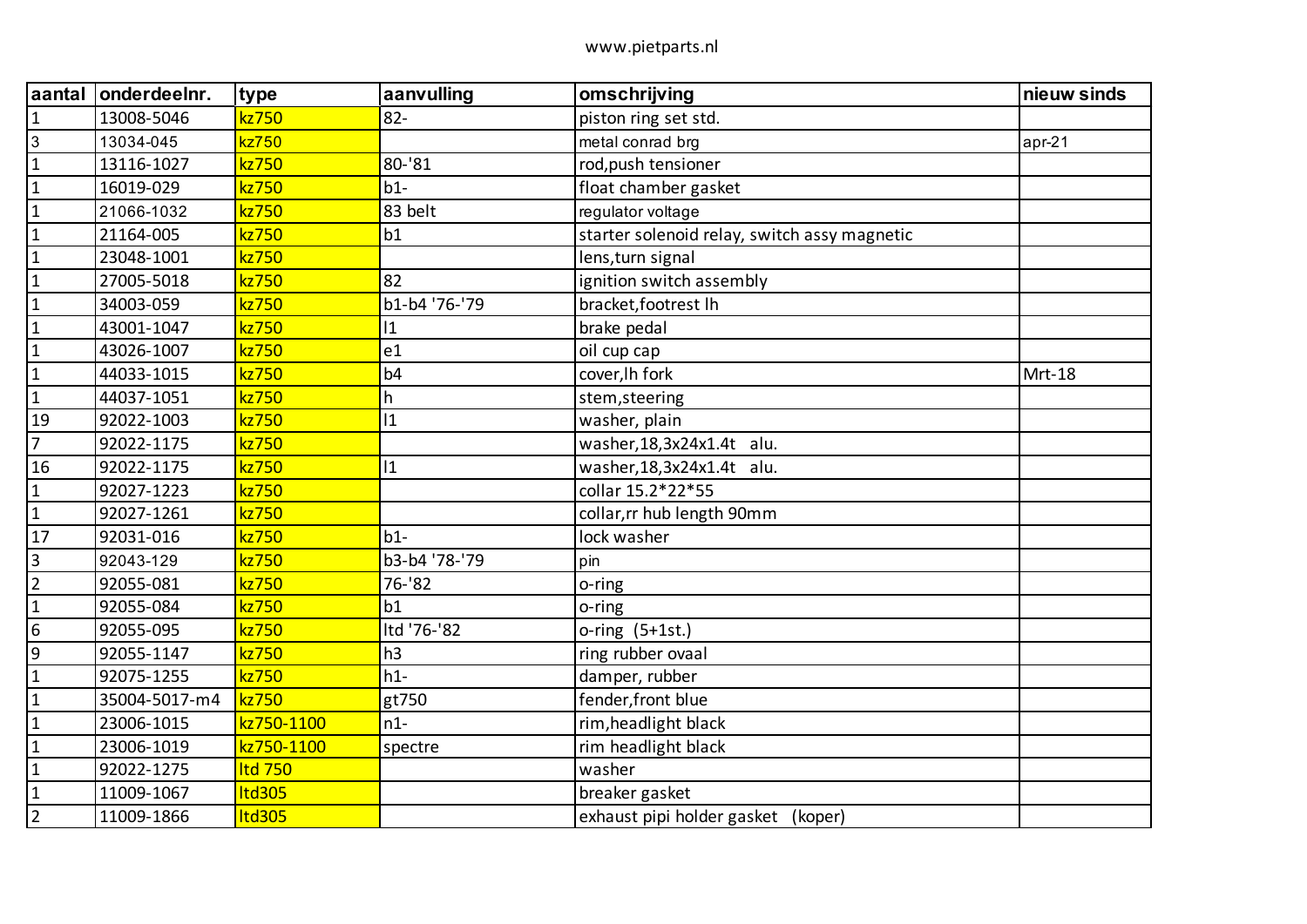| aantal           | onderdeelnr. | type          | aanvulling | omschrijving                  | nieuw sinds |
|------------------|--------------|---------------|------------|-------------------------------|-------------|
| 3                | 92033-1151   | <b>Itd305</b> |            | circlip                       | $apr-21$    |
| $\mathbf{1}$     | 11004-1159   | <b>Itd400</b> |            | gasket, head                  |             |
| $\overline{2}$   | 46092-1009   | Itd400-440    |            | lever front brake             |             |
| $\mathbf{1}$     | 12049-1010   | <b>Itd440</b> |            | tensioner bracket, 12049-1017 |             |
| $\mathbf{1}$     | 16082-1001   | <b>Itd440</b> | $a1-$      | oil pump assy                 |             |
| $\mathbf{1}$     | 23006-048    | <b>Itd440</b> |            | rim, headlight                |             |
| $\mathbf 1$      | 27005-1033   | <b>Itd440</b> |            | ignition switch assy (remark) |             |
| $\mathbf{1}$     | 36014-1043   | <b>Itd440</b> | $d3-$      | chain case                    |             |
| $\boldsymbol{6}$ | 92028-1101   | <b>Itd440</b> |            | bushing crank                 |             |
| $\overline{2}$   | 92033-1193   | <b>Itd440</b> |            | ring snap fork                |             |
| $\overline{2}$   | 54011-1121   | <b>Itd440</b> |            | gaskabel met twin verdeler    |             |
| $\mathbf{1}$     | 56001-1007   | Itd440-454    |            | mirror assy lh                |             |
| 9                | 235b0-608    | <b>Itd450</b> |            | screw pan wp cros             |             |
| $\mathbf{1}$     | 32098-1065   | <b>Itd450</b> |            | case tool cap                 |             |
| $\overline{2}$   | 11009-1484   | <b>Itd454</b> | "85-"90    | gasket, clutch cover          |             |
| $\overline{2}$   | 11009-1667   | <b>Itd454</b> |            | gasket, exhaust pipe c        |             |
| $\mathbf{1}$     | 11009-1834   | <b>Itd454</b> |            | gasket, generator             |             |
| $\mathbf 1$      | 11009-1835   | <b>Itd454</b> |            | gasket, change me             |             |
| $\mathbf{1}$     | 11009-1838   | <b>Itd454</b> |            | gasket, pump housing          |             |
| $\mathbf 1$      | 11012-1362   | <b>Itd454</b> |            | cap 46mm                      |             |
| $\mathbf{1}$     | 11012-1689   | <b>Itd454</b> |            | cap, fork top                 |             |
| $\mathbf{1}$     | 11043-1941   | <b>Itd454</b> |            | headlamp bracket, rh          |             |
| $\mathbf{1}$     | 13107-1203   | <b>Itd454</b> |            | shaft impeller (waterpump)    |             |
| $\mathbf{1}$     | 13144-1115   | <b>Itd454</b> |            | sprocket output               |             |
| $\mathbf{1}$     | 13161-1117   | <b>Itd454</b> | $a1-$      | change shaft lever, complete  |             |
| 1                | 13169-1893   | <b>ltd454</b> |            | plate, lock                   | $apr-21$    |
| $\mathbf{1}$     | 21066-1030   | <b>Itd454</b> |            | regulator voltage             |             |
| 8                | 235b0608     | Itd454        |            | screw pan cross exhaust 6x8   |             |
| $\mathbf{1}$     | 34028-1132   | <b>Itd454</b> |            | step, fr. rubber              |             |
| $\mathbf{1}$     | 34028-1160   | <b>Itd454</b> | $a1-$      | step, front, lh               |             |
| $\mathbf 1$      | 39111-1071   | <b>Itd454</b> |            | rod, tie                      |             |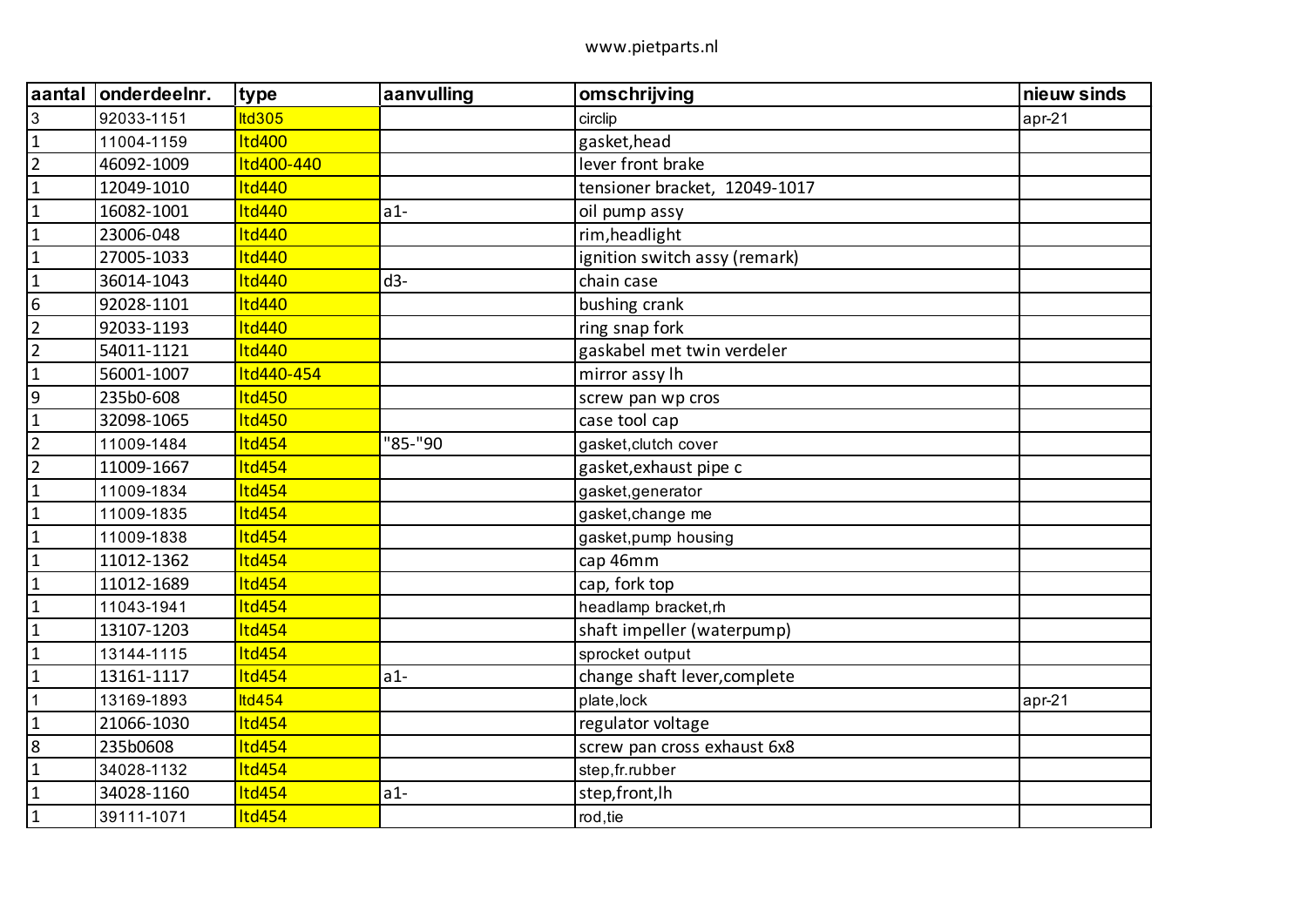| aantal                  | onderdeelnr. | type                                                    | aanvulling     | omschrijving                                  | nieuw sinds |
|-------------------------|--------------|---------------------------------------------------------|----------------|-----------------------------------------------|-------------|
| $\mathbf{1}$            | 41060-1109   | <b>Itd454</b>                                           |                | gear meter screw                              | $apr-21$    |
| $\mathbf 1$             | 44037-1176   | Itd454                                                  | $a1-$          | holder, fork under (steering stem) 44037-1188 |             |
| $\mathbf{1}$            | 49106-1055   | Itd454                                                  | "85-"90        | muffler cover, lh                             |             |
| $\mathbf{1}$            | 49106-1055   | <b>Itd454</b>                                           | $a1-$          | muffler cover, lh (small scratches)           |             |
| $\mathbf{1}$            | 56001-1008   | Itd454                                                  | a2             | rear view mirror, rh                          |             |
| $\overline{\mathbf{4}}$ | 92055-1230   | Itd454                                                  |                | o-ring 79,5mm                                 |             |
| $\mathbf{1}$            | 92057-1188   | Itd454                                                  |                | chain, camshaft                               |             |
| $\mathbf{1}$            | 14025-1219   | Itd550                                                  | $c1-$          | tachometer cover (chroom)                     |             |
| $\mathbf{1}$            | 12046-1079   | <b>Itd750</b>                                           |                | oil pump sprocket 19t.                        |             |
| $\mathbf{1}$            | 14030-053-75 | mc1                                                     |                | cover, carb, I silver                         | $mar-21$    |
| $\mathbf{1}$            | 92049-1371   | Mule 500                                                |                | oil seal.                                     | $apr-21$    |
| $\mathbf{1}$            | 13008-033    | s <sub>1</sub>                                          |                | piston ring set std.                          | $mar-21$    |
| $\overline{2}$          | 13027-055    | s <sub>1</sub>                                          | kh250          | piston 0.040 os                               | $mar-21$    |
| $\mathbf{1}$            | 13245-008    | s <sub>1</sub>                                          | s2,s3          | shaft kickstarter                             | $jan-21$    |
| $\mathbf 1$             | 44041-037    | s <sub>1</sub>                                          | s2,s3          | bolt fork fitting                             | $mar-21$    |
| $\overline{\mathbf{4}}$ | 92036-005    | s <sub>1</sub>                                          | s2,s3, z650    | circlip piston pin                            |             |
| 5                       | 92043-034    | s <sub>1</sub>                                          |                | pin r brake cable joint                       | $mar-21$    |
| $\mathbf 1$             |              | s <sub>1</sub>                                          |                | side cover, left side. Blue                   |             |
| $\mathbf{1}$            | 14026-022-80 | $s1-3$                                                  |                | chain case cover                              |             |
| $\mathbf{1}$            | 21066-020    | $s1-s2$                                                 | 21066-012      | regulator                                     | $mar-21$    |
| $\mathbf{1}$            | 13068-024    | $s1-s3$                                                 |                | gear kickstarter                              |             |
| $\mathbf{1}$            | 21156-004    | $s1-s3$                                                 |                | plate cnt brkr centr                          | $mar-21$    |
| $\mathbf{1}$            | 13001-043    | s2                                                      |                | 350 piston, std.                              | Mrt-18      |
| $\overline{2}$          | 13024-039    | s2                                                      |                | 350 piston ring set o.s 0.40. 1.0             | Mrt-18      |
| $\mathbf{1}$            | 44013-038    | s2                                                      | s <sub>3</sub> | tube, fork inner                              |             |
| $\overline{2}$          | 43052-002    | $s2-s3$                                                 |                | dust seal shaft                               | $mar-21$    |
| 18                      | 41027-054    | s <sub>3</sub>                                          | kz400 d3       | spoke, assy front inner                       |             |
| $\overline{3}$          | 13024-054    | s <sub>3</sub>                                          | kh400          | piston ring set 0,40 os                       | $mar-21$    |
| $\mathbf{1}$            | 13033-007    | $\overline{\overline{\mathsf{s}}\overline{\mathsf{3}}}$ | 13033-001      | bearing small end                             | $mar-21$    |
| $\sqrt{4}$              | 13029-062    | s <sub>3</sub>                                          | kh400          | piston 0.020 os                               | $mar-21$    |
| $\mathbf{1}$            | 43020-1082   | <b>various</b>                                          |                | piston brake                                  | apr-21      |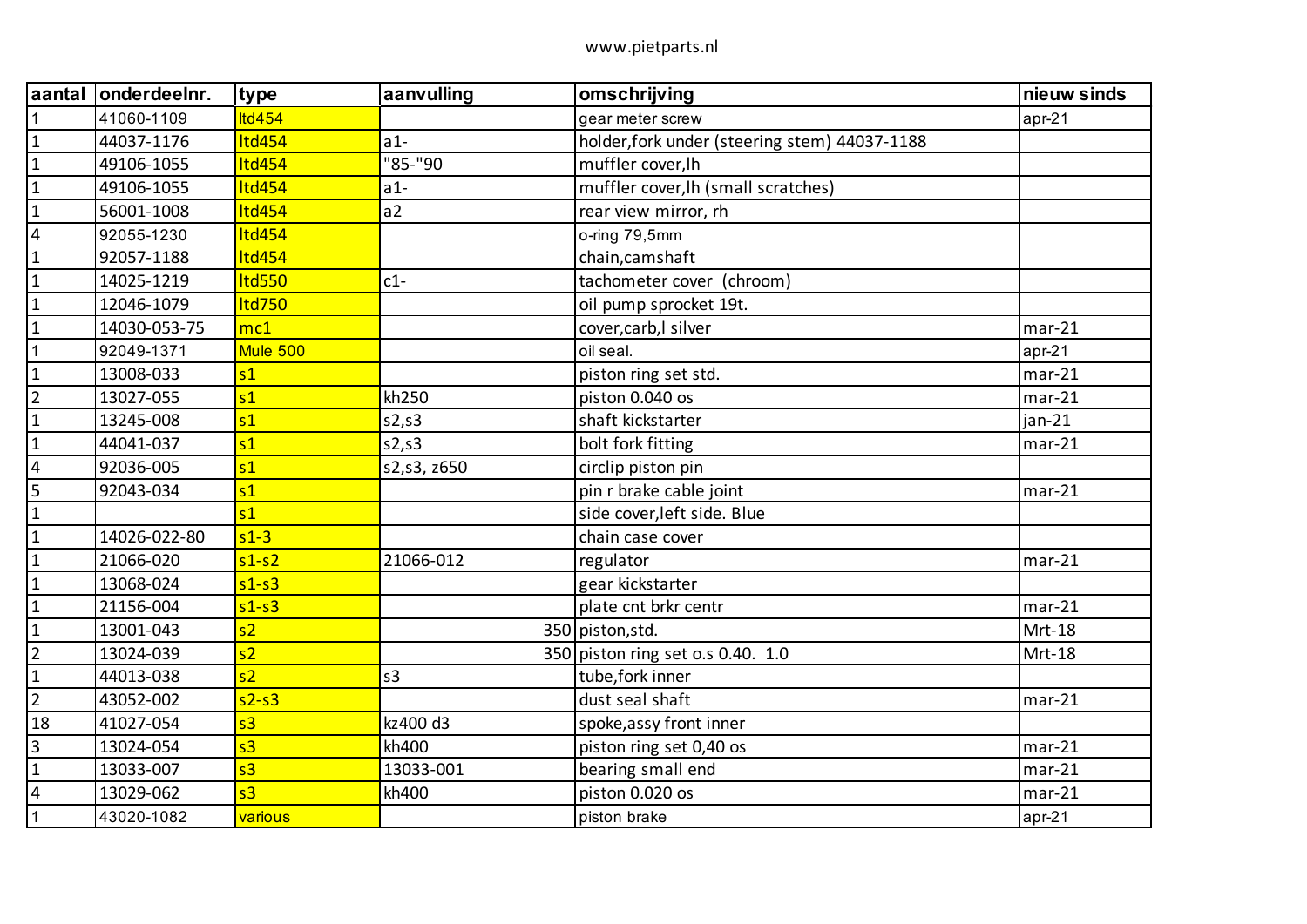| aantal                  | onderdeelnr. | type    | aanvulling | omschrijving           | nieuw sinds |
|-------------------------|--------------|---------|------------|------------------------|-------------|
| $6\overline{6}$         | 43049-1004   | various |            | ring seal 6,5x11,5x2,2 | $apr-21$    |
| $\overline{2}$          | 43049-1056   | various | 43049-1095 | packing piston seal    | $apr-21$    |
| $\sqrt{5}$              | 43049-1057   | various |            | packing piston         | $apr-21$    |
| $\overline{2}$          | 43049-1059   | various |            | packing piston         | $apr-21$    |
| $\overline{\mathbf{4}}$ | 43049-1068   | various |            | packing                | $apr-21$    |
| $\mathbf{1}$            | 43078-1102   | various |            | reservoir hrc          | $apr-21$    |
| 8                       | 480J1300     | various |            | circlip                | $apr-21$    |
| $6\overline{6}$         | 480J1700     | various |            | circlip                | apr-21      |
| 11                      | 480J2900     | various |            | circlip                | apr-21      |
| $\mathbf{1}$            | 480J4000     | various |            | circlip                | $apr-21$    |
| $\overline{2}$          | 481J6200     | various | 92033-1044 | circlip                | $apr-21$    |
| $\boldsymbol{2}$        | 482J4000     | various | 482k4000   | circlip                | $apr-21$    |
| 8                       | 482L5000     | various | 482ea5000  | circlip                | $apr-21$    |
| l9                      | 555A0408     | various |            | pen                    | $apr-21$    |
| $\sqrt{2}$              | 670B1506     | various |            | o-ring                 | $apr-21$    |
| $\mathbf{1}$            | 670B1509     | various |            | o-ring                 | $apr-21$    |
| $\mathbf{1}$            | 670B3034     | various |            | o-ring                 | $apr-21$    |
| $6\overline{6}$         | 670D1507     | various |            | o-ring                 | $apr-21$    |
| $\overline{7}$          | 670D1508     | various |            | o-ring                 | $apr-21$    |
| $6\overline{6}$         | 670D1509     | various |            | o-ring                 | $apr-21$    |
| $\sqrt{5}$              | 670D1510     | various |            | o-ring                 | $apr-21$    |
| $\boldsymbol{2}$        | 92033-1041   | various |            | borgring               | $apr-21$    |
| $\mathbf{1}$            | 92037-1993   | various |            | clamp                  | $apr-21$    |
| $\overline{3}$          | 92055-099    | various |            | o-ring                 | apr-21      |
| $\mathbf{1}$            | 92055-1002   | various |            | o-ring pilot adjust    | $apr-21$    |
| 12                      | 92055-1005   | various | 2x         | o-ring                 | $apr-21$    |
| $\overline{5}$          | 92055-1215   | various |            | o-ring rear shock      | $apr-21$    |
| $\mathbf{1}$            | 92055-1245   | various |            | o-ring air valve       | $apr-21$    |
| 9                       | 92055-1459   | various |            | o-ring id $24,5$       | $apr-21$    |
| $\overline{9}$          | 92160-1007   | various |            | damper                 | apr-21      |
| $\overline{2}$          | 92170-1067   | various |            | clamp, hose            | apr-21      |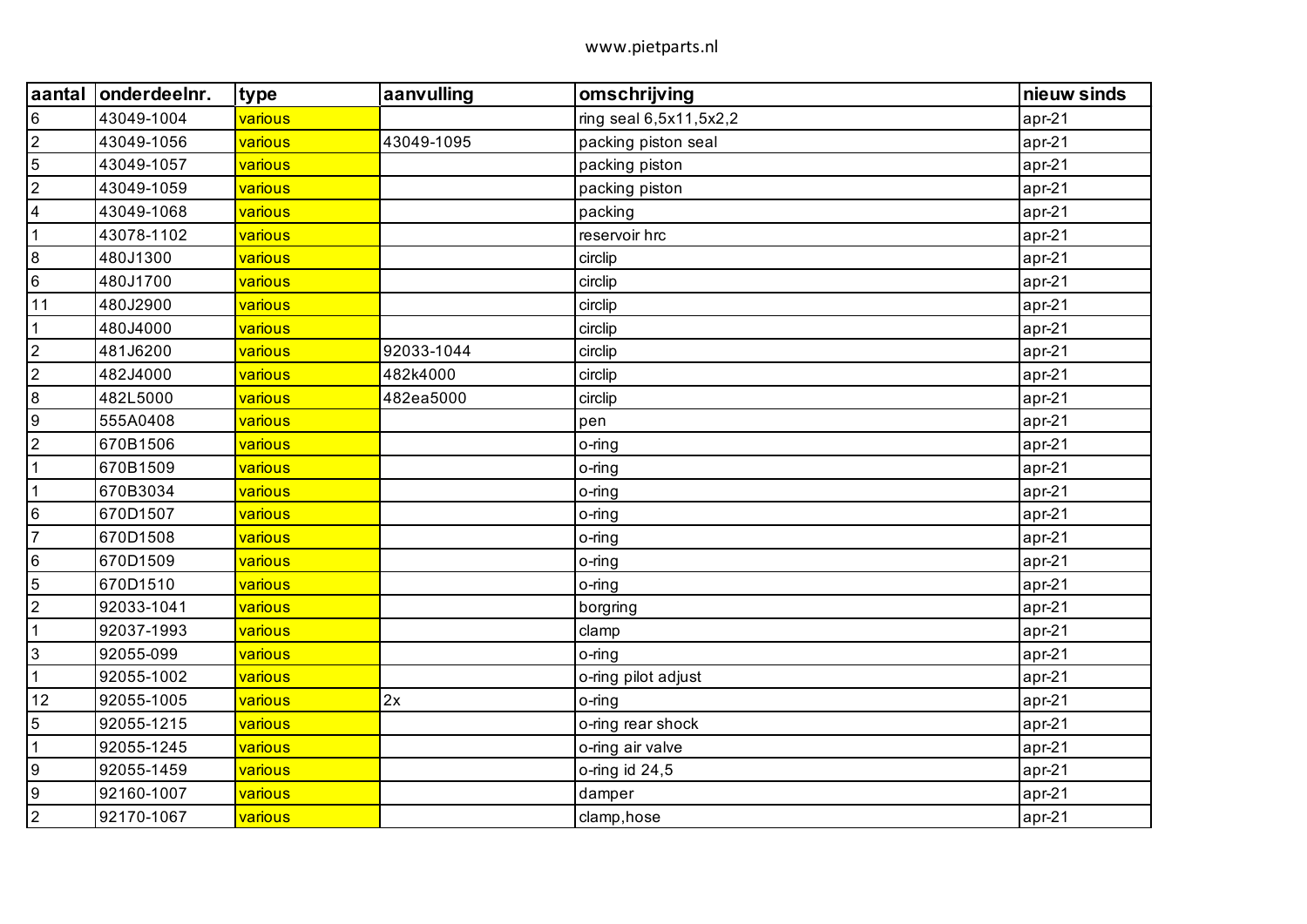| aantal                  | onderdeelnr. | type                     | aanvulling         | omschrijving                               | nieuw sinds |
|-------------------------|--------------|--------------------------|--------------------|--------------------------------------------|-------------|
| 5                       | 92200-1065   | various                  |                    | washer lock                                | $apr-21$    |
| $\overline{4}$          | 11009-1856   | $\overline{\mathsf{vn}}$ |                    | gasket, exhaust                            | $mar-21$    |
| $\overline{2}$          | 43026-1078   | vn                       |                    | cap, brake                                 | $apr-21$    |
| $\overline{\mathbf{4}}$ | 11004-1317   | vn1500                   | 87-'97             | gasket, head (11004-1334)                  |             |
| $\mathbf 1$             | 11007-1097   | vn1500                   | "87                | liner cylinder                             |             |
| $\mathbf{1}$            | 11007-1097   | vn1500                   | 96-'03             | liner, cylinder                            |             |
| $\overline{\mathbf{4}}$ | 11009-1858   | vn1500                   |                    | tensioner gasket (nr. ok?)                 |             |
| $\mathbf{1}$            | 11009-1879   | vn1500                   |                    | gasket, reed vsalve                        |             |
| $\overline{2}$          | 11009-1894   | vn1500                   |                    | gasket, exhaust                            | $mar-21$    |
| $\mathbf{1}$            | 11009-1894   | vn1500                   | 96-'00, kx80, ar50 | gasket, exhaust holder                     |             |
| $\mathbf{1}$            | 11011-1488   | vn1500                   | 96-'00             | air filter case, center (used)             |             |
| $\mathbf{1}$            | 11060-1118   | vn1500                   |                    | gasket cylinder base                       |             |
| $\mathbf{1}$            | 11060-1120   | vn1500                   | $87 -$             | gasket, gear case                          |             |
| $\mathbf{1}$            | 11060-1121   | vn1500                   |                    | gasket clutch cover                        |             |
| $\mathbf{1}$            | 11060-1124   | vn1500                   |                    | gasket water pump cover                    |             |
| $\overline{2}$          | 11060-1124   | vn1500                   | $87 -$             | gasket, waterpump cover                    |             |
| $\overline{3}$          | 11060-1732   | vn1500                   | 96-'99             | gasket, rocker case cover                  |             |
| 20                      | 11060-1733   | vn1500                   | 96-'99             | gasket, reed valve cap                     |             |
| 5                       | 11060-1739   | vn1500                   | 96-'99             | gasket pipe joint                          |             |
| $\mathbf{1}$            | 11060-1917   | vn1500                   | 96-'00             | gasket, rocker case cover                  |             |
| $\mathbf{1}$            | 11061-1080   | vn1500                   |                    | gasket, generator cover out                |             |
| 3                       | 11061-1081   | vn1500                   |                    | gasket, clutch                             |             |
| $\mathbf{1}$            | 11061-1084   | vn1500                   |                    | gasket, cylinder base, rr                  |             |
| $\mathbf 1$             | 12053-1219   | vn1500                   | 87-'00             | guide, chain, front, tensioner<br>(distri) |             |
| $\mathbf{1}$            | 12053-1221   | vn1500                   | 87-'00             | guide, chain, rear, tensioner              |             |
| $\bf 8$                 | 13089-1075   | vn1500                   |                    | plate clutch nas                           | jan-21      |
| $\mathbf{1}$            | 13140-1155   | vn1500                   |                    | fork shift input 2nd                       | jan-21      |
| $\mathbf{1}$            | 13235-1060   | vn1500                   | $a1-$              | guide, comp                                |             |
| $\mathbf{1}$            | 14031-1205   | vn1500                   |                    | cover, generator                           | $mar-21$    |
| $\mathbf{1}$            | 14091-1348   | vn1500                   |                    | cover, tail lamp black                     |             |
| $\overline{3}$          | 16005-1054   | vn1500                   |                    | mixing chamber top                         |             |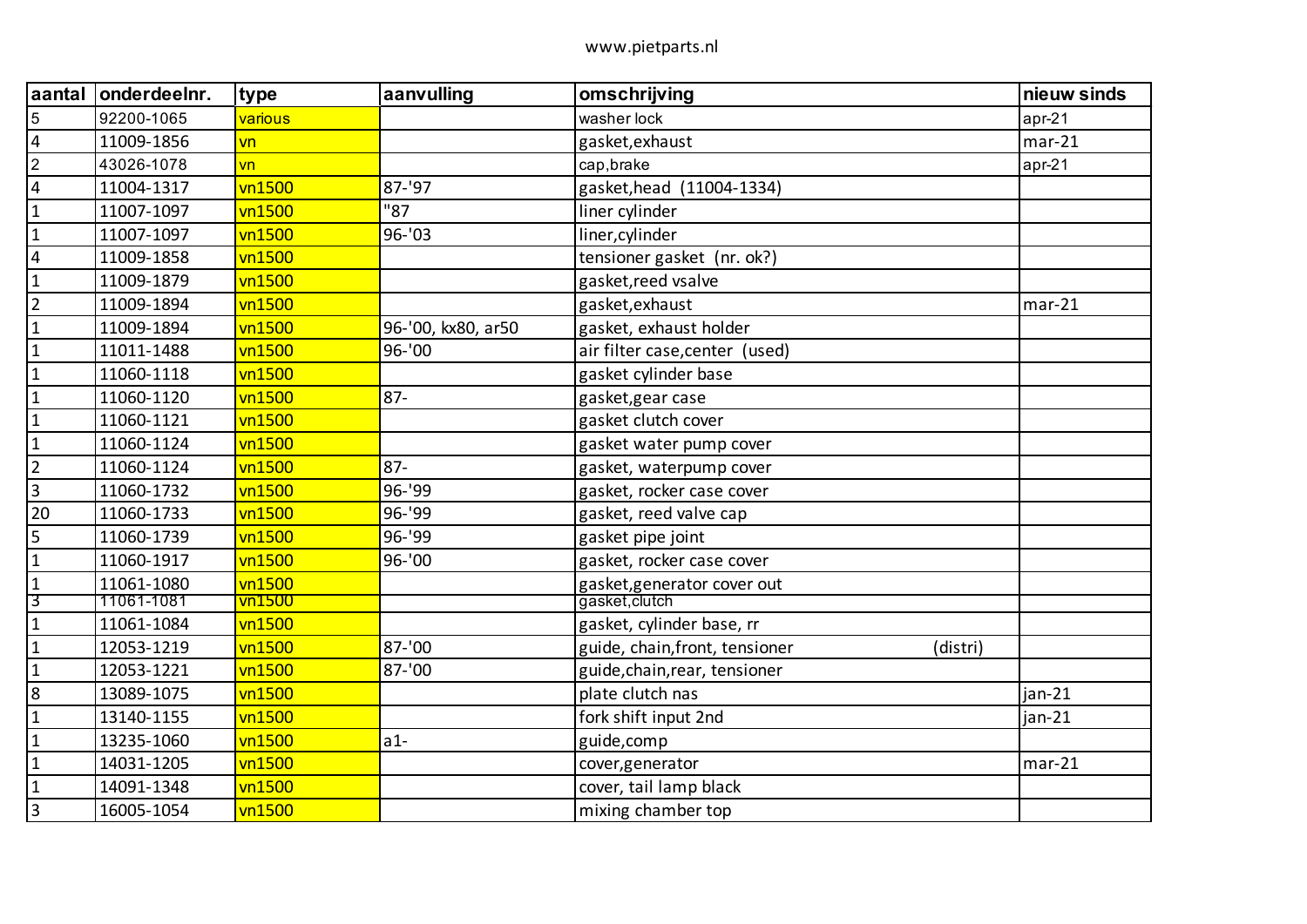| aantal                  | onderdeelnr.  | type                         | aanvulling     | omschrijving                | nieuw sinds |
|-------------------------|---------------|------------------------------|----------------|-----------------------------|-------------|
| $\mathbf{1}$            | 16030-1007    | vn1500                       |                | float valve assy            | $apr-21$    |
| $\boldsymbol{6}$        | 16097-1058    | vn1500                       |                | filter, assy oil            | Mrt-18      |
| $\mathbf{1}$            | 23048-1065    | vn1500                       |                | lens-signal lamp            |             |
| $\mathbf 1$             | 26011-1662    | vn1500                       |                | wire lead battery -         | $jan-21$    |
| $\mathbf{1}$            | 26011-1662    | vn1500                       |                | wire, lead battery (-)      | $mar-21$    |
| $\mathbf{1}$            | 26011-1662    | vn1500                       | 96-'99         | wire, lead, battery (-)     |             |
| $\mathbf{1}$            | 26011-1663    | vn1500                       | 96-'00         | wire-lead, battery $(+)$    |             |
| $\mathbf 1$             | 27002-1053    | $\overline{\textsf{vn1500}}$ | $87 -$         | relay-assy turn signal      |             |
| $\mathbf{1}$            | 27010-1213    | vn1500                       |                | swith, magnetic             | Mrt-18      |
| $\mathbf{1}$            | 27010-1370    | vn1500                       | 27010-1487     | switch rear brake           | $mar-21$    |
| $\mathbf{1}$            | 34003-1290    | vn1500                       |                | holder, step, fr. lh        | Mrt-18      |
| $\mathbf{1}$            | 34028-1406    | vn1500                       | en500          | step,fr rh                  | $apr-21$    |
| $\mathbf{1}$            | 36001-1356-21 | vn1500                       |                | cover, side black           |             |
| $\mathbf{1}$            | 36001-1358-21 | vn1500                       |                | cover side                  |             |
| $\overline{\mathbf{4}}$ | 41029-1174    | vn1500                       |                | spoke inner front           | $apr-21$    |
| $\overline{\mathbf{4}}$ | 41029-1175    | vn1500                       |                | spoke inner rear            | $apr-21$    |
| $\overline{2}$          | 41029-1175    | vn1500                       |                | spoke, inner, rr, 74mmx110d |             |
| 10                      | 41029-1263    | vn1500                       |                | spoke inner rear 81mm       | $apr-21$    |
| $\overline{3}$          | 41030-1115    | vn1500                       |                | spoke outer rear            | $apr-21$    |
| $\bf 8$                 | 41032-1062    | vn1500                       |                | nipple spoke                |             |
| 10                      | 41032-1062    | vn1500                       |                | nipple spoke                | $apr-21$    |
| $\mathbf 1$             | 41064-1053    | vn1500                       |                | receiver speedometer        | jan-21      |
| $\overline{2}$          | 43049-1090    | vn1500                       |                | seal piston                 |             |
| $\mathbf{1}$            | 46019-1109    | vn1500                       | vn1700         | grip assy throttle          | $apr-21$    |
| $\mathbf{1}$            | 46075-1074    | vn1500                       |                | grip lh                     | $jan-21$    |
| $\mathbf 1$             | 49106-1104    | vn1500                       |                | cover muffler fr            | $jan-21$    |
| $\mathbf{1}$            | 92001-1597    | vn1500                       | a <sub>4</sub> | bolt, flanged, 8x110        |             |
| $\mathbf{1}$            | 92002-1901    | vn1500                       |                | bolt, generator 12x112      |             |
| $\mathbf{1}$            | 92025-1696    | vn1500                       |                | shim 25,3x36x1,2            |             |
| $\mathbf 1$             | 92026-1070    | vn1500                       |                | spacer                      |             |
| $\mathbf{1}$            | 92049-1165    | vn1500                       |                | seal oil piston             | $jan-21$    |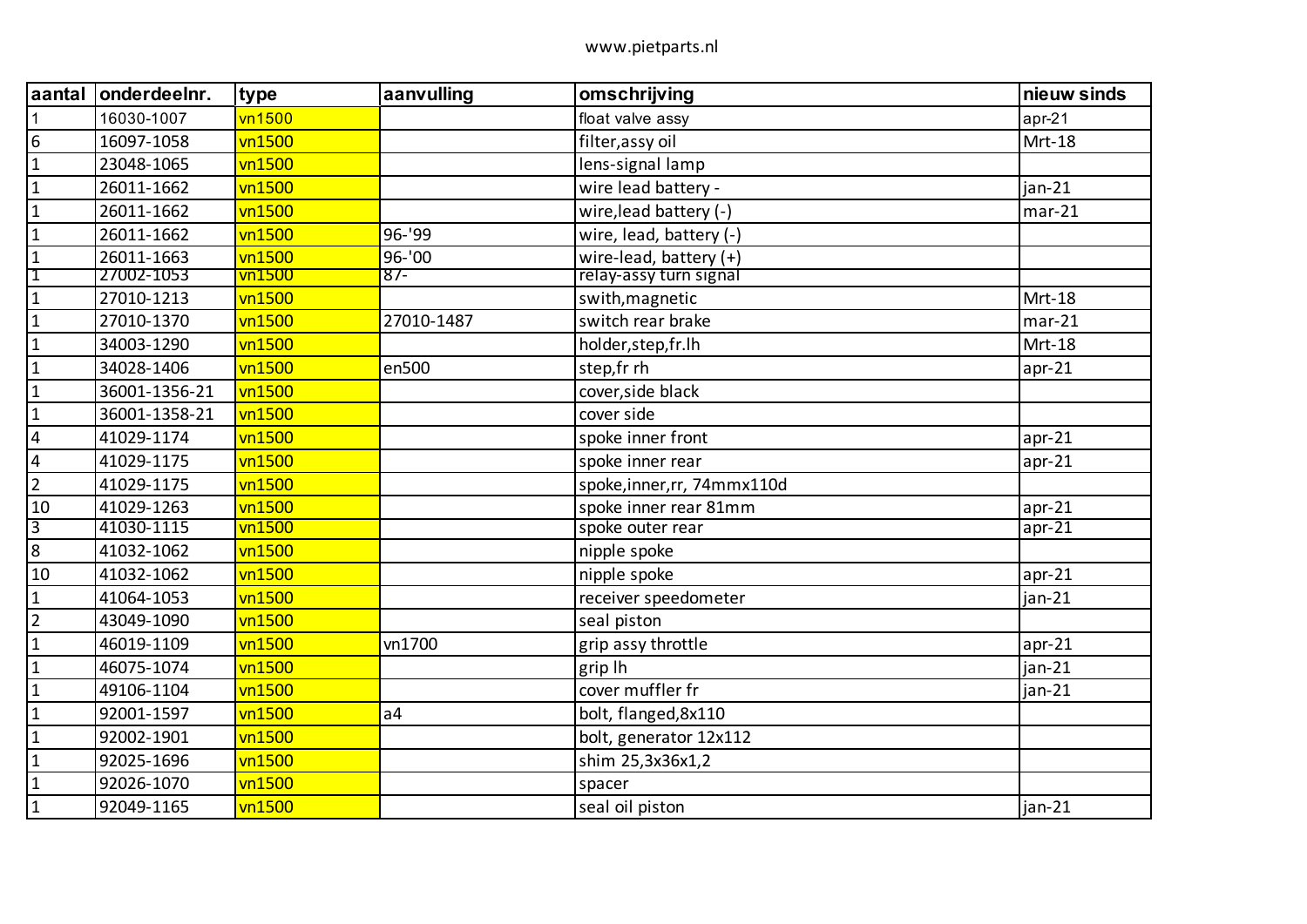| aantal         | onderdeelnr. | type             | aanvulling | omschrijving                          | nieuw sinds |
|----------------|--------------|------------------|------------|---------------------------------------|-------------|
| $\mathbf 1$    | 92049-1280   | vn1500           |            | oil seal, mhsa83x100x9xrt             |             |
| 10             | 92055-1555   | vn1500           | 96-'00     | o-ring tensioner                      |             |
| $\mathbf{1}$   | 92057-1231   | vn1500           |            | chain bs25hx44l                       | jan-21      |
| $\overline{2}$ | 92066-1286   | vn1500           |            | plug rubber                           |             |
| $\mathbf{1}$   | 92071-1233   | vn1500           |            | grommet (o-ring ovaal)                |             |
| $\mathbf 1$    | 92075-1445   | vn1500           |            | damper side cover                     |             |
| $\mathbf{1}$   | 92075-1995   | vn1500           |            | damper                                |             |
| $\mathbf{1}$   | 92093-1268   | vn1500           |            | seal fork outer                       |             |
| $\overline{2}$ | 92144-1187   | vn1500           |            | spring, damper                        |             |
| $\mathbf{1}$   | 92144-1188   | vn1500           |            | spring limiter                        | jan-21      |
| $\mathbf{1}$   | 92170-1655   | vn1500           |            | clamp, cable                          |             |
| $\mathbf 1$    | 11061-1083   | vn1500           |            | gasket, separater cover               |             |
| $\mathbf 1$    | 11060-1124   | vn1500<br>$'87-$ |            | water pump gasket                     |             |
| $\mathbf{1}$   | 27010-1406   | vn1500 ao        |            | switch, clutch                        | $mar-21$    |
| $\mathbf{1}$   | 11012-1957   | vn500            | 96-'00     | cap, front step                       |             |
| $\overline{2}$ | 92015-1700   | vn500            |            | nut                                   |             |
| $\mathbf{1}$   | 46019-1065   | vn500-vn800      |            | grip assy throttle                    | $apr-21$    |
| $\mathbf{1}$   | 11012-1715   | vn700            |            | cap front bevel                       | jan-21      |
| $\mathbf{1}$   | 13008-1061   | vn700            | vulcan '85 | piston ring set std.                  |             |
| $\overline{2}$ | 16097-1058   | vn700-1500       |            | filter, assy-oil                      |             |
| $\mathbf 1$    | 49063-1052   | vn700-1500       |            | mechanical seal                       |             |
| $\bf 8$        | 92001-1905   | vn700-1500       |            | bolt, bank sensor 6x10                |             |
| $\overline{9}$ | 92002-1137   | vn700-1500       |            | bolt, 6x25                            |             |
| 5              | 92055-1358   | vn700-1500       |            | o-ring 35,2x2,4                       |             |
| $\mathbf{1}$   | 11009-1508   | vn700-750        | 85-'00     | gasket, head, cover (rubber)          |             |
| $\mathbf{1}$   | 11011-1181   | vn700-750        |            | case, air filter outside              |             |
| $\mathbf 1$    | 11012-1433   | vn700-750        |            | swing arm cap (chroom)                |             |
| $\mathbf{1}$   | 11043-1941   | vn700-750        | en450      | bracket head lamp rh                  |             |
| $\overline{2}$ | 11060-1082   | vn700-750        | $85 -$     | gasket exhaust manifold<br>(ovaal)    |             |
| $\overline{3}$ | 11060-1086   | vn700-750        |            | gasket, gear case                     |             |
| 5              | 11060-1088   | vn700-750        |            | gasket, clutch outside cover (4+1st.) |             |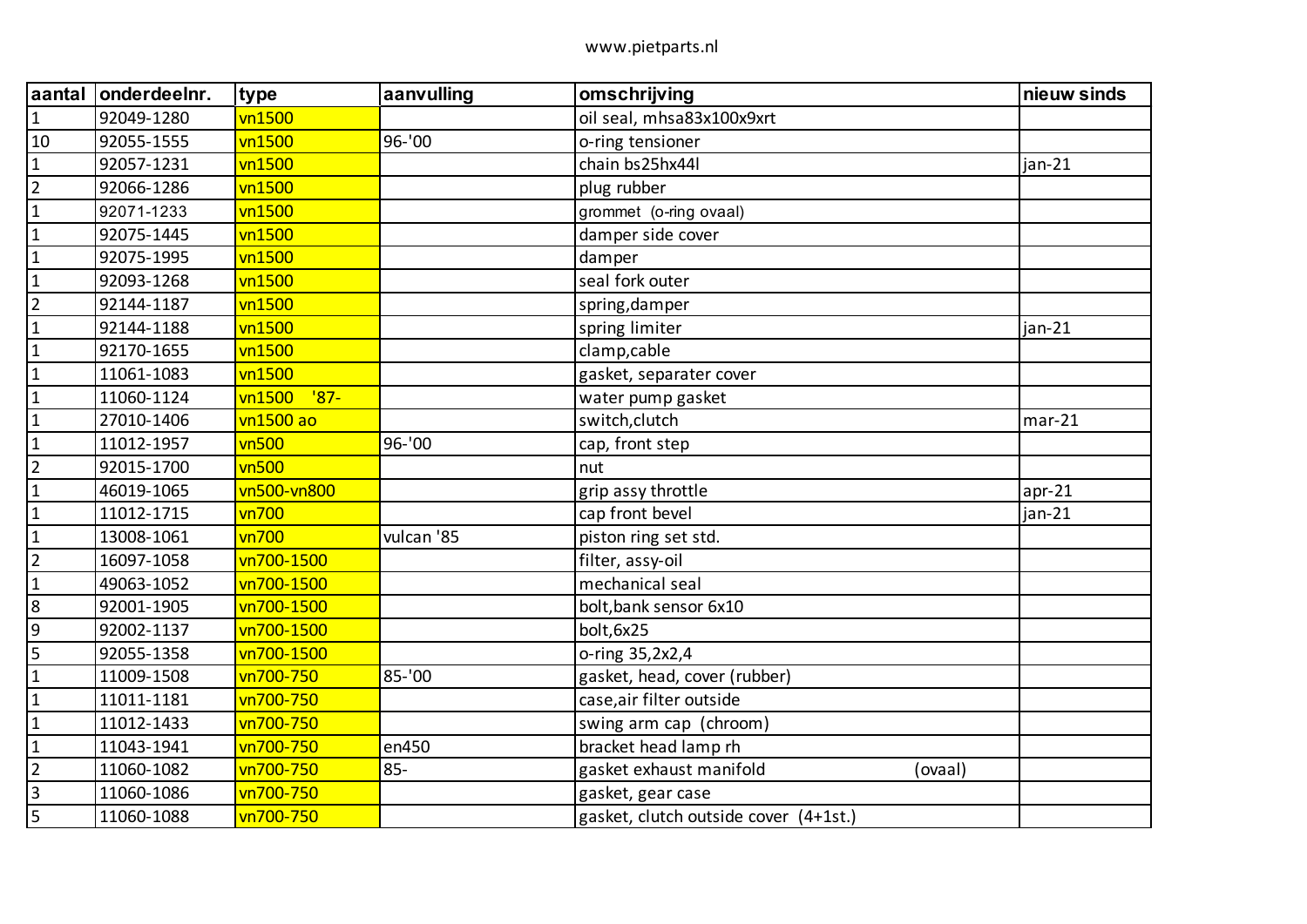| aantal           | onderdeelnr. | type         | aanvulling     | omschrijving                                | nieuw sinds |
|------------------|--------------|--------------|----------------|---------------------------------------------|-------------|
| $\overline{2}$   | 11060-1091   | vn700-750    |                | gasket, transmission cover<br>$(1+1st.)$    |             |
| $\overline{2}$   | 11060-1361   | vn700-750    |                | gasket, cylinder base                       |             |
| $\overline{2}$   | 11060-1361   | vn700-750    |                | gasket, cylinder base                       |             |
| $\overline{2}$   | 14025-1738   | vn700-750    |                | cover, seperator                            |             |
| $\mathbf 1$      | 23005-1058   | vn700-750    |                | headlamp, body chroom                       |             |
| $\overline{2}$   | 32098-1058   | vn700-750    | $a1-$          | toolcase                                    |             |
| $\mathbf{1}$     | 43095-1074   | vn700-750    |                | hose, brake front                           |             |
| $\mathbf 1$      | 49106-1053   | vn700-750    |                | cover muffler lh (chroom)                   |             |
| $\mathbf{1}$     | 49106-1053   | vn700-750    |                | muffler cover, lh                           |             |
| 8                | 92001-1773   | vn700-750    |                | bolt, 6x20mm fuel tank                      |             |
| $\mathbf 1$      | 92027-1859   | vn700-750    |                | collar, 16x24x8.5                           |             |
| $\mathbf{1}$     | 92028-1329   | vn700-750    |                | bushing, rubber, muffler                    |             |
| 11               | 92049-1062   | vn700-750    |                | oil seal, rvc2-5.5x8.5 (imitatie)           |             |
| $\mathbf{1}$     | 92055-1085   | vn700-750    |                | o-ring, fuel tap lever                      |             |
| $\overline{2}$   | 92055-1319   | vn700-750    |                | o-ring, generator cover                     |             |
| $\mathbf{1}$     | 92075-1740   | vn700-750    |                | damper, engine mount                        |             |
| $\overline{2}$   | 92081-1380   | vn700-750    | z1000j-        | spring, tensioner                           |             |
| $\boldsymbol{9}$ | 92081-1588   | vn700-750    |                | spring, coil, step rr                       |             |
| $\mathbf{1}$     | 92087-1002   | vn700-750    |                | meter gear bushing                          |             |
| $\mathbf{1}$     | 11060-1089   | vn700-800    |                | gasket, generator cover                     |             |
| $\overline{2}$   | 11060-1092   | vn700-800    |                | gasket, oil filter                          |             |
| $\mathbf{1}$     | 13140-1126   | vn700-800    | 85-'00         | fork, shift                                 |             |
| $\mathbf{1}$     | 14014-1068   | vn700-800    |                | plate-position                              |             |
| 6                | 92055-1245   | vn700-800    |                | o-ring                                      |             |
| $\overline{2}$   | 11004-1135   | <b>vn750</b> |                | gasket, head                                |             |
| $\mathbf{1}$     | 11009-1188   | <b>vn750</b> | zx600 enz.     | gasket, fuel tap<br>pakking, benzine kraan) |             |
| $\boldsymbol{6}$ | 11009-1344   | <b>vn750</b> | zx6-11, vn1500 | gasket, oil pipe, 8,2x1                     |             |
| $\mathbf{1}$     | 11009-1474   | <b>vn750</b> |                | gasket generator cover                      |             |
| $\mathbf 1$      | 11009-1512   | <b>vn750</b> |                | gasket clutch outside                       |             |
| $\mathbf{1}$     | 11009-1561   | vn750        |                | gasket clutch cover                         |             |
| $\mathbf 1$      | 11012-1696   | vn750        |                | cap fr.fork air                             |             |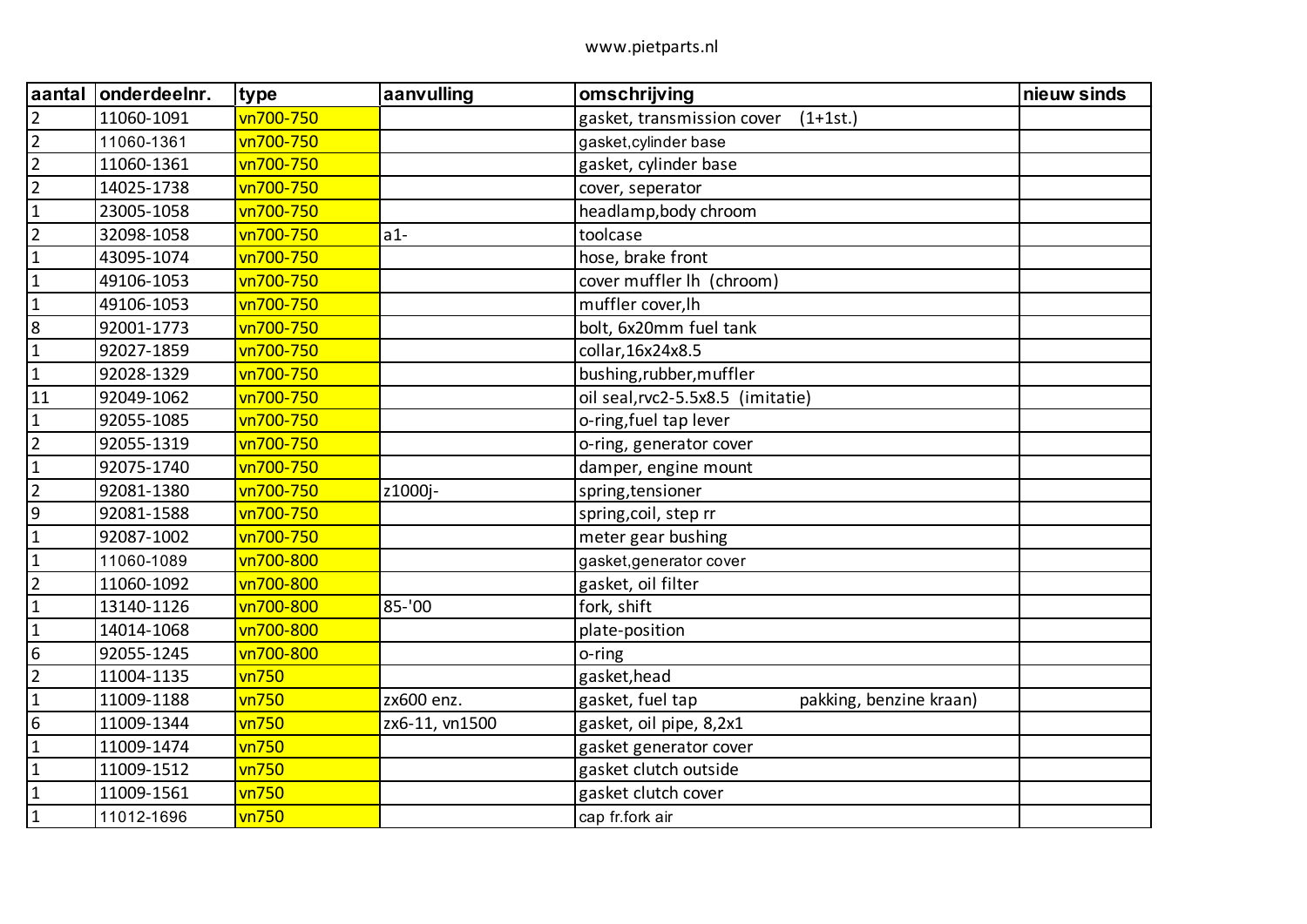| aantal                  | onderdeelnr. | type         | aanvulling     | omschrijving                                     | nieuw sinds |
|-------------------------|--------------|--------------|----------------|--------------------------------------------------|-------------|
| $\mathbf{1}$            | 11060-1082   | vn750        | raf            | gasket exhaust manifo nas                        | $jan-21$    |
| $\mathbf{1}$            | 11060-1082   | <b>vn750</b> |                | gasket, exhaust                                  | $mar-21$    |
| $\overline{2}$          | 11060-1083   | vn750        |                | gasket seperater nas                             | jan-21      |
| $\mathbf{1}$            | 120s1020     | vn750        | a2             | bolt-socket                                      |             |
| $\overline{2}$          | 13008-1077   | <b>vn750</b> | "86-           | piston ring set std.                             |             |
| $\mathbf{1}$            | 13088-1087   | vn750        |                | plate friction nas                               |             |
| $\mathbf{1}$            | 14025-1962   | vn750        |                | cover, reservoir                                 |             |
| $\overline{2}$          | 16097-1058   | vn750        |                | filter assy oil                                  |             |
| $\mathbf{1}$            | 16126-1105   | vn750        | 16126-1043     | valve,air                                        | $apr-21$    |
| $\mathbf{1}$            | 23006-1055   | vn750        |                | rim, headlight                                   |             |
| $\mathbf{1}$            | 23048-1066   | vn750        |                | lens signal                                      |             |
| $\mathbf{1}$            | 25008-1116   | vn750        |                | bracket, meter, sp.                              |             |
| $\mathbf{1}$            | 26011-1549   | vn750        |                | wire lead battery -                              |             |
| $\mathbf{1}$            | 26021-1073   | vn750        |                | junction box (used)                              |             |
| $\mathbf{1}$            | 32098-1070   | vn750        |                | case tool, cap                                   |             |
| $\mathbf{1}$            | 34028-1147   | vn750        |                | step fr lh                                       | $apr-21$    |
| $\mathbf{1}$            | 34028-1148   | <b>vn750</b> |                | step fr rh                                       | $apr-21$    |
| $\mathbf{1}$            | 35001-1114   | vn750        | a <sub>3</sub> | v-spatbord zwart met rode bies (small scratches) |             |
| $\overline{2}$          | 35011-1239   | vn750        |                | stay muffler                                     | $apr-21$    |
| $\mathbf{1}$            | 39062-1101   | vn750        |                | hose cooling (gebruikt)                          |             |
| $\mathbf{1}$            | 43028-1033   | vn750        |                | diaphragma                                       |             |
| $\mathbf{1}$            | 46075-1061   | vn750        | en450          | grip lh                                          | $apr-21$    |
| $\mathbf{1}$            | 59416-1053   | <b>vn750</b> | "88            | case, electric fuse                              |             |
| $\mathbf{1}$            | 92005-1135   | vn750        |                | fitting t type                                   | jan-21      |
| $\overline{7}$          | 92009-1091   | vn750        |                | screw side cover                                 |             |
| $\mathbf{1}$            | 92022-1116   | vn750        |                | washer plain 2.3x20.3                            |             |
| $\mathbf{1}$            | 92037-1615   | vn750        |                | clamp muffler cover                              |             |
| $\mathbf{1}$            | 92037-1666   | vn750        |                | clamp cable                                      | $apr-21$    |
| $\mathbf{1}$            | 92037-1667   | vn750        |                | clamp cable                                      | $apr-21$    |
| $\overline{\mathbf{4}}$ | 92049-1228   | vn750        |                | oil seal ac037aeo                                | $apr-21$    |
| $\overline{2}$          | 92049-1230   | vn750        |                | seal oil fork                                    | $jan-21$    |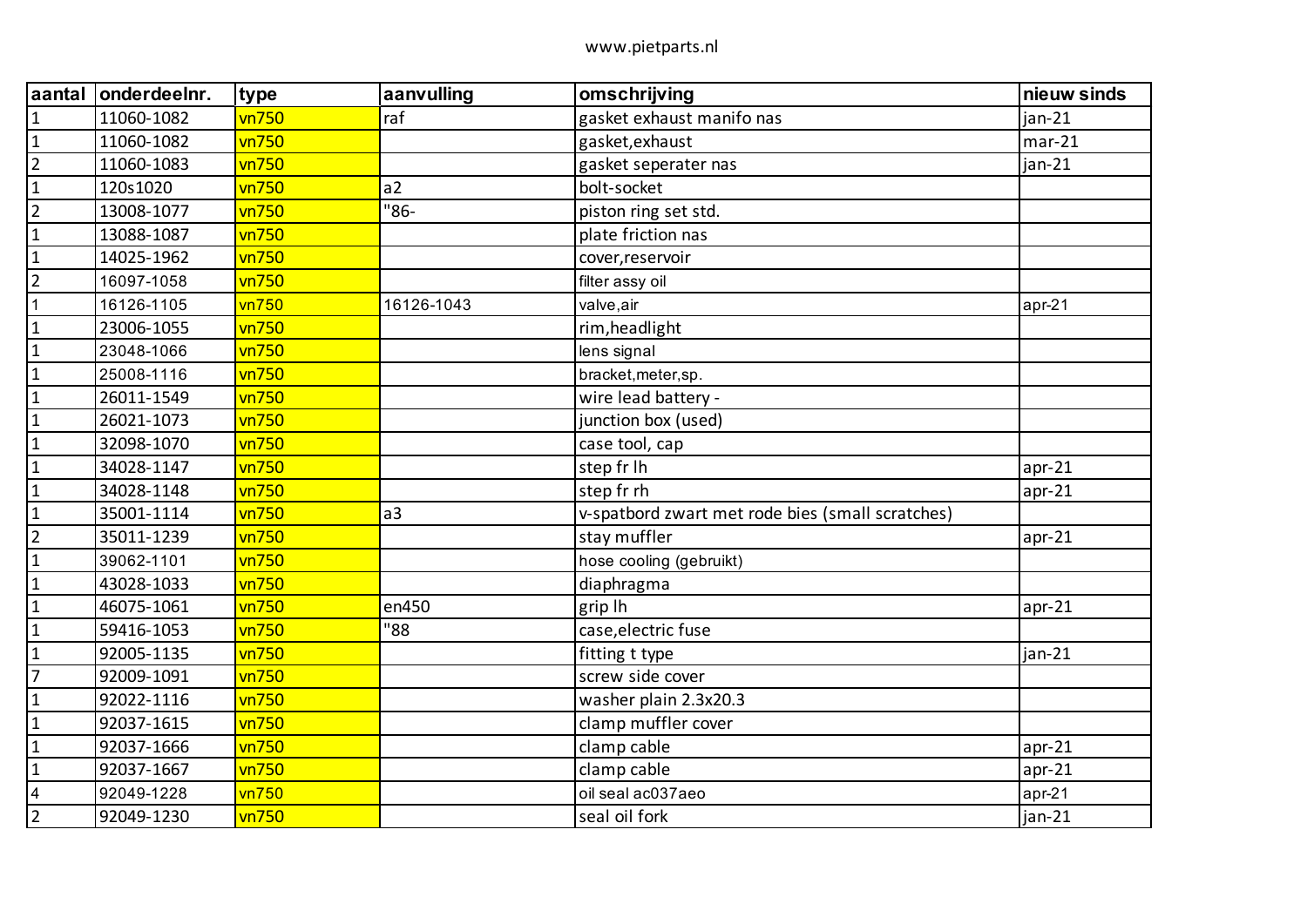| aantal                  | onderdeelnr. | type         | aanvulling | omschrijving               | nieuw sinds |
|-------------------------|--------------|--------------|------------|----------------------------|-------------|
| $\mathbf{1}$            | 92055-1274   | vn750        |            | o-ring 92 mm               |             |
| $\overline{3}$          | 92055-1319   | vn750        |            | ring o generator cover     | jan-21      |
| $\mathbf 1$             | 92057-1192   | vn750        | vn700      | camchain lwr 75rh2015x82   |             |
| $\overline{2}$          | 92057-1193   | vn750        | vn700      | camchain upper 79rh2020x82 |             |
| $\overline{2}$          | 92066-1006   | vn750        | 88-        | plug, valve adjust         |             |
| $\mathbf{1}$            | 92075-1371   | vn750        |            | damper, battery band       |             |
| $\mathbf{1}$            | 92075-1740   | vn750        |            | damper engine mount        |             |
| $\overline{4}$          | 92081-1588   | vn750        |            | spring step return         |             |
| $\mathbf{1}$            | 92081-1717   | vn750        |            | spring drive shaft         |             |
| $\mathbf{1}$            | 99999-999    | vn750        |            | beugel achter zadel        |             |
| $\mathbf{1}$            | 59026-1062   | vn750        |            | pick up set                | apr-21      |
| $\mathbf{1}$            | 27010-1313   | vn750 ao     |            | switch, oil pressure       | $mar-21$    |
| $\mathbf{1}$            | 11009-1879   | vn750-1500   |            | gasket reed valve          |             |
| $\overline{2}$          | 11012-1484   | vn750-1500   |            | cap, cylinder head cover   | apr-21      |
| $\mathbf{1}$            | 27010-1167   | vn750-1500   |            | switch fan                 | $mar-21$    |
| $\overline{2}$          | 43049-1028   | vn750-1500   |            | packing, piston            |             |
| $\overline{3}$          | 49006-1094   | vn750-1500   |            | caliper boot               |             |
| $\overline{2}$          | 49006-1095   | vn750-1500   | k1         | caliper boot               |             |
| $\overline{7}$          | 92055-1272   | vn750-1500   |            | o-ring                     | apr-21      |
| $\mathbf{1}$            | 11060-1090   | vn750-800    | "85-       | gasket, clutch cover       |             |
| $\overline{7}$          | 13089-027    | vn750-800    |            | clutch plate               |             |
| $9\,$                   | 11004-1310   | <b>vn800</b> | 95-'00     | gasket, head               |             |
| $\overline{4}$          | 11060-1677   | <b>vn800</b> | 95-'00     | gasket, head cover         |             |
| $\overline{\mathbf{4}}$ | 11060-1678   | vn800        | 95-'00     | gasket, cylinder base      |             |
| 8                       | 11060-1680   | vn800        | 95-'00     | gasket, exhaust            |             |
| $\overline{2}$          | 11060-1680   | <b>vn800</b> | 95-'00     | gasket exhaust pipe        |             |
| $\overline{2}$          | 11060-1681   | vn800        | 95-'00     | gasket, joint              |             |
| $\overline{\mathbf{4}}$ | 11060-1682   | <b>vn800</b> | 95-'00     | gasket, tensioner          |             |
| $\overline{\mathbf{4}}$ | 11060-1683   | <b>vn800</b> | 95-'00     | gasket, transmission cover |             |
| 5                       | 11060-1685   | vn800        | 95-'00     | gasket, mechanism cover    |             |
| $\overline{2}$          | 12046-1171   | <b>vn800</b> | 95-'00     | sprocket                   |             |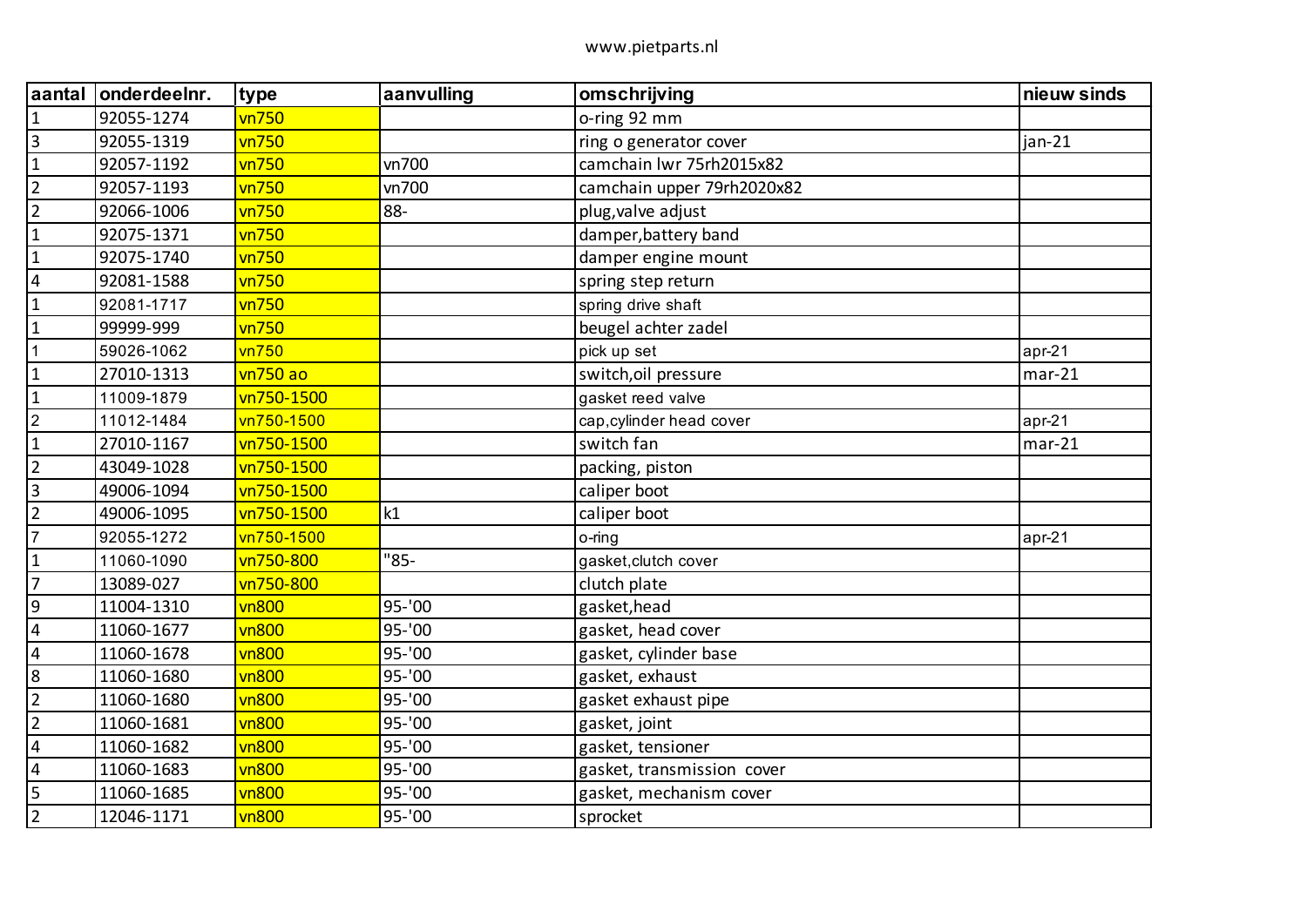| aantal         | onderdeelnr.               | type         | aanvulling | omschrijving                        | nieuw sinds |
|----------------|----------------------------|--------------|------------|-------------------------------------|-------------|
| $\overline{2}$ | 12048-1145                 | <b>vn800</b> |            | tensioner assy                      | $jan-21$    |
| $\mathbf 1$    | 16065-1308                 | vn800        |            | holder carburetor                   |             |
| $\mathbf{1}$   | 23037-1316                 | vn800        |            | lamp,assy signal rr                 |             |
| $\mathbf{1}$   | 25005-1583                 | <b>vn800</b> |            | speedometer kph                     | $jan-21$    |
| $\mathbf{1}$   | 27010-1353                 | <b>vn800</b> | 27010-1787 | switch rear brake                   | $mar-21$    |
| $\overline{2}$ | 28012-1003                 | vn800        |            | reflector, reflex                   |             |
| $\mathbf{1}$   | 34028-1219                 | <b>vn800</b> |            | step,rr lh                          | Mrt-18      |
| $\mathbf{1}$   | 35004-1329-11              | <b>vn800</b> |            | fender, front red                   |             |
| $\mathbf{1}$   | 35004-1335-1m              | <b>vn800</b> | 96-'97     | fender, front, deep turquoise green |             |
| $\mathbf{1}$   | 36001-1550                 | <b>vn800</b> | 95-'00     | cover, side left, ebony             |             |
| $\mathbf{1}$   | 36001-1551                 | <b>vn800</b> | $95 - '00$ | cover, side, rh, ebony used         |             |
| $\mathbf{1}$   | 49078-1090                 | <b>vn800</b> |            | engine valve spring, outer          |             |
| $\mathbf{1}$   | 53001-1802-ma              | <b>vn800</b> | b1 "96-05  | seat, assy dual with band           |             |
| $\overline{3}$ | 92022-1224                 | <b>vn800</b> |            | washer 13.2x20x0.5                  |             |
| $\overline{2}$ | 92049-1361                 | vn800        |            | seal oil                            |             |
| $\mathbf{1}$   | 92075-1967                 | <b>vn800</b> |            | damper                              |             |
| $\mathbf{1}$   | 92160-1697                 | <b>vn800</b> |            | damper shock rr hub                 |             |
| $\overline{2}$ | 92170-1632                 | vn800        |            | clamp                               |             |
| $\mathbf{1}$   | 92190-1601                 | vn800        | $a1-$      | fiter tube air switch               |             |
| $\mathbf{1}$   | 92190-1602                 | <b>vn800</b> | 95-'00     | tube, breather                      |             |
| $\mathbf 1$    | 23037-1318                 | vn800-1500   |            | lamp assy signal fr r               |             |
| $\mathbf{1}$   | 34028-1219/1217 vn800-1500 |              |            | step rr lh                          | $apr-21$    |
| $\mathbf{1}$   | 34028-1220                 | vn800-1500   |            | step rr rh                          | $apr-21$    |
| $\mathbf{1}$   | 34028-1221                 | vn800-1500   |            | step,rr, rubber                     |             |
| $\mathbf{1}$   | 43034-1102                 | vn800-1500   |            | holder brake                        | $apr-21$    |
| $\overline{2}$ | 44065-1079                 | vn800-1500   |            | front fork bushing                  |             |
| 11             | 92022-1568                 | vn800-1500   |            | washer, 20x30x2.3                   |             |
| $\overline{2}$ | 41064-1057                 | vn800-900    |            | receiver speedometer                | $apr-21$    |
| $\overline{2}$ | 92093-1427                 | vn800-900    |            | seal water pipe                     | $apr-21$    |
| $\mathbf 1$    | 27016-5158                 | vn800/1500   | a1         | helmet lock assembly                |             |
| $\mathbf{1}$   | 46092-1209                 | w650         |            | lever grip clutch                   | $mar-21$    |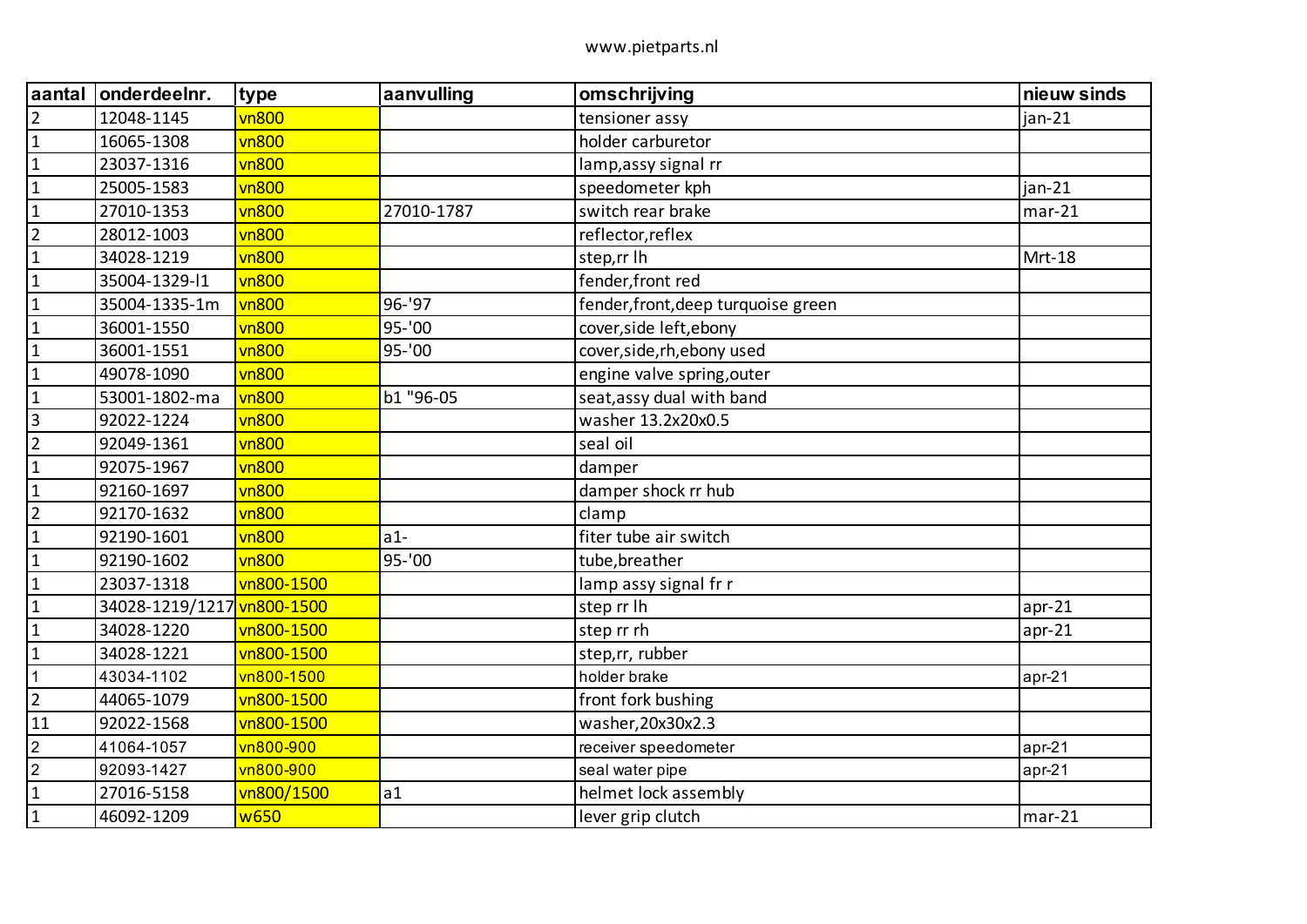| aantal                  | onderdeelnr. | type                    | aanvulling | omschrijving              | nieuw sinds |
|-------------------------|--------------|-------------------------|------------|---------------------------|-------------|
| $\mathbf{1}$            | 92037-1608   | w800                    |            | clamp                     | jan-21      |
| $\mathbf 1$             | 11060-1423   | x                       |            | packing dynamo            |             |
| $\mathbf{1}$            | 12053-1059   | $\overline{\mathsf{x}}$ |            | guide chain               |             |
| $\mathbf{1}$            | 14025-1007   | $\overline{\mathsf{x}}$ |            | cover muffler<br>chroom   |             |
| $\mathbf{1}$            | 14034-037    | x                       |            | metal connecting rod      |             |
| $\boldsymbol{6}$        | 220c0630     | X                       |            | screw, pan                |             |
| $\mathbf{1}$            | 23036-053    | $\overline{\mathsf{x}}$ |            | bracket license plate     |             |
| $\mathbf{1}$            | 43036-1030   | $\overline{\mathsf{x}}$ |            | tussenbus 17x30x27        |             |
| $\overline{7}$          | 610a0410     | $\overline{\mathsf{x}}$ |            | roller, dowel 4x10        |             |
| $\overline{\mathbf{4}}$ | 11009-1858   | $\overline{\mathsf{x}}$ |            | gasket tensioner          |             |
| $\overline{2}$          | 11009-1865   | $\overline{\mathsf{x}}$ |            | gasket muffler connection |             |
| $\overline{2}$          | 12011-1003   | $\overline{\mathsf{x}}$ |            | split keeper, valve       |             |
| $\overline{3}$          | 120P0618     | $\overline{\mathsf{x}}$ |            | bolt-socket, 6x18 imbus   |             |
| $6\phantom{a}$          | 120P0816     | $\overline{\mathsf{x}}$ |            | bolt, socket              |             |
| $\mathbf{1}$            | 120Z0820     | X                       |            | bolt, socket              |             |
| $\overline{\mathbf{4}}$ | 130j0630     | $\overline{\mathsf{x}}$ |            | bolt flanged black 6x30   |             |
| $\mathbf 1$             | 130p0510     | $\overline{\mathsf{x}}$ |            | bolt, flanged, 5x10       |             |
| 11                      | 132j0630     | $\overline{\mathsf{x}}$ |            | bolt, flanged-small       |             |
| $\mathbf{1}$            | 16009-1273   | X                       |            | needle, jet 31f00         |             |
| 10                      | 180H0614     | $\overline{\mathsf{x}}$ |            | bolt, upset-ws            |             |
| 10                      | 220c0465     | x                       |            | screw, pan, cross m4x65   |             |
| $\bf 8$                 | 221c0316     | $\overline{\mathsf{x}}$ |            | screw-csk-cros            |             |
| $\overline{6}$          | 221c0414     | $\overline{\mathsf{x}}$ |            | screw cross 4x14          |             |
| 10                      | 221D0618     | X                       |            | screw,csk-cross           |             |
| 18                      | 221E0625     | X                       |            | screw-csk-cross           |             |
| $\bf 8$                 | 223X0620     | x                       |            | screw, pan-ws-cross       |             |
| $\overline{6}$          | 23009-017    | $\overline{\mathsf{x}}$ |            | klem, koplampglas         |             |
| 3                       | 235c0616     | x                       |            | screw-pan-wp-cross black  |             |
| $\overline{2}$          | 235C0620     | $\overline{\mathsf{x}}$ |            | screw-pan-wp-cross        |             |
| $\mathbf{1}$            | 27003-1250   | x                       |            | horn Ih low tone          |             |
| $\boldsymbol{8}$        | 315b1000     | x                       |            | nut, 10 mm                |             |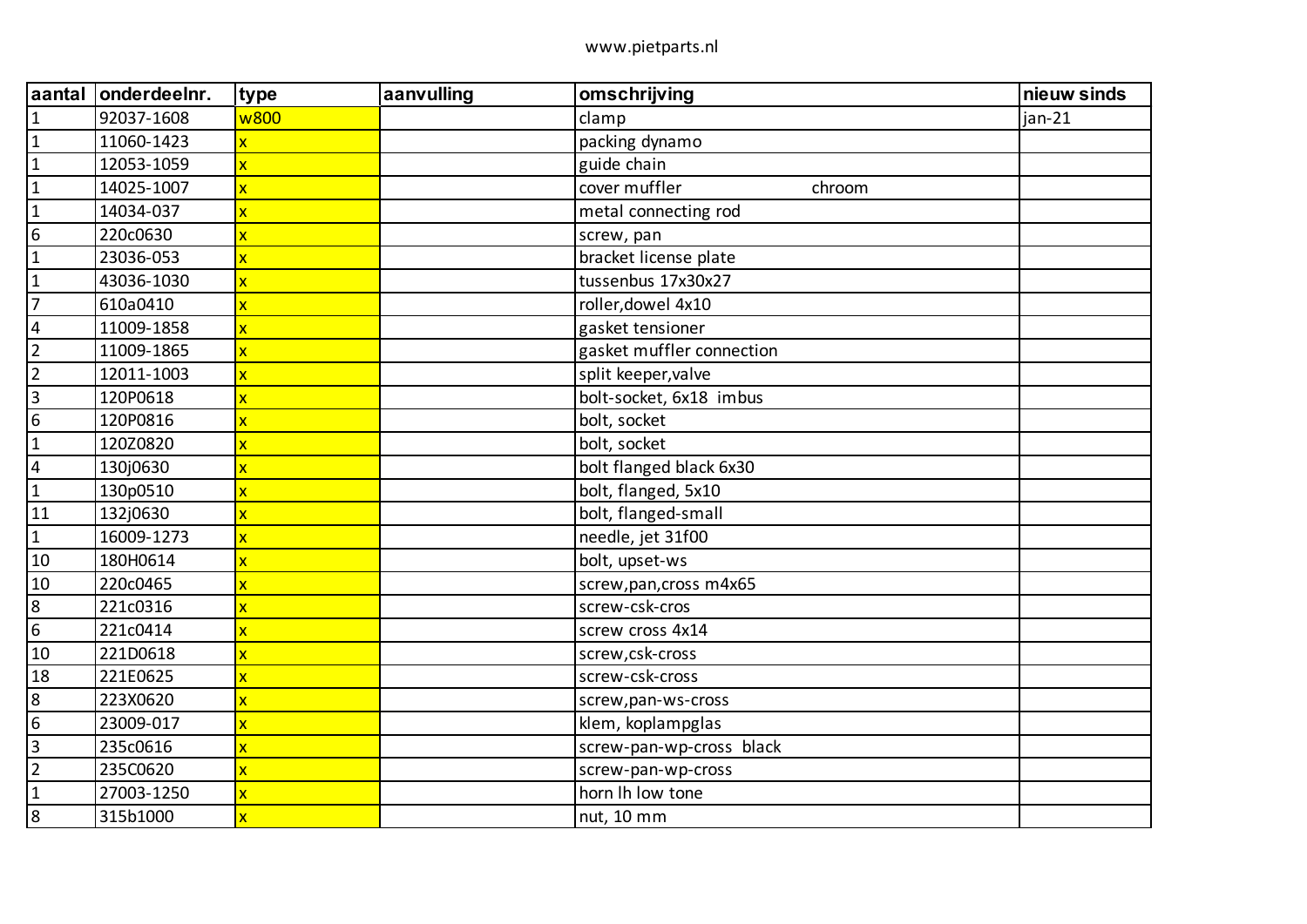| aantal                  | onderdeelnr. | type                    | aanvulling | omschrijving                 | nieuw sinds |
|-------------------------|--------------|-------------------------|------------|------------------------------|-------------|
| $\boldsymbol{8}$        | 322c0600     |                         |            | nut, cap 6mm black           |             |
| $\overline{\mathbf{3}}$ | 41032-1065   | $\overline{\mathsf{x}}$ |            | nipple spoke                 |             |
| 5                       | 482L5000     | $\overline{\mathsf{x}}$ |            | circlip, type-e, 5mm         |             |
| 4                       | 482L5000     | $\overline{\mathsf{x}}$ |            | circlip type E, 5mm          |             |
| $\overline{7}$          | 482L5000     | $\overline{\mathsf{x}}$ |            | circlip, type E, 5mm         |             |
| $\bf 8$                 | 482L7000     | $\overline{\mathsf{x}}$ |            | circlip, type e              |             |
| $\mathbf{1}$            | 57001-1244   | $\overline{\mathsf{x}}$ |            | adapter rotor puller         |             |
| 10                      | 600a0400     | $\overline{\mathsf{x}}$ |            | ball steel%                  |             |
| 9                       | 610a0406     | $\overline{\mathsf{x}}$ |            | roller, 4x6 (pin, dowel 4x6) |             |
| $\mathbf{1}$            | 610a0408     | x                       |            | roller, 4x8 (pin, dowel 4x8) |             |
| 10                      | 610a410      | $\overline{\mathsf{x}}$ |            | pin, dowel 4x10              |             |
| 5                       | 670B-1508    | $\overline{\mathsf{x}}$ |            | o-ring 8 mm                  |             |
| $\mathbf{1}$            | 670b-2016    | $\overline{\mathsf{x}}$ |            | o-ring 16                    |             |
| $\overline{\mathbf{4}}$ | 670B2015     | $\overline{\mathsf{x}}$ |            | o-ring 15 mm                 |             |
| $\overline{\mathbf{4}}$ | 670b2021     | $\mathsf{x}$            |            | o-ring 21mm                  |             |
| $\mathbf{1}$            | 670b3030     | X                       |            | o-ring                       |             |
| $\boldsymbol{8}$        | 670d1509     | $\overline{\mathbf{x}}$ |            | o-ring                       |             |
| 8                       | 670d1510     | $\overline{\mathsf{x}}$ |            | o-ring 10 mm                 |             |
| $\overline{2}$          | 670d2010     | $\overline{\mathsf{x}}$ |            | o-ring 9.8mm                 |             |
| $\mathbf{1}$            | 92001-1859   | $\overline{\mathsf{x}}$ |            | bolt 10x23 black             |             |
| $\mathbf{1}$            | 92001-1899   | $\mathbf{x}$            |            | bolt 6x38 black              |             |
| $\overline{2}$          | 92002-1301   | $\overline{\mathsf{x}}$ |            | bolt flanged 12x35           |             |
| $\overline{2}$          | 92002-1308   | $\overline{\mathsf{x}}$ |            | bolt 8x63 black              |             |
| $\mathbf{1}$            | 92002-1356   | $\mathbf x$             |            | bolt 6mm black               |             |
| $6\phantom{1}6$         | 92002-1604   | $\overline{\mathsf{x}}$ |            | bolt 6x8 chrome              |             |
| $\bf 8$                 | 92002-1626   | $\mathbf x$             |            | bolt, chrome 6x12            |             |
| $\mathbf{1}$            | 92002-1858   | $\overline{\mathsf{x}}$ |            | bolt, chrom m8               |             |
| 10                      | 92002-1911   | $\overline{\mathsf{x}}$ |            | bolt 6x30 verzinkt           |             |
| $\overline{9}$          | 92002-1921   | $\mathbf x$             |            | bolt tapping 5x16            |             |
| $\bf 8$                 | 92009-1172   | $\overline{\mathsf{x}}$ |            | screw black 2x6              |             |
| $\sqrt{4}$              | 92009-1197   | $\overline{\mathsf{x}}$ |            | screw                        |             |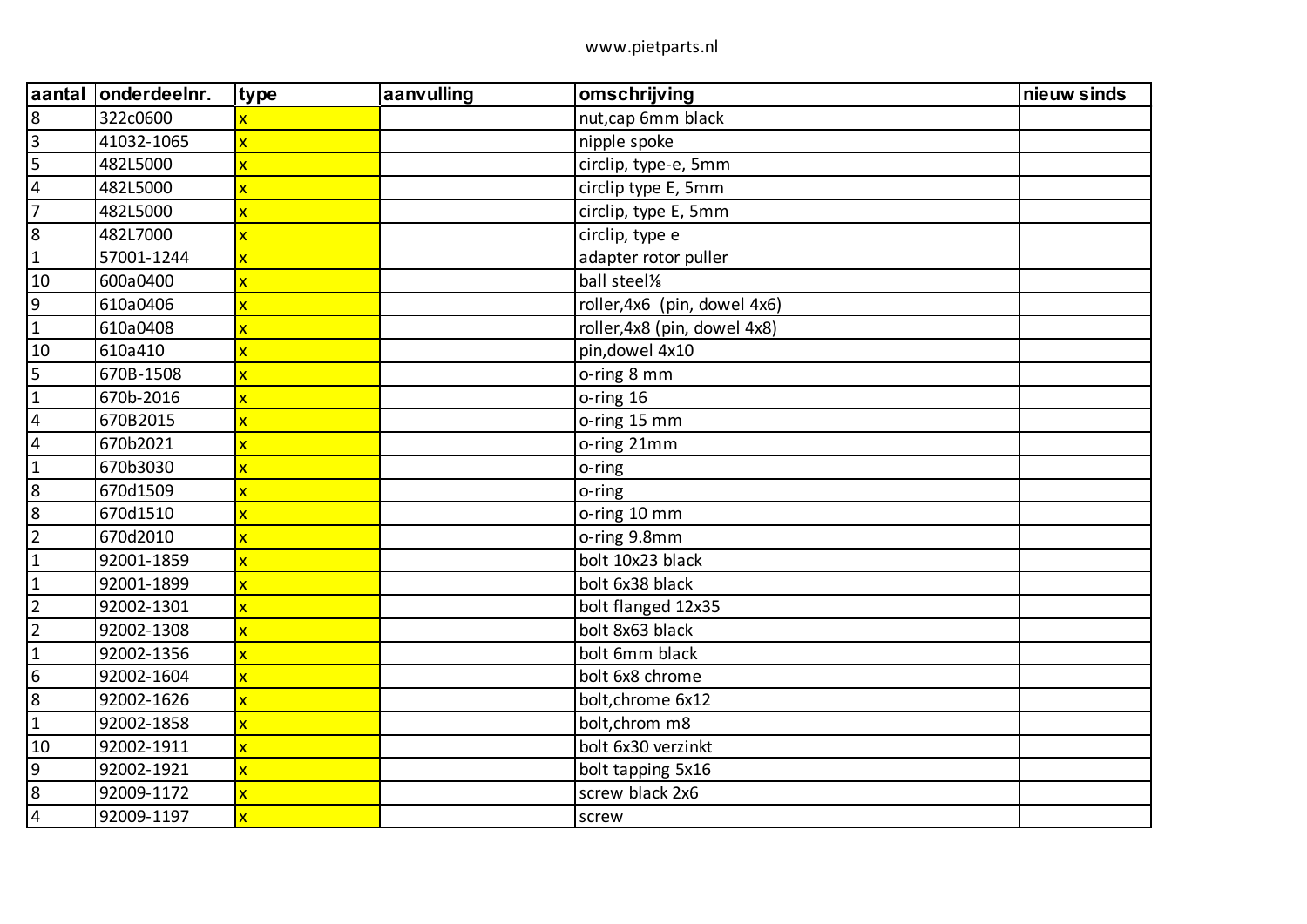| aantal           | onderdeelnr. | type                    | aanvulling | omschrijving               | nieuw sinds |
|------------------|--------------|-------------------------|------------|----------------------------|-------------|
| $\overline{9}$   | 92009-1261   |                         |            | screw tapping 6mmx10 black |             |
| $6\,$            | 92009-1355   | $\overline{\mathsf{x}}$ |            | screw tapping 4x18         |             |
| $\mathbf{3}$     | 92009-1359   | $\overline{\mathsf{x}}$ |            | screw 5x20                 |             |
| $\mathbf{1}$     | 92009-1481   | $\overline{\mathsf{x}}$ |            | screw tapping 6x30 chrome  |             |
| $\boldsymbol{6}$ | 92009-1517   | $\overline{\mathsf{x}}$ |            | bolt with ring 6x15 chrom  |             |
| $\mathbf{1}$     | 92009-1534   | $\overline{\mathsf{x}}$ |            | screw 5x40 black           |             |
| $\overline{4}$   | 92009-1659   | $\overline{\mathsf{x}}$ |            | screw 5x40 black           |             |
| $\mathbf{1}$     | 92009-1727   | $\overline{\mathsf{x}}$ |            | screw 5x35 chrom taps      |             |
| $\overline{2}$   | 92009-1909   | $\overline{\mathsf{x}}$ |            | screw 5x16 rvs black head  |             |
| $\overline{1}$   | 92009-3805   | $\overline{\mathsf{x}}$ |            | screw 6x18                 |             |
| $\boldsymbol{8}$ | 92015-1178   | $\overline{\mathsf{x}}$ |            | nut 6mm                    |             |
| 9                | 92015-1306   | $\overline{\mathsf{x}}$ |            | nut flanged 5mm black      |             |
| $\overline{3}$   | 92015-1325   | $\overline{\mathsf{x}}$ |            | nut 7mm                    |             |
| 10               | 92015-1558   | $\overline{\mathsf{x}}$ |            | nut 4mm                    |             |
| $\mathbf{1}$     | 92015-1758   | $\overline{\mathsf{x}}$ |            | nut                        |             |
| $\mathbf{1}$     | 92015-1947   | $\overline{\mathsf{x}}$ |            | nut castle 16mm (a-as)     |             |
| $\mathbf 1$      | 92015-1947   | $\overline{\mathsf{x}}$ |            | nut, castle 16mm           |             |
| 10               | 92016-061    | x                       |            | niut rocker arm fitting    |             |
| $9\,$            | 92022-1211   | $\overline{\mathsf{x}}$ |            | washer 12x18x1 alu.        |             |
| $\mathbf{1}$     | 92022-1277   | $\overline{\mathsf{x}}$ |            | washer 16.8x32             |             |
| 15               | 92022-1346   | X                       |            | washer 6.5x20x1.6 black    |             |
| $\bf 8$          | 92022-1547   | $\overline{\mathsf{x}}$ |            | washer 20.1x28x1           |             |
| $\boldsymbol{9}$ | 92022-1561   | $\overline{\mathsf{x}}$ |            | washer 8.5x20x1.6          |             |
| $\overline{7}$   | 92022-1593   | $\overline{\mathsf{x}}$ |            | washer 12.5x22x1.2         |             |
| 5                | 92022-1619   | $\overline{\mathsf{x}}$ |            | washer 6.5x20x1.6          |             |
| $9\,$            | 92022-1691   | $\overline{\mathsf{x}}$ |            | washer 6.5x16x3.2          |             |
| $\mathbf{1}$     | 92026-1307   | $\overline{\mathsf{x}}$ |            | spacer 25x62x2.0           |             |
| $\mathbf{1}$     | 92027-1450   | $\overline{\mathsf{x}}$ |            | collar $I=13.1$            |             |
| $\overline{3}$   | 92027-156    | $\overline{\mathsf{x}}$ |            | collar 6.8x10x14.5         |             |
| $\boldsymbol{6}$ | 92033-1102   | $\overline{\mathsf{x}}$ |            | ring snap od=22.2          |             |
| 9                | 92033-1166   | $\overline{\mathsf{x}}$ |            | ring, snap 10mm            |             |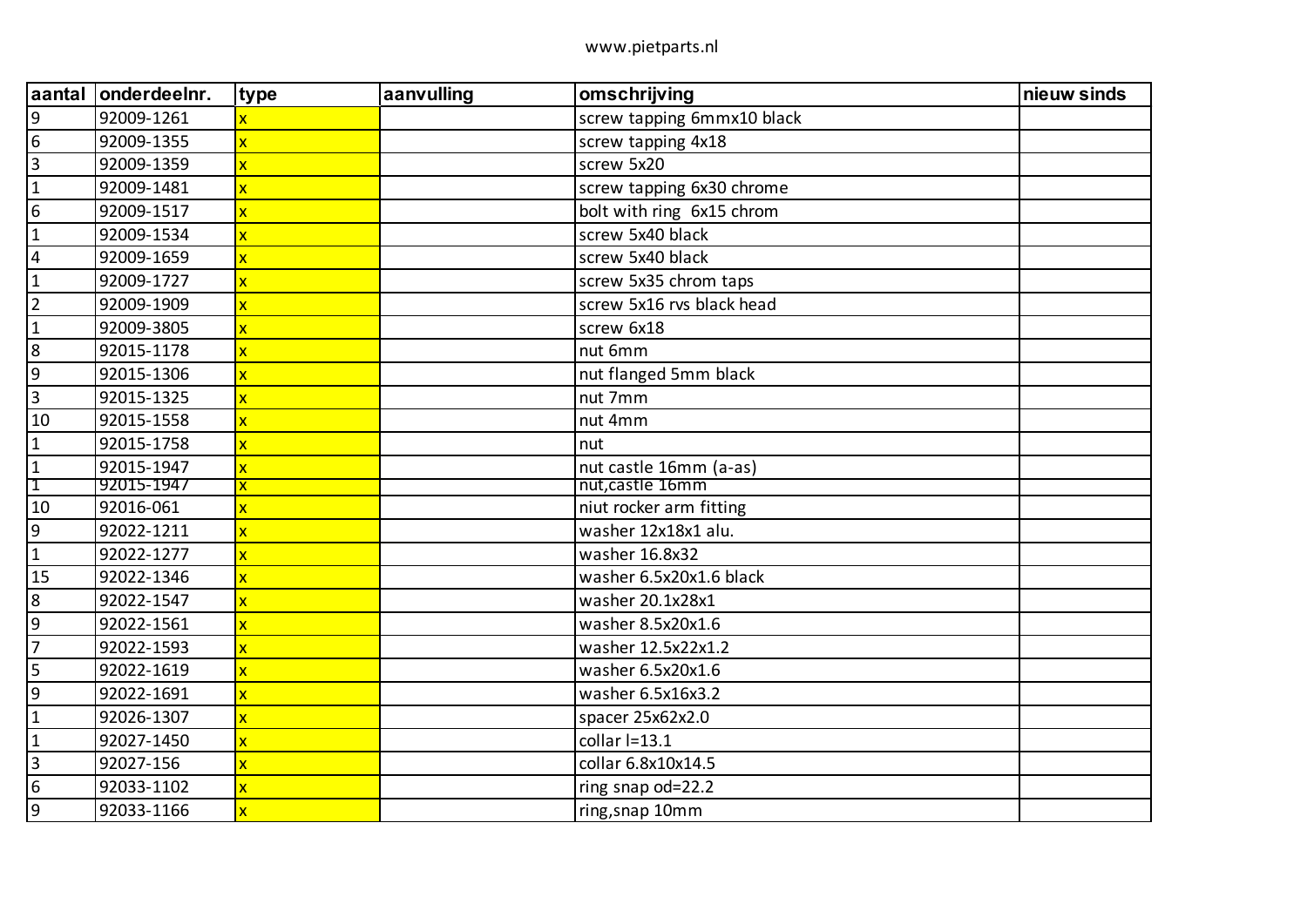| aantal                  | onderdeelnr. | type                    | aanvulling             | omschrijving                       | nieuw sinds |
|-------------------------|--------------|-------------------------|------------------------|------------------------------------|-------------|
| $\bf 8$                 | 92033-1182   |                         |                        | ring, snap                         |             |
| $\overline{4}$          | 92033-1188   | $\overline{\mathsf{x}}$ |                        | ring, snap                         |             |
| $\overline{3}$          | 92043-125    | $\overline{\mathsf{x}}$ |                        | pin, brake rod fitting             |             |
| $\overline{\mathbf{4}}$ | 92043-1266   | $\overline{\mathsf{x}}$ |                        | pin dowel 11x14x12.3               |             |
| $\mathbf{1}$            | 92049-1375   | $\overline{\mathbf{x}}$ |                        | seal oil bjn 32x52x5 wheel         |             |
| $\mathbf{1}$            | 92066-1174   | $\overline{\mathsf{x}}$ |                        | plug, oil drain 12x15 black        |             |
| $\mathbf{1}$            | 92066-1216   | $\overline{\mathbf{x}}$ |                        | plug, handle lower (dopje)         |             |
| $\mathbf{1}$            | 92071-1013   | $\overline{\mathsf{x}}$ |                        | grommet air cleaner                |             |
| $\mathbf{1}$            | 92071-1202   | $\overline{\mathbf{x}}$ |                        | grommet seat cover                 |             |
| 8                       | 92075-1107   | $\overline{\mathbf{x}}$ |                        | damper lamp bracket                |             |
| $\mathbf{1}$            | 92075-1598   | $\overline{\mathbf{x}}$ |                        | damper, side cover                 |             |
| 11                      | 92075-1901   | $\overline{\mathbf{x}}$ |                        | damper                             |             |
| 5                       | 92075-1902   | $\overline{\mathsf{x}}$ |                        | damper                             |             |
| $\overline{2}$          | 92143-1100   | $\overline{\mathsf{x}}$ |                        | collar fairing                     |             |
| $\overline{2}$          | 92150-1771   | $\overline{\mathbf{x}}$ |                        | bolt 8x30 imbus                    |             |
| $\overline{\mathbf{4}}$ | 92150-2288   | $\overline{\mathsf{x}}$ |                        | bolt m5x0.8                        |             |
| 8                       | 92151-1911   | $\overline{\mathbf{x}}$ |                        | bolt torx 6x16                     |             |
| $\mathbf{1}$            | 92200-1013   | $\overline{\mathsf{x}}$ |                        | washer nylon                       |             |
| $\mathbf{1}$            | 92022-077    | xr750                   |                        | washer oli pump banjo              | apr-21      |
| $\overline{4}$          | 670B3034     | <b>XX</b>               |                        | o-ring                             |             |
| $\overline{2}$          | 92022-183    | V                       |                        | washer, plain 6,2x11x1,5mm         |             |
| $\mathbf 1$             | 33028-011    | z <sub>1</sub>          |                        | bracket rr footrest                | $mar-21$    |
| $\overline{3}$          | 92075-128    | z1                      |                        | damper rubber                      |             |
| $\mathbf{1}$            | 92123-001    | z1                      |                        | clamp carb holder                  | jan-21      |
| $\mathbf 1$             | 46092-016    | z <sub>1</sub>          | 46092-015              | lever clutch                       | $mar-21$    |
| $\overline{4}$          | 11004-1222   | z <sub>1000</sub>       | $i1$ -, ltd, csr, r1-2 | gasket, head                       |             |
| $\overline{2}$          | 11009-1037   | z1000                   | z1r                    | gasket, fuel gauge                 |             |
| $\overline{3}$          | 11009-1563   | z <sub>1000</sub>       | $a1-$                  | gasket float chamber               |             |
| $\mathbf{1}$            | 11034-1766   | z <sub>1000</sub>       | $a1-$                  | bracket fork cover                 |             |
| $\mathbf{1}$            | 11034-1766   | z1000                   | $a1-$                  | bracket fork cover                 |             |
| $\mathbf{1}$            | 11060-1067   | z <sub>1000</sub>       | j-'81- gpz1100         | gasket, cylinder base (11060-1828) |             |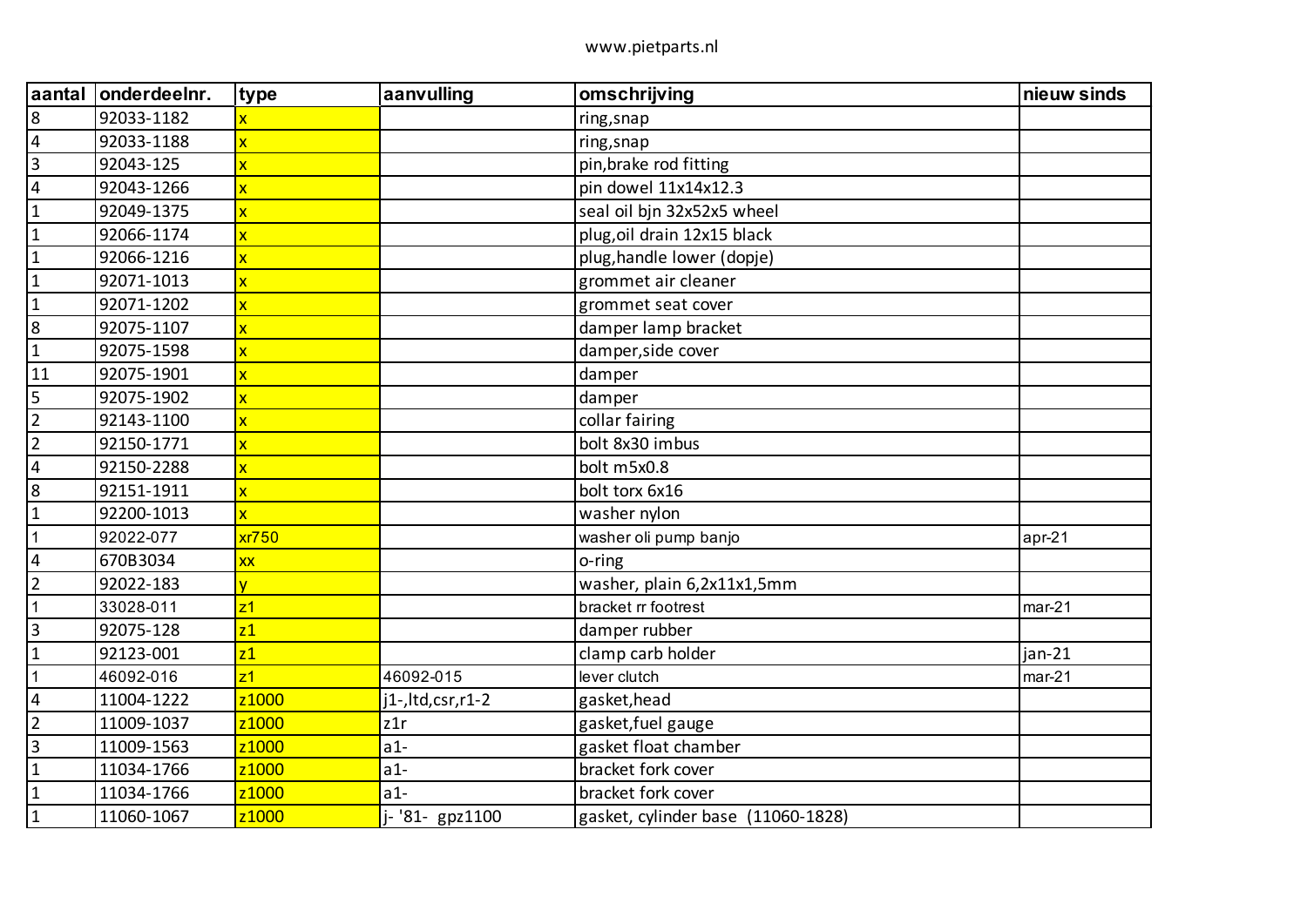| aantal                  | onderdeelnr. | type              | aanvulling           | omschrijving                 | nieuw sinds |
|-------------------------|--------------|-------------------|----------------------|------------------------------|-------------|
| $\mathbf{1}$            | 11060-1069   | z1000             | $i1-$                | transmission cover gasket    |             |
| $\mathbf{1}$            | 11060-1070   | z1000             | $i1-$                | gasket, clutch cover         |             |
| $\mathbf{1}$            | 11060-1581   | z1000             | z1r, Itd,            | gasket, head cover           |             |
| $\mathbf{1}$            | 12049-1003   | z1000             | $a1-$                | holder chan tensioner        |             |
| $\mathbf{1}$            | 12054-001    | z1000             | $a1-$                | push rod cam chain           | $jan-21$    |
| $\mathbf{1}$            | 13001-1416   | z1000             | p                    | piston, engine std.          | Mrt-18      |
| $\mathbf 1$             | 13116-1007   | z1000             |                      | rod clutch push              |             |
| $\mathbf{1}$            | 13116-1008   | z1000             |                      | cam chain tensioner push rod | Mrt-18      |
| $\mathbf 1$             | 13116-1012   | z1000             | $1 -$                | rod, push, cam               |             |
| $\mathbf 1$             | 13129-1214   | z1000             |                      | top gear output shaft        | $mar-21$    |
| $\mathbf{1}$            | 14025-5028   | z1000             | $a1-a4$              | cover, transmission          |             |
| $\sqrt{4}$              | 14073-1048   | z1000             | $1 -$                | air fiter duct, outlet       |             |
| 8                       | 16033-031    | z1000             | $a1-$                | screw pan head 3x14          | jan-21      |
| $\overline{4}$          | 16065-1135   | z1000             | $i1-$                | holder carburetor            | $jan-21$    |
| $\overline{\mathbf{3}}$ | 16067-006    | z1000             | $a1-$                | bolt hex head 5x14           | jan-21      |
| $\mathbf{1}$            | 21048-1001   | z1000             | 1                    | plate, ignition coil         | Mrt-18      |
| $\mathbf{1}$            | 21066-1008   | z <sub>1000</sub> | $a1-$                | regulator voltage (used)     | $jan-21$    |
| $\mathbf{1}$            | 23048-1005   | z1000             | z1r                  | lens, turn signal            |             |
| $\mathbf{1}$            | 23048-1005   | z1000             | z1r                  | lens flasher                 |             |
| $\mathbf{1}$            | 25012-010    | z1000             | $a1-$                | cover speedometer            |             |
| $\mathbf{1}$            | 26004-1003   | z1000             | z1r                  | fuse assy                    | jan-21      |
| $\mathbf{1}$            | 26004-1014   | z1000             | j- z550-650, z1300a3 | fuse, assy, accessory        |             |
| $\mathbf{1}$            | 27010-1013   | z1000             | $a1-$                | switch oil pressure          | $jan-21$    |
| $\mathbf{1}$            | 32032-1676   | z1000             | $a1-a4$              | pipe, muffler connect        | Mrt-18      |
| $\mathbf 1$             | 34036-001    | z1000             |                      | footrest bracket rear        | Mrt-18      |
| $\mathbf{1}$            | 36014-1061   | z1000             | i1- '81-'82          | case chain                   |             |
| $\overline{3}$          | 39031-1009   | z1000             | $j1-$                | carburator end cap           |             |
| $\mathbf{1}$            | 42036-1040   | z1000             | $i1-$                | swing arm sleeve no packing  |             |
| $\overline{2}$          | 43020-1023   | z1000             | $a1-$                | piston comp brake            |             |
| $\mathbf{1}$            | 43020-1023   | z1000             | $a1-$                | piston comp brake            | jan-21      |
| $\mathbf 1$             | 43024-003    | z1000             | $a1-$                | dust cover                   |             |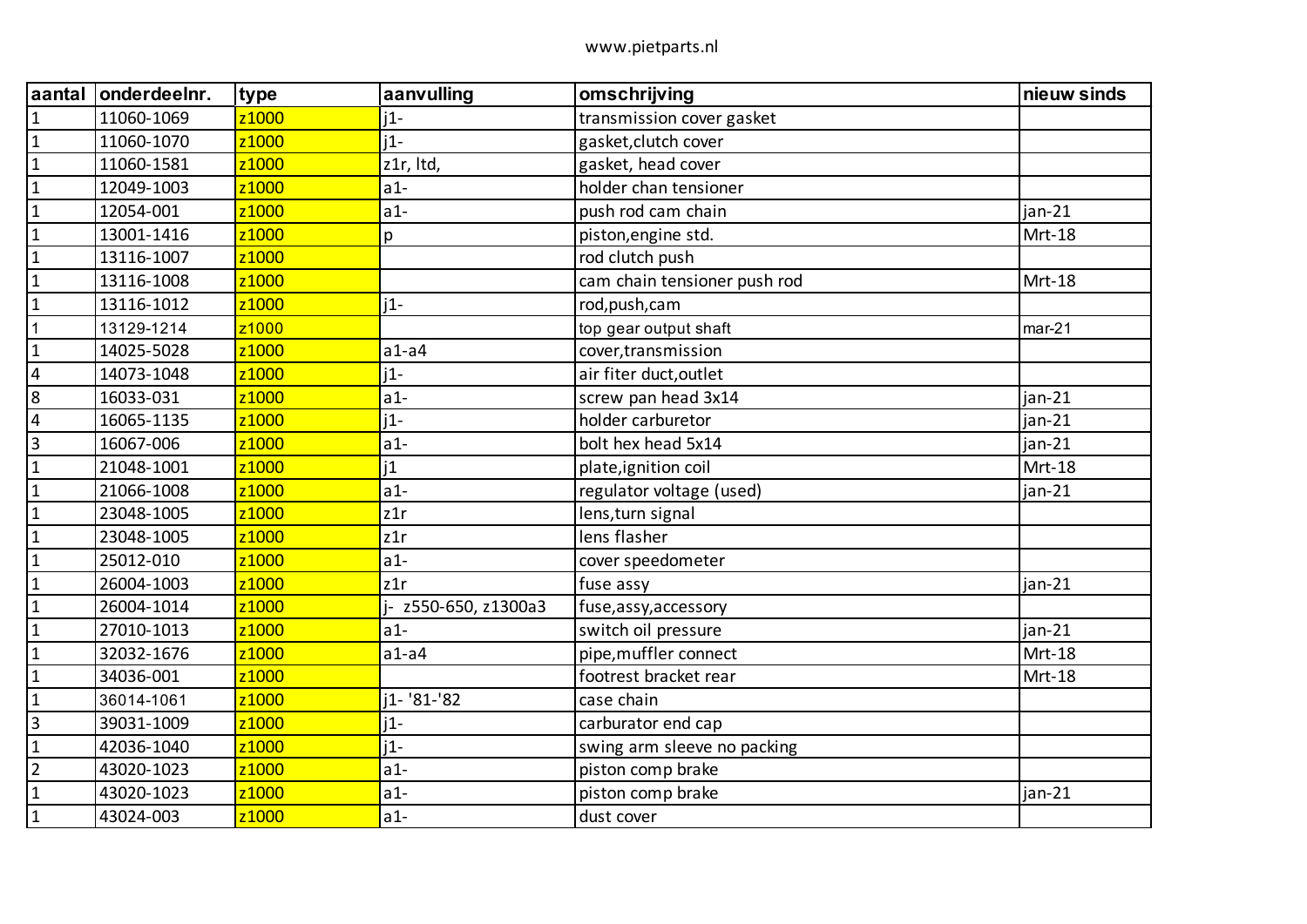| aantal                  | onderdeelnr. | type              | aanvulling | omschrijving             | nieuw sinds |
|-------------------------|--------------|-------------------|------------|--------------------------|-------------|
| $\mathbf{1}$            | 43026-1003   | z <sub>1000</sub> | $a1-$      | cap oil cup              |             |
| $\overline{2}$          | 43059-017    | z1000             | $a1-$      | hose front brake         |             |
| $\overline{2}$          | 44010-032    | z <sub>1000</sub> | $a1-$      | dust shield, front fork  |             |
| $\vert$ 1               | 46091-1159   | z <sub>1000</sub> | r2         | housing assy ctrl. Left  |             |
| $\vert$ 1               | 46092-1002   | z <sub>1000</sub> | $a1-$      | lever clutch             | jan-21      |
| $\overline{2}$          | 46094-019    | z1000             | $a1-$      | holder clutch lever      | jan-21      |
| $\overline{2}$          | 49006-1044   | z <sub>1000</sub> | $i1-$      | dust seal                |             |
| $\vert$ 1               | 56018-1233   | z1000             | m1         | side cover mark, csr10   |             |
| $\mathbf{1}$            | 92001-1069   | z <sub>1000</sub> | z1r        | bolt, fuel gauge fit     |             |
| $\vert$ 1               | 92009-1009   | z <sub>1000</sub> | $i2-$      | screw,slotted,8mm        |             |
| 10                      | 92009-1108   | z1000             | $i1-$      | screw, 4x16              |             |
| $\overline{\mathbf{4}}$ | 92024-043    | Z <sub>1000</sub> |            | washer thrust 28 mm      | $mar-21$    |
| $\overline{\mathbf{4}}$ | 92037-201    | z <sub>1000</sub> | $i1$ -     | clamp, 53mm              |             |
| $\vert$ 1               | 92049-1003   | z1000             | $j2-$      | oil seal, clutch release |             |
| $\vert$ 1               | 92049-1003   | z <sub>1000</sub> | $i2-$      | clutch release oil seal  |             |
| 8                       | 92055-048    | z <sub>1000</sub> | $a1-$      | ring-o od=18             |             |
| $\vert$ 1               | 92055-1086   | z1000             | $i1-$      | starter motor o-ring     |             |
| $\mathbf{1}$            | 92059-1044   | z1000             | $a1-$      | hose fel 6,5x11,5x160    | $jan-21$    |
| 6                       | 92066-1106   | z <sub>1000</sub> | $i1-$      | plug, cylinder head      |             |
| $\overline{1}$          | 92081-107    | z1000             | $a1-$      | spring tensioner         | jan-21      |
| $\mathbf{1}$            | 92081-1302   | z1000             | $i1-$      | spring tensioner         | jan-21      |
| $\vert$ 1               | 92081-109    | z <sub>1000</sub> | $a1-$      | spring                   |             |
| $\overline{1}$          | 92081-1302   | z <sub>1000</sub> | $i1-$      | tensioner spring         |             |
| $\overline{4}$          | 13025-5007   | z1000             |            | piston ring set 0.020 os | $mar-21$    |
| $\overline{1}$          | 13029-1003   | z <sub>1000</sub> |            | piston 0.020 os          | $mar-21$    |
| $\mathbf{1}$            | 13144-062    | z <sub>1000</sub> | z900       | sprocket 15T             | $mar-21$    |
| $\overline{1}$          | 21121-1014   | z1000             |            | coil, ignition 2+3       | $mar-21$    |
| $\overline{1}$          | 23072-004    | z <sub>1000</sub> | z650       | ring head lamp           | $mar-21$    |
| $ 3\rangle$             | 44009-024    | z <sub>1000</sub> | 92049-1216 | oil seal fr fork         | $mar-21$    |
| $\overline{\mathbf{1}}$ | 92049-1033   | z1000             |            | oil seal sc32487         | $mar-21$    |
| $\mathbf{1}$            | 13118-007    | z <sub>1000</sub> | z900       | outer clutch release     | $mar-21$    |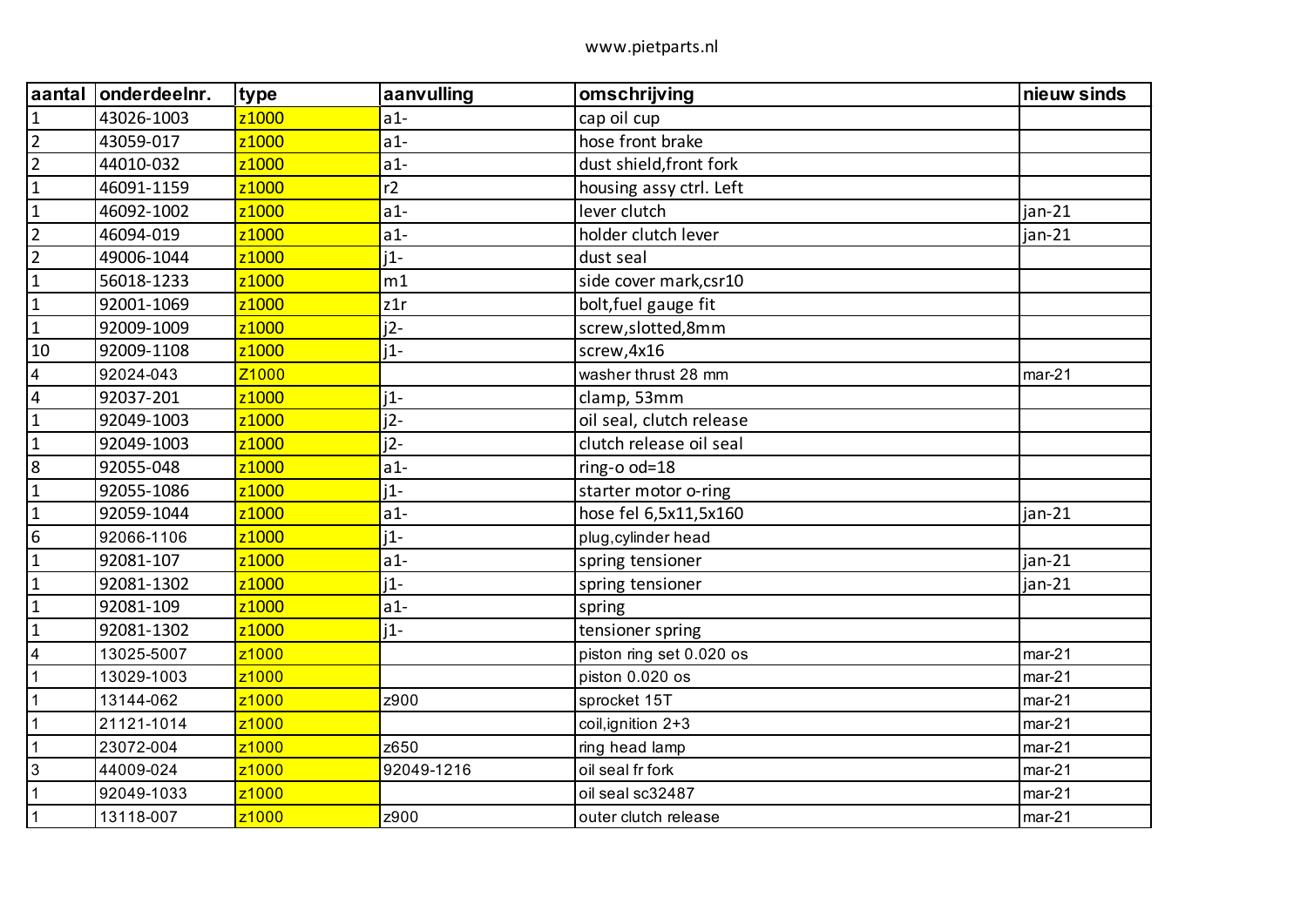| <b>aantal</b>  | onderdeelnr.  | type              | aanvulling    | omschrijving           | nieuw sinds |
|----------------|---------------|-------------------|---------------|------------------------|-------------|
| $\overline{7}$ | 51039-003     | z <sub>1000</sub> | div           | o-ring fuel tank       | $mar-21$    |
| $\overline{5}$ | 13002-1013    | z <sub>1000</sub> | p10-p24       | pin, piston            | $mar-21$    |
| $\overline{2}$ | 46075-028     | z1000 a1-a4       | z900 a4       | rubber lh grip         | $mar-21$    |
| $\overline{1}$ | 92046-031     | z1000 a1-a4       | z900          | bearing, needle        | $mar-21$    |
| $\overline{1}$ | 27016-5041    | z1000 a1/d        |               | lock assy helmet       | $mar-21$    |
| $\overline{8}$ | 43067-001     | z1000 a3          | h1            | washer oil bolt        | $mar-21$    |
| $\overline{1}$ | 46019-038     | z1000 a3          | z650          | grip assy throttle     | $mar-21$    |
| 3              | 14025-1037    | z1000 a3-a4       | mkll          | cover, contact breaker | $mar-21$    |
| $\overline{1}$ | 28018-1018    | z1000 a3-a4       |               | resistor assy          | $mar-21$    |
| $\overline{2}$ | 23005-1011-21 | z1000 a4          | 23005-1015-21 | body, head lamp        | $mar-21$    |
| $\overline{1}$ | 27010-1028    | z1000 e,j,k       | z1300         | switch brake           | $mar-21$    |
| $\overline{2}$ | 92025-1083    | z1000 e1-e2       | z1100a1-2     | shim                   | $mar-21$    |
| $\overline{1}$ | 36001-1111-E2 | z1000 k1-k2       |               | cover rh side Im red   | $mar-21$    |
| $\overline{1}$ | 14025-1278    | z1000 m1          |               | cover front hub rh     | $mar-21$    |
| $\overline{1}$ | 56014-1038    | z1000 mkll        |               | emblem fuel tank       | $mar-21$    |
| $\overline{1}$ | 25023-1047    | z1000-1100        | r1,r2         | cover meter case pile  | $jan-21$    |
| $\mathbf{1}$   | 36001-5120-h8 | z1000-1100        | d2            | side cover, rh, ebony  |             |
| $\overline{1}$ | 28018-1020    | z1000e            |               | resistor               | $mar-21$    |
| $\overline{1}$ | 56018-1216    | z1000j            |               | emblem side cover      | $mar-21$    |
| $\overline{4}$ | 92081-1229    | z1000j            |               | spring pad             | $mar-21$    |
| $\overline{1}$ | 34028-1024    | z1000j            | zl1000        | step footrest rr lh    | $apr-21$    |
| $\overline{2}$ | 16030-1016    | z1000i            |               | valve float            | $mar-21$    |
| $\overline{1}$ | 34028-1025    | z1000j            | z1100b        | step footrest rr rh    | $mar-21$    |
| $\overline{3}$ | 43028-1008    | z1000j            | 1x            | diaphraghm hrc         | $mar-21$    |
| $\overline{1}$ | 44029-1021    | z1000i            |               | seat fork spring       | $mar-21$    |
| $\overline{1}$ | 46091-1181    | z1000j            |               | switch handlebar lh    | $mar-21$    |
| $\overline{1}$ | 49006-1061    | z1000j            |               | boot change lever      | $mar-21$    |
| $\overline{3}$ | 92022-212     | z1000j            |               | washer, plain          | $mar-21$    |
| $\overline{1}$ | 92027-1339    | z1000j            |               | collar, 28x40x2        | $mar-21$    |
| $\overline{3}$ | 92046-031     | z1000j            |               | bearing pk223013,8     | $mar-21$    |
| $\overline{1}$ | 92046-1022    | z1000j            |               | bearing needle 253020S | $mar-21$    |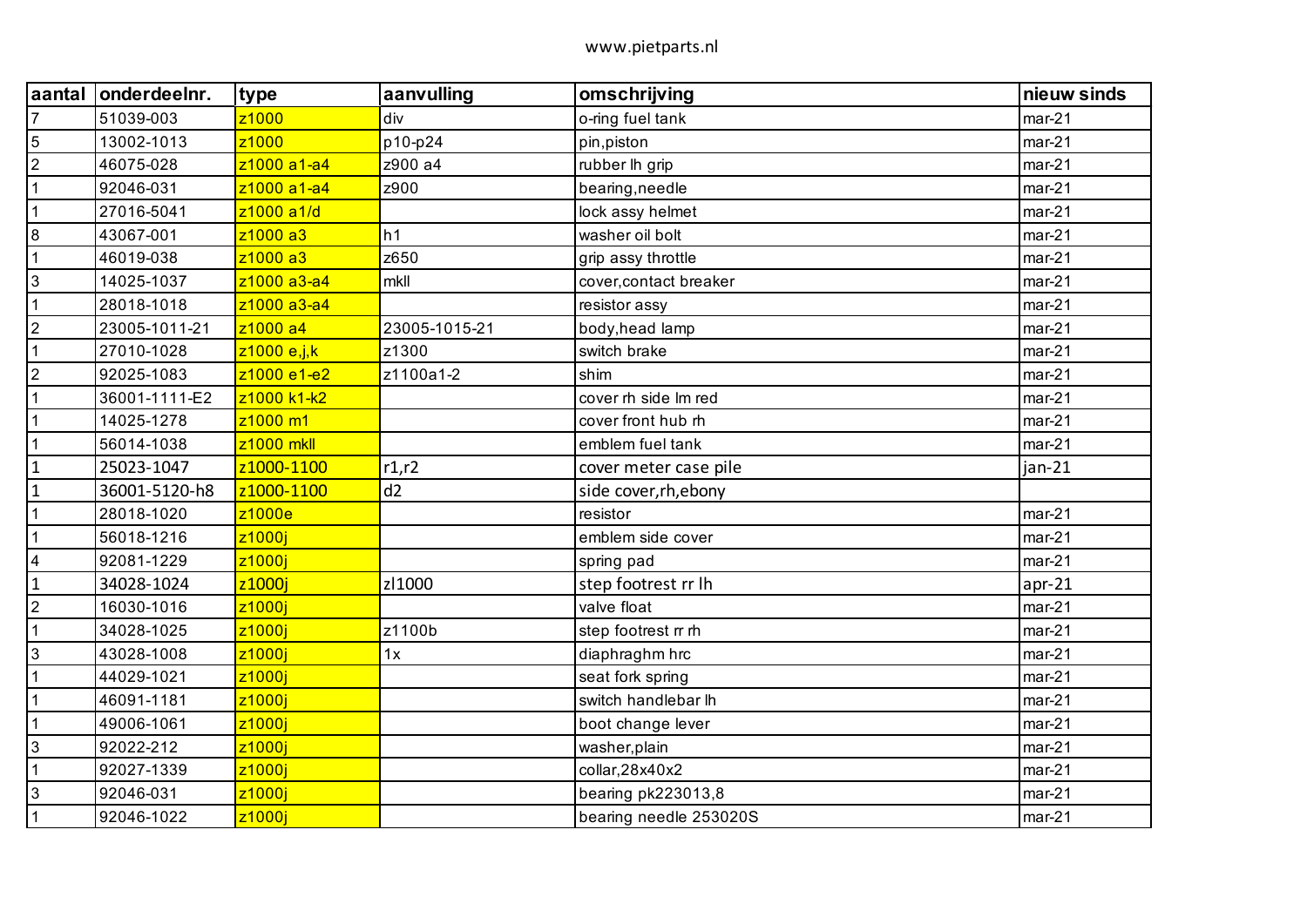| aantal         | onderdeelnr. | type      | aanvulling  | omschrijving               | nieuw sinds |
|----------------|--------------|-----------|-------------|----------------------------|-------------|
| $\mathbf{1}$   | 34028-1024   | z1000j1   |             | step rr footrest lh        |             |
| $\mathbf{1}$   | 33040-1023   | z1000r1   | eddy lawson | adjuster chain black       |             |
| $\overline{2}$ | 13128-1019   | z1000st   |             | shaft, output transmission | Mrt-18      |
| $\overline{2}$ | 11012-1071   | z1100     | $81 -$      | cap                        |             |
| $\bf 8$        | 13008-5037   | z1100     | a1          | piston ring set std.       |             |
| 10             | 130s0620     | z1100     | b2          | bolt-flanged, 6x20, bla    |             |
| $\mathbf 1$    | 13242-1017   | z1100     |             | pedal assy gear change     | $apr-21$    |
| $\mathbf 1$    | 25008-1054   | z1100     |             | bracket meter              |             |
| $\mathbf 1$    | 34027-1107   | z1100     |             | step, assy front rh        | Mrt-18      |
| $\overline{2}$ | 39110-1008   | z1100     | b2          | tie rod rod assembly       |             |
| $\mathbf{1}$   | 46092-1103   | z1100a ao |             | lever grip clutch          | $mar-21$    |
|                | 92049-1178   | z1100r1   |             | seal oil fork              | jan-21      |
| $\overline{9}$ | 11009-1087   | z1300     | $a1-$       | gasket thermostat cap      |             |
| $\mathbf{1}$   | 11034-1504   | z1300     | $a1-$       | bracket, horn fitting      |             |
| $\mathfrak{S}$ | 12005-1006   | z1300     |             | valve, exhaust             | $mar-21$    |
| $\mathbf{1}$   | 12052-005    | z1300     |             | shaft guide roller         | $mar-21$    |
| $\overline{2}$ | 13029-1061   | z1300     |             | piston 0.020 os            | $mar-21$    |
| $\overline{2}$ | 13088-1018   | z1300     |             | plate friction             | $mar-21$    |
| $\mathbf{1}$   | 13216-1018   | z1300     |             | gear, assy oil pump        | Mrt-18      |
| $\mathbf{1}$   | 13236-1008   | z1300     |             | lever, clutch release      | $mar-21$    |
| $\mathbf{1}$   | 14020-1002   | z1300     |             | retainer tensioner         | $mar-21$    |
| $\mathbf{1}$   | 14025-1156   | z1300     |             | cover horn                 |             |
| $\mathbf{1}$   | 14043-1008   | z1300     |             | filter oil                 |             |
| $\mathbf{1}$   | 16030-1005   | z1300     |             | float valve assy           |             |
| $\overline{2}$ | 16030-1005   | z1300     | $a1-$       | float valve assy           | $jan-21$    |
| $\mathbf 1$    | 16126-1003   | z1300     |             | valve, assy air            | $mar-21$    |
| $\mathbf{1}$   | 16130-1002   | z1300     | z1000       | valve, assy rlief          | $mar-21$    |
| $\mathbf{1}$   | 21160-1011   | z1300     |             | cap, assy spark plug       | $mar-21$    |
| $\mathbf{1}$   | 27010-1028   | z1300     | $a1-$       | switch, brake              |             |
| 1              | 32097-1015   | z1300     |             | case battery               | $mar-21$    |
| $\mathbf 1$    | 43049-1004   | z1300     | $a1-$       | packing, seal 6,5x11,5x2,2 |             |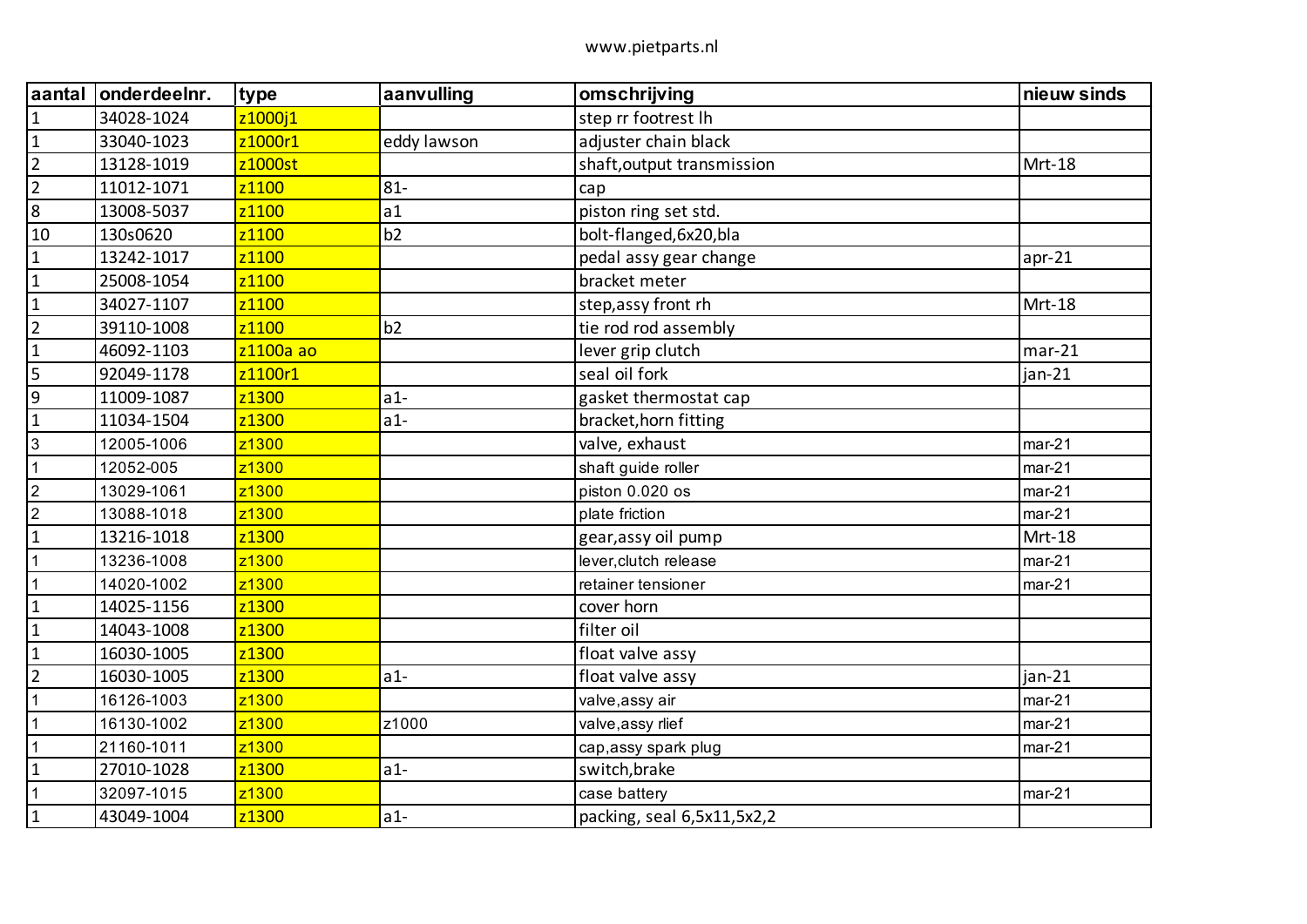| aantal                  | onderdeelnr. | type              | aanvulling | omschrijving           | nieuw sinds |
|-------------------------|--------------|-------------------|------------|------------------------|-------------|
| $\mathbf{1}$            | 43054-004    | z1300             | z1000      | seal, dust             |             |
| $\overline{\mathbf{3}}$ | 43054-004    | z1300             |            | dust seal piston brake | Mrt-18      |
| $\mathbf{3}$            | 43059-1019   | z1300             | 43059-1524 | hose, brake            | $mar-21$    |
| $\overline{2}$          | 43085-001    | z1300             |            | breeder set            |             |
| $\overline{2}$          | 44065-1085   | z1300             |            | bushing front fork     | $mar-21$    |
| $\overline{\mathbf{4}}$ | 49002-1002   | z1300             |            | guide, exh. valve      |             |
| $\mathbf{1}$            | 49019-1001   | z1300             | $a1-$      | filter fuel            | jan-21      |
| $\overline{2}$          | 49054-1001   | z1300             |            | thermostat             | $mar-21$    |
| $\overline{2}$          | 54012-1038   | z <sub>1300</sub> |            | cable throttle         |             |
| $\overline{2}$          | 92001-1309   | z1300             |            | bolt fork cilinder     | $mar-21$    |
| $\overline{1}$          | 92002-1682   | z1300             |            | bolt radiator drain    | $mar-21$    |
| $\mathbf{1}$            | 92004-1020   | z1300             | $a1-$      | stud shock absorber    |             |
| $6\phantom{.}6$         | 92015-1261   | z1300             |            | nut cover side         | $mar-21$    |
| $\mathbf{1}$            | 92015-1415   | z1300             |            | nut 10mm               | $mar-21$    |
| $\mathbf{1}$            | 92022-181    | z1300             |            | washer plain footrest  |             |
| 10                      | 92039-1041   | z1300             |            | rivet                  | $mar-21$    |
| $\mathbf{1}$            | 92049-1008   | z1300             |            | oil seal nok ae1351e0  |             |
| $\mathbf{1}$            | 92049-1026   | z1300             | $a1-$      | oil seal s901159hs     | jan-21      |
| $\mathbf{1}$            | 92049-1037   | z1300             |            | oil seal tc14244       |             |
| $\mathbf{1}$            | 92049-1356   | z1300             | $a1-$      | oilseal front fork     |             |
| $\overline{4}$          | 92081-1103   | z1300             |            | spring head lamp lens  |             |
| $\mathbf{1}$            | 92116-1001   | z1300             | z1000e     | bearing swing arm      | $mar-21$    |
| $\mathbf{1}$            | 92116-1003   | z1300             | z1000e     | bearing 30205          | $mar-21$    |
| $\mathbf{1}$            | 92116-1008   | z1300             |            | bearing roller 32006j  | $mar-21$    |
| $\,6\,$                 | 92122-004    | z1300             | z650       | roller starter clutch  | $mar-21$    |
| $\overline{1}$          | 44037-1016   | z1300             |            | stem steering          | $mar-21$    |
| $\mathbf{1}$            | 13236-1055   | Z1300 a1-a4       |            | lever comp clutch      | $mar-21$    |
| $\mathbf{1}$            | 92025-1016   | Z1300 a1-a4       |            | shim                   | $mar-21$    |
| $\mathbf{3}$            | 92027-1141   | Z1300 a1-a4       |            | collar 12.7x15.9       | $mar-21$    |
| $\mathbf{1}$            | 92057-1019   | Z1300 a1-a4       | zn1300     | timing chain           | $mar-21$    |
| $\overline{\mathbf{4}}$ | 13002-032    | z1300 a5          | voyager    | pin, piston            | $mar-21$    |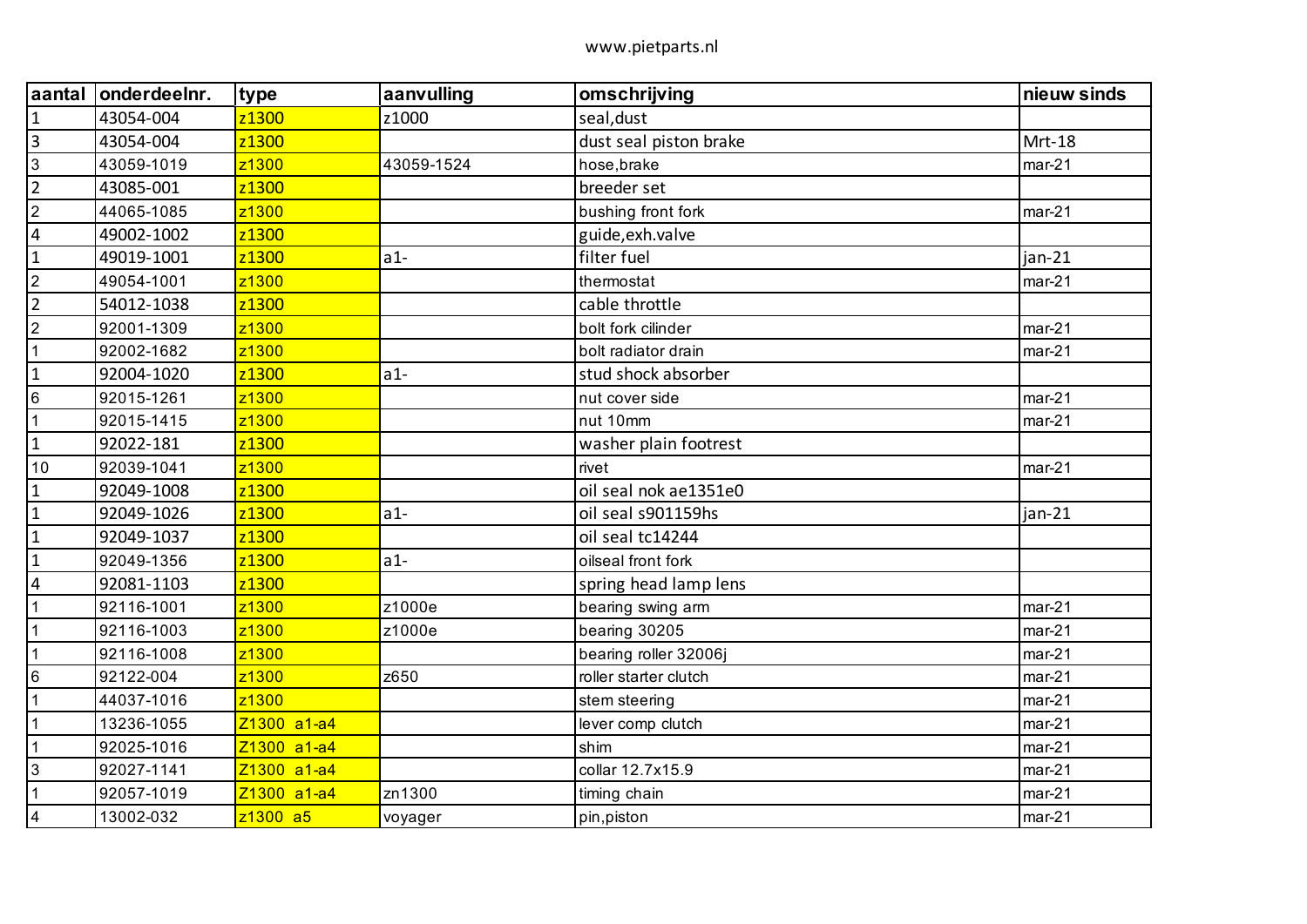| aantal           | onderdeelnr. | type      | aanvulling     | omschrijving                            | nieuw sinds |
|------------------|--------------|-----------|----------------|-----------------------------------------|-------------|
| $\overline{2}$   | 12004-1020   | z1300 dfi |                | valve, inlet                            | $mar-21$    |
| $\mathbf{1}$     | 23051-1012   | z1r       |                | bracket turn signal                     | $mar-21$    |
| $\mathbf{1}$     | 26004-1003   | z1r       |                | fuse assy                               | $mar-21$    |
| $\mathbf{1}$     | 27016-5016   | z1r       | 27010-5009     | lock assy steering                      | $mar-21$    |
| $\mathbf{1}$     | 34027-5062   | z1r       |                | step assy                               | $mar-21$    |
| $\boldsymbol{9}$ | 92066-1018   | z1r       |                | plug frame                              | $mar-21$    |
| $\mathbf{3}$     | 92081-1012   | z1r       |                | spring side stand (germany)             | $mar-21$    |
| $\overline{2}$   | 33035-010    | z200      | $a1-$          | cap swing arm                           | $jan-21$    |
| $\mathbf{1}$     | 46058-019    | z200      | $a1-$          | lever front brake                       | $jan-21$    |
| $\mathbf{1}$     | 46092-024    | z200      | $a1-$          | lever clutch                            | $jan-21$    |
| $\overline{2}$   | 92022-1017   | z200      | g <sub>2</sub> | lock washer                             |             |
| $\mathbf{3}$     | 43026-1007   | z200-250  |                | cap oil cup                             | $jan-21$    |
| $\mathbf{1}$     | 21008-1008   | z250      | a3             | contact breaker assy complete           |             |
| $\mathbf{1}$     | 21148-1012   | z250      |                | advancer automatic                      | $jan-21$    |
| 11               | 551a0306     | z250      |                | pin, dowel                              |             |
| $\mathbf 1$      | 56018-1069   | z250      | a3             | embleem                                 |             |
| $\mathbf{1}$     | 92015-1013   | z250      | g2             | nut, lock, 16mm                         |             |
| 10               | 92022-1181   | z250      | a <sub>3</sub> | washer, 10x14.5x10                      |             |
| $\mathbf{1}$     | 92027-1240   | z250      | a <sub>3</sub> | collar tensioner<br>(bus)               |             |
| 19               | 92055-1149   | z250      | w1             | o-ring 10mm                             |             |
| 12               | 92055-1150   | z250      | w1             | o-ring, 10 mm                           |             |
| $\mathbf{1}$     | 92075-1030   | z250      | $d1-$          | damper, rubber                          |             |
| $\mathbf{1}$     | 21013-1003   | z305      |                | condensator                             | $apr-21$    |
| $\mathbf{1}$     | 11004-1110   | z400      |                | gasket, head                            |             |
| $\mathbf{1}$     | 11009-040    | z400      | 74-'78         | gasket, cylinder base                   |             |
| $\mathbf 1$      | 14027-019-80 | z400      | 1974-          | cover, breaker point                    |             |
| $\overline{3}$   | 44033-081    | z400      | twin           | stay headlight chroom 2xlinks, 1xrechts |             |
| $\mathbf{1}$     | 44033-1019   | z400      |                | stay headlight fr fork cover r.         |             |
| $\overline{2}$   | 44033-1020   | z400      |                | stay headlight chroom                   |             |
| $\overline{2}$   | 44065-1011   | z400      | 44065-1068     | bushing front fork                      | $mar-21$    |
| $\sqrt{2}$       | 28019-002    | z400      |                | switch brake light ind                  | $mar-21$    |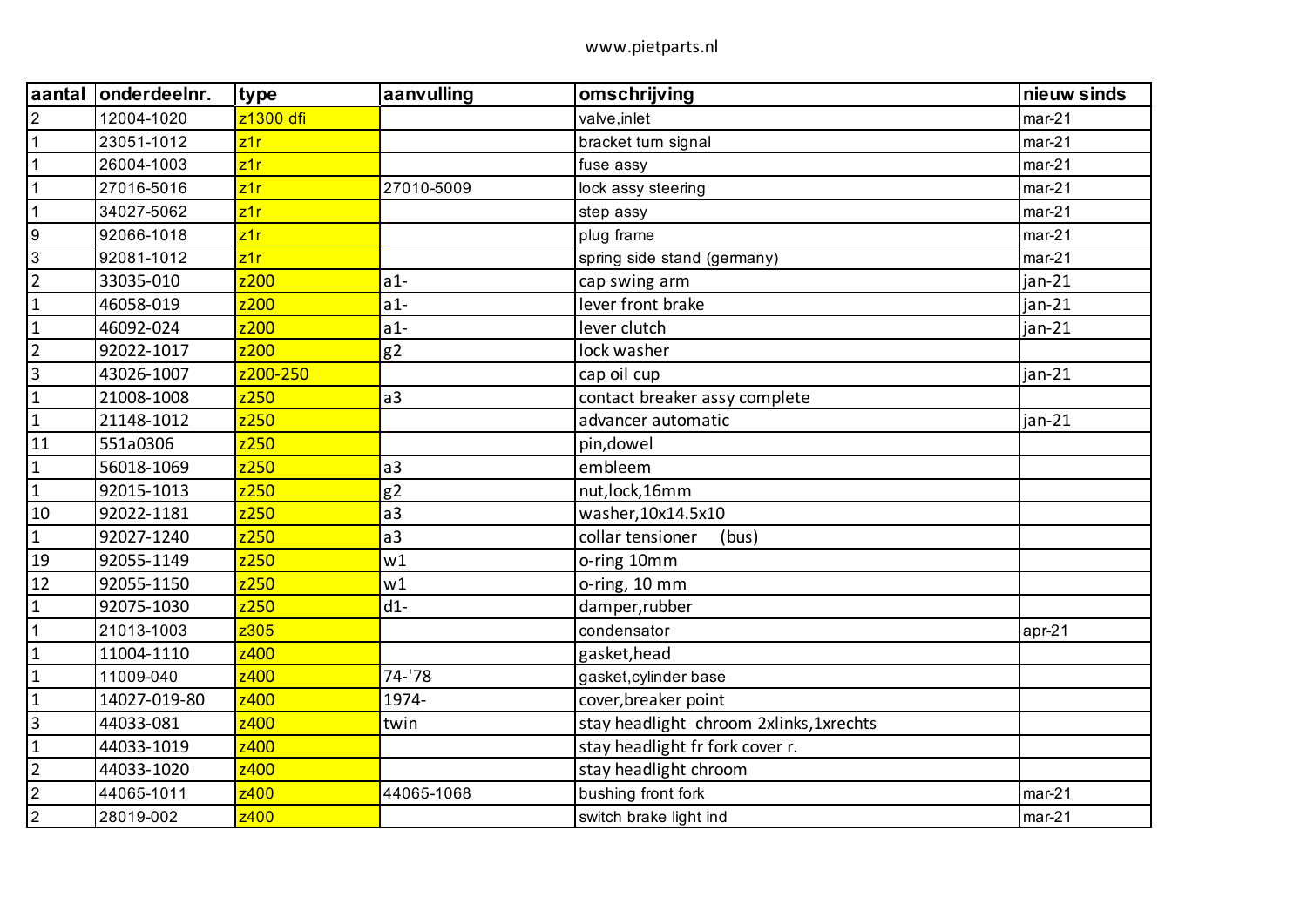| aantal                  | onderdeelnr. | type      | aanvulling        | omschrijving                       | nieuw sinds |
|-------------------------|--------------|-----------|-------------------|------------------------------------|-------------|
| $\mathbf{1}$            | 32032-1084   | z400      |                   | pipe oil                           | $mar-21$    |
| 10                      | 42045-020    | z400      |                   | nut 14mm                           | $mar-21$    |
| $\mathbf{1}$            | 25008-1013   | z400 b1-  |                   | bracket, meter                     | $mar-21$    |
| $\mathbf{1}$            | 32032-1023   | z400 b1-2 |                   | pipe muffler connect               | $mar-21$    |
| $\overline{5}$          | 46092-1001   | z400 b1-2 |                   | lever brake                        | $mar-21$    |
| $\mathbf{1}$            | 14031-1023   | z400b     |                   | cover, generator                   | $mar-21$    |
| $\mathbf{1}$            | 92033-1156   | z400i     |                   | ring, snap                         | $mar-21$    |
| 10                      | 92043-132    | z400j     |                   | pin                                | $mar-21$    |
| $\mathbf{1}$            | 23007-064    | z440      |                   | lens unit headlight                | $mar-21$    |
| $\overline{\mathbf{4}}$ | 13008-1004   | z500      | b1                | piston ring set std.               |             |
| $\mathbf{1}$            | 12004-5001   | z550      | $a1-$             | valve, inlet                       |             |
| $\overline{\mathbf{4}}$ | 49122-1012   | z550      | a <sub>4</sub>    | bleeder, pipe                      |             |
| $\mathbf{1}$            | 11004-1268   | z650      | b1-, z750 '80-'83 | gasket, head                       |             |
| $\mathbf{1}$            | 11009-1194   | z650      | $b2-$             | pakking fuel tap                   |             |
| $\mathbf{1}$            | 11009-1194   | z650      | $b1-$             | gasket, tap valve                  |             |
| $\overline{2}$          | 11009-1983   | z650      | $b1-$             | gasket, oil pan                    |             |
| $\overline{2}$          | 11015-057    | z650      | b1                | inlet duct 2#3                     |             |
| $\overline{2}$          | 11015-057    | z650      | b1                | inlet, duct 2,3                    | Mrt-18      |
| $\overline{2}$          | 11015-063    | z650      | $b1-$             | pipe inlet carb. 1#4               |             |
| $\overline{2}$          | 11015-063    | z650      |                   | inlet, pipe 1,4                    |             |
| $\mathbf{1}$            | 11060-1415   | z650      | b1- '77-'78       | gasket, cylinder                   |             |
| $\overline{2}$          | 12004-016    | z650      | $b1-$             | valve, inlet                       |             |
| $\mathbf{1}$            | 12004-1011   | z650      | b1                | valve, inlet                       |             |
| $\mathbf{1}$            | 12053-1006   | z650      | $b1-$             | guide, chain                       |             |
| $\mathbf{1}$            | 13001-1002   | z650      | $b1-$             | piston std.                        |             |
| $\mathbf{1}$            | 13025-061    | z650      | $b1-h1$           | piston ring set 0,020              |             |
| $\overline{2}$          | 13034-051    | z650      | $b1-$             | metal connecting rod bearing black |             |
| $\mathbf{1}$            | 13066-045    | z650      | $b1-$             | kickstarter shaft                  |             |
| $\mathbf{1}$            | 13116-1026   | z650      |                   | tensioner push rod,                |             |
| $\mathbf{1}$            | 13116-1027   | z650      |                   | tensioner push rod, 99996-1021     |             |
| $\mathbf{1}$            | 13242-022    | z650      | z750              | pedal, gearchange                  |             |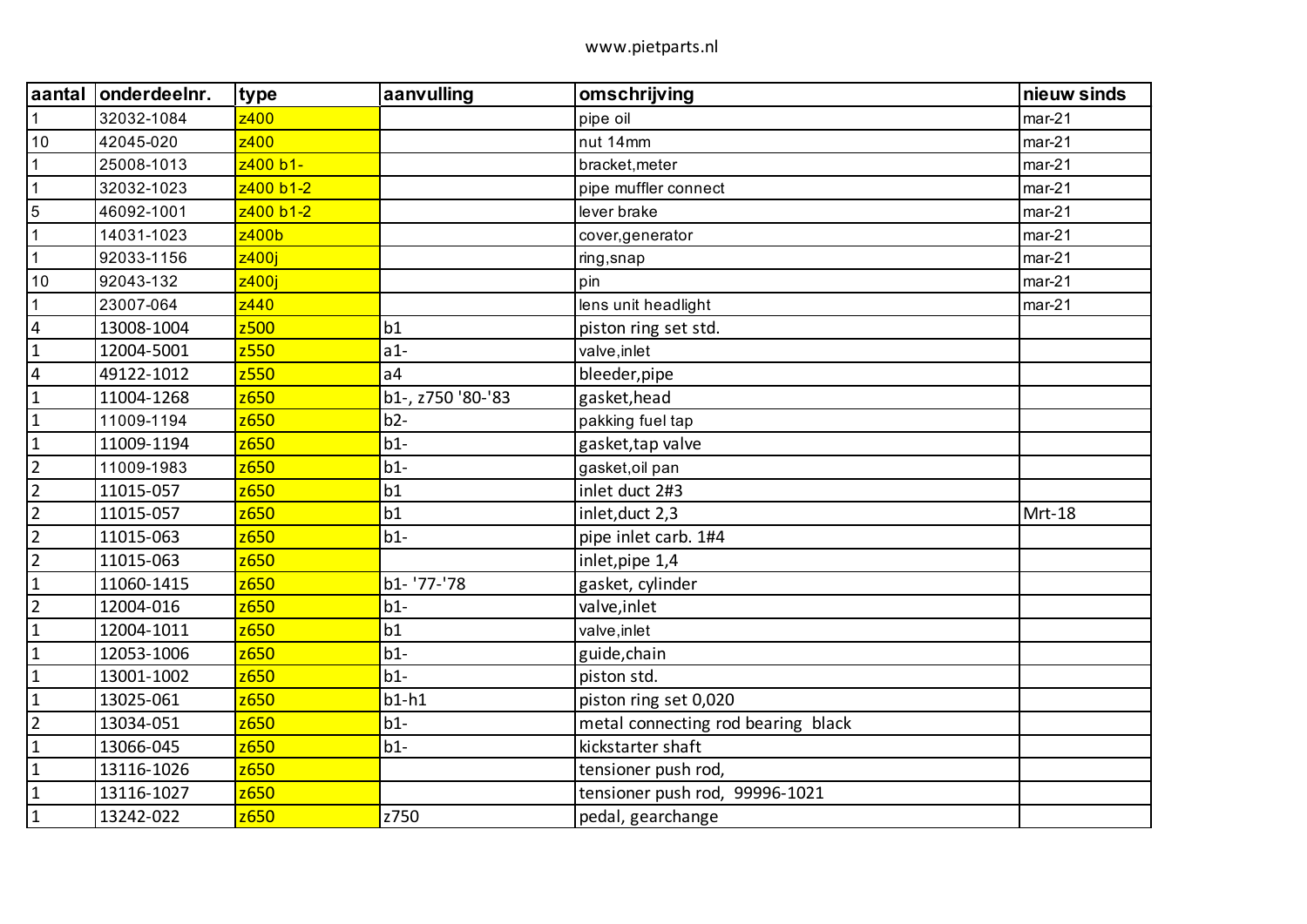| aantal         | onderdeelnr.  | type | aanvulling    | omschrijving                       | nieuw sinds |
|----------------|---------------|------|---------------|------------------------------------|-------------|
| $\mathbf{1}$   | 14024-011     | z650 | $b1-$         | cover, transmission                |             |
| $\mathbf{1}$   | 14025-1100    | z650 |               | cover, muffler rh                  | Mrt-18      |
| $\mathbf 1$    | 14025-1225    | z650 | $h1-$         | cover, tachometer                  |             |
| $\mathbf{1}$   | 14031-1005-80 | z650 | $b2-$         | dynamo cover, buff, (14031-1028)   |             |
| $\mathbf{1}$   | 14031-1009-80 | z650 | b             | cover, alternator                  |             |
| $\mathbf{1}$   | 14031-102-80  | z650 |               | dynamo cover                       | Mrt-18      |
| $\overline{2}$ | 14045-029     | z650 | b1,c1         | gasket, Ih engine cover            |             |
| $\mathbf{1}$   | 16030-1001    | z650 | $b1-$         | float, valve assy                  |             |
| $\mathbf{1}$   | 16065-047     | z650 | $b1-$         | holder carb r h                    |             |
| $\mathbf{1}$   | 16126-1001    | z650 | z750,400,1000 | bolt oil-filter                    |             |
| $\mathbf{1}$   | 16126-1108    | z650 | $b1-$         | oil filter valve (bolt oilfilter)  |             |
| 5              | 16145-004     | z650 | $b1-$         | gasket, oil pump cover             |             |
| $\overline{2}$ | 16146-1005    | z650 | $b2-$         | tap over assembly (top, set carb.) |             |
| $\mathbf{1}$   | 21061-031     | z650 | $b1-$         | rectifier                          |             |
| $\mathbf{1}$   | 25023-015     | z650 | $b -$         | meter indicator cover              |             |
| $\overline{2}$ | 27010-1096    | z650 | $d1-$         | fuel level, switch                 |             |
| $\mathbf{1}$   | 28012-1009    | z650 | $h2-3$        | reflector-reflex, yellow           |             |
| $\mathbf 1$    | 32069-1039    | z650 |               | bracket, muffler Ih                |             |
| $\overline{2}$ | 32122-060     | z650 | d3            | holder                             |             |
| $\mathbf{1}$   | 33032-050     | z650 | $b1-$         | shaft swing arm                    | jan-21      |
| $\mathbf 1$    | 34003-063     | z650 | $b1-c2$       | footrest bar bracket, lh           |             |
| $\mathbf{1}$   | 34019-015     | z650 | b2            | shaft main stand                   |             |
| $\mathbf{1}$   | 35010-030     | z650 | $b1-3$        | stay front fender                  |             |
| $\mathbf{1}$   | 35011-1001    | z650 |               | stay, fender front Ih              | Mrt-18      |
| $\overline{7}$ | 41027-090     | z650 | $b1-$         | spoke, assy rear inner             |             |
| $\mathbf{1}$   | 41068-1086    | z650 | $b1-$         | axle rr                            |             |
| $\overline{2}$ | 42019-012     | z650 |               | shoe brake mca                     |             |
| $\mathbf{1}$   | 42036-1005    | z650 | c1            | rear hub coupling sleeve           |             |
| $\overline{2}$ | 42036-1012    | z650 |               | sleeve, swing arm                  | Mrt-18      |
| $\mathbf{1}$   | 43001-1009    | z650 | $b1-$         | pedal, brake                       |             |
| $\mathbf{1}$   | 43004-012     | z650 | $b1-$         | brake pedal shaft                  |             |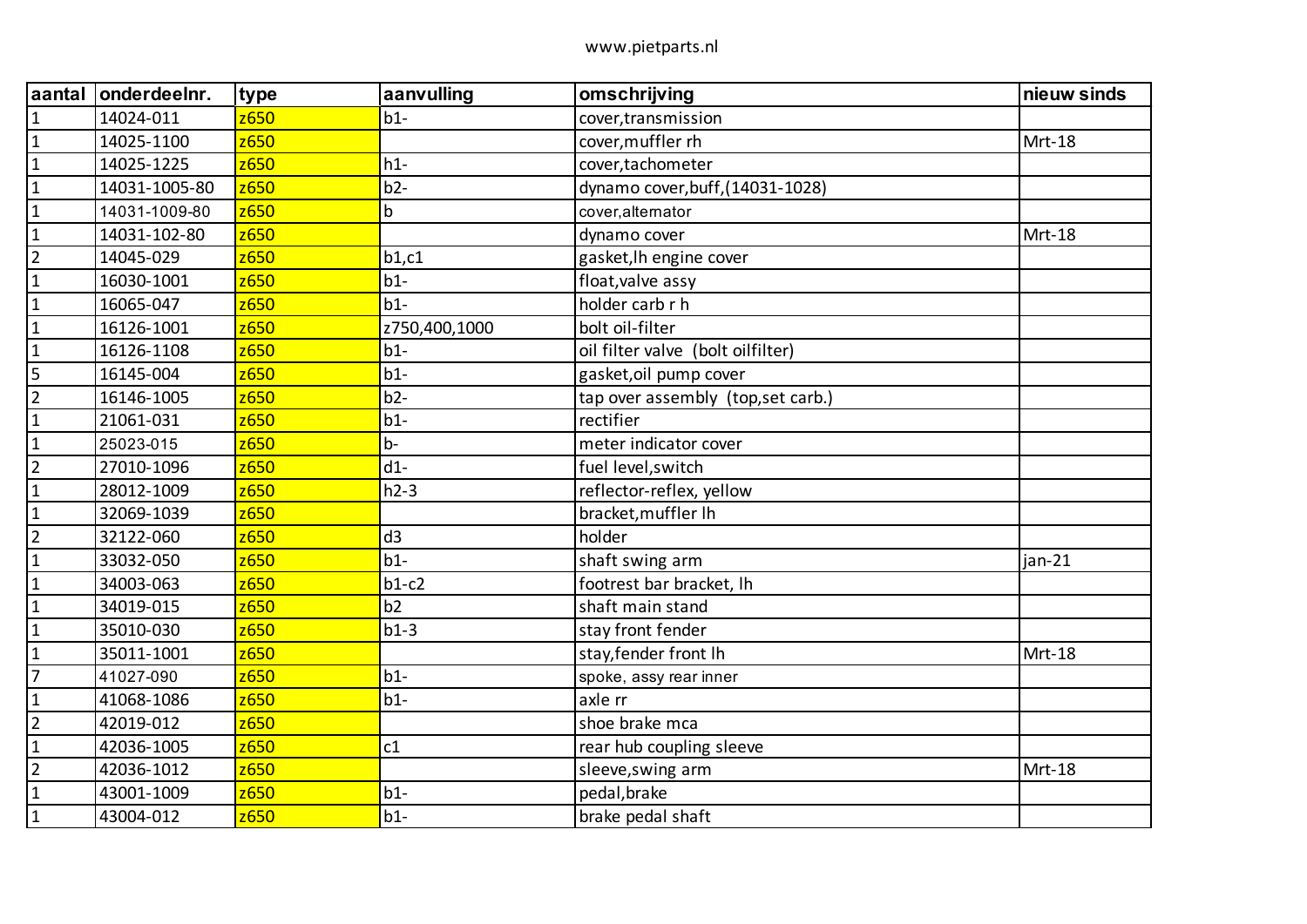| aantal         | onderdeelnr. | type | aanvulling | omschrijving                         | nieuw sinds |
|----------------|--------------|------|------------|--------------------------------------|-------------|
| $\mathbf{1}$   | 43004-1002   | z650 |            | shaft, brake pedal                   | Mrt-18      |
| $\mathbf{1}$   | 43005-022    | z650 | $b1-$      | brake pedal spring                   |             |
| $\mathbf{1}$   | 43020-1007   | z650 | $c2-d2$    | piston, assembly incomplete          |             |
| $\mathbf{1}$   | 43028-1027   | z650 | csr        | valve diaphragm (carb)               |             |
| $\mathbf{1}$   | 43073-005    | z650 | b1, c1, c2 | master cylinder repair assy          |             |
| $\overline{4}$ | 44013-062    | z650 | b1,2       | pipe, fork inner                     |             |
| $\mathbf{1}$   | 44034-084    | z650 | $b1-$      | fork cover, rh 44033-1018 chroom     |             |
| $\overline{2}$ | 44039-076    | z650 | $b1-$      | steering stem head                   |             |
| $\mathbf{1}$   | 45014-117    | z650 | $b1-$      | shock absorber rear                  | Mrt-18      |
| $\mathbf{1}$   | 54012-1012   | z650 | d1-, z550  | cable,throttle,open                  |             |
| 10             | 551a0614     | z650 | $b1-$      | pin dowel 6x14                       |             |
| $\mathbf{1}$   | 56013-058    | z650 | $b1-$      | emblem fuel tank rh                  |             |
| $\mathbf{1}$   | 56018-1064   | z650 |            | mark, side cover                     | Mrt-18      |
| $\mathbf{1}$   | 56018-1204   | z650 | <b>sr</b>  | embleem "sr650                       |             |
| $\overline{2}$ | 60190-004    | z650 |            | resistor                             |             |
| $\mathbf{1}$   | 92005-1010   | z650 | $b1-$      | fitting<br>(t-fuel)                  |             |
| $\mathbf{1}$   | 92027-1023   | z650 | $c1-$      | rear axle collar, 22mm               |             |
| $\mathbf{1}$   | 92027-1102   | z650 | $b3-$      | collar tensioner<br>(bus)            |             |
| $\mathbf{1}$   | 92027-169    | z650 | $d1-$      | collar                               |             |
| $\mathbf{1}$   | 92050-081    | z650 |            | oil seal crankshaft hscy25397        |             |
| 10             | 92055-077    | z650 | b1         | o-ring special                       |             |
| $\bf 8$        | 92055-099    | z650 | $b -$      | o-ring 8,8mm                         |             |
| $\overline{2}$ | 92055-1147   | z650 | $b1-$      | o-ring cylinder head                 |             |
| 5              | 92055-1147   | z650 | $b1-$      | o-ring                               |             |
| $\overline{2}$ | 92066-1019   | z650 | $b1-$      | secondary shaft plug `made in japan` |             |
| $\overline{7}$ | 92081-1055   | z650 | b1         | spring, tab                          |             |
| 9              | 92081-1171   | z650 | $b3-$      | spring, tap                          |             |
| 9              | 92081-1374   | z650 |            | spring tensioner                     |             |
| $\mathbf{1}$   | 92081-154    | z650 | $b1-$      | spring                               |             |
| $\overline{2}$ | 92088-023    | 2650 | $b1-$      | lock washer                          |             |
| $\overline{2}$ | 92160-1036   | z650 | $b1-$      | damper change pedal                  |             |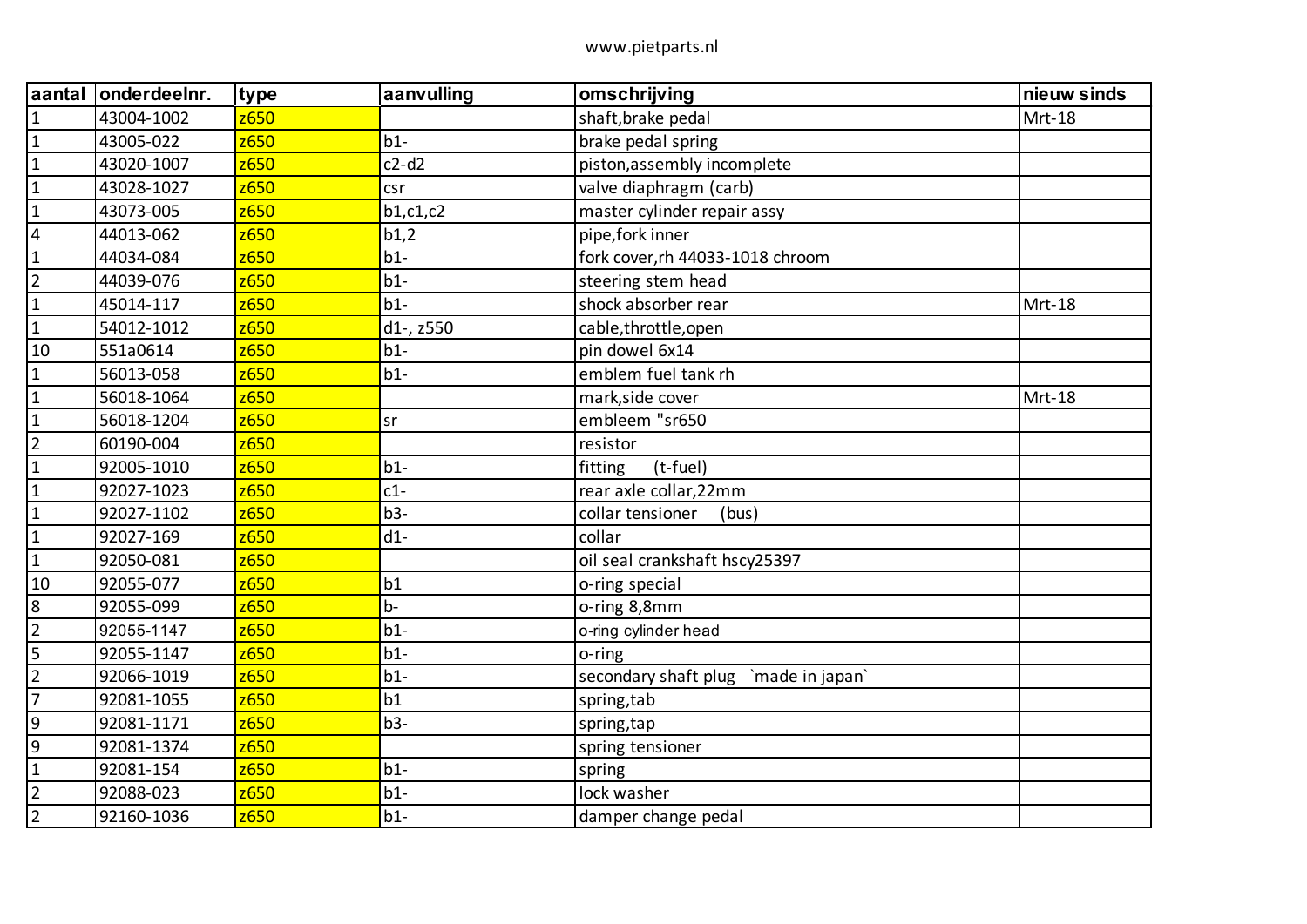| aantal         | onderdeelnr. | type       | aanvulling     | omschrijving                       | nieuw sinds |
|----------------|--------------|------------|----------------|------------------------------------|-------------|
| $\mathbf{1}$   | 92200-1065   | z650       | $b2-$          | ring, (washer, lock)               |             |
| $\overline{1}$ | 99996-1021   | z650       | $b3-$          | tensioner kit (spanner)            |             |
| $\mathbf{1}$   | 35011-1005   | z650       | sr             | front fender stay                  |             |
| $\mathbf{1}$   | 44037-107    | z650       | 44037-108      | stem steering                      | $mar-21$    |
| $\overline{2}$ | 11039-003    | z650       | z750           | gasket holder                      | $mar-21$    |
| $\overline{2}$ | 12004-016    | z650       | 12004-1011     | valve, inlet                       | $mar-21$    |
| $\mathbf{3}$   | 12005-008    | z650       |                | valve, exhaust                     | $mar-21$    |
| $\overline{4}$ | 12032-007    | z650       | 12032-1066     | tappet                             | $mar-21$    |
| $\mathbf 1$    | 13034-051    | z650       | z750           | metal connecting rod bearing       | $mar-21$    |
|                | 13140-069    | z650       | z750           | shift fork low                     | $mar-21$    |
| $\mathbf{1}$   | 13140-070    | z650       | 13140-1008     | shift fork 2nd 3rd                 | $mar-21$    |
| $\mathbf{1}$   | 16130-1001   | z650       | z750           | releaf valve assy                  | $mar-21$    |
|                | 16156-001    | z650       | 16126-1108     | bolt oilfilter                     | $mar-21$    |
| $\overline{2}$ | 34003-063    | z650       |                | bracket footrest bar lh            | $mar-21$    |
| 1              | 42014-026    | z650       | z550           | damper rear hub shock              | $mar-21$    |
|                | 26001-1022   | z650       |                | hamess center                      | $mar-21$    |
| $\mathbf{1}$   | 34027-5062   | z650<br>sr | d <sub>5</sub> | step assembly left an right side   |             |
| 1              | 43041-1007   | z650 b2    |                | caliper assy fr rh                 | $mar-21$    |
|                | 92037-179    | z650d      | 92037-1220     | clamp muffler connect              | $mar-21$    |
| $\mathbf{1}$   | 16146-1010   | z650 h-    |                | cover assy tab diaphragm           | $mar-21$    |
| $\mathbf 1$    | 21163-1190   | z650 h2-   |                | starter motor                      | $mar-21$    |
| $\mathbf 1$    | 11009-1237   | z650-750   | 80-'82         | gasket, cylinder head (11060-1537) |             |
| $\mathbf{1}$   | 11060-1415   | z650-750   |                | cylinder head gasket               |             |
| $\mathbf{1}$   | 12049-1015   | z650-750   | $h1-$          | tensioner cam chain                |             |
| $\mathbf{1}$   | 54011-1003   | z650-750   |                | cable clutch                       |             |
| $\overline{4}$ | 92066-1111   | z650-750   |                | plug, camshaft, 11.35x1            |             |
| $\,6\,$        | 41028-089    | z650b      |                | rear outer spoke                   | $mar-21$    |
| 4              | 43058-1004   | z650e1-    |                | o-ring fuel shift                  | $mar-21$    |
| $\mathbf{1}$   | 13116-1027   | z750       | 99996-1021     | rod, push tensioner                | $apr-21$    |
| $\mathbf{1}$   | 13156-1041   | z750       |                | lever assy change                  |             |
| $\overline{2}$ | 13242-1029   | z750       |                | pedal assy gear change             | $apr-21$    |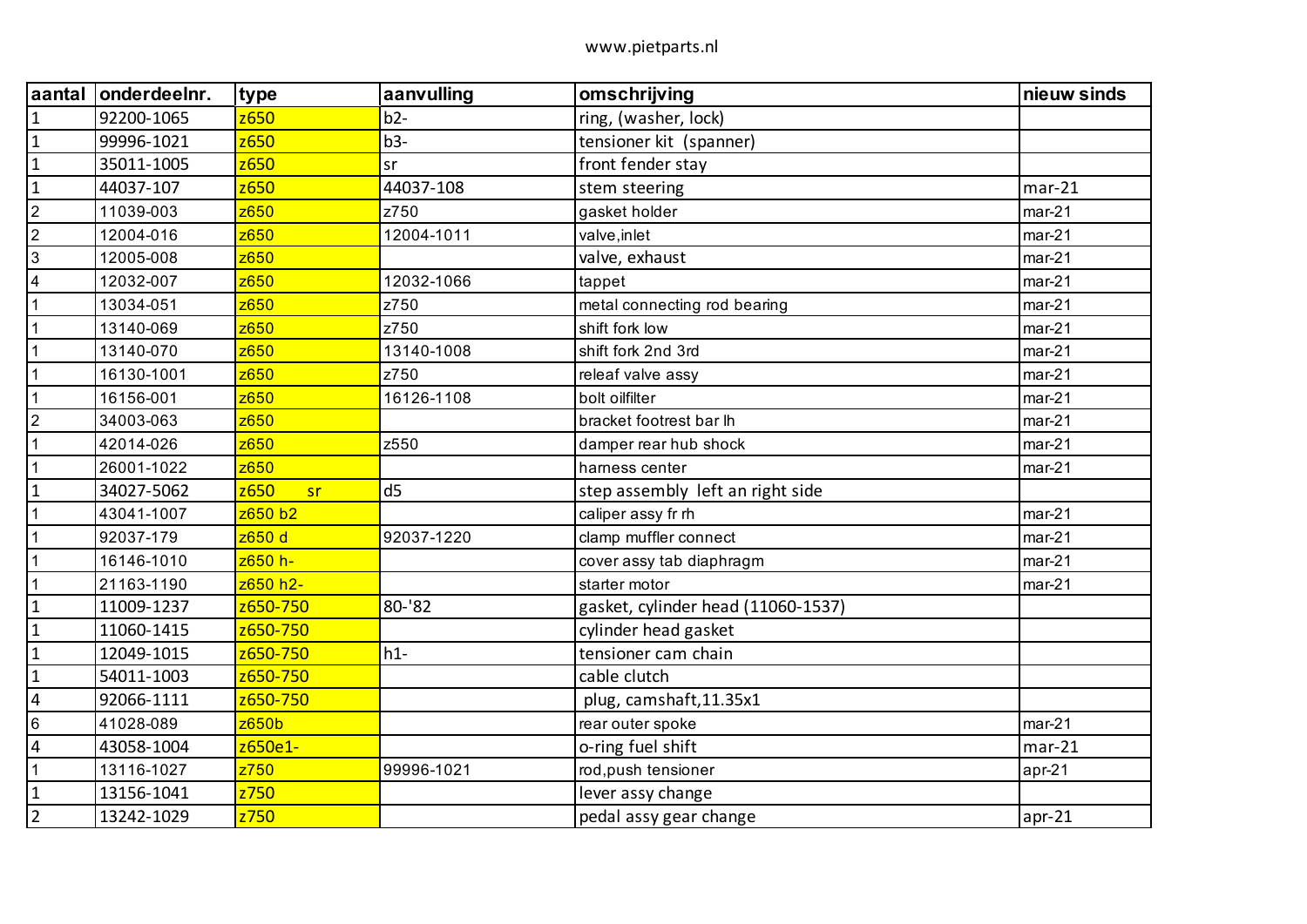| aantal                  | onderdeelnr.  | type  | aanvulling     | omschrijving                    | nieuw sinds |
|-------------------------|---------------|-------|----------------|---------------------------------|-------------|
| 4                       | 18069-1030    | z750  | 18069-1168     | holder exhaust pipe             | $mar-21$    |
| $\mathbf{1}$            | 21053-003     | z750  | b1             | sprocket, starter motor         |             |
| $\mathbf{1}$            | 25008-1029    | z750  | $e2-3$         | meter, bracket                  |             |
| $\mathbf{1}$            | 41027-086     | z750b |                | inner spoke, rear,rh            | $apr-21$    |
| $\mathbf{1}$            | 41027-087     | z750b |                | inner spoke, rear lh            | $apr-21$    |
| $\mathbf{1}$            | 36001-1095-2Y | z750e |                | cover, left side dark red       | $mar-21$    |
| $\overline{2}$          | 39112-1005    | z7501 |                | rod end tie gear change         | $apr-21$    |
| $\mathbf{1}$            | 51023-1044    | z750n | 51023-1384     | tap assy, fuel                  | $mar-21$    |
| $\overline{\mathbf{4}}$ | 11009-1563    | z900  | a <sub>4</sub> | gasket, float chamber           |             |
| $\mathbf{1}$            | 11013-058     | z900  | $a4-5$         | element air cleaner             |             |
| $\mathbf{1}$            | 11060-1605    | z900  | $z1-$          | gasket cylinder head cover      |             |
| $\boldsymbol{9}$        | 110n0640      | z900  |                | bolt hex front                  |             |
| $\overline{\mathbf{4}}$ | 12004-012     | z900  |                | valve, inlet                    | Mrt-18      |
| $\mathbf{1}$            | 12007-011     | z900  | z1             | inner valve spring              |             |
| $\boldsymbol{6}$        | 12007-012     | z900  | z1             | outer valve spring              |             |
| $\overline{2}$          | 12010-004     | z900  | z1             | valve spring seat               |             |
| 8                       | 12011-002     | z900  | z1             | valve spring collar             |             |
| $\overline{\mathbf{4}}$ | 12011-004     | z900  | $z1-$          | split keeper                    |             |
| $\overline{2}$          | 12013-002     | z900  | $z1-$          | exhaust valve guide             |             |
| $\mathbf{1}$            | 12013-002     | z900  | z1             | guide exhaust valve             |             |
| 5                       | 12013-002     | z900  |                | guide, exhaust valve            | Mrt-18      |
| $\overline{3}$          | 12052-005     | z900  | z1             | shaft guide roller              |             |
| $\mathbf{1}$            | 12053-019     | z900  |                | guide, cam chain                | Mrt-18      |
| $\overline{\mathbf{4}}$ | 120s0635      | z900  | z1             | bolt socket 6x35 black          |             |
| $\mathbf{1}$            | 13001-054     | z900  |                | piston, std.                    | Mrt-18      |
| $\overline{2}$          | 13001-054     | z900  | z1             | piston, std.                    |             |
| $\mathbf{1}$            | 13002-007     | z900  |                | pin, piston small               |             |
| $\mathbf{1}$            | 13008-038     | z900  |                | piston ring set std.            | Mrt-18      |
| $\overline{2}$          | 13025-5004    | z900  | z1             | ring, set piston 66,5mm gebr.   |             |
| $\mathbf{1}$            | 13025-5004    | z900  |                | piston ring set 0.0200.<br>0.50 | Mrt-18      |
| $\mathbf{1}$            | 13102-013     | z900  |                | inner clutch release            |             |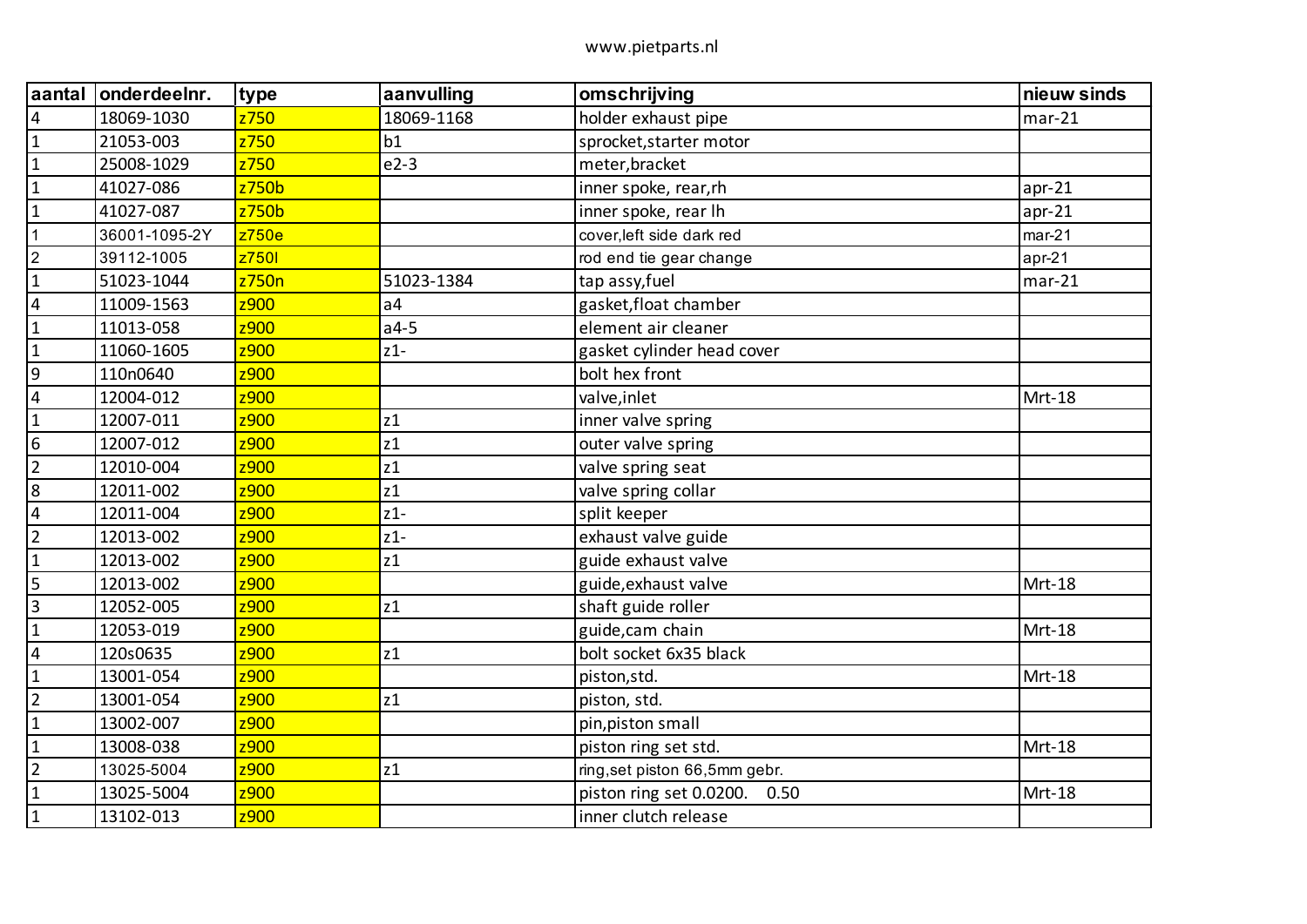| aantal                  | onderdeelnr. | type | aanvulling       | omschrijving              | nieuw sinds |
|-------------------------|--------------|------|------------------|---------------------------|-------------|
|                         | 13129-1214   | z900 |                  | top gear output shaft     | $mar-21$    |
| $\mathbf{1}$            | 13129-1214   | z900 | $z1-$            | top gear output shaft     |             |
| $\mathbf 1$             | 13140-045    | z900 | z1000            | fork selector 4th and top | $mar-21$    |
| $\mathbf{1}$            | 14073-1022   | z900 | z1               | duct, air cleaner         |             |
| $\overline{4}$          | 16021-018    | z900 | z1               | throttle stop adjuster    |             |
| $\mathbf{1}$            | 16115-1062   | z900 | z1-, z650, z1300 | cap.oil filler            |             |
| $\mathbf{1}$            | 16144-002    | z900 |                  | switch, oil pressure      |             |
| $\mathbf{1}$            | 21008-027    | z900 | $z1-$            | contact breaker           |             |
| $\mathbf{1}$            | 21008-028    | z900 | $z1-$            | contact breaker           |             |
| $\mathbf{1}$            | 23026-035    | z900 |                  | lens taillight            |             |
| 9                       | 23050-002    | z900 | $z1-$            | gasket turn signal        |             |
| $\mathbf{1}$            | 23066-015    | z900 | $z1-$            | damper rubber headlight   |             |
| $\mathbf{1}$            | 23066-015    | z900 | z1a-, z650,z1000 | damper rubber             |             |
| $\mathbf{1}$            | 23066-016    | z900 |                  | damper rubber headlight   |             |
| $\mathbf{1}$            | 23072-004    | z900 | a3               | headlamp retainer         |             |
| $\overline{3}$          | 23076-005    | z900 |                  | collar, turn signal       | Mrt-18      |
| $\mathbf{1}$            | 25012-010    | z900 | $z1-$            | cover, speedometer        |             |
| 8                       | 41082-001    | z900 |                  | pin,spring                |             |
| $\mathbf 1$             | 41082-001    | z900 | z1               | pin spring                |             |
| 8                       | 43012-001    | z900 | $z1-$            | spring brake rod          |             |
| $\mathbf{1}$            | 43028-001    | z900 | $z1-$            | diaphragma hrc            |             |
| $\overline{\mathbf{4}}$ | 43049-1071   | z900 | $76 - 77$        | gasket, fuel cock jnt     |             |
| $\overline{2}$          | 43053-002    | z900 | $73 - 75$        | o-ring shaft              |             |
| $\mathbf{1}$            | 43054-002    | z900 | z1-'73-'75       | dust seal, piston         |             |
| $\mathbf 1$             | 43056-003    | z900 | z1               | bleeder, brake            |             |
| $\mathbf{1}$            | 43059-007    | z900 | z1               | hose front brake          |             |
| $\mathbf{1}$            | 43063-001    | z900 | z1               | brake hose bracket        |             |
| $\overline{3}$          | 43064-001    | z900 |                  | grommet, hose bracket     |             |
| $\mathbf{1}$            | 44010-032    | z900 | z650-1000        | rubber, dust fr fork      |             |
| $\mathbf 1$             | 46094-011-21 | z900 | z1,              | holder cutch lever        |             |
| $\overline{3}$          | 51059-008    | z900 |                  | gasket fuel cap           |             |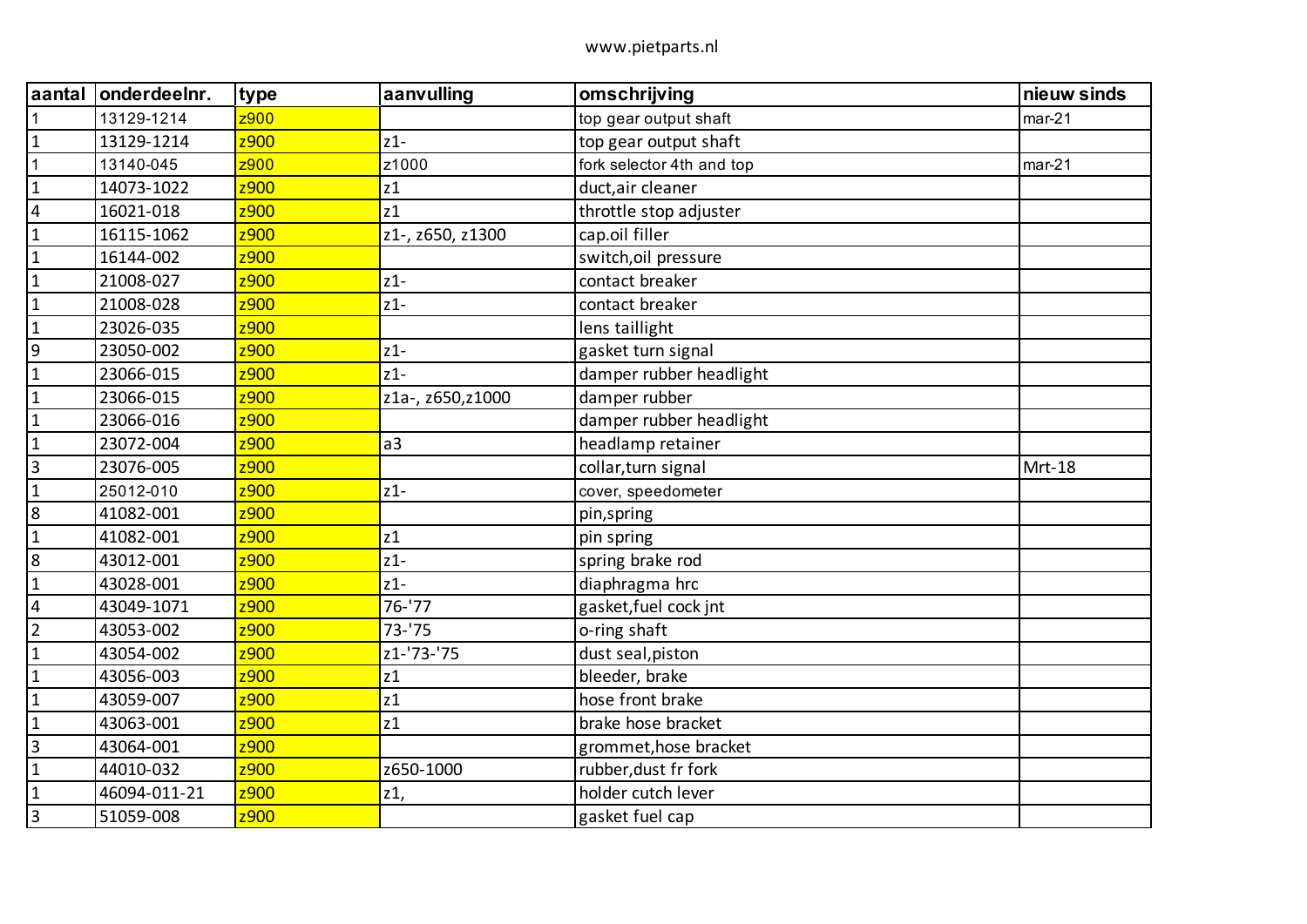| aantal         | onderdeelnr. | type | aanvulling  | omschrijving                     | nieuw sinds |
|----------------|--------------|------|-------------|----------------------------------|-------------|
| $\mathbf{1}$   | 551a0622     | z900 |             | pin, dowel 6x1                   |             |
| $\mathbf{1}$   | 56014-1006   | z900 | z1a,b       | emblem "kawasaki" fuel tank      |             |
| $\mathbf{1}$   | 92001-1074   | z900 | $z1-$       | bolt, oil filter                 |             |
| $\overline{2}$ | 92003-180    | z900 | $z1-$       | bolt, hex head, 10x104           |             |
| 5              | 92003-208    | z900 |             | bolt sprocket fitting 6x11 black |             |
| 6              | 92003-208    | z900 | z1a-, z1000 | bolt, sprocket fixing            |             |
| $\mathbf{1}$   | 92004-048    | z900 |             | stud, footrest bar               |             |
| $\mathbf{1}$   | 92007-031    | z900 | $z1-$       | bolt steerg stem head (chroom    |             |
| $\overline{3}$ | 92018-005    | z900 |             | nut lock emblem 3mm              |             |
| $\mathsf 3$    | 92022-044    | z900 | $h1-h2$     | washer 10.5x26x2 tank/grab rail  |             |
| $\mathbf{1}$   | 92026-092    | z900 | z900-z1000  | washer, plain 22x35.5x1.0        |             |
| $\overline{4}$ | 92027-155    | z900 | z1          | collar                           |             |
| $\mathbf{1}$   | 92027-159    | z900 | $z1-$       | engine mount collar              |             |
| 10             | 92027-162    | z900 | z1          | collar rear fender               |             |
| $\overline{3}$ | 92027-211    | z900 | $z1-$       | collar meter                     |             |
| $\overline{2}$ | 92036-021    | z900 |             | piston pin circlip               |             |
| $\overline{2}$ | 92036-023    | z900 | z1          | circlip valve guide              |             |
| $\overline{3}$ | 92042-007    | z900 | z1          | pin dowel 6,3x8x14               |             |
| 9              | 92042-016    | z900 | $h1-h2$     | pin, dowel 6mm                   |             |
| $\overline{3}$ | 92043-087    | z900 | z1000       | pin starter motor                |             |
| $\mathbf{1}$   | 92049-004    | z900 |             | shift shaft seal sb12205         |             |
| $\mathbf{1}$   | 92049-004    | z900 |             | seal gear change shaft seal      |             |
| $\mathbf{1}$   | 92050-047    | z900 | $z1-$       | oil s25407r                      |             |
| $\mathbf{1}$   | 92050-075    | z900 | $z1-$       | oil seal                         |             |
| $\mathbf{1}$   | 92050-075    | z900 | z1          | oil seal                         |             |
| 5              | 92055-049    | z900 |             | 0-ring 31,7x2,4mm                |             |
| 25             | 92055-049    | z900 | z1          | o-ring 31,7x2,4mm                |             |
| $\mathbf{1}$   | 92066-021    | z900 |             | plug oil way                     |             |
| $\mathbf 1$    | 92075-015    | z900 | z1          | damper rubb main stnd            |             |
| $9\,$          | 92075-078    | z900 | z1          | damper,rubber                    |             |
| 5              | 92075-112    | z900 |             | damper rubber tail lamp          |             |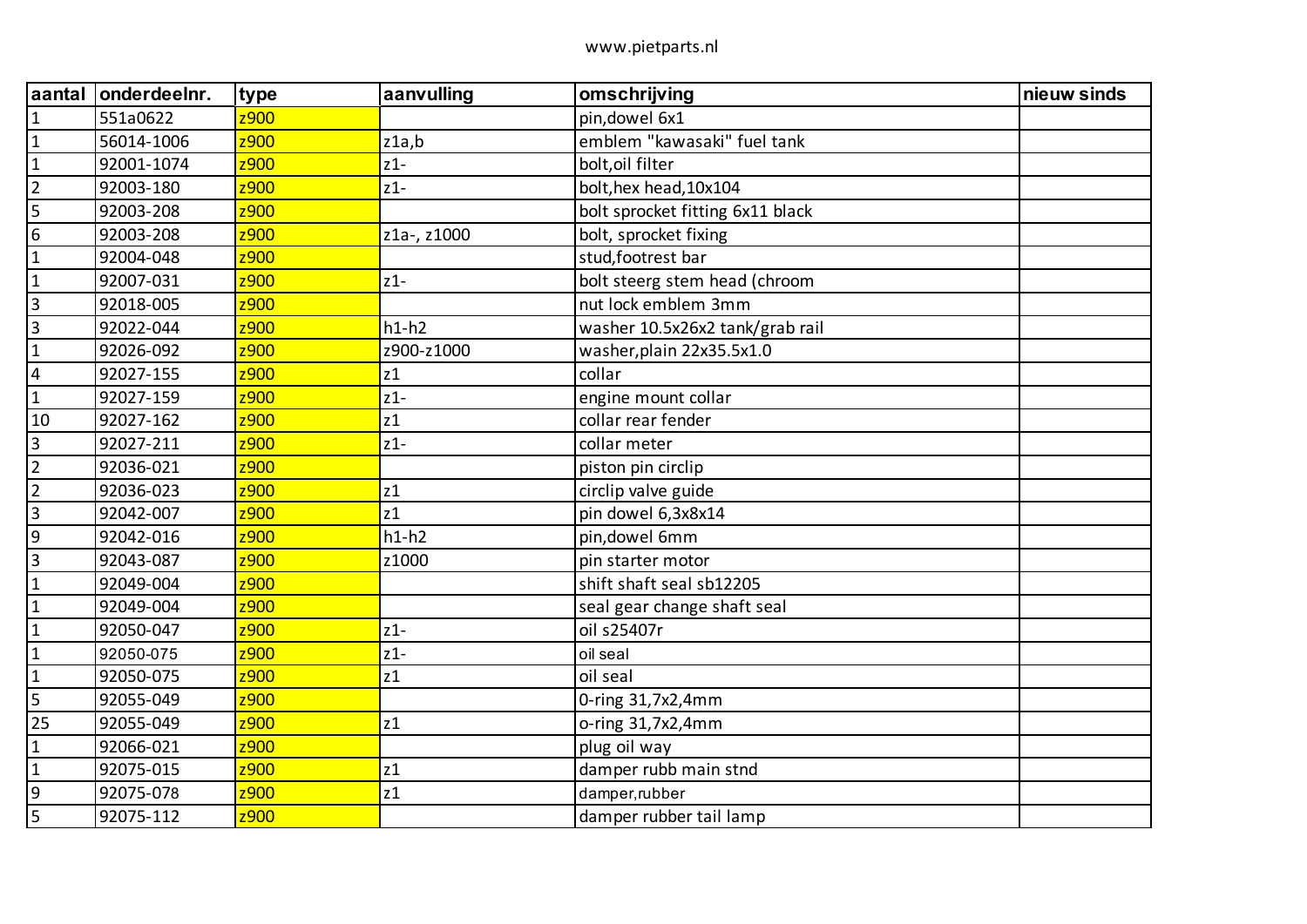| aantal           | onderdeelnr. | type       | aanvulling             | omschrijving                 | nieuw sinds |
|------------------|--------------|------------|------------------------|------------------------------|-------------|
| $\mathbf{1}$     | 92075-123    | z900       | z650-1000              | damper rub                   |             |
| $\mathbf{1}$     | 92075-192    | z900       |                        | damper rubber                |             |
| $\mathbf{1}$     | 92081-107    | z900       | z1-'73-'75, z650, 1000 | tensioner spring             |             |
| $\mathbf{1}$     | 92083-021    | z900       | $z1-$                  | spring change pedal return   |             |
| $\overline{3}$   | 92083-028    | z900       | z1300                  | spring change pedal return   |             |
| $\mathbf{1}$     | 11061-1082   | z900       | $z1-$                  | gasket, generator            |             |
| $\mathbf{1}$     | 16046-005    | z900       | z1-, z650, z1300       | screw                        |             |
| $\boldsymbol{8}$ | 110n0610     | z900       | "76-"78                | bolt hex head 6x10 chroom    |             |
| $\overline{4}$   | 11023-006    | z900-1000  | $z1-$                  | gasket, head cover (vesrah)  |             |
| $\overline{2}$   | 112n1-035    | z900-1000  |                        | bolt upset                   |             |
| $\mathbf{1}$     | 11009-1029   | z900-z1000 |                        | oil pump gasket              |             |
| 8                | 110n0-610    | z900-z1000 | z1, z1000              | bolt hex head 6x10           |             |
| $\mathbf 1$      | 13089-022    | z900-z1000 | z1                     | clutch plate, steel          |             |
| $\mathbf{1}$     | 13136-042    | z900-z1000 | z1                     | top gear driveshaft          |             |
| $\mathbf{1}$     | 14045-015    | z900-z1000 | $z1-$                  | gasket chain crankcase cover |             |
| $\mathbf{1}$     | 21167-002    | z900-z1000 | z1                     | starter motor gear           |             |
| $\mathbf{1}$     | 21167-003    | z900-z1000 | z1                     | starter clutch gear          |             |
| $\mathbf{1}$     | 33032-036    | z900-z1000 | z1                     | swing arm pivot shaft        |             |
| $\mathbf 1$      | 44033-072    | z900-z1000 | $a1-$                  | fork cover, Ih               |             |
| $\overline{4}$   | 92003-104    | z900-z1000 |                        | bolt, socket, 8x16, 120p0816 |             |
| $\overline{3}$   | 92014-014    | z900-z1000 | z1                     | screw, slotted, 8x25         |             |
| $\mathbf{1}$     | 92028-1124   | z900-z1000 | $z1-$                  | bushing, top gear            |             |
| $\mathbf{1}$     | 92049-1048   | z900-z1000 | z1                     | oil seal, sc22325            |             |
| 8                | 92075-174    | z900-z1000 | z1                     | fender cover, rubber         |             |
| 8                | 92081-069    | z900-z1000 | z1                     | clutch release spring        |             |
| 5                | 92081-110    | z900-z1000 | z1                     | spring                       |             |
| 5                | 92122-001    | z900-z1000 | z1                     | (rol)<br>pin                 |             |
| $\overline{7}$   | 16054-005    | z900.      | z1                     | washer lock carburator       |             |
| $\mathbf{1}$     | 11009-1378   | zg1000     | $a1-$                  | gasket, head                 |             |
| $\mathbf{1}$     | 11009-1505   | zg1000     | $a1-$                  | gasket, cylinder base        |             |
| $\mathbf{1}$     | 11009-1505   | zg1000     | $a1-$                  | gasket, cylinder base        |             |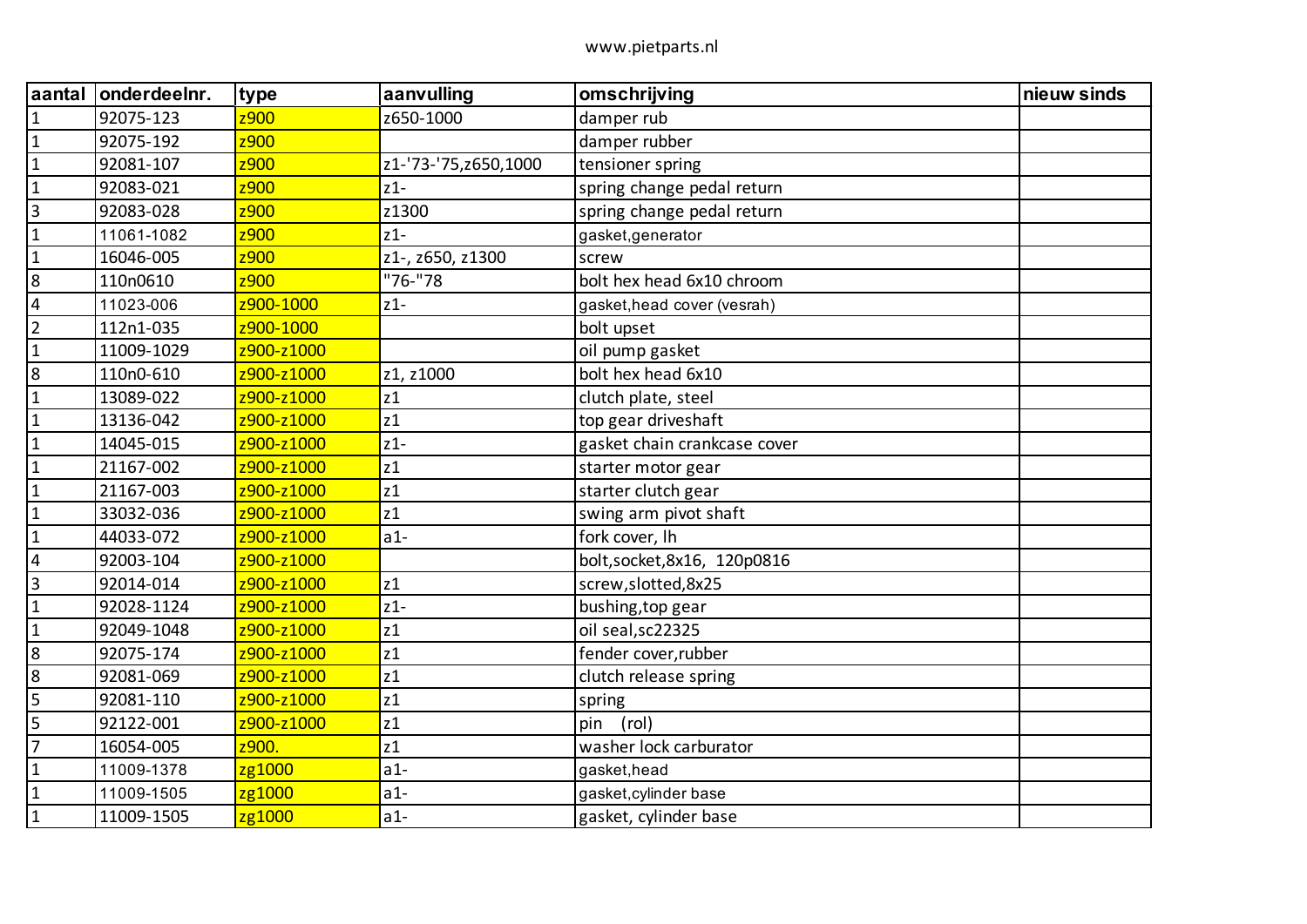| aantal                  | onderdeelnr.  | type   | aanvulling      | omschrijving                   | nieuw sinds |
|-------------------------|---------------|--------|-----------------|--------------------------------|-------------|
| $\mathbf{1}$            | 11009-1860    | zg1000 | $a1-$           | gasket, clutch crankcase cover |             |
| $\mathbf{1}$            | 11009-1861    | zg1000 | 86-'94          | gasket, breather               |             |
| $\mathbf 1$             | 11044-1908    | zg1000 |                 | bracket upper cowling          | jan-21      |
| $\mathbf{1}$            | 11060-1695    | zg1000 |                 | gasket pulsing cover           |             |
| $\overline{3}$          | 12004-1085    | zg1000 | $87 - 88$       | valve, inlet                   |             |
| $\mathbf{1}$            | 12048-1113    | zg1000 |                 | tensioner assy                 |             |
| $\mathbf{1}$            | 12048-1113    | zg1000 | gtr1000         | tensioner assy                 |             |
| $\overline{\mathbf{4}}$ | 13008-1066    | zg1000 | 86-             | piston ring set std.           |             |
| $\mathbf 1$             | 14024-1225-t8 | zg1000 |                 | cover, seat cover Ih           | Mrt-18      |
| $\mathbf{1}$            | 14024-1226-t8 | zg1000 |                 | cover, seat cover rh           | Mrt-18      |
| $\mathbf{1}$            | 21007-5017    | zg1000 |                 | rotor, lock tank cap           | Mrt-18      |
| $\mathbf{1}$            | 28012-1052    | zg1000 |                 | reflector reflex               |             |
| $\mathbf{1}$            | 34028-1198    | zg1000 | 86-             | step fr Ih                     | jan-21      |
| $\mathbf{1}$            | 34028-1207    | zg1000 | 86-             | step rr rubber                 |             |
| $\overline{2}$          | 35011-1299    | zg1000 | a1              | stay, bag                      |             |
| $\mathbf{1}$            | 41078-1061    | zg1000 | gtr1000 '86-'93 | meter gear case assy           |             |
| $\mathbf{1}$            | 43020-1055    | zg1000 | $a1-$           | piston, comp.brake, clutch     |             |
| $\mathbf{1}$            | 43020-1067    | zg1000 | $a1-$           | piston brake complete, rear    |             |
| $\mathbf{1}$            | 43059-1401    | zg1000 | a2-a5 '87-'90   | brake hose, front (remslang)   |             |
| $\mathbf{1}$            | 46003-1246    | zg1000 |                 | handle, Ih                     | Mrt-18      |
| $\overline{5}$          | 46003-1247    | zg1000 |                 | handle,rh                      | Mrt-18      |
| $\mathbf{1}$            | 46091-1494    | zg1000 | gtr1000         | housing assy control rh        |             |
| $\mathbf{1}$            | 53044-1192    | zg1000 |                 | trim                           | jan-21      |
| $\mathbf{1}$            | 555a0410      | zg1000 |                 | pin,spring                     |             |
| $\mathbf{1}$            | 56001-1334    | zg1000 | "86 gtr1000     | mirror assy rh                 |             |
| $\mathbf{1}$            | 59071-1103    | zg1000 |                 | joint                          |             |
| 5                       | 92002-1912    | zg1000 |                 | bolt 6x25 black                |             |
| $\overline{4}$          | 92015-1180    | zg1000 |                 | nut, flanged 10mm black        |             |
| 3                       | 92022-1818    | zg1000 |                 | washer 6x16x1                  |             |
| $\mathbf 1$             | 92026-1306    | zg1000 |                 | spacer 25x45x2.0               |             |
| $\overline{2}$          | 92037-1537    | zg1000 |                 | clamp power chamber            |             |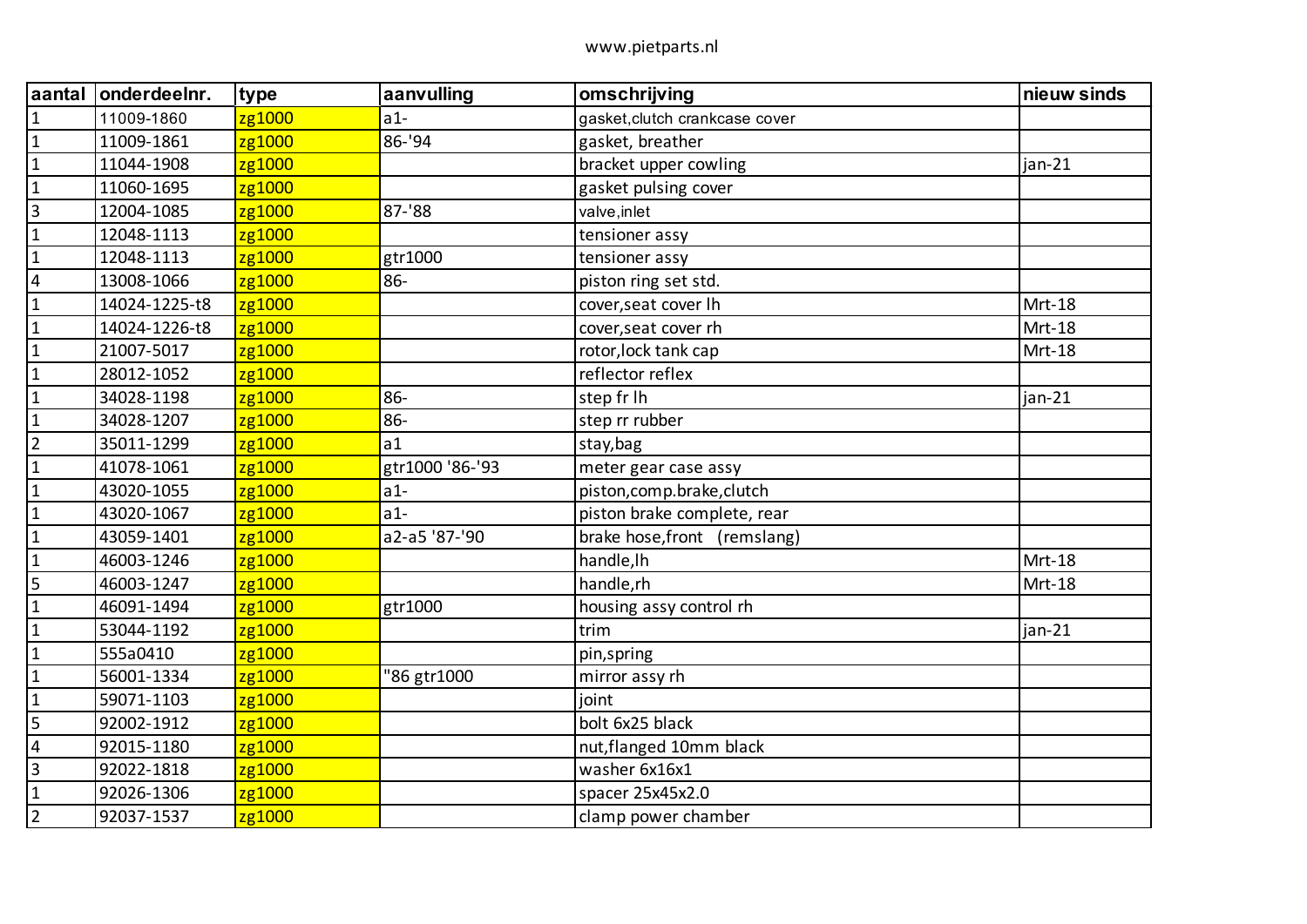| aantal                  | onderdeelnr. | type   | aanvulling          | omschrijving                  | nieuw sinds |
|-------------------------|--------------|--------|---------------------|-------------------------------|-------------|
| $\overline{2}$          | 92042-031    | zg1000 |                     | pin, dowel 12x14              |             |
| $\mathbf{1}$            | 92049-1416   | zg1000 |                     | seal oil water pump           | $jan-21$    |
| $\overline{2}$          | 92055-1229   | zg1000 |                     | o-ring 78mm                   |             |
| $\mathbf{1}$            | 92059-1391   | zg1000 | $a1-$               | tube, breather                |             |
| $\mathbf{1}$            | 92059-1977   | zg1000 |                     | tube 4x10x70                  | $jan-21$    |
| $\mathbf{1}$            | 92066-1183   | zg1000 | $a1-$               | plug, sensor water (gebruikt) |             |
| $\mathbf{1}$            | 92075-1698   | zg1000 | $a1-$               | damper, signal lamp           |             |
| $\mathbf{1}$            | 92077-1017   | zg1000 | 86-                 | knob, reset trip              |             |
| $\mathbf 1$             | 99996-1307   | zg1000 | a1,                 | spring leaf                   |             |
| $\overline{\mathbf{4}}$ | 11009-1555   | zg1200 | voyager "86-"90     | gasket, cover lh              |             |
| $\overline{4}$          | 11009-1556   | zg1200 | voyager "86-"90     | gasket, clutch cover          |             |
| $\overline{\mathbf{4}}$ | 11009-1558   | zg1200 | voyager "86-"90     | gasket, oil pan               |             |
| $\mathbf{1}$            | 11009-1559   | zg1200 | ;86- (voyager)      | gasket, cilinderhead cover    |             |
| $\sqrt{4}$              | 11009-1616   | zg1200 | voyager "86-"90     | gasket, gear case             |             |
| $\mathbf{1}$            | 11060-1100   | zg1200 | voyager             | gasket, breather body         |             |
| $\mathbf{1}$            | 13091-1432   | zg1200 |                     | holder rr                     |             |
| $\mathbf{1}$            | 13187-1056   | zg1200 |                     | plate clutch operatin         | $jan-21$    |
| $\overline{2}$          | 21040-1054   | zg1200 | voyager, gtr1000'86 | spring, brush                 |             |
| $\mathbf{1}$            | 27010-1166   | zg1200 |                     | switch turn signal op         |             |
| $\mathbf{1}$            | 27010-1185   | zg1200 | voyager, en500      | switch, brake                 |             |
| $\mathbf{1}$            | 39170-1064   | zg1200 |                     | tensioner comp                |             |
| $\mathbf{1}$            | 46092-1130   | zg1200 |                     | lever grip clutch             | $jan-21$    |
| $\sqrt{4}$              | 53009-1062   | zg1200 |                     | hinge side bag                |             |
| $\mathbf{1}$            | 27016-1005   | zg1300 |                     | lock, assy steering           | $mar-21$    |
| $\mathbf{1}$            | 46092-1026   | zg1300 | $a1-a5$             | lever grip master cyl         |             |
| $\mathbf{1}$            | 52005-1060   | zg1300 | $a1-a5$             | gauge fuel                    |             |
| $\mathbf 1$             | 56014-1031   | zg1300 |                     | emblem base fuel Ih           | jan-21      |
| $\overline{2}$          | 92075-174    | zg1300 |                     | rubber fender cover           |             |
| $\mathbf{1}$            | 14024-1364   | zl1000 | $a1-a2$             | cover fueltank rh             | jan-21      |
| $\mathbf{1}$            | 14073-1274   | zl1000 |                     | duct #2 #4                    |             |
| $\mathbf 1$             | 49107-1067   | zl1000 | eliminator          | cover, exhaust                |             |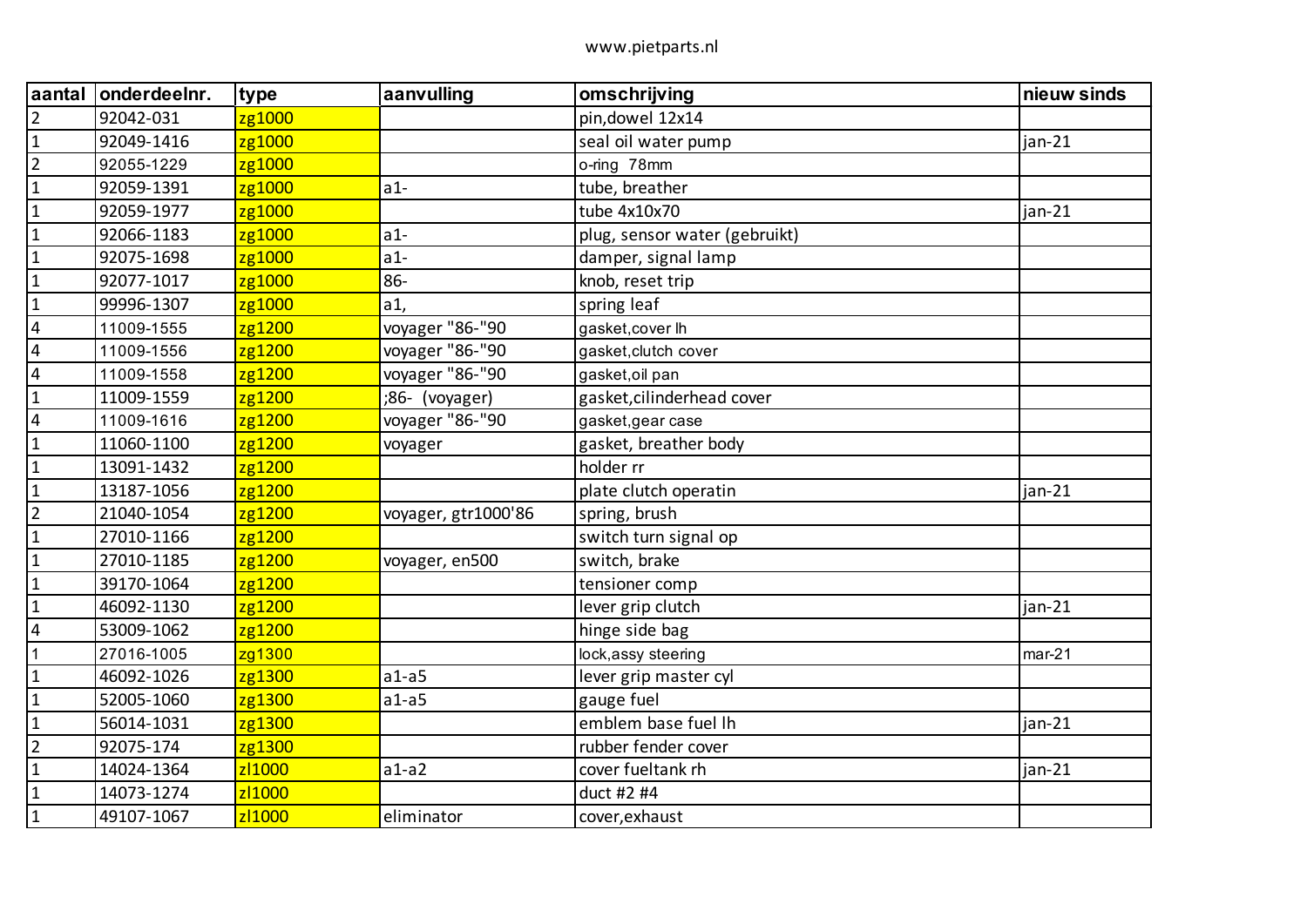| aantal           | onderdeelnr. | type           | aanvulling     | omschrijving               | nieuw sinds |
|------------------|--------------|----------------|----------------|----------------------------|-------------|
| $\mathbf 1$      | 23036-1107   | zl1000a1       |                | bracket tail lamp          | $apr-21$    |
| $\overline{3}$   | 11060-1098   | zl600          | zg1200 voyager | gasket, pulsing coil cover |             |
| $\overline{2}$   | 11060-1148   | zl600          | zx600          | gasket clutch cover        |             |
| $\mathbf{1}$     | 11060-1150   | z 600          | zx600 ninja    | gasket, generator cover    |             |
| $\mathbf{1}$     | 13102-1072   | zl600          |                | release comp clutch        |             |
| $\mathbf{1}$     | 14024-1244   | z1600          | 86-            | cover, lh                  |             |
| $\mathbf{1}$     | 14031-1192   | zl600          | "86-"87        | cover generator            |             |
| $\mathbf{1}$     | 36001-1332   | z1600          |                | cover, side Ih ebony       | Mrt-18      |
| $\overline{2}$   | 44013-1399   | zl600          | 96-'97         | fork, inner pipe           |             |
| $\overline{2}$   | 92001-1727   | zl600          |                | bolt, master cylinder      |             |
| $6\phantom{1}6$  | 92033-1151   | z1600          |                | ring, snap, piston pin     |             |
| $\mathbf{1}$     | 92049-1084   | zl600          |                | seal, oil, sc28438         |             |
| $\boldsymbol{6}$ | 92071-1144   | zl600          |                | grommet                    |             |
| $\mathbf{1}$     | 34028-1164   | z1600-1000     |                | step, front, rubber        |             |
| $\overline{4}$   | 132E0835     | z1600-900      |                | bolt, flanged chroom       |             |
| $\mathbf{1}$     | 34028-1163   | z1600-900      |                | step fr.rh                 |             |
| $\mathbf{1}$     | 14024-1096   | z1600-z11000   |                | cover (huis km-teller)     |             |
| $\mathbf{1}$     | 11060-1148   | zl750          | eliminator     | gasket 2x600               |             |
| $\mathbf 1$      | 16021-1101   | zl900          |                | screw, throttle stop       |             |
| $\overline{2}$   | 49078-1068   | zl900          |                | spring engine valve        |             |
| $\mathbf{1}$     | 54012-1270   | zl900          | 85-'86         | cable, throttle, openin    |             |
| $\mathbf{1}$     | 92055-1266   | zl900          |                | o-ring, 33mm               |             |
| $\overline{2}$   | 92150-1447   | zl900          |                | bolt                       |             |
| $\mathbf{1}$     | 46092-1129   | zl900 - zl1000 |                | lever grip clutch          | $mar-21$    |
| $\mathbf 1$      | 27010-1314   | $z$ 1900 ao    |                | switch, starter            | $mar-21$    |
| $\mathbf{1}$     | 11009-1505   | zl900-1000     | $a1-$          | gasket, cylinder base      |             |
| $\mathbf{1}$     | 46092-1121   | zl900-1000     |                | lever grip front brake     | jan-21      |
| $\mathbf{1}$     | 92002-1612   | zl900-1000     |                | bolt 6x25 chrome           |             |
| $\mathbf{1}$     | 11009-1037   | zn1300         |                | gasket fuelgauge           |             |
| $\mathbf{1}$     | 11034-1485   | zn1300         |                | bracket cowling fit        | $mar-21$    |
| $\mathbf{1}$     | 14024-1187   | zn1300         |                | cover, frame grip          | $mar-21$    |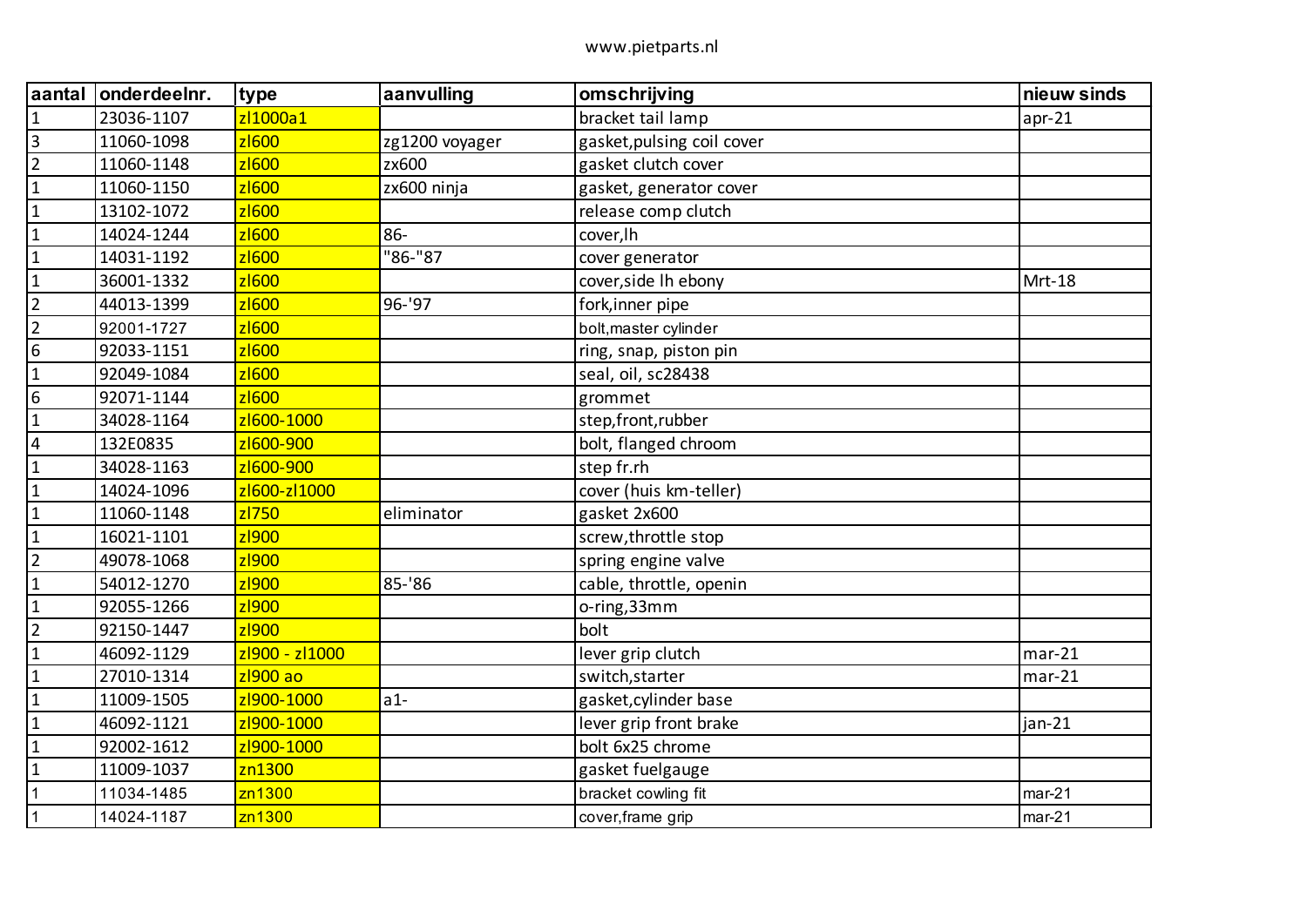| aantal         | onderdeelnr.  | type        | aanvulling | omschrijving                | nieuw sinds |
|----------------|---------------|-------------|------------|-----------------------------|-------------|
| $\mathbf{1}$   | 27010-1152    | zn1300      |            | switch brake lamp           |             |
| $\mathbf{1}$   | 27010-1235    | zn1300      | $a1-$      | switch magnetic             |             |
| $\mathbf{1}$   | 27034-1006    | zn1300      | voyager    | starter relay               |             |
| $\mathbf{1}$   | 43028-1029    | zn1300      |            | diaphragm master cyli       |             |
| $\mathbf{1}$   | 46092-1102    | zn1300      | $a1-$      | lever grip front brake      | jan-21      |
| $\mathbf{1}$   | 49019-1001    | zn1300      | voyager    | filter fuel                 |             |
| $\mathbf{1}$   | 59026-1027    | zn1300      |            | coil pulsing                |             |
| 5              | 92160-1485    | zr1000      | zxr750     | damper shock rr hub         | $apr-21$    |
| $\mathbf{1}$   | 34003-1327    | zr1000-1100 |            | holder step                 | $apr-21$    |
| $\mathbf{1}$   | 11009-1982    | zr1100      |            | gasket                      |             |
| $\mathbf{1}$   | 11009-1982    | zr1100      |            | gasket                      |             |
| $\mathbf{1}$   | 26011-1532    | zr1100      |            | wire lead battery -         |             |
| $\mathbf{1}$   | 41064-1055    | zr1100      |            | receiver speedometer        |             |
| $\mathbf{1}$   | 43059-1858    | zr1100      | zephyr     | hose, brake front upper     |             |
| $\mathbf{1}$   | 92049-1246    | zr1100      |            | seal oil hscy28417          |             |
| $\mathbf{1}$   | 92049-1247    | zr1100      |            | seal oil hscy25417          |             |
| $\mathbf{1}$   | 11061-1093    | zr1200      |            | gasket transmission c       |             |
| $\mathbf{1}$   | 54012-0020    | zr1200      |            | cable throttle closin       |             |
| $\mathbf{1}$   | 11060-1811    | zr550       | zephyr     | gasket, head cover          |             |
| $\overline{4}$ | 13024-1010a   | zr550       | zephyr     | ring, set piston            |             |
| $\mathbf{1}$   | 13025-1010a   | zr550       |            | ring, set piston 0.25       |             |
| $\mathbf{1}$   | 14025-1700    | zr550       | zephyr     | cover, mission              |             |
| $\mathbf{1}$   | 21039-1062    | zr550       |            | brush, carbon assy          | $apr-21$    |
| $\mathbf{1}$   | 25008-1171    | zr550       |            | bracket speedometer         | $apr-21$    |
| 1              | 25008-1185    | zr550       |            | bracket tachometer          | $apr-21$    |
| $\mathbf{1}$   | 92057-1290    | zr550       | kz550      | chain , cam, 82rh 2015-14   |             |
| $\mathbf{1}$   | 92066-1401    | zr550       |            | plug                        |             |
| $\mathbf 1$    | 92049-1343    | zr550       |            | oil seal front fork outer   | $apr-21$    |
| $\mathbf{1}$   | 13042-1077    | zr550-750   | zephyr     | weight, handle              |             |
| $\mathbf{1}$   | 23005-1102-21 | zr550-750   | zephyr     | body, comp headlight        |             |
| $\mathbf 1$    | 23006-1020    | zr550-750   |            | rim headlight chrome plated |             |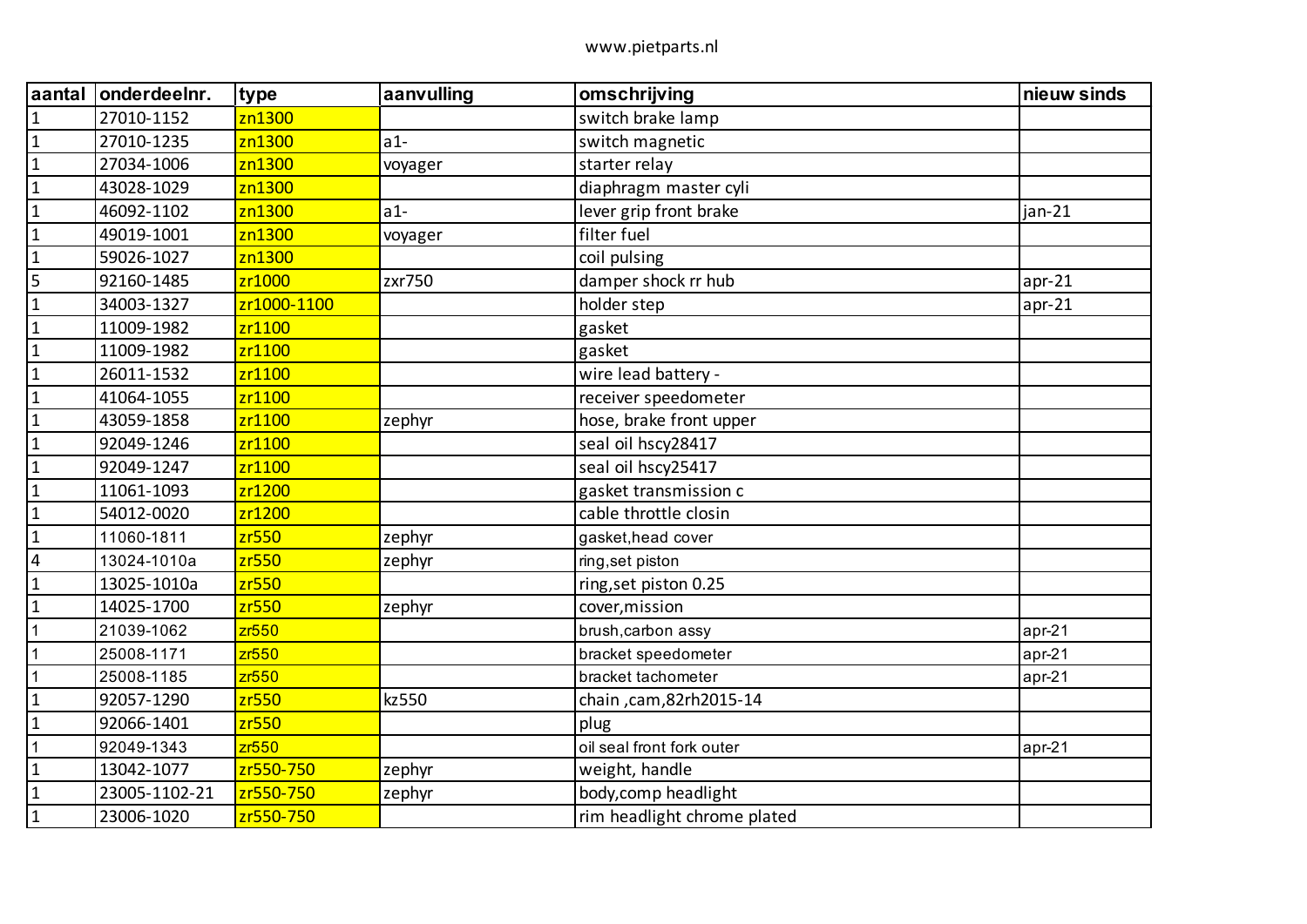| aantal                  | onderdeelnr.  | type            | aanvulling         | omschrijving                         | nieuw sinds |
|-------------------------|---------------|-----------------|--------------------|--------------------------------------|-------------|
| $\mathbf{1}$            | 54012-1387    | zr550-750       |                    | cable throttle closin                |             |
| $\overline{4}$          | 92043-1546    | zr550-750       |                    | pin oil line                         |             |
| 1                       | 92160-1280    | zr550-750       | zephyr             | damper meter                         | $apr-21$    |
| $\mathbf{1}$            | 11060-1747    | zr750           | 91-92 zephyr       | gasket head cover                    |             |
| $\mathbf{1}$            | 16009-1647    | zr750           | zephyr             | needle jet n52s                      |             |
| $\mathbf{1}$            | 42036-1264    | zr750           | zephyr             | swing arm sleeve, I=237              |             |
| $\mathbf{1}$            | 43034-1053    | zr750           | zephyr             | holder, brake master cilinder        |             |
| $\mathbf{1}$            | 46092-1162    | zr750           |                    | lever grip clutch                    |             |
| $\mathbf{1}$            | 56050-1884    | zr750           |                    | emblem side cover                    | $mar-21$    |
| 3                       | 92160-1458    | zr750           |                    | damper shock rr hub                  |             |
| $\overline{2}$          | 92075-1737    | zr750-1100      |                    | seat damper                          |             |
| $\mathbf{1}$            | 53001-1907-ma | zr750f1         | zephyr "99-        | seat, assy dual black                |             |
| $\overline{2}$          | 11050-1119    | zrx1100         | 99-'00             | bracket, head lamp body              |             |
| $\mathbf{1}$            | 14090-1603    | zrx1100         | $c3-4$             | cover, speedo/tachometer<br>(chroom) |             |
| $\mathbf{1}$            | 54012-0015    | zrx1100         |                    | cable throttle openin                |             |
| 3                       | 92055-1465    | zrx1100         |                    | o-ring 82,6x2,4                      |             |
| 1                       | 92049-1496    | zrx1100         | zr1100             | oil seal front fork outer            | $apr-21$    |
| $\mathbf{1}$            | 16073-1062    | zrx1100-1200    |                    | insulator                            | $apr-21$    |
| 3                       | 92200-1013    | zrx1200         |                    | washer                               |             |
| $\overline{2}$          | 27034-1006    | $\overline{ZX}$ | zx750-1100 '83-'87 | starter relay                        |             |
| $\overline{\mathbf{4}}$ | 13001-1348    | $zx-6$          |                    | piston, std.                         | Mrt-18      |
| $\mathbf{1}$            | 12048-1159    | $zx-6r$         | 98-'99             | tensioner assy                       |             |
| $\mathbf{1}$            | 14073-1540    | $zx-7$          |                    | duct, air intake                     | Mrt-18      |
| $\mathbf{1}$            | 14090-1267    | $zx-7$          |                    | cover, inner cowling fr upper        | Mrt-18      |
| $\mathbf 1$             | 39130-1071    | $zx-7$          |                    | spring, leaf                         | Mrt-18      |
| $\mathbf{1}$            | 92143-1227    | $zx-7$          |                    | collar swing arm                     |             |
| $\mathbf 1$             | 11060-1702    | $zx-7r$         |                    | gasket breather cover                |             |
| $\mathbf{1}$            | 18110-1056    | $zx-7r$         | zxr750             | body, end muffler                    |             |
| $\mathbf 1$             | 41080-1408-ff | $zx-7r$         |                    | disc, front gray                     |             |
| $\mathbf 1$             | 92170-1230    | $zx-7r$         |                    | clamp cowling lower                  |             |
| $\overline{2}$          | 11004-1181    | zx10            |                    | gasket, head                         |             |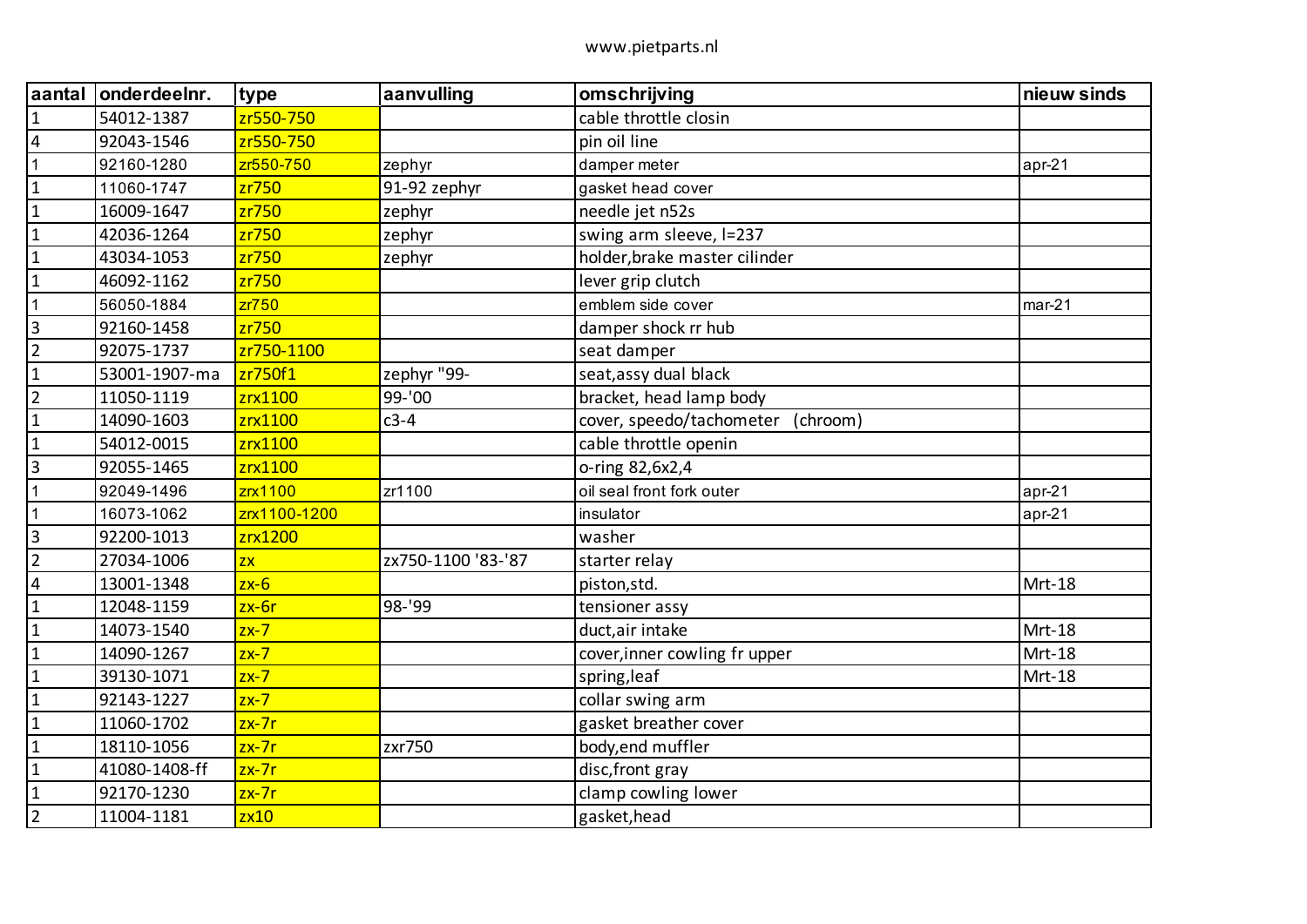| aantal                  | onderdeelnr. | type | aanvulling | omschrijving                   | nieuw sinds |
|-------------------------|--------------|------|------------|--------------------------------|-------------|
| $\mathbf{1}$            | 11012-1654   | zx10 |            | cap inner cowling rh           |             |
| $\mathbf{1}$            | 11060-1635   | zx10 |            | gasket exhaust pipe            |             |
| $\mathbf{1}$            | 14024-1124   | zx10 | "86-"87    | cover, upper cowling           |             |
| $\mathbf{1}$            | 14024-1643   | zx10 | 88-'90     | inner, cowling cover, rh       |             |
| $\overline{4}$          | 14024-1661   | zx10 | 88         | cover, trim end                |             |
| $\overline{2}$          | 14024-1730   | zx10 |            | cover, trim end                |             |
| $\overline{2}$          | 14073-1344   | zx10 |            | duct, cil. 1&2                 |             |
| $\overline{2}$          | 14073-1345   | zx10 |            | duct, cil.3&4                  |             |
| $\overline{\mathbf{4}}$ | 16065-1182   | zx10 | $b1-$      | carburator holder              |             |
| $\mathbf{1}$            | 32109-1233   | zx10 |            | grip, frame                    | Mrt-18      |
| $\mathbf{1}$            | 41064-1054   | zx10 |            | receiver speedometer           | jan-21      |
| $\mathbf{1}$            | 42036-1238   | zx10 |            | sleeve, rear axle rh           |             |
| $\mathbf{1}$            | 43020-1055   | zx10 | 88-        | piston-comp-brake,clu          |             |
| $\mathbf{1}$            | 43078-1063   | zx10 | "86-"87    | reservoir                      |             |
| $\mathbf{1}$            | 49054-1060   | zx10 |            | thermostaat (used?)            |             |
| $\mathbf{1}$            | 53045-1053   | zx10 |            | hook assy tool box             |             |
| $\mathbf{1}$            | 54017-1089   | zx10 | 88-'90     | cable, starter                 |             |
| $\mathbf{1}$            | 55020-1307   | zx10 | "88-"90    | guard, chain                   |             |
| $\overline{2}$          | 92005-1179   | zx10 |            | fitting t type                 | $jan-21$    |
| $\mathbf{1}$            | 92009-1534   | zx10 |            | $(92009 - 1666)$<br>screw,5x40 |             |
| $\boldsymbol{6}$        | 92026-1361   | zx10 | 88         | rear hub coupling spacer       |             |
| $\mathbf{1}$            | 92027-1263   | zx10 |            | rear axle collar, l=31         |             |
| $\mathbf{1}$            | 92033-1177   | zx10 |            | snap ring 50 mm                |             |
| $\mathbf{1}$            | 92049-1313   | zx10 |            | seal, oil                      |             |
| $\mathbf{1}$            | 92072-1235   | zx10 |            | band chain lock                | $jan-21$    |
| $\mathbf{1}$            | 92075-1666   | zx10 |            | damper, chain                  |             |
| $\overline{2}$          | 92150-1216   | zx10 |            | bolt connecting rod 8mm        |             |
| $\mathbf{1}$            | 92170-1046   | zx10 |            | clamp, cable (black)           |             |
| $\mathbf{1}$            | 92190-1160   | zx10 |            | tube 8x13x45                   |             |
| $\mathbf 1$             | 92200-1234   | zx10 | $b1-$      | washer, toothed 23.9x45x1,0    |             |
| $\overline{7}$          | 11012-1453   | zx10 | a1         | cap plug                       |             |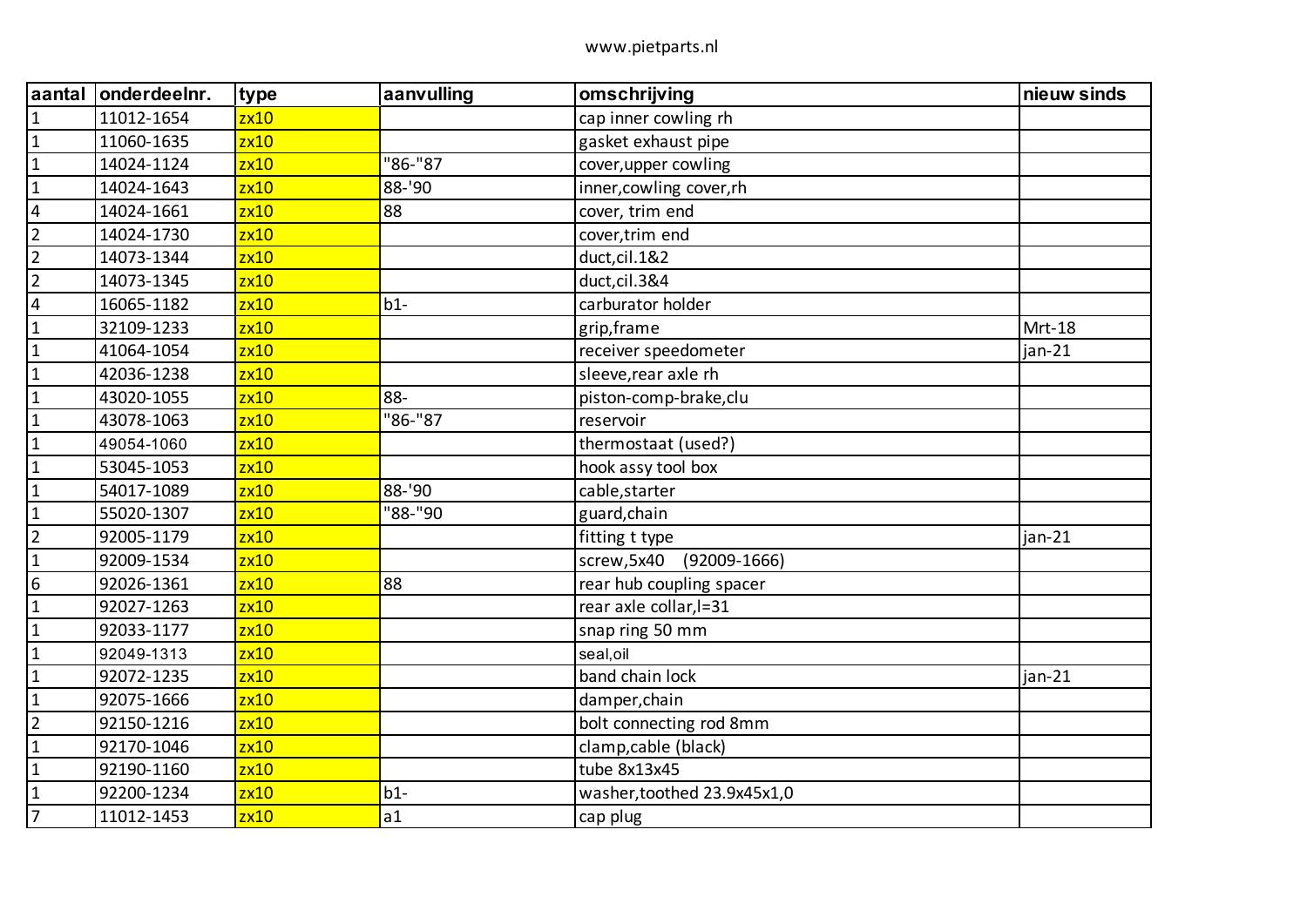| laantal         | onderdeelnr.  | type        | aanvulling          | omschrijving                          | nieuw sinds |
|-----------------|---------------|-------------|---------------------|---------------------------------------|-------------|
| $\overline{2}$  | 53045-1053    | zx10        |                     | hook assy tool box                    | $jan-21$    |
| $\overline{1}$  | 11009-1724    | zx10-11     | 88-, gpz1100        | gasket, head cover                    |             |
| $\overline{3}$  | 92055-1366    | zx10-11     | gtr1000             | o-ring 70,6x2,4                       |             |
| $\mathbf{1}$    | 14069-1054    | $zx10-zx11$ | 88-'99              | breather                              |             |
| $\overline{1}$  | 92022-1355    | $zx10-zx11$ | 83-'93              | washer                                |             |
| $\overline{1}$  | 92150-1114    | zx10-zx11   |                     | bolt, bank sensor                     |             |
| $\overline{1}$  | 11044-1175    | zx1000      | a1-a2 ninja '86-'87 | bracket, cowling upper                |             |
| $\mathbf 1$     | 14024-1721    | zx1000      | $a1-$               | cover lh                              | jan-21      |
| $\overline{1}$  | 14025-1806    | zx1000      | gpz1000rx           | cover lh                              |             |
| $\overline{1}$  | 49054-1060    | zx1000      |                     | thermostat                            |             |
| 13              | 11012-1453    | zx1000r     | ninja '86-'87       | cap., plug                            |             |
| $\overline{2}$  | 92049-1251    | zx1000r     | 86-'87, z1000st     | oil-seal front fork                   |             |
| $\mathbf{1}$    | 11012-1751-6z | zx11        |                     | cap, miiror black (dopje)             |             |
| $\mathbf{1}$    | 35004-1309    | zx11        | 98                  | voor-spatbord black (small scratches) |             |
| $\overline{1}$  | 35011-1521-10 | zx11        |                     | stay, rr, lh black                    |             |
| $\overline{1}$  | 53003-123-ma  | zx11        | "93                 | leather, rear seat black              |             |
| $6\overline{6}$ | 53004-1075    | zx11        | 90-'99              | mat                                   |             |
| $\overline{4}$  | 92066-1277    | zx11        |                     | plug, pin chroom handlebar            |             |
| $\overline{2}$  | 92170-1186    | zx11        |                     | clamp, cable                          | Mrt-18      |
| $\overline{1}$  | 11012-1459    | zx1100      |                     | cap, swing arm bracket chroom         |             |
| $\overline{1}$  | 27016-5165    | zx1100      | $c1-$               | seat lock assy, 27016-5166            |             |
| $\mathbf{1}$    | 35011-1417-10 | zx1100      |                     | stay step holder rh b                 |             |
| $\overline{1}$  | 35011-1640    | zx1100      |                     | stay, rr Ih grab rail silver          | Mrt-18      |
| $\overline{1}$  | 92092-1013    | zx1100      |                     | bushing rubber muffler                |             |
| $\mathbf{1}$    | 92200-1273    | zx1100      |                     | washer 16x41x4,5                      |             |
| $\overline{1}$  | 11060-1905    | zx12r       |                     | gasket, head cover                    |             |
| $\overline{1}$  | 56052-1615    | zx12r       |                     | 2002 mark lwr cowling rh z            | $jan-21$    |
| $\mathbf{1}$    | 92015-1844    | zx12r       |                     | nut castle 24mm                       | $jan-21$    |
| $\overline{1}$  | 54012-0013    | zx400r      |                     | cable-throttle, closing with split    |             |
| $\overline{8}$  | 11009-1150    | zx550       |                     | gasket, signal lamp                   | $apr-21$    |
| $\overline{1}$  | 23037-1133    | zx550       | a6 "89              | lamp signal                           |             |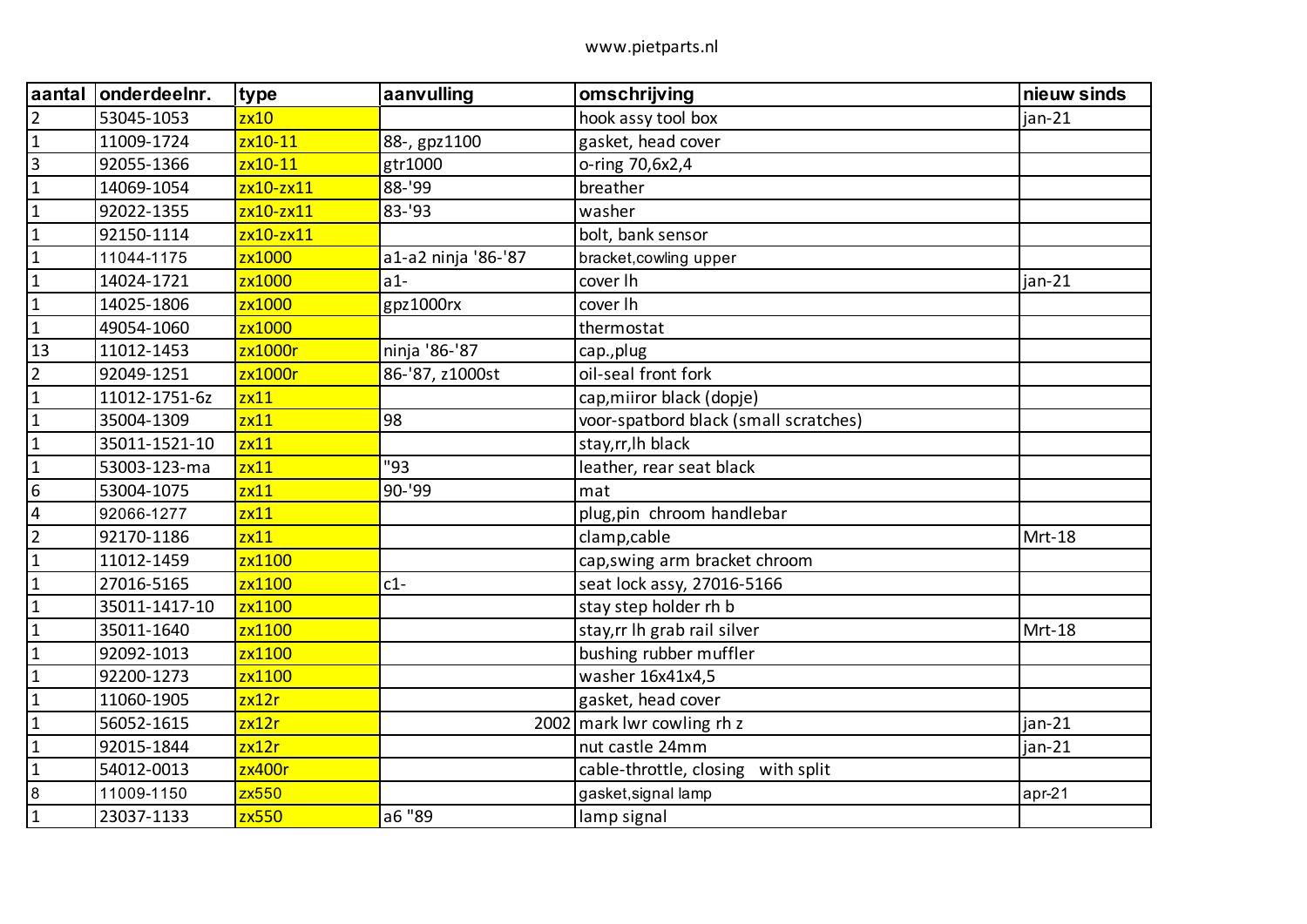| aantal                  | onderdeelnr.  | type             | aanvulling  | omschrijving                      | nieuw sinds |
|-------------------------|---------------|------------------|-------------|-----------------------------------|-------------|
| $\overline{2}$          | 92028-1599    | zx550            |             | bushing 20x23x15                  |             |
| $\mathbf{1}$            | 11009-1867    | 2x6              | 90-'94      | gasket, clutch cover (11060-1645) |             |
| $\overline{3}$          | 11009-1990    | zx6              | 90-'00      | gasket, spark plug (rubber)       |             |
| $\overline{2}$          | 11009-1991    | 2x6              | 90-'00, zx7 | gasket, head cover                |             |
| $\overline{2}$          | 11060-1304    | zx6              | "90-"00     | gasket, generator cover           |             |
| $\overline{\mathbf{4}}$ | 11060-1861    | zx6              |             | gasket bearing cap                |             |
| $\mathbf{1}$            | 23051-1168    | 2x6              | 90-'93      | bracket, signal lamp, rr          |             |
| $\mathbf{1}$            | 41073-1467-x4 | zx6              |             | wheel, assy, fr,f, red            |             |
| $\mathbf 1$             | 56001-1484    | 2x6              | "98         | mirror, assy rh                   |             |
| $\boldsymbol{9}$        | 92022-1003    | 2x6              |             | washer, plain klein               |             |
| 12                      | 92055-1469    | zx6              |             | o-ring 11,5x1,5                   |             |
| $\mathbf{1}$            | 92075-1698    | zx6              |             | damper signal lamp                |             |
| $\overline{3}$          | 92122-006     | 2x6              |             | roller                            |             |
| 15                      | 12009-1060    | zx6              |             | valve spring retainer             |             |
| $\mathbf{1}$            | 11009-1868    | 2x6              | 90-'00      | gasket, generator cover           |             |
| $\mathbf{1}$            | 12048-1105    | $'90-'93$<br>2x6 |             | tensioner assembly, 12048-1126    |             |
| 5                       | 43049-1067    | $zx6-11$         |             | packing                           |             |
| $\mathbf 1$             | 92002-1333    | $2x6-11$         |             | bolt                              |             |
| 13                      | 92049-1308    | $zx6-7r$         |             | seal-oil, valve guide             |             |
| $\mathbf{1}$            | 23051-1248    | $zx6-9$          |             | bracket signal lamp               |             |
| $\mathbf 1$             | 28012-1066    | $2x6-9$          |             | reflector, reflex rr              |             |
| $\mathbf{1}$            | 53044-1137    | $zx6-9$          |             | trim                              |             |
| $\mathbf{1}$            | 27010-1304    | $zx6-9r$         |             | switch thermostat used?           |             |
| $\mathbf{1}$            | 27010-1306    | zx6-9r           |             | switch                            |             |
| $\mathbf{1}$            | 92049-1375    | $zx6-9r$         |             | oil-seal, rr hub, I=159<br>bjn32  |             |
| $\mathbf 1$             | 14037-1194    | $zx6-r$          |             | screen, air duct lh               |             |
| $\mathbf{1}$            | 51023-1237    | zx6-r            | 98          | tap, assy fuel (benz. kraan) used |             |
| $\mathbf{1}$            | 11009-1857    | $zx6-zx11$       |             | gasket reed valve                 |             |
| $\mathbf{1}$            | 42036-1111    | $zx6-zx11$       |             | sleeve, 12.5x20x50                |             |
| $\mathbf{1}$            | 43049-1067    | $zx6-zx11$       |             | packing                           |             |
| $\mathbf{1}$            | 49016-1125    | $zx6-zx11$       |             | fuse seal cover                   |             |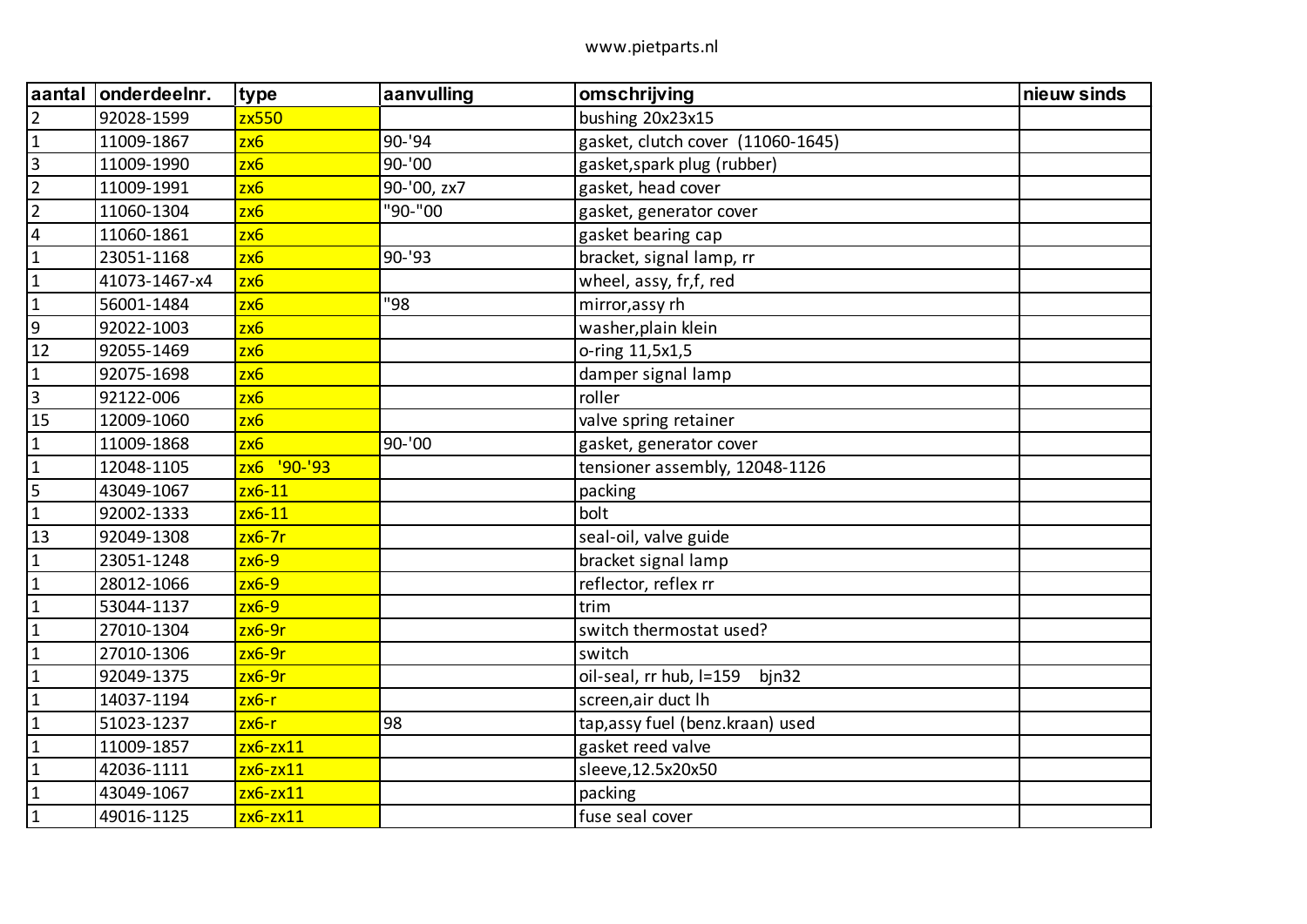| aantal         | onderdeelnr. | type         | aanvulling | omschrijving                             | nieuw sinds |
|----------------|--------------|--------------|------------|------------------------------------------|-------------|
| $\mathbf 1$    | 49054-1051   | $zx6-zx11$   |            | thermostat                               |             |
| $\sqrt{4}$     | 92002-1136   | $zx6-zx11$   | a11        | bolt, 6x16                               |             |
| $\mathbf{1}$   | 92009-1656   | $zx6-zx11$   |            | schroef                                  |             |
| $\mathbf{1}$   | 92022-1521   | $zx6-zx11$   |            | washer, nylon, 5.3x11.5                  |             |
| $\mathbf{1}$   | 92037-1697   | $zx6-zx11$   |            | clamp, cabel                             |             |
| $\mathbf{1}$   | 92055-1423   | $zx6-zx11$   |            | o-ring water pump inside                 |             |
| $\overline{2}$ | 92075-1634   | $zx6-zx11$   |            | damper                                   |             |
| $\mathbf{1}$   | 92075-1688   | $zx6-zx11$   |            | fuse and relay box damper                |             |
| $\overline{7}$ | 92081-1612   | $zx6-zx11$   |            | spring, step rr                          |             |
| $\bf 8$        | 92140-1051   | $zx6-zx11$   |            | ball, stainless, 5/32"                   |             |
| $\mathbf{1}$   | 92150-1154   | $zx6-zx11$   |            | bolt, socket 6mm (imbus zwart 6mm zijd.) |             |
| $\mathbf{1}$   | 92150-1553   | $zx6-zx11$   |            | bolt, socket, 6x18                       |             |
| $\overline{2}$ | 92160-1007   | $zx6-zx11$   |            | damper                                   |             |
| $\overline{2}$ | 23051-1207   | $zx6-zx7$    |            | turn signal bracket, fr                  |             |
| $\mathbf{1}$   | 92160-1197   | $zx6-zx7$    | 90-'93     | damper, fuel tank                        |             |
| $\overline{2}$ | 92049-1109   | $zx6-zx9$    |            | arm oil seal, center                     |             |
| 10             | 92143-1379   | $zx6-zx9$    |            | collar                                   |             |
| 8              | 92180-1038   | $zx6-zx9$    |            | shim $T = 3,10$                          |             |
| $\overline{2}$ | 92180-1040   | $zx6-zx9$    |            | shim 3,15                                |             |
| $\overline{2}$ | 92200-1021   | $2x6 - 2x9$  |            | washer                                   |             |
| $\mathbf{1}$   | 11009-1869   | zx600        |            | gasket pulsing cover                     |             |
| $\mathbf{1}$   | 11012-1228   | zx600        |            | cap, engine bracket                      |             |
| $\overline{2}$ | 11012-1441   | zx600        |            | cap, swing arm                           |             |
| $\mathbf{1}$   | 11012-1471   | zx600        | $a1-$      | cap (afdekdop frame zilv.grijs)          |             |
| $\mathbf{1}$   | 11012-1549   | <b>zx600</b> |            | cap, clutch lever                        |             |
| $\mathbf{1}$   | 11044-1128   | zx600        | $85 - 87$  | ignition coil bracket                    |             |
| $\mathbf{1}$   | 11060-1148   | zx600        | "85-       | gasket, clutch                           |             |
| $\mathbf{1}$   | 11060-1151   | <b>zx600</b> | "85-"93    | gasket, pulsing coil                     |             |
| $\mathbf{1}$   | 11060-1639   | zx600        |            | gasket clutch cover                      |             |
| $\mathbf{1}$   | 13042-1005   | zx600        |            | weight handle                            |             |
| $\mathbf{1}$   | 14025-1709   | <b>zx600</b> | ninja      | cover pulsing coil                       |             |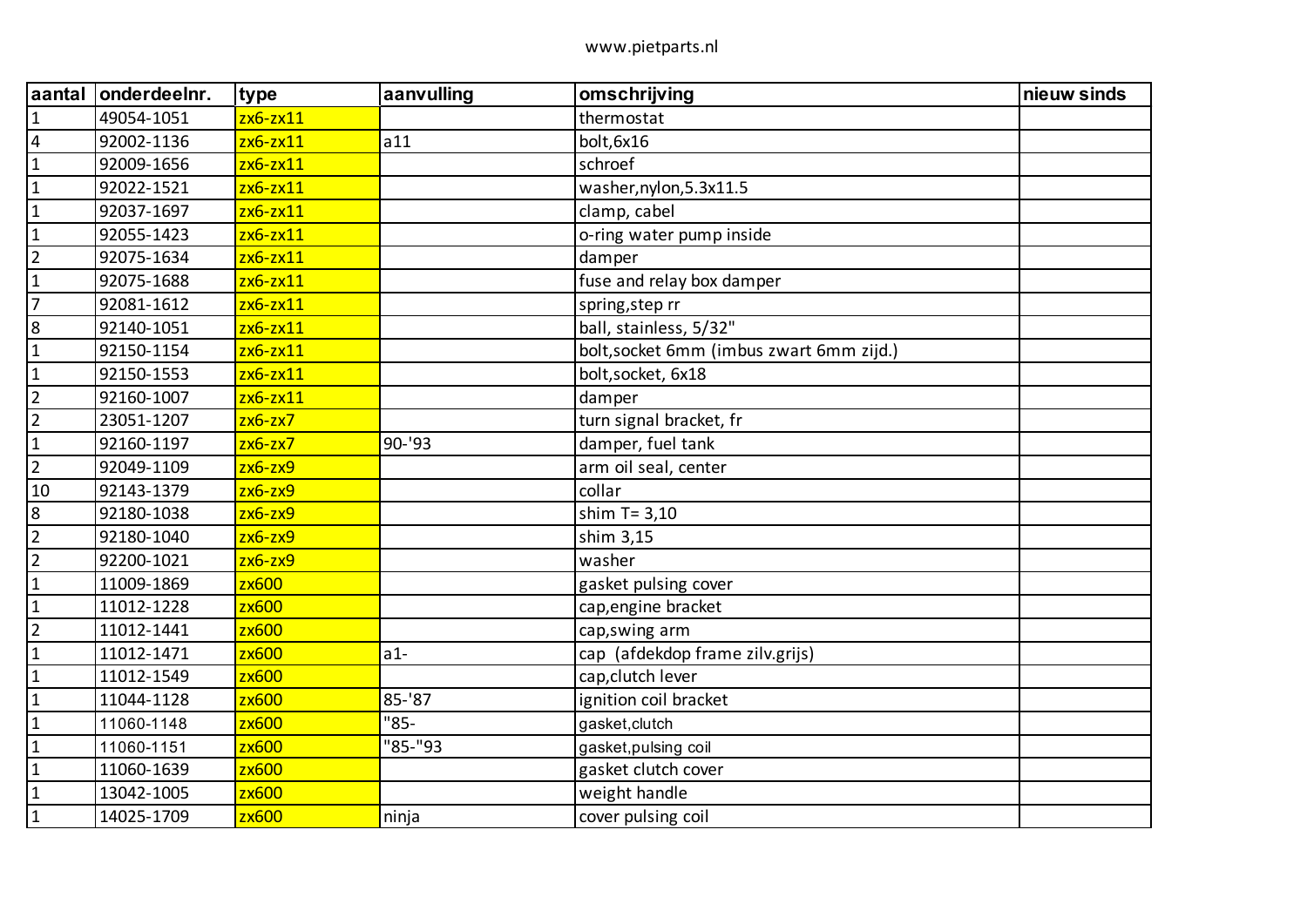| aantal         | onderdeelnr.  | type         | aanvulling     | omschrijving                                       | nieuw sinds |
|----------------|---------------|--------------|----------------|----------------------------------------------------|-------------|
| $\mathbf{1}$   | 14025-1709    | zx600        |                | cover, pulsing coil                                | $mar-21$    |
| $\mathbf{1}$   | 14032-1286    | zx600        |                | cover, clutch                                      |             |
| $\mathbf{1}$   | 23051-1172    | zx600        | $85 -$         | bracket signal lamp f                              | $jan-21$    |
| $\mathbf{1}$   | 23051-1172    | zx600        | $a1-$          | turn signal bracket                                |             |
| $\mathbf{1}$   | 25005-1355    | zx600        | gpx600r        | speedometer kph                                    |             |
| $\mathbf{1}$   | 35004-1391-e4 | zx600        |                | fender, front, side gray                           |             |
| $\mathbf{1}$   | 35011-1553    | zx600        | zx6r           | stay fr rh                                         |             |
| $\mathbf{1}$   | 35011-1629-tx | zx600        | "98            | stay, rr Ih silver                                 |             |
| $\mathbf{1}$   | 43017-1067    | zx600        |                | valve, comp brake                                  | Mrt-18      |
| $\mathbf 1$    | 46091-1669    | zx600        | zx6-r g1 "98   | controller housing assy                            |             |
| $\mathbf{1}$   | 49016-1103    | zx600        |                | cover seal brake piston                            |             |
| $\mathbf 1$    | 51023-1158    | zx600        |                | tap, assy fuel                                     |             |
| $\mathbf 1$    | 53003-1131    | zx600        | a <sub>5</sub> | cover rear seat black                              |             |
| $\mathbf{1}$   | 55048-5297-r1 | zx600        | "88            | cowling, upp rh (white with blue stripe)           |             |
| $\mathbf{1}$   | 56001-1320    | zx600        |                | mirror assy rh                                     |             |
| $\mathbf 1$    | 56014-1231    | zx600        | 88-91          | emblem fuel tank                                   |             |
| $\mathbf{1}$   | 92022-1672    | zx600        |                | washer signal lamp                                 |             |
| $\mathbf{1}$   | 92049-1363    | zx600        |                | seal, oil fr.fork outer                            |             |
| $\overline{3}$ | 92055-1287    | zx600        | z1600          | o-ring, 66,5mm                                     |             |
| $\sqrt{4}$     | 92071-1144    | zx600        |                | grommet                                            |             |
| $\mathbf{1}$   | 92081-1833    | zx600        |                | spring brake pedal                                 |             |
| $\overline{2}$ | 92160-1399    | zx600        | 93-'00         | rear hub shock damper                              |             |
| $\mathbf{1}$   | 92160-1399    | zx600        |                | damper, shock, rr hub                              | Mrt-18      |
| $\mathbf{1}$   | 92170-1067    | zx600        |                | clamp hose                                         |             |
| $\mathbf{1}$   | 46003-1244    | zx600        | 88-            | handle                                             |             |
| $\mathbf{1}$   | 92143-1387    | zx600        |                | collar                                             |             |
| $\mathbf{1}$   | 92143-1411    | zx600        |                | collar rear fender                                 |             |
| $\mathbf{1}$   | 21121-1220    | zx600        |                | coil, ignition (bobine)                            |             |
| $\overline{2}$ | 92037-1858    | <b>zx600</b> |                | clamp, hose                                        |             |
| $\mathbf{1}$   | 11009-1656    | zx600-1000   |                | gasket fuel gauge                                  |             |
| $\mathbf{1}$   | 11012-1459    | zx600-1000   | 88-            | cap, swing arm bracket (2 soorten zwart en chroom) |             |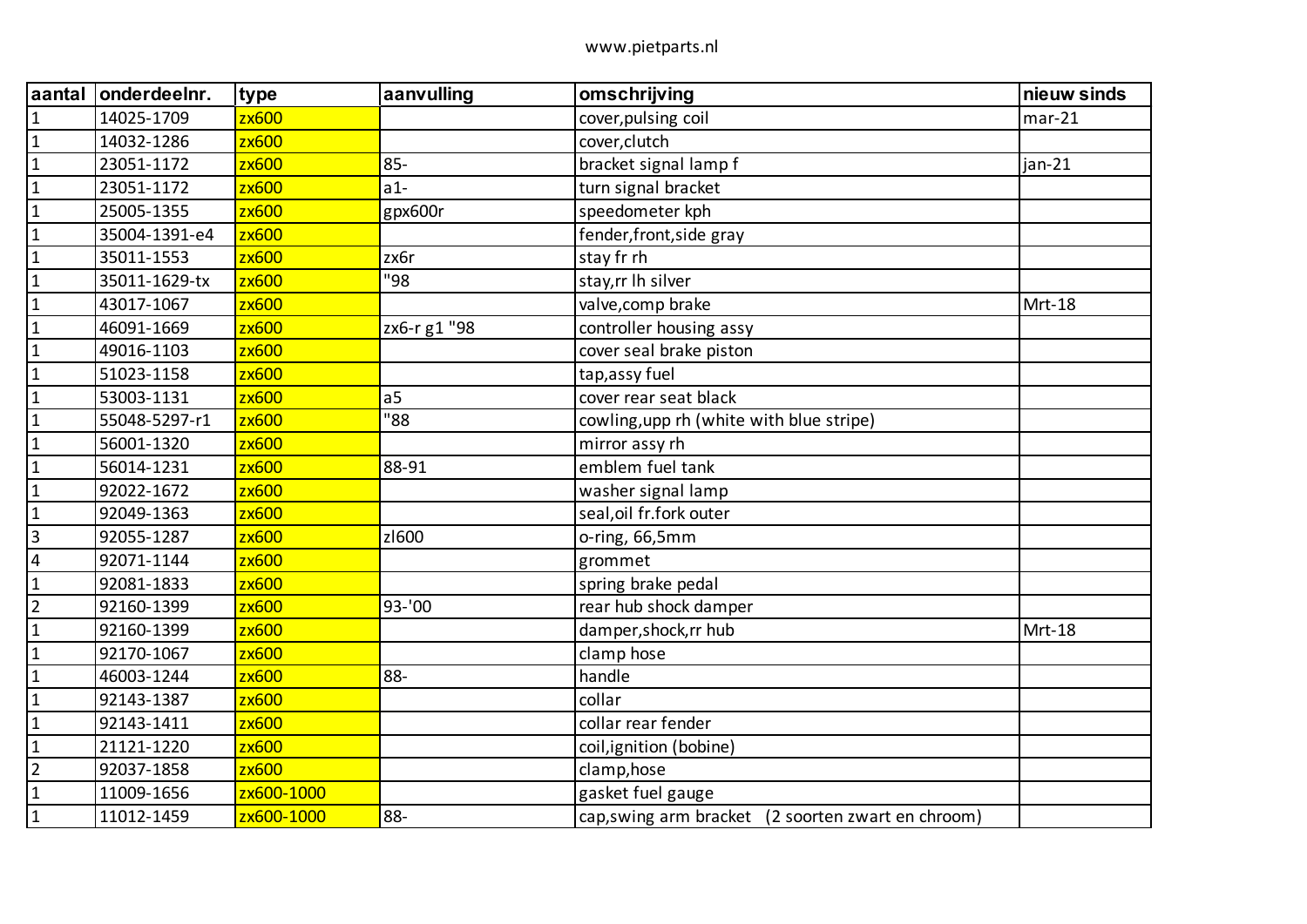| aantal                  | onderdeelnr.   | type             | aanvulling       | omschrijving                                   | nieuw sinds |
|-------------------------|----------------|------------------|------------------|------------------------------------------------|-------------|
| $\mathbf{1}$            | 13236-1189     | zx600-1000       |                  | position lever, complete                       |             |
| $\overline{1}$          | 16165-1051     | zx600-1000       |                  | separator                                      |             |
| $\overline{1}$          | 92066-1179     | zx600-1000       |                  | plug handle (stuuriteinde)                     |             |
| $\mathbf{1}$            | 92143-1226     | zx600-1100       |                  | collar                                         |             |
| $\overline{1}$          | 92027-1886     | zx600-750        |                  | collar, front cowling                          |             |
| $\overline{1}$          | 92072-1294     | zx600-750        |                  | band tool I=82                                 |             |
| $\overline{2}$          | 23051-1185     | zx600-750r       |                  | turn signal bracket, fr                        |             |
| $\mathbf{1}$            | 13168-1239     | zx600-900        |                  | choke lever                                    |             |
| $\overline{2}$          | 92093-1162     | zx600-900        | z1100ltd shaft   | seal, fork                                     |             |
| $\mathbf{1}$            | 92093-1162     | zx600-900        |                  | seal, fork dust                                |             |
| $\mathbf{1}$            | 92144-1127     | zx600-900        |                  | spring, side stand                             |             |
| $\overline{\mathbf{1}}$ | 23048-1054     | zx6001985        |                  | lens signal lamp                               |             |
| $\mathbf{1}$            | 23051-1172     | zx600r           | $85 -$           | bracket signal lamp f                          | $jan-21$    |
| $\mathbf{1}$            | 35004-1170-b1  | zx600r           | 85-'87 zx1000'86 | fender, front, firecracker red                 |             |
| $\mathbf 1$             | 35011-1242     | zx600r           | $85 -$           | stay muffler lh                                | $jan-21$    |
| $\mathbf{1}$            | 46102-1146     | zx600r           |                  | rod, clutch                                    |             |
| $\mathbf{1}$            | 55028-1153-h81 | zx600r           | c                | cowling, upper, rh, ebony<br>(small shelfwear) |             |
| $\overline{1}$          | 11048-1867     | zx6r             |                  | bracket                                        |             |
| $\mathbf{1}$            | 11060-1667     | zx6r             | 95-'97           | gasket, head cover                             |             |
| $\mathbf{1}$            | 11060-1669     | zx6r             |                  | gasket air filter cas                          | $apr-21$    |
| $\overline{1}$          | 11060-1670     | zx6r             |                  | gasket air filter cas                          | $apr-21$    |
| $\overline{3}$          | 11060-1671     | zx6r             | 95-'97           | gasket, oil pan                                |             |
| $\overline{1}$          | 11060-1673     | zx6r             | 95-'97           | gasket, generator cover                        |             |
| $\overline{2}$          | 16016-1090     | zx6r             |                  | plunger, starter                               | apr-21      |
| $\overline{3}$          | 21160-1088     | zx6r             |                  | cap assy plug                                  |             |
| $\vert$ 1               | 49085-1067     | zx6r             |                  | cap, assy pressure radiator                    |             |
| $\mathbf{1}$            | 55020-1534     | zx <sub>6r</sub> | 95-97            | guard chain                                    | jan-21      |
| $\overline{2}$          | 92028-1882     | zx6r             |                  | bushing crankshaft black                       |             |
| $\overline{4}$          | 92049-1349     | zx6r             |                  | oil seal valve guide                           | $apr-21$    |
| $\mathbf{1}$            | 92049-1495     | zx6r             |                  | oilseal front fork                             |             |
| $\mathbf{1}$            | 92049-1495     | zx6r             |                  | seal, oil fr.fork outer                        |             |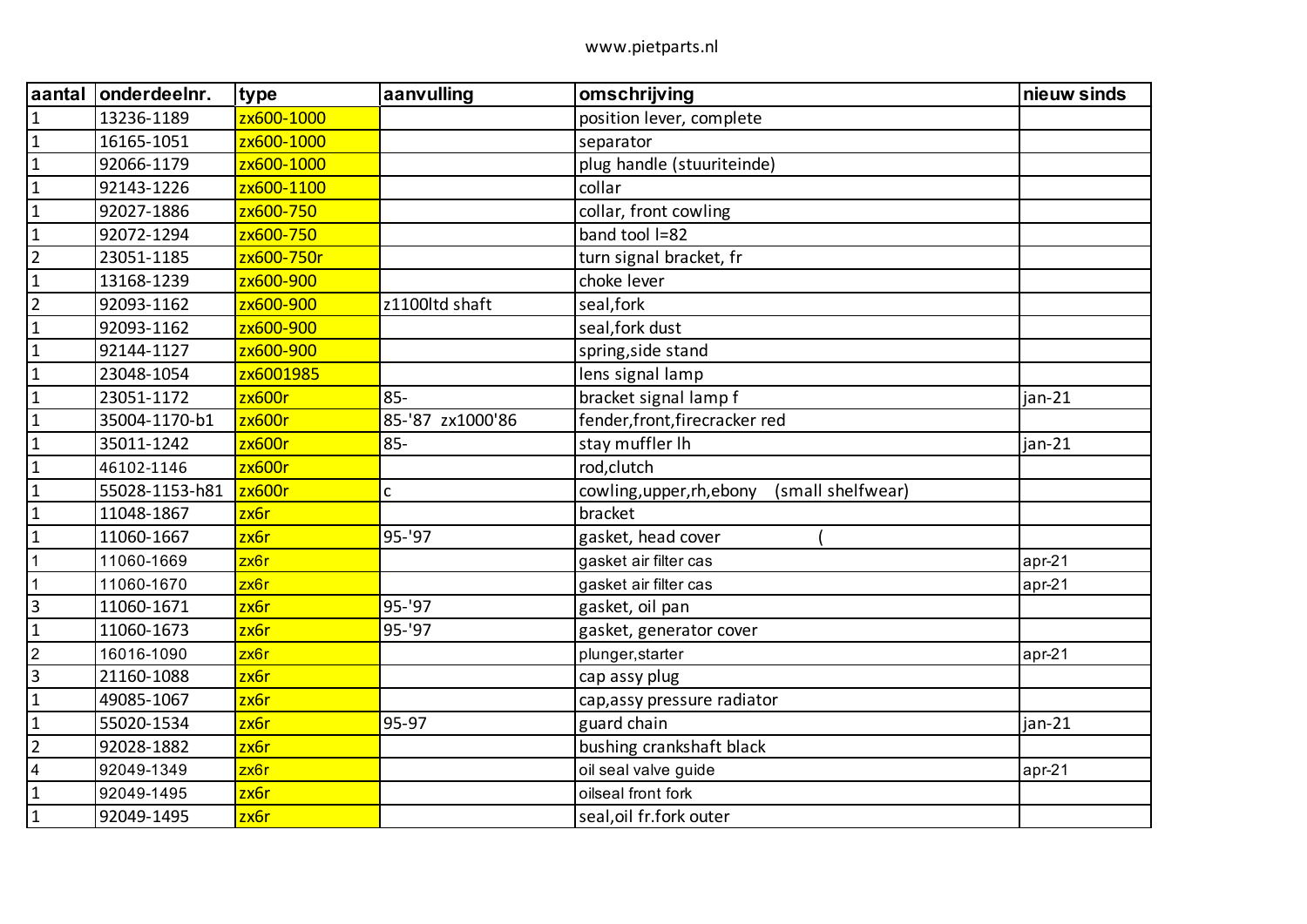| laantal                 | onderdeelnr. | type             | aanvulling    | omschrijving                                     | nieuw sinds |
|-------------------------|--------------|------------------|---------------|--------------------------------------------------|-------------|
| $\overline{2}$          | 92049-1495   | zx6r             |               | oil seal front fork outer                        | $apr-21$    |
| $\overline{2}$          | 92049-1508   | zx <sub>6r</sub> |               | seal oil                                         | $jan-21$    |
| $\mathbf{1}$            | 92055-1494   | zx6r             | zx9r          | gasket pulsing cover                             | $apr-21$    |
| $\mathbf 1$             | 92055-1532   | zx6r             |               | o-ring, water pump cover                         |             |
| $\mathbf 1$             | 92081-1645   | zx <sub>6r</sub> |               | spring                                           |             |
| 3                       | 92170-1440   | zx6r             | zx9r          | clamp                                            | $apr-21$    |
| $\mathbf{1}$            | 92190-1332   | zx6r             | 92059-1898    | tube tab filter                                  | $apr-21$    |
| $\mathbf{1}$            | 27010-1432   | zx6r ao          | 27010-1479    | switch rear brake                                | $mar-21$    |
| $\overline{4}$          | 92072-1331   | $zx6r-zx7r$      | vn1500        | $band,l=470$                                     |             |
| $\mathbf{1}$            | 21007-5015   | zx6r-zx9r        | 91-'95        | tank cap lock rotor                              |             |
| $\mathbf{1}$            | 92144-1074   | zx6r-zx9r        |               | change pedal return spring                       |             |
| $\overline{2}$          | 11009-1777   | zx7              | 89-'90        | gasket, cylinder base                            |             |
| $\overline{\mathbf{4}}$ | 11012-1718   | zx7              |               | cap, cowling clamp (rubber)                      |             |
| $6\phantom{1}6$         | 11012-1818   | zx7              |               | cap, mirror (plakrubber)                         |             |
| $\mathbf{1}$            | 11048-1149   | zx7              |               | bracket lower cowling r                          |             |
| $\mathbf 1$             | 13116-1137   | zx7              | ninja '89-'90 | rod, push clutch                                 |             |
| $\mathbf{1}$            | 14090-1267   | zx7              | $11 -$        | inner cowling cover, front upp black, no packing |             |
| $\mathbf{1}$            | 54012-1421   | zx7              | 91-'94        | cable, throttle, closing                         |             |
| $\boldsymbol{6}$        | 92002-1136   | zx7              |               | bolt, 6x16                                       |             |
| $\mathbf{1}$            | 92055-1452   | zx7              | zx9, zx11     | o-ring 34,5x2,0                                  |             |
| $\overline{2}$          | 92066-1324   | zx7              | zx11          | plug                                             |             |
| $\mathbf{1}$            | 92160-1270   | zx7              |               | damper fuel tank                                 |             |
| $\mathbf{1}$            | 43049-1066   | $zx7-11$         |               | tap valva packing                                |             |
| $\mathbf 1$             | 27010-1171   | $zx7-r$          |               | switch clutch (27010-1406)                       |             |
| $\mathbf{1}$            | 56033-1056   | $zx7-r$          | 96-           | case chain                                       |             |
| $\mathbf{1}$            | 11060-1355   | $zx7-zx9$        |               | gasket oil pan                                   |             |
| $\mathbf 1$             | 92027-1302   | $zx7-zx9$        |               | engine sprocket collar                           |             |
| $\overline{2}$          | 92055-1494   | $zx7-zx9$        |               | o-ring, pulsing cover                            |             |
| $\mathbf{1}$            | 92055-1496   | $zx7-zx9$        |               | o-ring                                           |             |
| 13                      | 92055-1509   | $zx7-zx9$        |               | o-ring 9x1,5                                     |             |
| $\mathbf 1$             | 39062-1472   | $zx7-zx9r$       | $91 - 00$     | hose-cooling waterpump                           |             |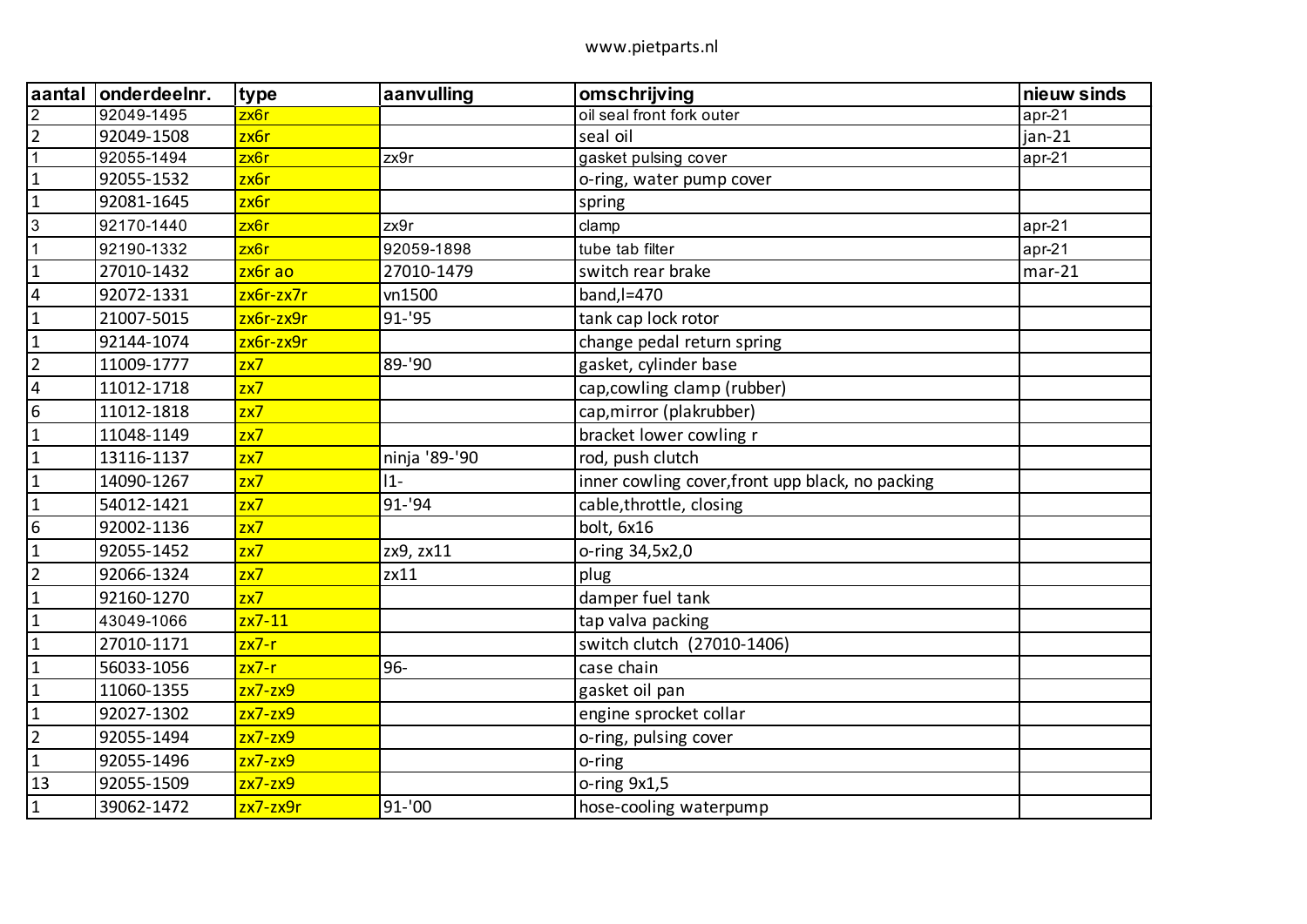| aantal                  | onderdeelnr.  | type          | aanvulling    | omschrijving                          | nieuw sinds |
|-------------------------|---------------|---------------|---------------|---------------------------------------|-------------|
| 9                       | 11009-1145    | zx750         |               | gasket reserve tank                   |             |
| $\mathbf{1}$            | 11009-1901    | zx750         |               | 1989 gasket transmission $c$          |             |
| $\mathbf{1}$            | 11012-1569    | zx750         | $87 -$        | cap pushrod                           | $jan-21$    |
| $\mathbf{1}$            | 11045-1270    | zx750         |               | brace                                 | $mar-20$    |
| $\mathbf{1}$            | 11047-1519    | zx750         |               | bracket, lower cowling Ih             | Mrt-18      |
| $\mathbf{1}$            | 11047-1856    | zx750         |               | bracket inner cowling                 |             |
| $\overline{2}$          | 12004-1069    | zx750         | $f1 -$        | valve, inlet                          |             |
| $\overline{\mathbf{4}}$ | 13008-1055    | zx750         |               | piston ring set std.                  |             |
| $\mathbf{1}$            | 13027-1045    | zx750         | a1            | piston engine                         |             |
| $\mathbf{1}$            | 13159-1061    | zx750         |               | connector                             |             |
| $\mathbf{1}$            | 35011-1315    | zx750         | gpx750        | stay, fr rh                           | $apr-21$    |
| $\mathbf{1}$            | 35011-1626    | zx750         |               | 91 stay muffler                       | jan-21      |
| $\mathbf{1}$            | 56001-1377-6c | zx750         | "91           | mirror, assy rh ebony                 |             |
| 5                       | 92009-1572    | zx750         |               | screw 5x15 cowlin                     |             |
| $\mathbf{1}$            | 92015-1846    | zx750         |               | nut, engine mount 22mm                |             |
| $\mathbf{1}$            | 92027-1732    | zx750         |               | collar, step                          |             |
| $\overline{2}$          | 92028-1101    | zx750         |               | bushing crankschaft                   |             |
| $\mathbf{1}$            | 92049-1266    | zx750         |               | sealoil                               |             |
| $\mathbf{1}$            | 92057-1220    | zx750         | $87 -$        | chain camshaft 82rh20                 |             |
| $\overline{3}$          | 92143-1226    | zx750         |               | collar                                | jan-21      |
| $\mathbf{1}$            | 92160-1203    | zx750         | "90-"93 ninja | damper, shock rear hub                |             |
| $\mathbf{1}$            | 92170-1040    | zx750         |               | clamp, cable                          | Mrt-18      |
| $\mathbf{1}$            | 99996-1142    | zx750         |               | handlebar clamp set                   |             |
| $\overline{3}$          | 23051-1188    | zx750         |               | bracket signal lamp                   | $apr-21$    |
| $\mathbf{1}$            | 56050-1176    | zx750         | f3            | mark,"twin cam 16 valve"<br>(sticker) |             |
| $\mathbf{1}$            | 27003-1272    | zx750 '87-'90 | f1            | horn, rh, high tone                   |             |
| $9\,$                   | 92037-1579    | zx750-1000    |               | clamp                                 |             |
| $\overline{2}$          | 92057-1292    | zx750-1000    | f3            | chain, generator                      |             |
| $\mathbf{1}$            | 92028-1101    | zx750-1100    |               | bushing crankshaft                    |             |
| $\mathbf{1}$            | 54001-1014    | zx750-900     |               | cable speedometer                     |             |
| $\mathbf{1}$            | 11004-1154    | zx750r        | $f1-f4$       | gasket, head                          |             |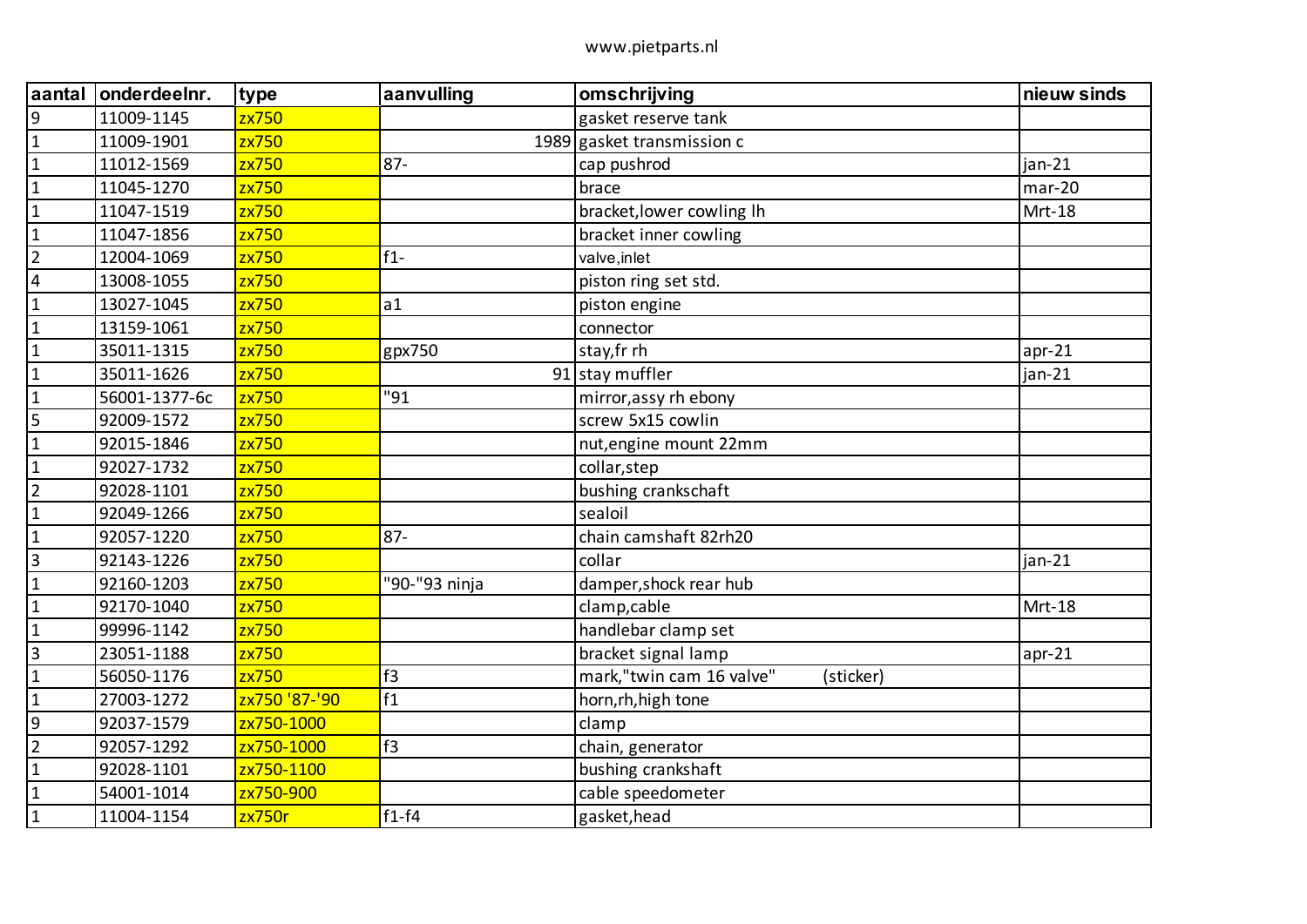| aantal         | onderdeelnr.  | type             | aanvulling     | omschrijving                       | nieuw sinds |
|----------------|---------------|------------------|----------------|------------------------------------|-------------|
| $\mathbf 1$    | 11009-1602    | zx750r           | $f1-f4$        | oil pan, gasket                    |             |
| $\mathbf{1}$   | 11009-1608    | zx750r           | $f1-f4$        | head cover gasket                  |             |
| $\mathbf{1}$   | 11009-1678    | zx750r           | $f1-f2$        | gasket, cilinder base (11009-1777) |             |
| $\mathbf{1}$   | 11047-1116    | z <sub>x7r</sub> |                | bracket, upp cowling               |             |
| $\mathbf{1}$   | 11047-1860    | z <sub>x7r</sub> |                | bracket, upp cowling               |             |
| $\mathbf{1}$   | 11060-1703    | zx7r             | 96-'00         | gasket, transmission cover         |             |
| $\mathbf{1}$   | 11060-1704    | z <sub>x7r</sub> | 96-'00         | gasket, clutch cover               |             |
| $\mathbf 1$    | 11060-1705    | z <sub>x7r</sub> | 96-'00         | gasket, cylinder base, T=0,2       |             |
| $\mathbf{1}$   | 11060-1706    | zx7r             | 96-'00         | gasket, head cover                 |             |
| $\mathbf{1}$   | 21121-1201    | z <sub>x7r</sub> | 91-'92         | ignition coil 1+4 (used)           |             |
| $\mathbf{1}$   | 23048-1068    | z <sub>x7r</sub> |                | lens signal lamp                   |             |
| $\mathbf{1}$   | 23051-1165    | z <sub>x7r</sub> |                | bracket signal lamp r              |             |
| $\mathbf 1$    | 39192-1041    | z <sub>x7r</sub> | $i1-$          | pipe, water                        |             |
| $\mathbf{1}$   | 56033-1056    | zx7r             | $n1-$          | Label manuel chain = case chain    |             |
| $\mathbf{1}$   | 56051-1938    | z <sub>x7r</sub> | 1999           | mark lwr cowling lh n              |             |
| $\overline{2}$ | 92005-1229    | z <sub>x7r</sub> |                | fitting                            | $jan-21$    |
| $\overline{2}$ | 92049-1392    | z <sub>x7r</sub> |                | seal, oil fr.fork outer            |             |
| $\overline{2}$ | 92049-1456    | z <sub>x7r</sub> |                | seal fork outer tube               |             |
| $\mathbf{1}$   | 92055-1295    | z <sub>x7r</sub> |                | o-ring 38mm                        |             |
| $\mathbf{1}$   | 92055-1543    | z <sub>x7r</sub> |                | o-ring, pulsing cover              |             |
| $\mathbf{1}$   | 56001-14411   | zx9              | t/m '97        | mirror assy left + right           |             |
| $\mathbf 1$    | 11048-1777    | zx900            | 94-97          | bracket fork cover                 |             |
| $\mathbf{1}$   | 12053-1119    | zx900            | $a1-$          | guide, chain                       |             |
| $\mathbf{1}$   | 14090-1859    | zx900            | zx9r           | cover pulse                        |             |
| $\overline{4}$ | 16126-1114    | zx900            | $a1-a2$        | valve, vacuum, 16126-118           |             |
| $\mathbf{1}$   | 16160-1151    | zx900            | 16160-1359     | body, filter                       | apr-21      |
| $\mathbf 1$    | 27010-1152    | zx900            | 27010-1479     | switch rear brake                  | $mar-21$    |
| $\mathbf 1$    | 35004-1422-e4 | zx900            |                | fender, front, side                |             |
| $\mathbf{1}$   | 35004-1423-e4 | zx900            | c2             | fender, front, side                |             |
| $\mathbf{1}$   | 35023-1326    | zx900            | "85-"88        | fender, rear, fr.                  |             |
| $\mathbf{1}$   | 39062-1420    | zx900            | a <sub>7</sub> | hose-cooling, valvepump            |             |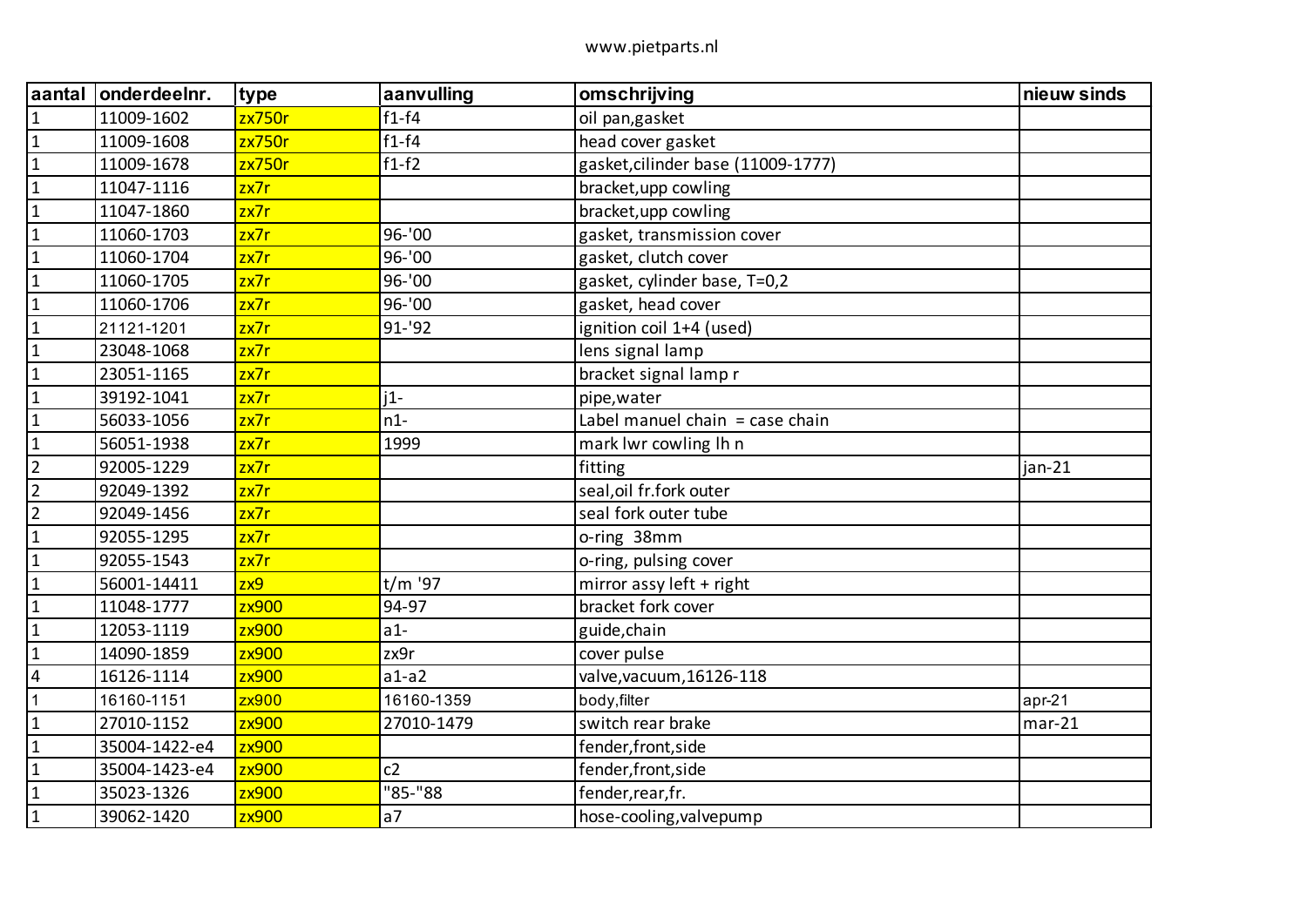| aantal         | onderdeelnr.  | type          | aanvulling | omschrijving                  | nieuw sinds |
|----------------|---------------|---------------|------------|-------------------------------|-------------|
| $\overline{2}$ | 42036-1114    | zx900         | $a1-a3$    | sleeve swing arm              |             |
| $\mathbf{1}$   | 44013-1453    | zx900         | c1         | pipe fork inner               |             |
| $\mathbf{1}$   | 55020-1532    | zx900         | "94-"96    | guard, chain                  |             |
| $\mathbf{1}$   | 56001-1442-10 | zx900         | "94-"97    | mirro assy rh black           |             |
| $\mathbf{1}$   | 92028-1363    | zx900         |            | bushing output 3rd and 4t     |             |
| $\overline{2}$ | 92033-1156    | zx900         |            | ring snapp rr axle            |             |
| $\mathbf{1}$   | 92059-1391    | zx900         |            | tube, breather                |             |
| $\mathbf{1}$   | 92200-1234    | zx900         |            | washer, toothed 23.9x4        |             |
| $\mathbf{1}$   | 27010-1169    | zx900 '84-'86 |            | side stand switch, 27010-1220 |             |
| $\mathbf{1}$   | 14024-1166    | zx900-1000    | 84-'87     | cover, transmission           |             |
| $\mathbf{1}$   | 27010-1447    | zx900-1200    |            | switch clutch                 |             |
| $\mathbf{1}$   | 11048-1793    | zx9r          | 94-        | bracket helmet hook I         | $jan-21$    |
| $\mathbf 1$    | 35004-1320-b5 | zx9r          |            | fender front black            |             |
| 1              | 43058-1052    | zx9r          | zx6r       | o-ring                        | apr-21      |
| $\mathbf{1}$   | 46102-1420    | zx9r          |            | rod                           | $jan-21$    |
| $\mathbf{1}$   | 56051-1596    | zx9r          | 1997       | mark side cover rh ni         |             |
| $\overline{2}$ | 56051-1597    | zx9r          | 1997       | mark upp cowling zx-9         |             |
| $\mathbf{1}$   | 56062-1055    | zx9r          | 1997       | pattern lwr cowling f         |             |
| $\mathbf 1$    | 56062-1056    | zx9r          | 1997       | pattern Iwr cowling left      |             |
| $\mathbf{1}$   | 56062-1057    | zx9r          | 1997       | pattern lwr cowling r         |             |
| $\mathbf{1}$   | 56062-1058    | zx9r          | 1997       | pattern lwr cowling left      |             |
| $\mathbf{1}$   | 56062-1059    | zx9r          | 1997       | pattern Iwr cowling left      |             |
| $\mathbf{1}$   | 56062-1060    | zx9r          | 1997       | pattern lwr cowling r         |             |
| $\mathbf{1}$   | 92049-1313    | zx9r          |            | seal oil xmh3370 6,4          |             |
| $\mathbf 1$    | 92093-1514    | zx9r          |            | seal air duct lh              | $jan-21$    |
| 1              | 92170-1230    | zx9r          |            | clamp cowling                 | apr-21      |
| $\mathbf{1}$   | 99995-1325    | zx9r          | b1 "94     | kit, change lever             |             |
| $\mathbf{1}$   | 16030-1007    | zxr           |            | float valve                   |             |
| $\mathbf{1}$   | 56049-1416    | zxr           |            | pattern, side cowling         |             |
| $\mathbf{1}$   | 56050-1455    | zxr           |            | mark fuel tank,rh "zxr"       |             |
| $\overline{2}$ | 11060-1303    | zxr1100       |            | gasket, pulsing cover         |             |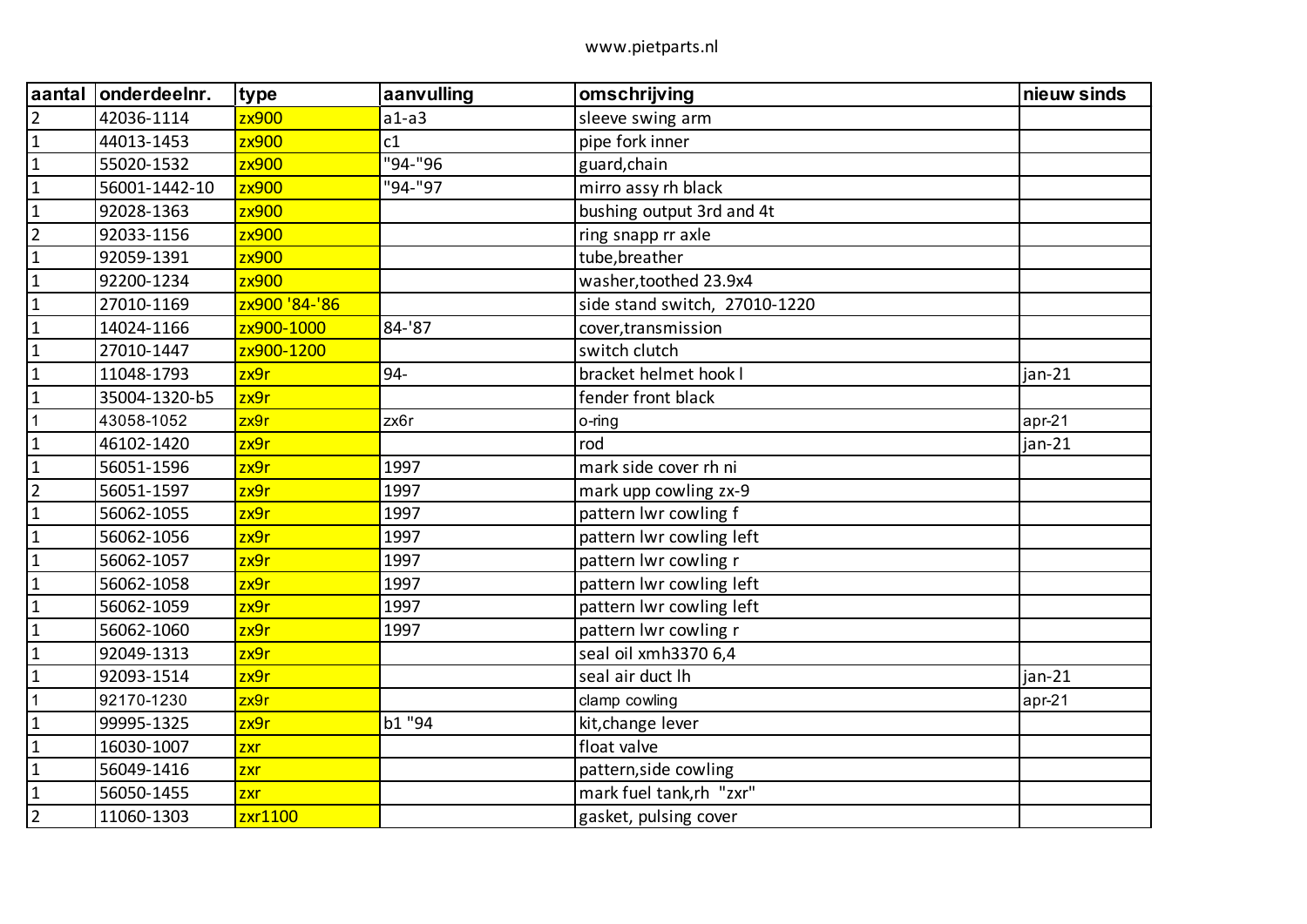| aantal                  | onderdeelnr.  | type          | aanvulling | omschrijving                    | nieuw sinds |
|-------------------------|---------------|---------------|------------|---------------------------------|-------------|
| $\mathbf{1}$            | 11061-1093    | zxr1100       |            | gasket, transmission cover      |             |
| 9                       | 11061-1154    | zxr1100       |            | gasket, clutch cover            |             |
| $\boldsymbol{2}$        | 92200-1234    | zxr1100-1200  | 92200-0260 | washet toothed 23,9x1,0         | $apr-21$    |
| $\mathbf{1}$            | 13151-1080    | zxr1200       |            | switch, comp neutral            |             |
| $\overline{\mathbf{3}}$ | 11004-1182    | zxr400        |            | gasket, head                    |             |
| $\mathbf 1$             | 11009-1916    | zxr400        |            | gasket, oilpan                  |             |
| $\mathbf{1}$            | 11009-1917    | zxr400        |            | gasket, clutch cover, T=1,0     |             |
| $\mathbf{1}$            | 11047-1322    | zxr400        |            | bracket lower cowling r         | $apr-21$    |
| $\mathbf{1}$            | 12048-1096    | zxr400        | 90-92      | tensioner assy                  | jan-21      |
| $\mathbf{1}$            | 14090-1056-DG | <b>zxr400</b> |            | cover, rr fender                |             |
| $\mathbf{1}$            | 14090-1057fr  | zxr400        |            | cover, fr fender, rh, p.g. gray |             |
| $\overline{\mathbf{4}}$ | 16065-1176    | zxr400        |            | holder carburator               |             |
| $\mathbf 1$             | 34028-5019    | zxr400        |            | step fr lh                      |             |
| $\mathbf{1}$            | 46102-1261    | zxr400        |            | rod cam chain tension           |             |
| $\mathbf{1}$            | 59071-1148    | zxr400        |            | joint                           | Mrt-18      |
| 12                      | 92055-1223    | zxr400        |            | ring o fuel fitting             | jan-21      |
| $\mathbf{1}$            | 92160-1203    | zxr400        |            | damper shock rr hub             | $apr-21$    |
| 20                      | 92170-1328    | zxr400        |            | clamp                           | jan-21      |
| $\overline{2}$          | 11046-1512    | $z$ xr $750$  |            | bracket                         | $apr-21$    |
| $\mathbf{1}$            | 11046-1723    | zxr750        | 89-90      | bracket reservoir tan           | jan-21      |
| $\mathbf 1$             | 11047-1258    | zxr750        |            | bracket, lower cowling          | $apr-21$    |
| $\mathbf 1$             | 11047-1520    | zxr750        | 91-92      | bracket Iwr cowling r           | jan-21      |
| $\mathbf{1}$            | 11048-1149    | <b>zxr750</b> |            | bracket, lower cowling rh       |             |
| $\mathbf{1}$            | 11048-1149    | zxr750        |            | bracket, lower cowling, r       | $apr-21$    |
| $\mathbf{1}$            | 11048-1310    | zxr750        |            | 1994 bracket Iwr cowling I      | $jan-21$    |
| $\mathbf{1}$            | 11060-1213    | zxr750        |            | gasket, exhaust                 | $mar-21$    |
| $\mathbf 1$             | 11060-1900    | zxr750        | "00-"05    | gasket head cover               |             |
| $\overline{4}$          | 13089-026     | zxr750        |            | plate clutch steel nas          | jan-21      |
| $\mathbf{1}$            | 13183-1452    | zxr750        |            | 1989 plate $rh$                 | $jan-21$    |
| $\mathbf{1}$            | 13183-1453    | zxr750        |            | 1989 plate $lh$                 | jan-21      |
| $\mathbf 1$             | 14090-1094    | zxr750        |            | cover inner cowling I           | jan-21      |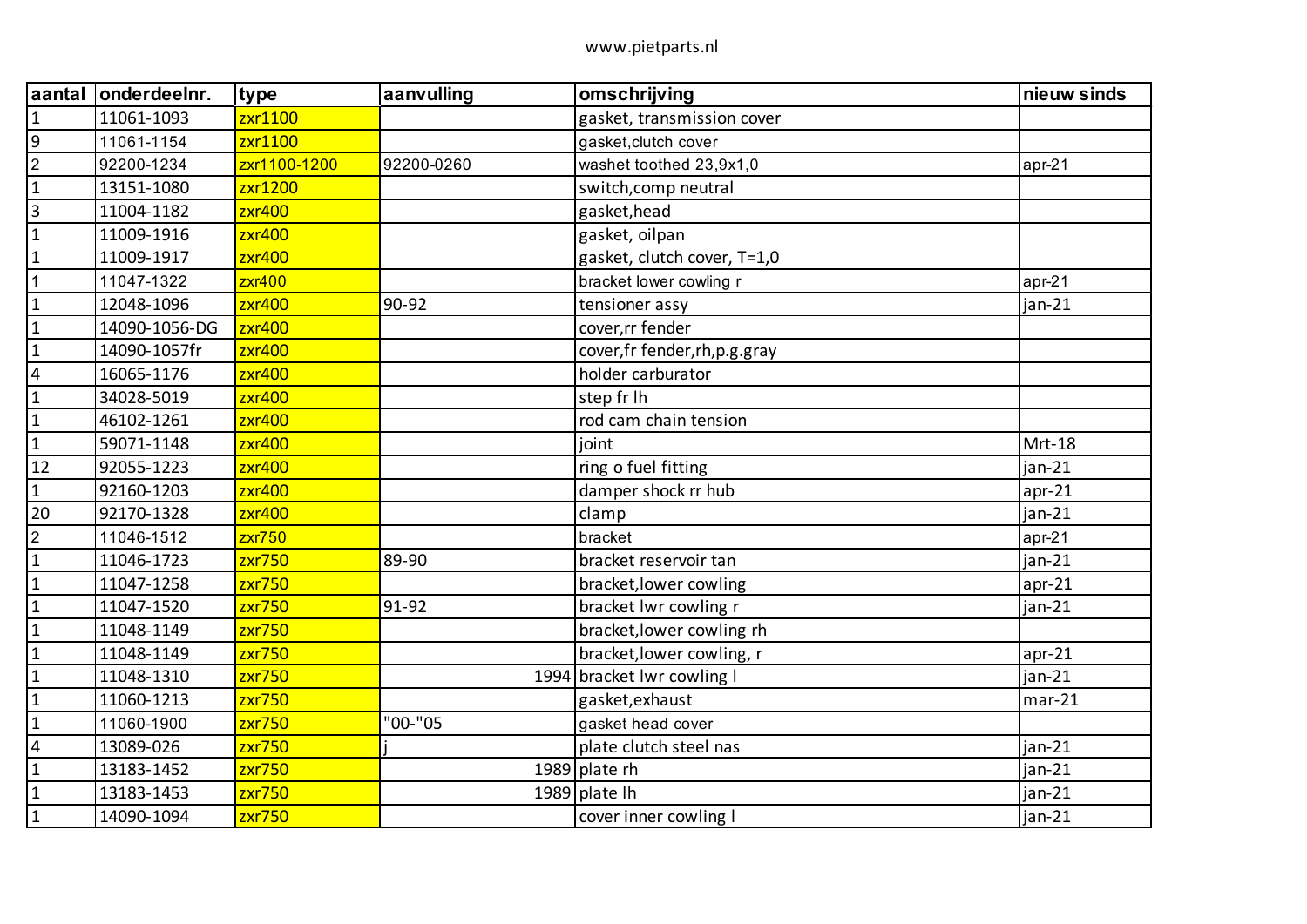| aantal         | onderdeelnr. | type                | aanvulling | omschrijving              | nieuw sinds |
|----------------|--------------|---------------------|------------|---------------------------|-------------|
| $\vert$ 1      | 16065-1215   | zxr750              | h2, 90     | holder carburetor         | $jan-21$    |
| $\mathbf{1}$   | 16065-1215   | zxr750              | h2         | holder carburetor #1&     | $jan-21$    |
| $\overline{2}$ | 16065-1216   | zxr750              | h2         | holder carburetor #3&     | $jan-21$    |
| $\overline{1}$ | 23007-1206   | zxr750              |            | lens, comp head r         | Mrt-18      |
| $\overline{1}$ | 23048-1068   | zxr750              |            | lens, turn signal         |             |
| $\overline{1}$ | 32052-1280   | zxr750              |            | bracket tank fr           | $jan-21$    |
| $\overline{1}$ | 35011-1478   | $z$ xr750           | $h1-$      | stay fr rh g gray         | $jan-21$    |
| $\overline{1}$ | 41078-1082   | z <sub>XT</sub> 750 | gpz1100    | cap, assy meter gear      | $apr-21$    |
| $\overline{4}$ | 92005-1235   | zxr750              |            | fitting                   | $jan-21$    |
| $\overline{7}$ | 92033-026    | $z$ xr $750$        |            | circlip                   | $apr-21$    |
| $\overline{2}$ | 92036-023    | z <sub>XT</sub> 750 |            | circlip valveguide        | $apr-21$    |
| $\overline{9}$ | 92037-1122   | z <sub>XT</sub> 750 |            | clamp                     | $apr-21$    |
| $\overline{2}$ | 92037-1459   | <b>zxr750</b>       |            | clamp cable               | $apr-21$    |
| $\overline{1}$ | 92049-1337   | z <sub>XT</sub> 750 |            | oil seal.                 | $apr-21$    |
| 6              | 92049-1339   | $z$ xr $750$        |            | oil seal.                 | $apr-21$    |
| $\overline{1}$ | 92049-1376   | z <sub>XT</sub> 750 |            | oil seal pjn 40 55 8      | $apr-21$    |
| $\overline{1}$ | 92049-1383   | $z$ xr $750$        |            | oil seal 43x55x4          | $apr-21$    |
| $\overline{1}$ | 92049-1392   | z <sub>XT</sub> 750 |            | oil seal front fork outer | $apr-21$    |
| $\overline{1}$ | 92050-080    | $z$ xr $750$        |            | oil seal hscy22397        | $apr-21$    |
| $\mathbf{1}$   | 92059-1988   | zxr750              | h1,Itd     | tube blowby               |             |
| $\overline{1}$ | 92143-1475   | zxr750              |            | collar rr axle rh I=2     | $jan-21$    |
| $\overline{1}$ | 92160-1089   | $z$ xr $750$        |            | damper mirror             | $apr-21$    |
| $\overline{1}$ | 92160-1116   | $z$ xr $750$        |            | damper muffler            | $apr-21$    |
| $\overline{2}$ | 92200-1015   | $z$ xr $750$        | 92200-1520 | washer signal lamp        | $apr-21$    |
| $\overline{1}$ | 99996-1177   | z <sub>XT</sub> 750 |            | screw racing kit          | $apr-21$    |
| $\overline{1}$ | 46003-1327   | zxr750h             |            | handle                    | $apr-21$    |
| $\overline{3}$ | 9216-=5001   | zzr-600             |            | damper shock rr hub       |             |
| $\overline{1}$ | 11047-1962   | zzr1100             |            | bracket, helmet lock      |             |
| $\mathbf{1}$   | 14090-1283   | zzr1100             |            | cover, heat guard         |             |
| $\overline{1}$ | 21119-1370   | zzr1100             |            | igniter box (used, good)  |             |
| $\overline{1}$ | 32150-1494   | zzr1100             |            | pipe                      | $jan-21$    |
| $\overline{1}$ | 32150-1495   | zzr1100             |            | pipe                      | $jan-21$    |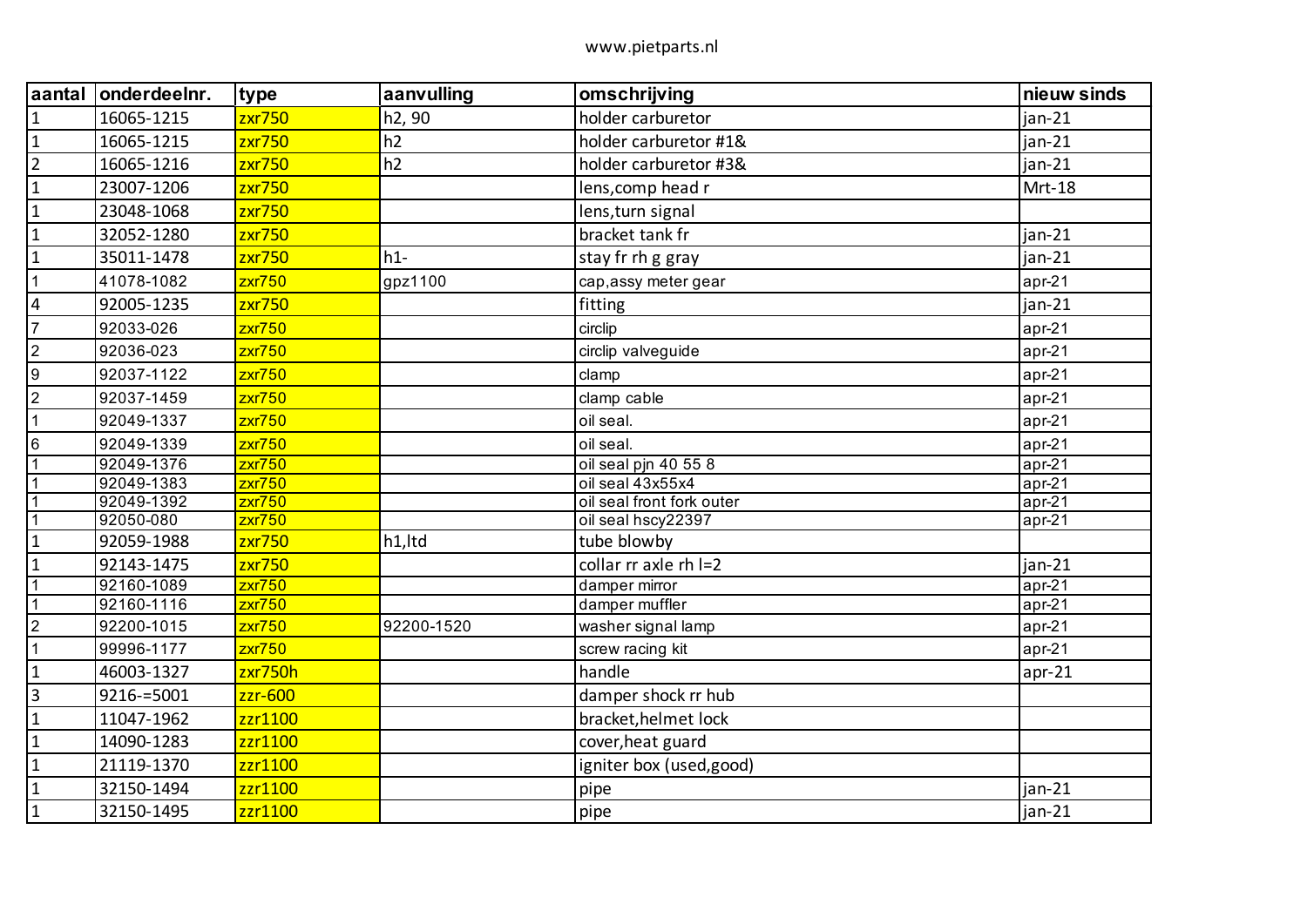| laantal        | onderdeelnr.  | type     | aanvulling | omschrijving                      | nieuw sinds |
|----------------|---------------|----------|------------|-----------------------------------|-------------|
| $\mathbf 1$    | 35011-1636    | zzr1100  |            | stay fr rh g gray                 | jan-21      |
| $\mathbf{1}$   | 39062-1335    | zzr1100  |            | hose, cooling                     |             |
| $\mathbf{1}$   | 56014-1284    | zzr1100  |            | emblem fuel tank                  | $mar-21$    |
| $\mathbf 1$    | 56014-1284    | zzr1100  |            | 1997 emblem fuel tank             | Mrt-18      |
| $\mathbf{1}$   | 56060-1766    | zzr1100  |            | 1994 pattern side cover rh        | $jan-21$    |
| $\overline{2}$ | 722b-02012    | zzr1100  | "90-"95    | gasket head cover                 |             |
| $\mathbf{1}$   | 92005-1231    | zzr1100  |            | fitting                           | jan-21      |
| $\mathbf{3}$   | 92005-1233    | zzr1100  |            | fitting                           | $jan-21$    |
| $\bf 8$        | 92055-1454    | zzr1100  |            | ring o                            | jan-21      |
| $\overline{2}$ | 92059-1976    | zzr1100  |            | tube 4x10x59                      | jan-21      |
| $\overline{2}$ | 92190-1030    | zzr1100  |            | tube $I=200$                      | $jan-21$    |
| $\overline{2}$ | 92190-1031    | zzr1100  |            | tube $I=125$                      | jan-21      |
| $\mathbf{1}$   | 92190-1043    | zzr1100  |            | tube                              | jan-21      |
| $\overline{2}$ | 92190-1165    | zzr1100  |            | tube I=110                        | $jan-21$    |
| $\mathbf{1}$   | 92190-1167    | zzr1100  |            | tube 7,3x12,5x67                  | jan-21      |
| $\mathbf{1}$   | 99995-1281    | zzr1100  |            | carburateur modificatie-kit (set) |             |
| 8              | 92033-1099    | zzr1100. |            | ring snap 18 mm                   | $apr-21$    |
| $\overline{2}$ | 92028-1593    | zzr1100c |            | bushing con rod                   | $apr-21$    |
| $\sqrt{2}$     | 92028-1680    | zzr1100d |            | bushing con rod                   | $apr-21$    |
| $\mathbf{1}$   | 92160-1911    | zzr1100d |            | damper shock rr hub               | $apr-21$    |
| $\mathbf 1$    | 11009-1576    | zzr250   |            | gasket, signal                    |             |
| $\mathbf{1}$   | 35011-1494-fm | zzr400   |            | stay step holder lh               | $apr-21$    |
| $\mathbf 1$    | 11012-1862    | zzr600   |            | cap inner cowling cov             | $jan-21$    |
| $\mathbf{1}$   | 11047-1091    | zzr600   |            | bracket, lower cowling Ih         |             |
| $\mathbf{1}$   | 14024-1881    | zzr600   |            | cover, pulsing                    |             |
| $\mathbf{1}$   | 23040-1239    | zzr600   |            | lamp, signal front, left          | Mrt-18      |
| $\mathbf{1}$   | 25015-1318    | zzr600   | zx6        | tachometer                        | Mrt-18      |
| $\mathbf{1}$   | 28012-1070    | zzr600   |            | reflector reflex fr               |             |
| $\mathbf 1$    | 34028-1191    | zzr600   |            | step rr lh                        | $apr-21$    |
| $\mathbf 1$    | 34028-1192    | zzr600   | 34028-1489 | step rr rh                        | $apr-21$    |
| $\mathbf 1$    | 34028-5019    | zzr600   |            | step,fr lh                        | apr-21      |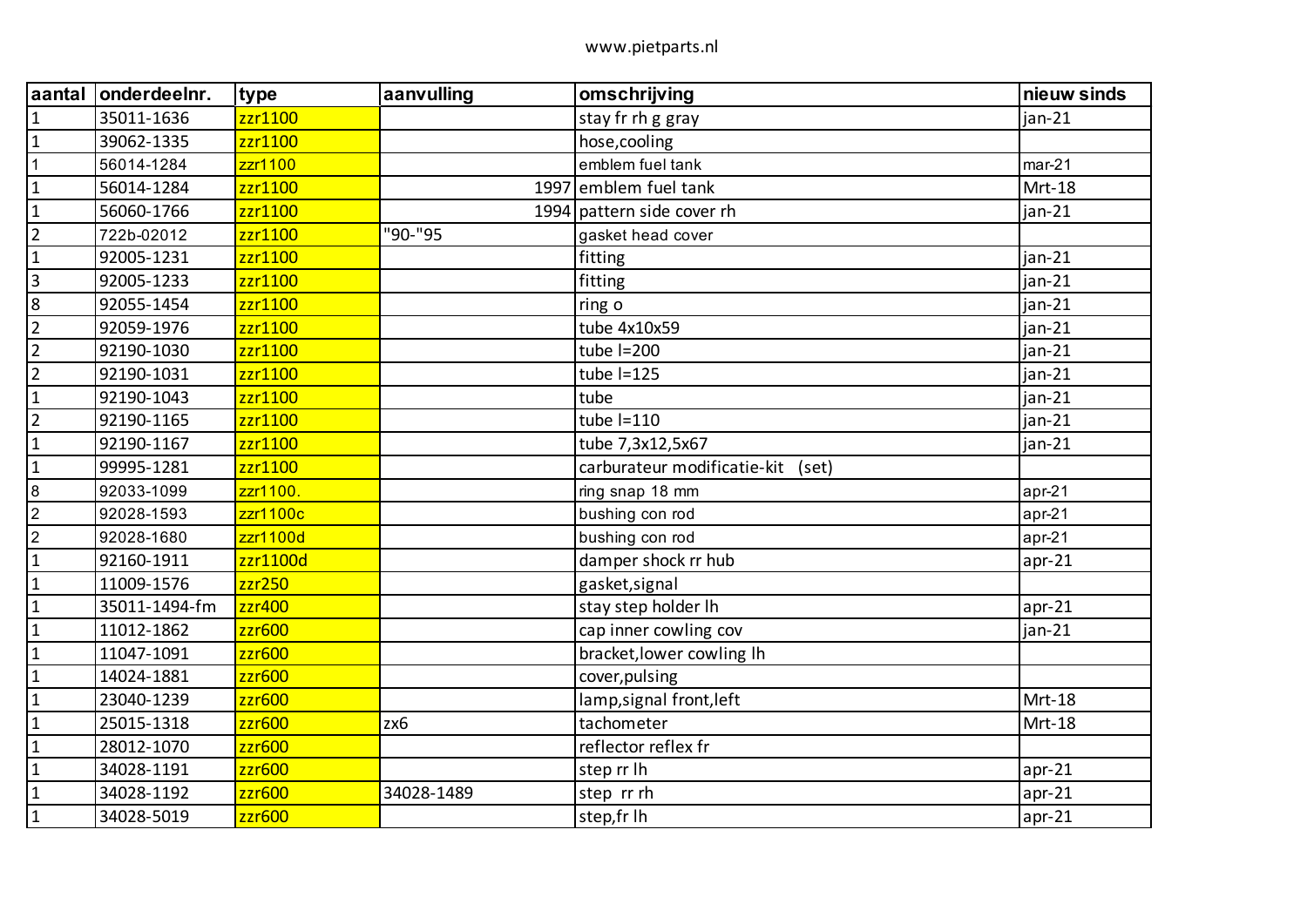| laantal                 | onderdeelnr. | type      | aanvulling | omschrijving                         | nieuw sinds |
|-------------------------|--------------|-----------|------------|--------------------------------------|-------------|
| $\overline{2}$          | 43049-1095   | zzr600    |            | packing piston seal nas              | jan-21      |
| $\overline{1}$          | 53044-1203   | zzr600    |            | trim windshield                      | Mrt-18      |
| $\overline{1}$          | 27010-1479   | zzr600 ao |            | switch rear brake                    | $mar-21$    |
| $\mathbf{1}$            | 27010-1304   | zzr600r   |            | switch, thermostat                   | $mar-21$    |
| $\overline{2}$          | 11009-1718   |           |            | gasket exhaust pipe c nas            | $jan-21$    |
| $\overline{4}$          | 11009-1879   |           |            | gasket reed valve                    |             |
| 8                       | 12011-1002   |           |            | collet split keeper                  |             |
| 8                       | 120p0610     |           |            | bolt socket 6x10                     |             |
| $\overline{1}$          | 120s-0512    |           |            | bolt-socket 5x12 black               |             |
| $6\phantom{1}6$         | 120s0512     |           |            | bolt, socket                         |             |
| 5                       | 120z0514     |           |            | screw, foot peg 5x14 blanc           |             |
| $\overline{6}$          | 130b0510     |           |            | bolt, flanged 5x10                   |             |
| 5                       | 130ba0610    |           |            | bolt, flanged 6x10                   |             |
| $\overline{4}$          | 130d0512     |           |            | bolt, flanged 5x12                   |             |
| $\overline{9}$          | 130d0612     |           |            | bolt, flanged 6x12                   |             |
| $\overline{4}$          | 13183-1525   |           |            | plate                                |             |
| $\overline{4}$          | 132j0630     |           |            | bolt flanged 6x30 black              |             |
| $\overline{\mathbf{5}}$ | 132j0635     |           |            | bolt flanged small                   |             |
| $6\phantom{1}6$         | 132w0640     |           |            | bolt, flanged small                  |             |
| $\mathbf{1}$            | 14065-1068   |           |            | voorvork geleidebus                  |             |
| 10                      | 220b0655     |           |            | screw, pan, head 6x55                |             |
| 8                       | 220c0465     |           |            | screw pan cross 4x65 black           |             |
| 10                      | 220c0514     |           |            | screw, pan cross 5x14                |             |
| $\overline{\mathbf{4}}$ | 220e0608     |           |            | screw pan head 6x8 chroom            |             |
| 5                       | 220x0-635    |           |            | screw pan cross                      | $jan-21$    |
| 8                       | 221b0655     |           |            | screw countersunk 6x55               |             |
| $\overline{6}$          | 221c0316     |           |            | screw csk cross black taps m4        |             |
| 8                       | 221c0430     |           |            | screw countersunk 4x30 black         |             |
| 7                       | 221c0625     |           |            | screw cross 6x25                     |             |
| $\overline{5}$          | 221c0630     |           |            | screw countersunk 6x50 black         |             |
| $\overline{1}$          | 23004-064    |           |            | light unit head (reflector incl.rim) |             |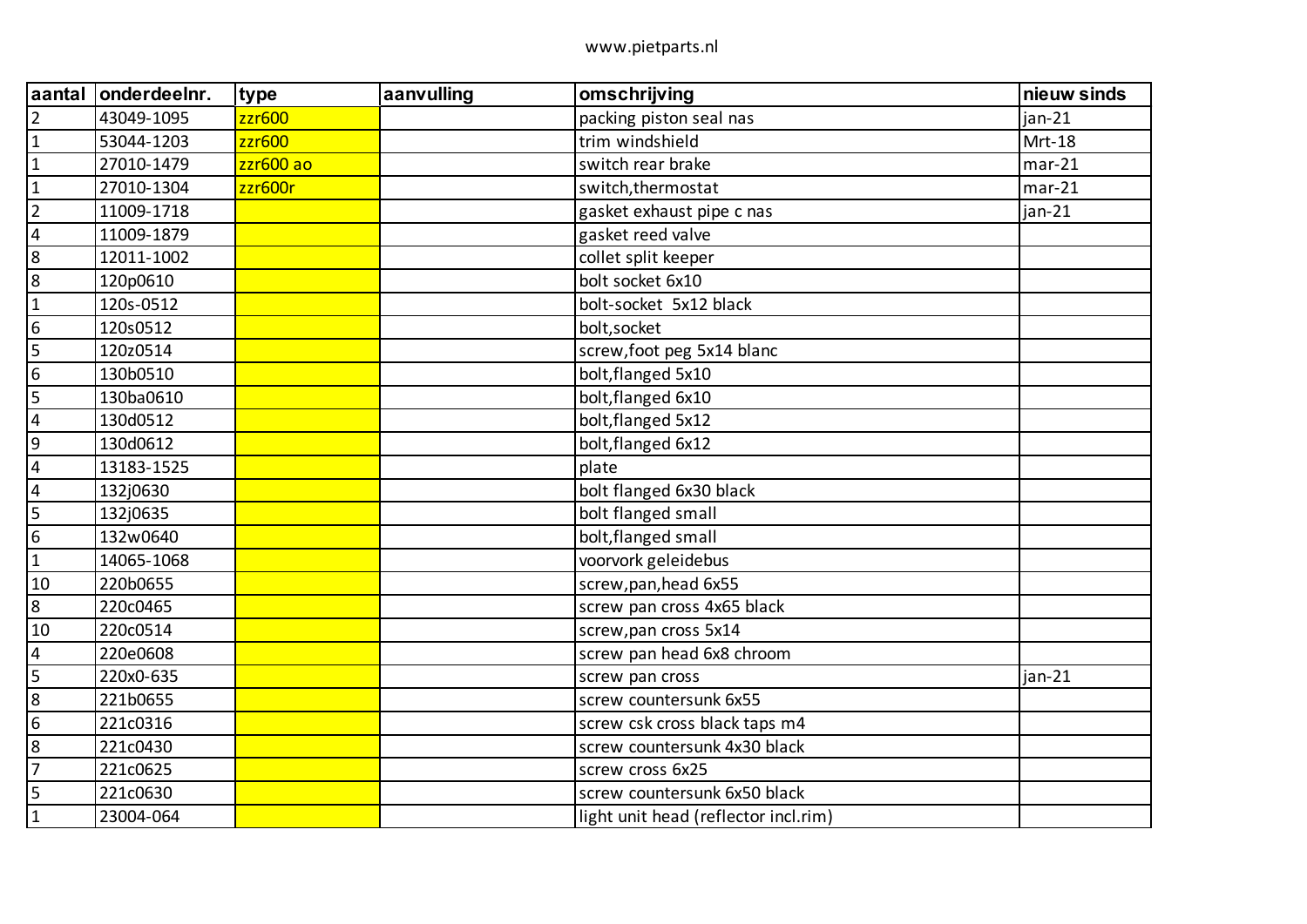| aantal           | onderdeelnr. | type | aanvulling | omschrijving              | nieuw sinds |
|------------------|--------------|------|------------|---------------------------|-------------|
| $\overline{2}$   | 23007-1388   |      |            | lens.comp head (lampunit) |             |
| 6                | 23019-028    |      |            | screw                     |             |
| $\vert$ 1        | 23051-1177   |      |            | bracket signal lamp.      |             |
| $\mathbf 1$      | 25008-1033   |      |            | bracket meter             |             |
| $\overline{1}$   | 27010-1479   |      |            | switch rear brake         |             |
| $\overline{1}$   | 27034-002    |      |            | switch brake              |             |
| 10               | 461f0-600    |      |            | washer spring 6mm         |             |
| $\boldsymbol{8}$ | 480j1300     |      |            | circlip 13mm              |             |
| 6                | 480j1500     |      |            | circlip 15mm              |             |
| $\frac{8}{7}$    | 481j2400     |      |            | circlip                   |             |
|                  | 48215000     |      |            | circlip type e 5mm        |             |
| $\overline{1}$   | 49019-108    |      |            | filter water s            |             |
| $\overline{1}$   | 54011-1417   |      |            | cable                     |             |
| 15               | 600a0400     |      |            | ball steel 5/32           |             |
| $\overline{4}$   | 600a0500     |      |            | ball steel 5/32           |             |
| $\overline{4}$   | 610a0408     |      |            | roller 4x8                |             |
| $\overline{4}$   | 670b-1504    |      |            | o-ring 4mm                |             |
| 10               | 670b1505     |      |            | o-ring 5mm                |             |
| $\overline{7}$   | 670d-1508    |      |            | o-ring 8mm                |             |
| $\vert$ 1        | 671b-2540    |      |            | o-ring 40mm               |             |
| $\overline{1}$   | 671b2-525    |      |            | o-ring 25mm               |             |
| 10               | 92002-1237   |      |            | bolt 6x20 zinc            |             |
| $\vert$ 1        | 92009-1182   |      |            | screw, 5x12 black         |             |
| 10               | 92009-1186   |      |            | screw, seat cover         |             |
| $\mathbf{1}$     | 92009-1197   |      |            | screw, tapping, 5x14      |             |
| $\overline{9}$   | 92009-1257   |      |            | screw, hundle weight      |             |
| $\overline{4}$   | 92009-1287   |      |            | screw, 6x14, white        |             |
| $\overline{5}$   | 92009-1458   |      |            | screw, 4 mm               |             |
| $\overline{2}$   | 92009-1584   |      |            | screw 5x35                |             |
| $\overline{4}$   | 92009-1588   |      |            | screw, 6x30               |             |
| $\overline{1}$   | 92009-1653   |      |            | screw, 5x14               |             |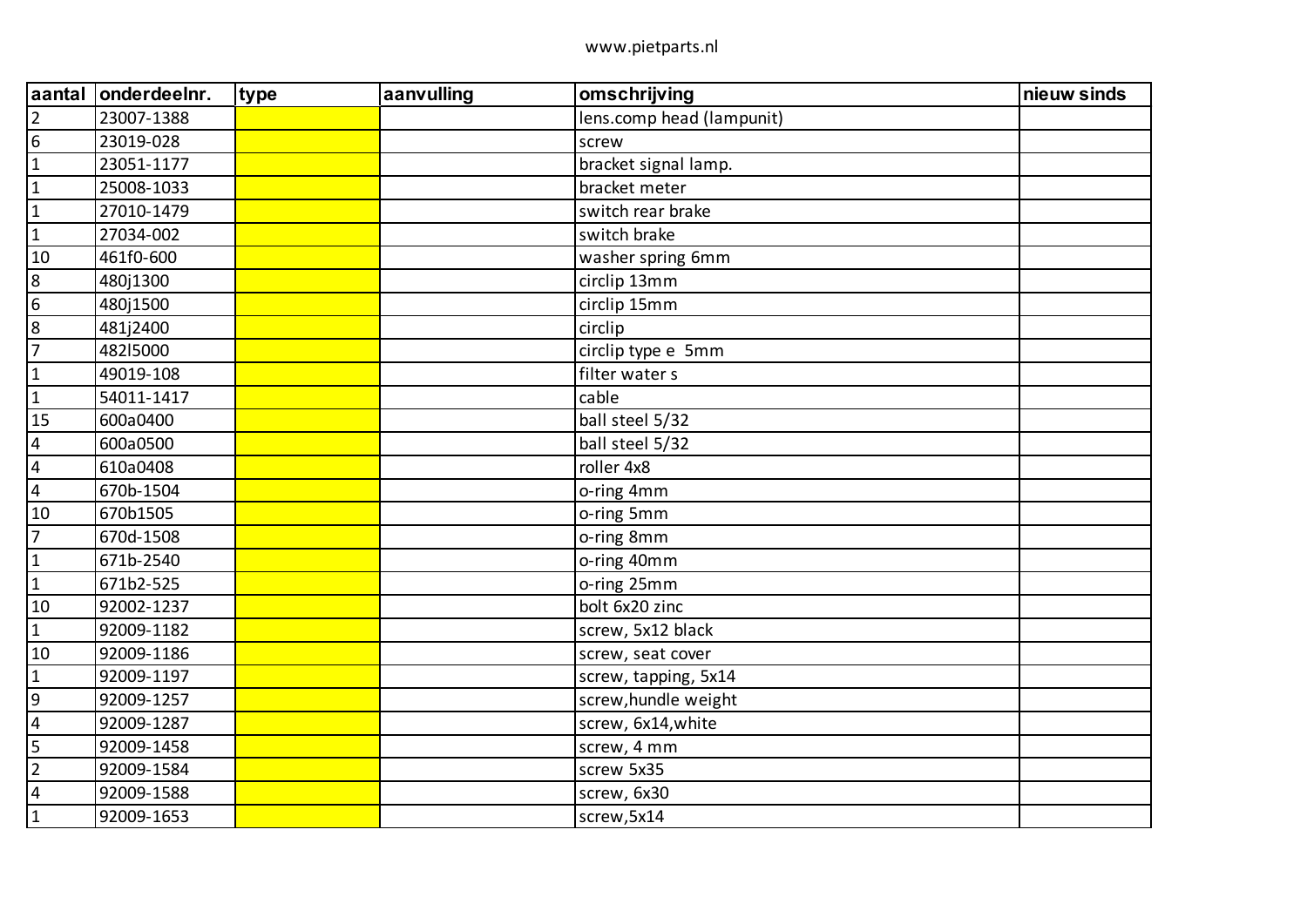| <b>aantal</b>           | onderdeelnr. | type | aanvulling | omschrijving              | nieuw sinds |
|-------------------------|--------------|------|------------|---------------------------|-------------|
| $\overline{2}$          | 92015-1174   |      |            | nut, cap, 8mm, black      |             |
| $6\overline{6}$         | 92015-1259   |      |            | nut flanged 5mm           |             |
| $\mathbf 1$             | 92015-1338   |      |            | nut, lock, planged, 10mm  |             |
| $\overline{2}$          | 92015-1367   |      |            | bolt, flanged, 6mm        |             |
| $\overline{4}$          | 92015-1558   |      |            | nut, 4 mm                 |             |
| $\boldsymbol{8}$        | 92015-1602   |      |            | nut 6mm                   |             |
| $\overline{2}$          | 92015-1700   |      |            | nut (kawasaki)            |             |
| $\overline{4}$          | 92015-1720   |      |            | nut,10 mm                 |             |
| $1\,$                   | 92015-1835   |      |            | nut 16mm                  |             |
| 8                       | 92022-1086   |      |            | washer 8,2x16x1           |             |
| 5                       | 92022-1143   |      |            | washer, 6,5x16x1 plain 6  |             |
| 5                       | 92022-1143   |      |            | washer, 6,5x16x1          |             |
| 10                      | 92022-1175   |      |            | washer 18,3x24x1,4T       |             |
| $\overline{8}$          | 92022-1346   |      |            | washer 6,5x20x1,6, black  |             |
| $\mathbf 1$             | 92022-1507   |      |            | washer step rr            |             |
| $6\overline{6}$         | 92022-1654   |      |            | washer 6,5x16x1,0 plastic |             |
| $\overline{2}$          | 92022-1775   |      |            | washer, fork.outer        |             |
| $\mathbf{1}$            | 92022-212    |      |            | washer plain 22mm         |             |
| $\overline{2}$          | 92025-1259   |      |            | shim, t=0,15              |             |
| $\vert$ 3               | 92027-120    |      |            | collar 6,8x10x10,5        |             |
| $\overline{2}$          | 92027-1394   |      |            | collar, 17x26x4, 5        |             |
| $\overline{\mathbf{4}}$ | 92027-1795   |      |            | collar                    |             |
| $1\,$                   | 92027-1855   |      |            | collar, 13,2x22x5,5       |             |
| $\overline{5}$          | 92027-195    |      |            | collar, L=21              |             |
| $\mathbf{1}$            | 92028-1359   |      |            | bushing                   |             |
| $\overline{2}$          | 92028-1495   |      |            | bushing balancer, blue    |             |
| $\overline{7}$          | 92033-1166   |      |            | ring snap 10mm            |             |
| $\mathbf 1$             | 92033-1200   |      |            | ring, snap fork           |             |
| $\overline{4}$          | 92033-1226   |      |            | ring snap                 |             |
| $\mathbf{1}$            | 92037-1858   |      |            | clamp, hose               |             |
| $\overline{1}$          | 92048-008    |      |            | race strng stm brng       | jan-21      |